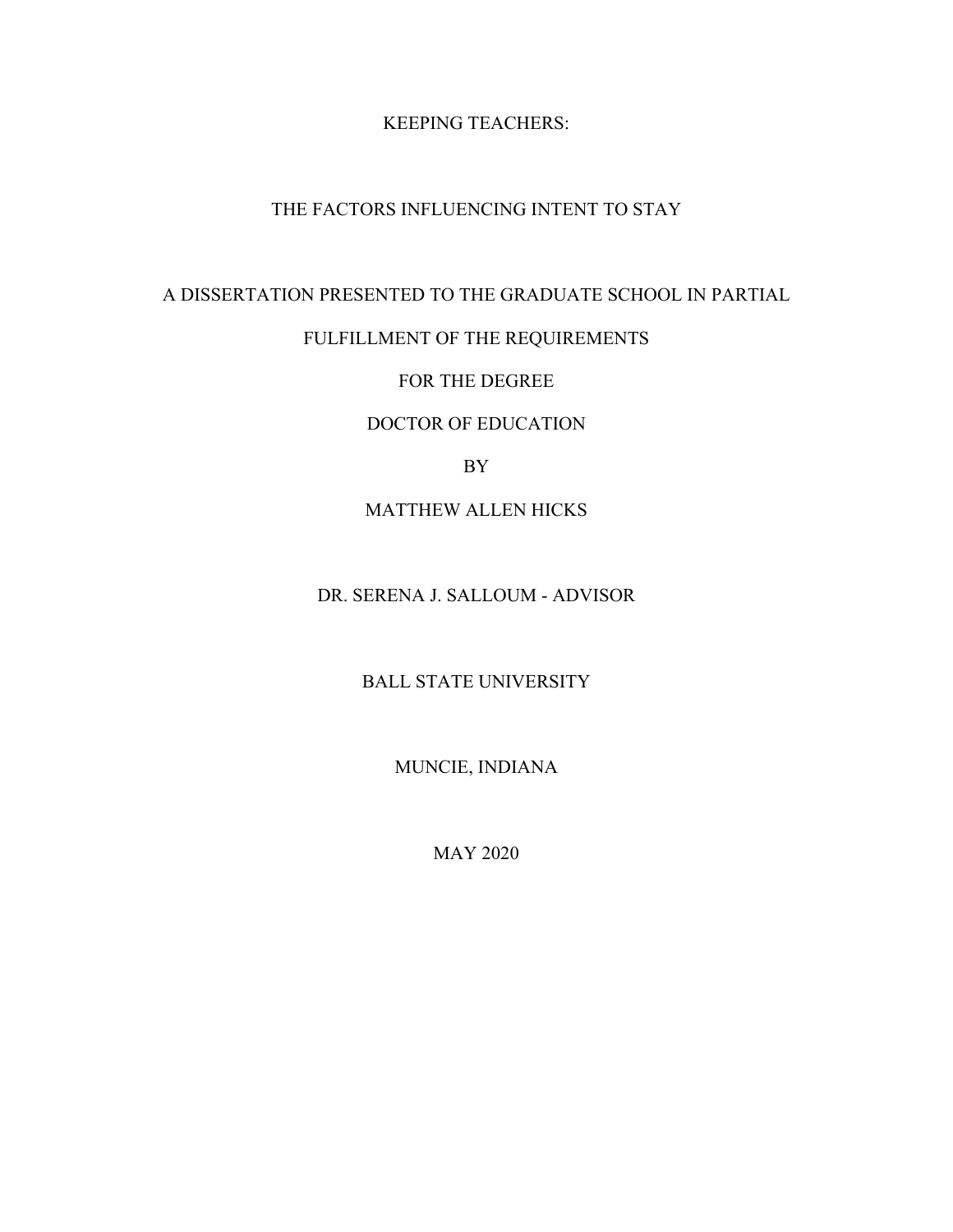### **ABSTRACT**

**DISSERTATION:** Keeping Talent: The relationship between perceived supervisor support and teacher retention.

**STUDENT:** Matthew A. Hicks

**DEGREE:** Doctor of Education

**COLLEGE:** Teachers College

**DATE:** May 2020

**PAGES:** 105

**Keywords:** Teacher retention; attrition; new teacher; turnover; salary; pay satisfaction

The purpose of this study is to identify the relationship between principal support toward teachers who are new to a school and whether these actions lead to teacher retention or attrition. The study specifically examines the relationship between teacher's perception of their principal's support and whether the new teacher is likely to remain because of those actions. The importance of salary and pay satisfaction will be examined and special consideration will be given to the measures that pertain specifically to the principal's influence on perceived supervisor support. This study used a correlational design to gather quantitative data to answer my research questions. Quantitative analyses worked to capture the relationships between the demographic factors, perceived supervisor support, pay satisfaction, and intent to stay.

While there were relationships in the model studied, once perceived supervisor support is added to the model all other relationships are no longer statistically significant. As a teacher feels supported, there is a relationship with their intent to stay. In other words, as a teachers' perception of supervisor support increases, one's intent to stay also increases.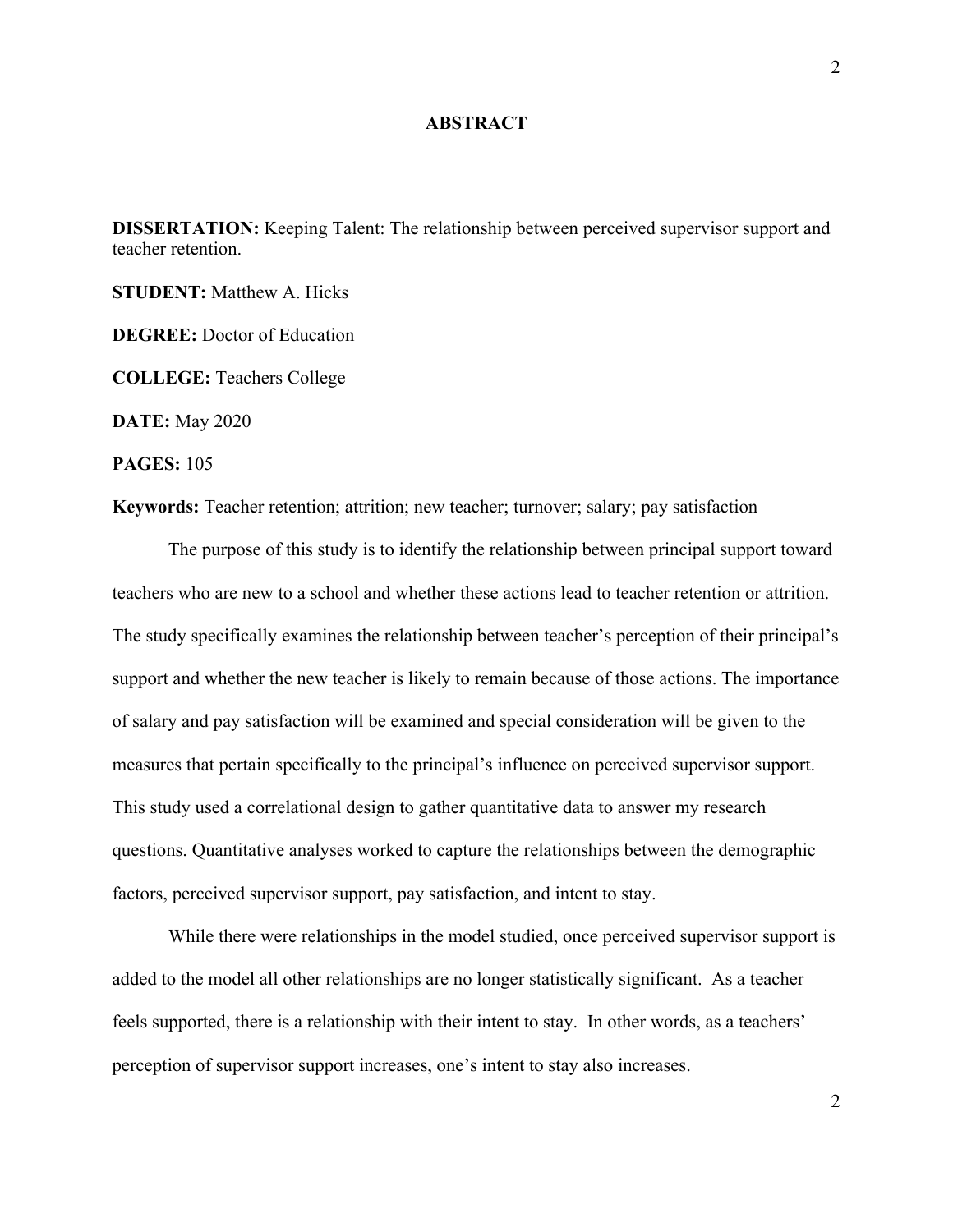### **DEDICATION**

I dedicate this work to my family: my wife, Terra, and our children, Peter, Thomas, and Abigail. While I was working to set an example for you about the value of education, you set an example for me about patience, forgiveness, and love.

I also dedicate this work to the memory of my parents, Rita McKee Hicks and Gary Hicks. Mom taught me the value of education. Dad taught me the power of imagination.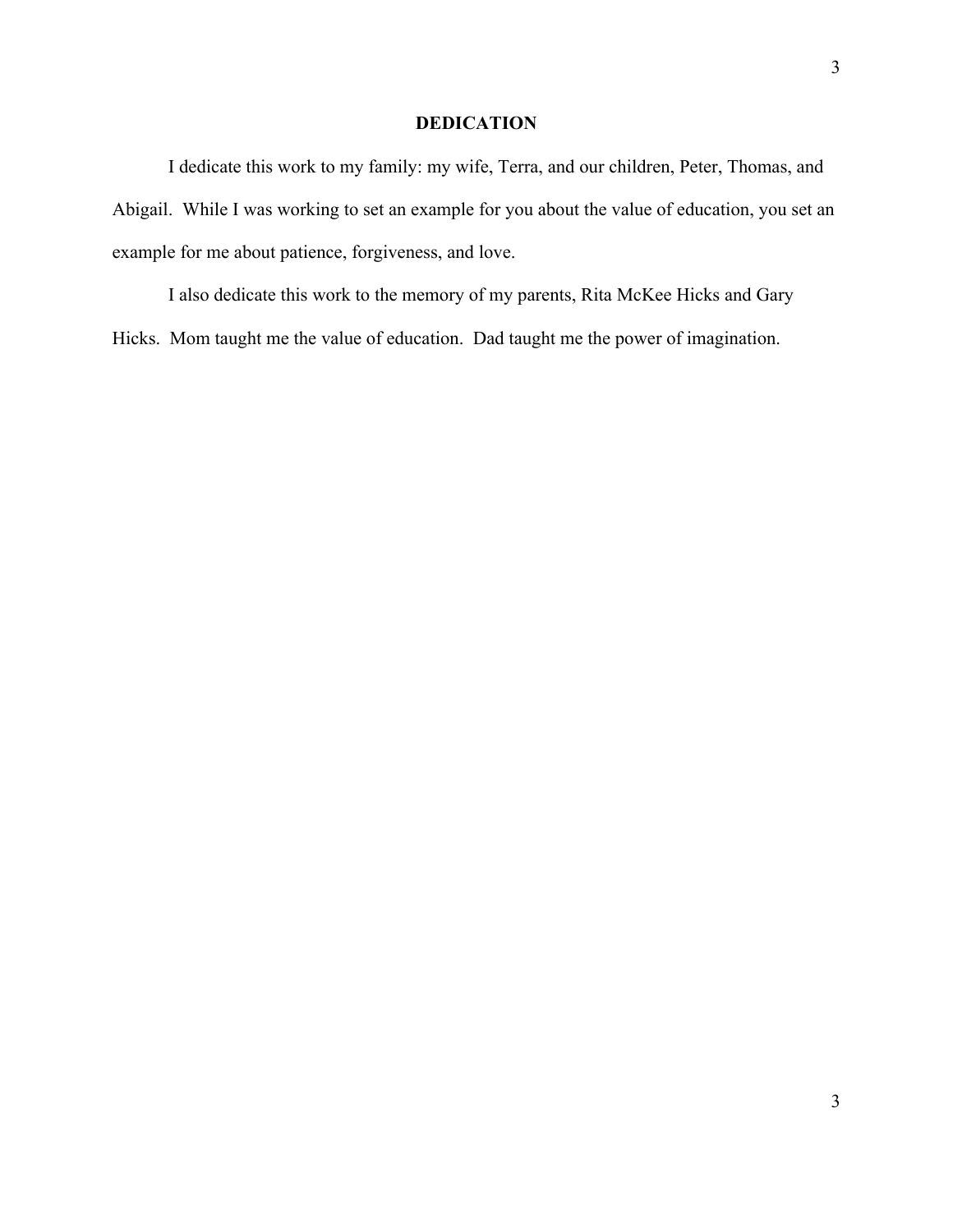#### **ACKNOWLEDGMENTS**

A work of this magnitude does not happen without pieces of support from many. To my chair, Dr. Serena Salloum, your guidance and patience as I worked through this process were incredible. This study grinds to a halt without your steady hand. There was a tremendous hiccup in the middle of this thing and you never pushed too hard nor did you give up on me.

Without Dr. Kianre Eouanzoui and the many hours he guided me through the mystical land of statistical analysis I do not finish. Your humor, patience, and knowledge make me want to almost do another statistical project just to spend the time with you.

To the members of my committee from start to finish, I owe you a tremendous debt of gratitude. Dr. Marilyn Quick agreed to be on my committee even after having taught me through all three phases of the Ball State program! Thank you for setting a high bar and helping me get over it at every turn. To Dr. Kendra Lowery, Dr. Bradley-Levine, and Dr. Montag-Smit, your insightful questions, suggestions, edits, and support molded this study and my thinking in a way that will guide my future work as a scholar.

To Matt Kegley, thank you for believing in my potential as a leader when I was still worrying about grading essays and planning school dances. It has given me the ability to serve others in a way I would not have pursued otherwise.

To Dr. Steve Stephanoff, you believed in my ability to pursue a doctorate and helped me see the long-term benefits of this endeavor. Your support before and during this process were a true gift.

To Dr. Laura Blessing, thanks for believing in me even when I struggled to believe in myself. Your leadership and friendship have been instrumental in the completion of this study and the continued growth in my career.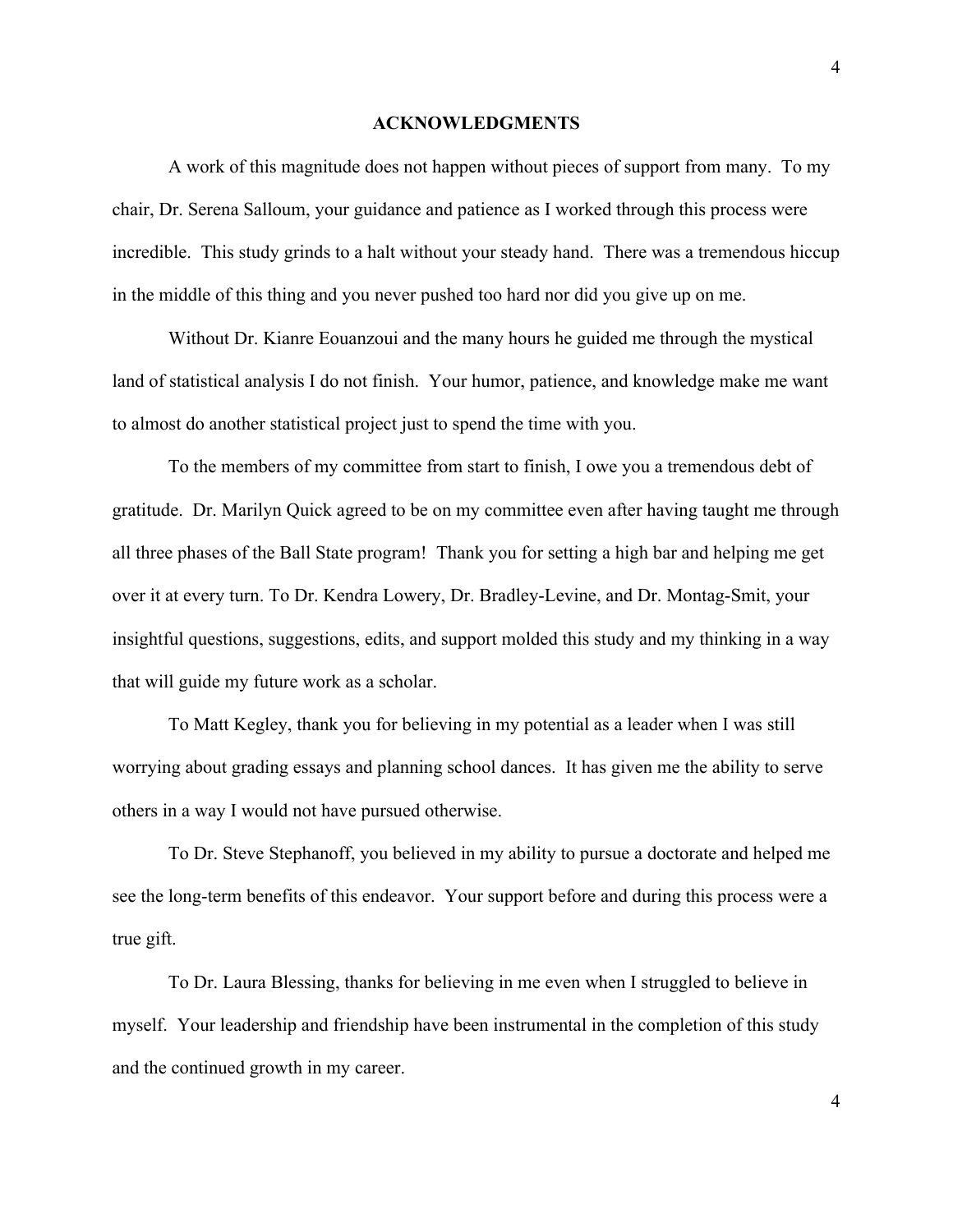And to my Noblesville West Family and my Northeastern Family, thank you for supporting me through this process from start to finish.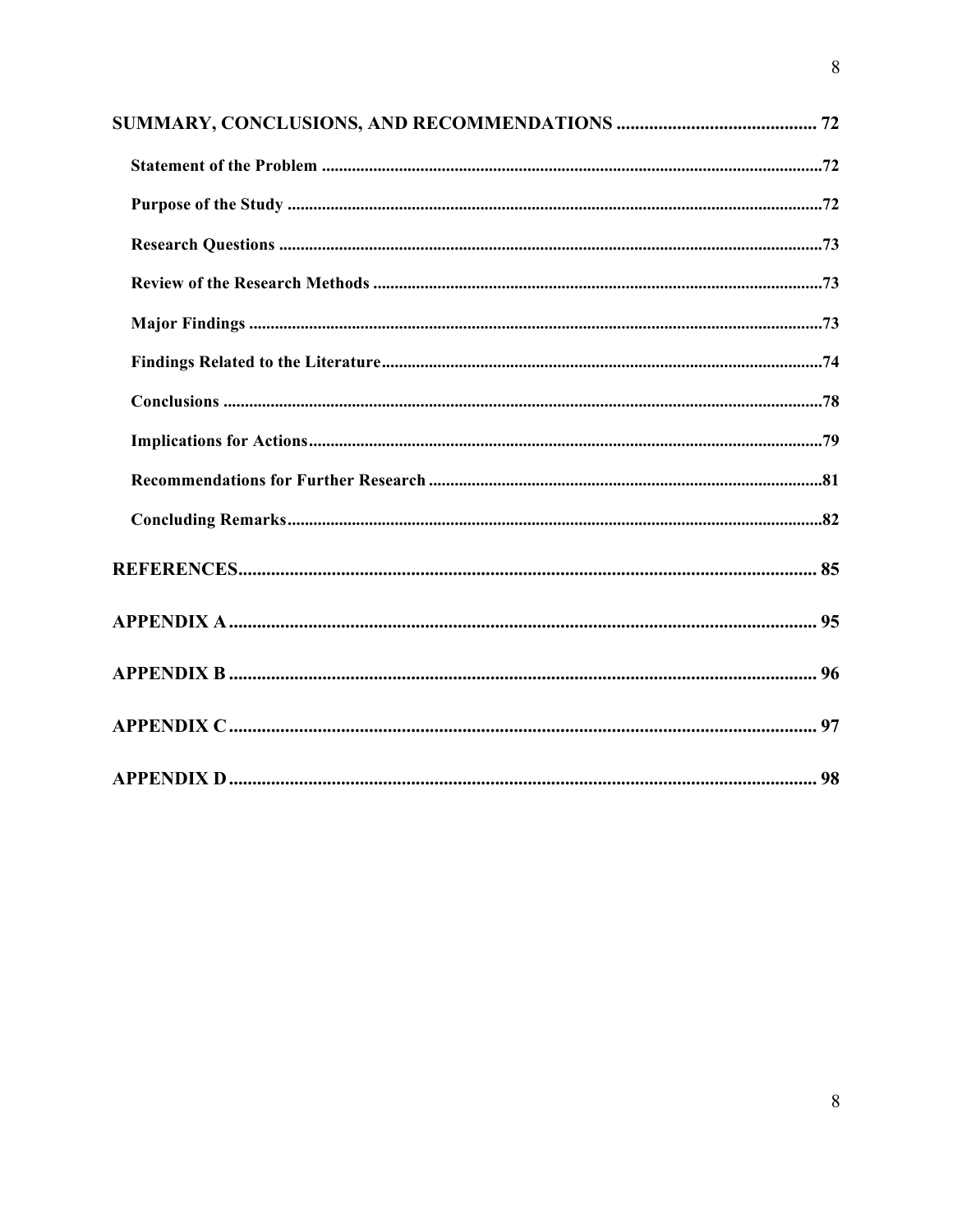### **LIST OF TABLES**

- **Table 3.1: Population, Lunch Status, Enrollment by Ethnicity, and Academic Achievement** *48*
- **Table 3.2: New Teacher Percentages** *49*
- **Table 4.1: Descriptive Variables** *57*

**Table 4.2: Reliability of Pay Satisfaction, Perceived Supervisor Support and Intent to Stay** *60*

**Table 4.3 PSS Means** *62*

**Table 4.4 Variable Relationships** *65*

**Table 4.5: Intent to stay when controlling for model variables** *68*

**Table 4.6: Linear Regression Controlling for Demographics, Context, Pay, and PSS** *70*

**Table 5.1 Highest Scoring Items from Perceived Supervisor Support Instrument** *79*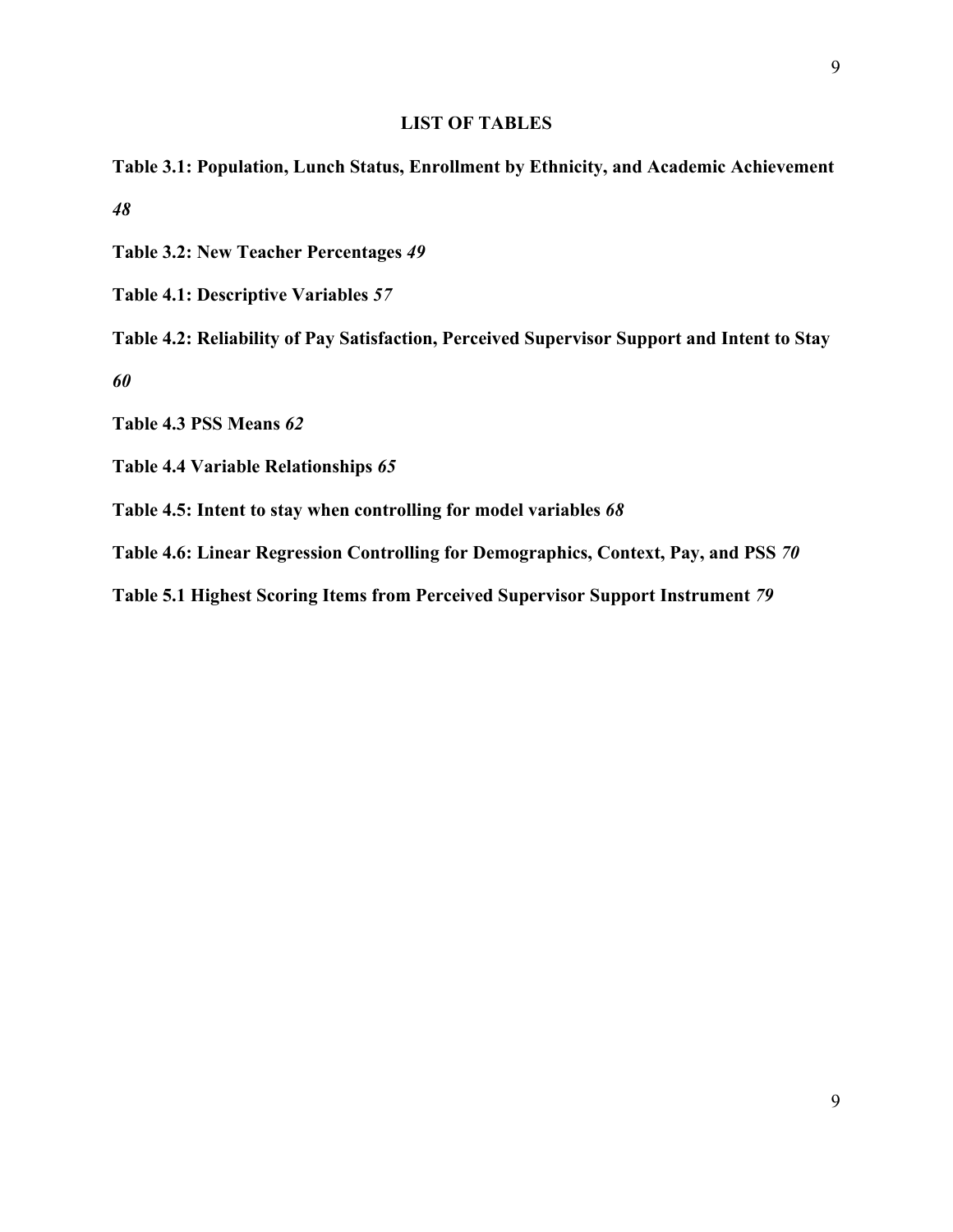# **LIST OF FIGURES**

# **Figure 1: Conceptual Framework** *14*

- **Figure 4.1: Pay Satisfaction Likert Means** *59*
- **Figure 4.2: Pay Satisfaction Box and Whisker Plot** *60*
- **Figure 4.3: Perceived Supervisor Support Likert Means** *63*
- **Figure 4.4: Intent to Stay** *64*

**Figure 4.5: Intent to Stay Box and Whisker Plot** *64*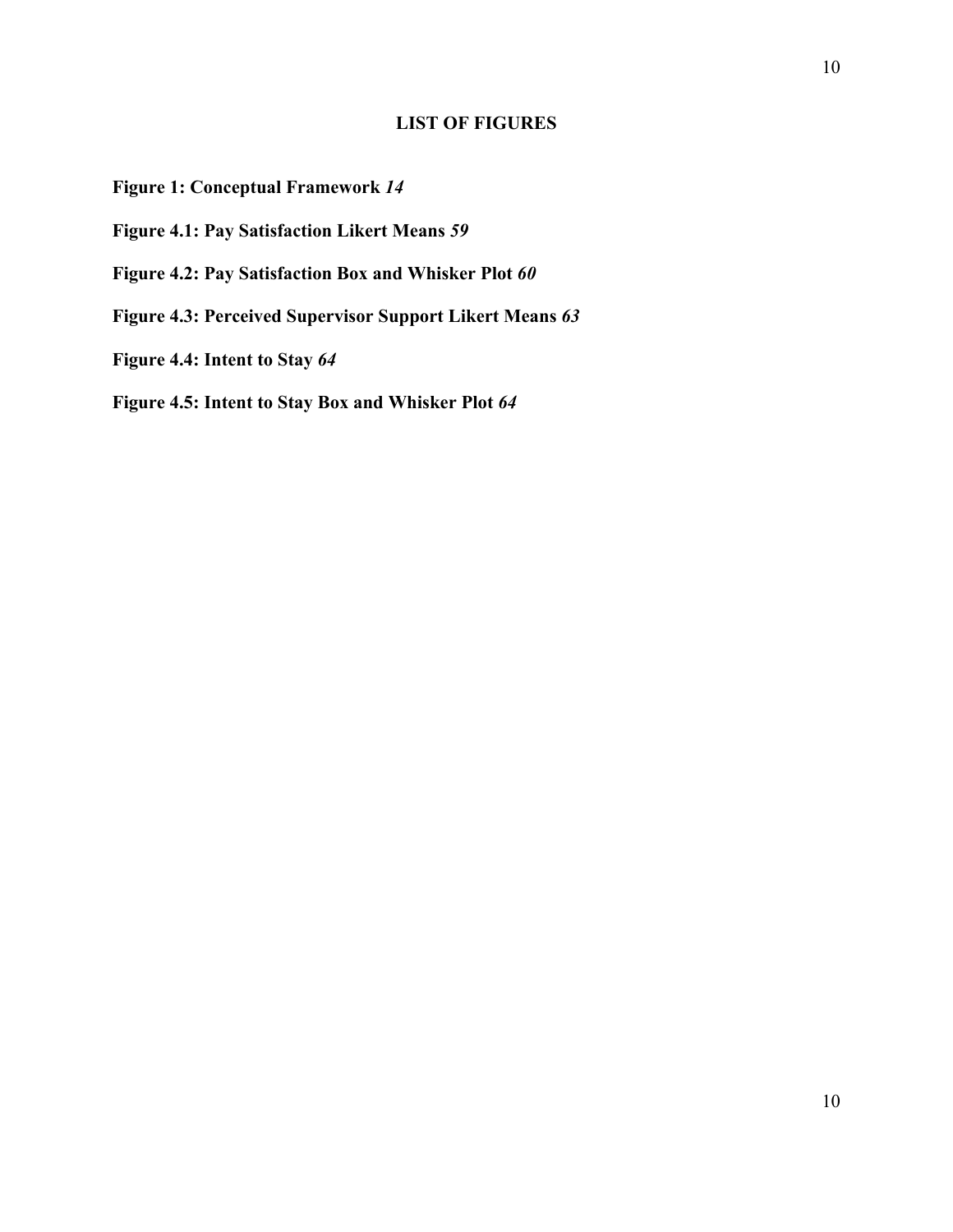#### **CHAPTER ONE: INTRODUCTION**

Finding an excellent teacher, the kind a principal knows will come into the organization and have a positive influence on the climate and on student achievement, is one of the most important functions of a principal. So much attention is dedicated to the recruiting phase that there are programs such as hiring fairs for universities and recruitment events. These recruiting activities are further complicated in hard to fill areas due to a decrease in matriculation rates in education programs in those areas across the country (Cancio, Albrecht, & Johns, 2013; Goldhaber, Krieg, Theobald, & Brown, 2016; Sutcher, Darling-Hammond, & Carver-Thomas, 2016).

While it is important to bring new teachers on board to meet the mandate of society to educate students, it is equally important to support those teachers so they will stay within the organization and the field for 10 years, which increases their likelihood to work until retirement age (Macdonald, 1999). To do this, teachers must feel supported by both the principal and the other facets of the organization, specifically other teachers and mentors assigned to them (Ingersoll & Strong, 2011).

With an attrition rate of near 50% within the field of teaching for teachers within the first five years coupled with a near 50% turnover rate for specific fields where teachers are likely to leave one school to go to another school it is the job of a principal and to a lesser extent the other members of the school to work to retain teachers that are in their first 5 years (Goldhaber, Krieg, Theobald, & Brown, 2016; Ingersoll & May, 2012). The reason for this is multi-tiered. On the surface, it is difficult to find good teaching candidates in many academic areas, which include science, technology, engineering, mathematics, and special education. This is true in a variety of settings including low poverty schools and rural schools. For example, even in the highly sought-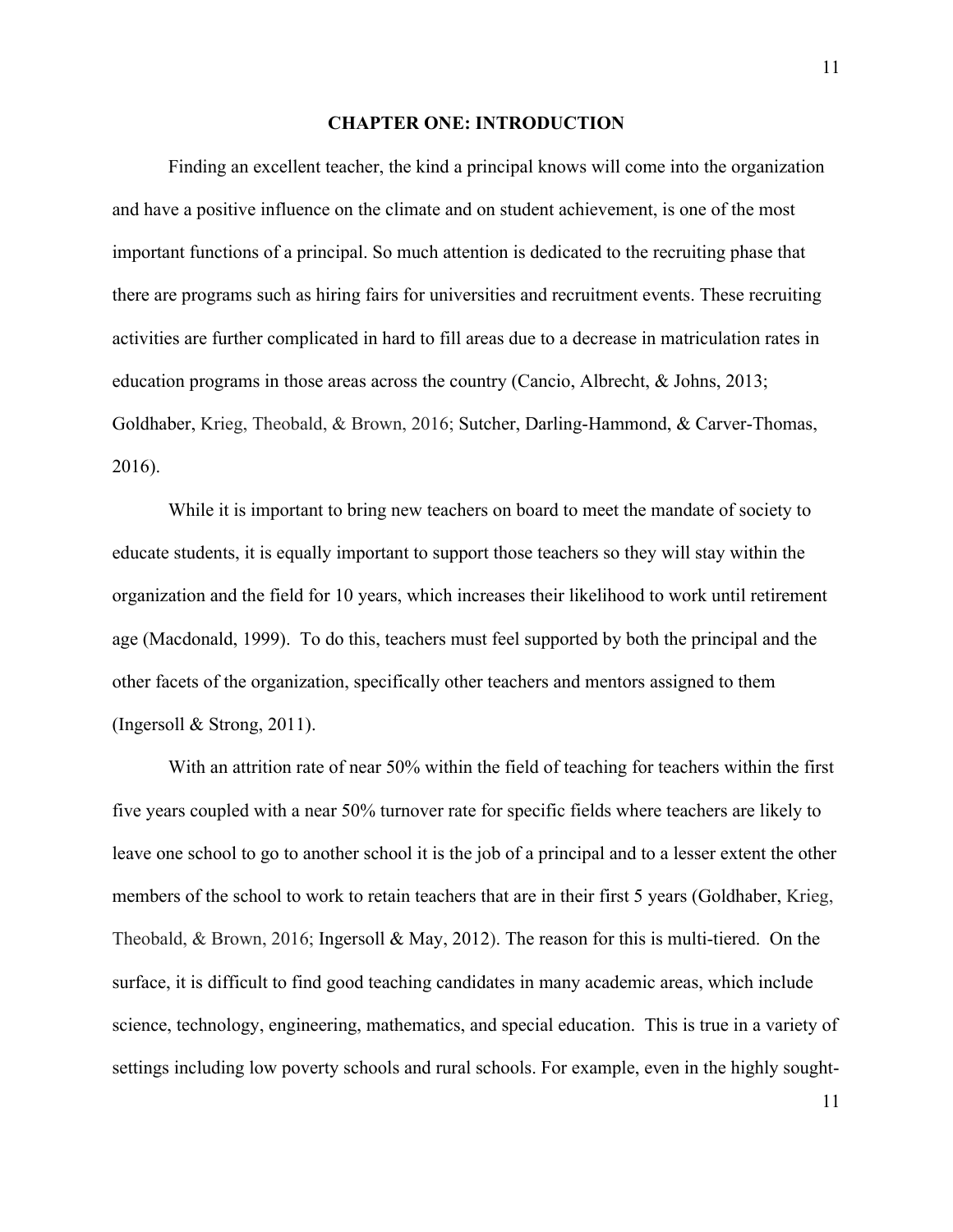after, suburban school district where I served, the pool of science teacher applicants has decreased over the past five years.

In addition to the difficulty of finding a quality replacement for the exiting teacher, there are ramifications for those left behind. As can be seen in the review of literature below, there is a negative effect on the culture of the organization from which the teacher is leaving (Ronfeldt, Loeb, & Wyckoff, 2013). This goes deeper than hurt feelings. In the area of special education, the cultural connection of the leaving teacher to the other teachers within the organization behooves the students he or she serves (McLeskey & Billingsley, 2008). This is the most important detriment to the departure of a teacher: the impact on the students served. Not only does the lack of relationship of the new teacher have an impact on special education students, the test data of students bear out the impact of replacing an experienced teacher with one without experience disabilities (Henry, Fortner, & Bastian, 2012). This nefarious pattern appears to disproportionately impact those students who are already in underserved schools as a result of high poverty (Madkins, 2011; Ocasio, 2014).

There is a current and worsening teacher shortage (Goldhaber, Krieg, Theobald & Brown; 2016; Madkins, 2011; Murnane & Steele, 2007; Ocasio, 2014). According to Sutcher, Darling-Hammond, Carver-Thomas (2016), the widely publicized teacher shortage is projected to continue to grow. Their evidence points to four main factors that drive the teacher shortage: lower enrollment rates, a desire of districts to improve student-teacher ratios, more students as a result of population growth, and higher attrition. Of these, the variable the principal has the greatest influence on is teacher attrition (Boyd et al., 2011). One of the mitigating factors to attrition is the idea that leaders and organizations support their people in such a way that they perceive that they are supported.

12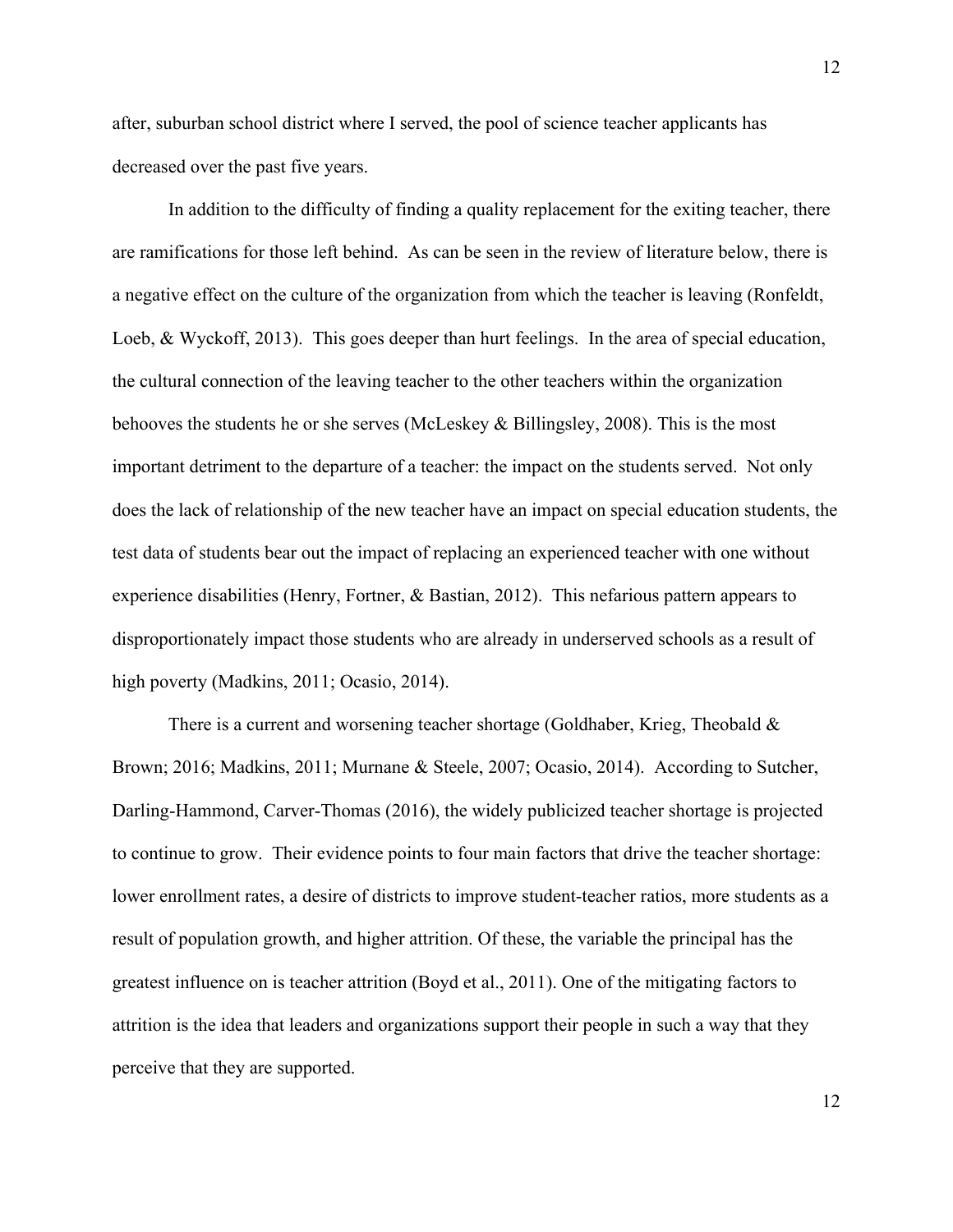### **Statement of the Problem**

According to work done by Ingersoll and May in 2012, 46% of teachers in their first 5 years of teaching leave the field. When teachers leave a school, their absence relates to declines in student achievement, and hurts the relationships they leave behind professionally, and in the building culture. This harm appears to do disproportionate damage to students who already begin school behind as a result of living in impoverished areas. Finding the balance between the principal's support and the organization's support as it relates to turnover will help leaders know how to balance priorities between the principal and others within the organization that support teachers in the hopes of retaining teachers over time. To this end, this study uncovers if there is a relationship between the way teachers feel supported early in their career and their intent to stay at their current school as a result of that support. This relationship should it exist would help guide principals into creating better support structures both between themselves and their least experienced teachers and into creating better support between veteran teachers and their less experienced colleagues. This is important in today's reality of the teacher shortage that has been touched on below and will be elaborated upon more fully in Chapter 2.

### **Purpose of the Study**

The purpose of this study is to identify the relationship between principal actions toward teachers who are new to a school and whether these actions lead to teacher retention or attrition. The study specifically examines the relationship between principal's support and whether the new teacher is likely to remain because of those actions. The importance of salary and pay satisfaction are examined and special consideration will be given to the measures that pertain specifically to the principal's influence on perceived supervisor support.

13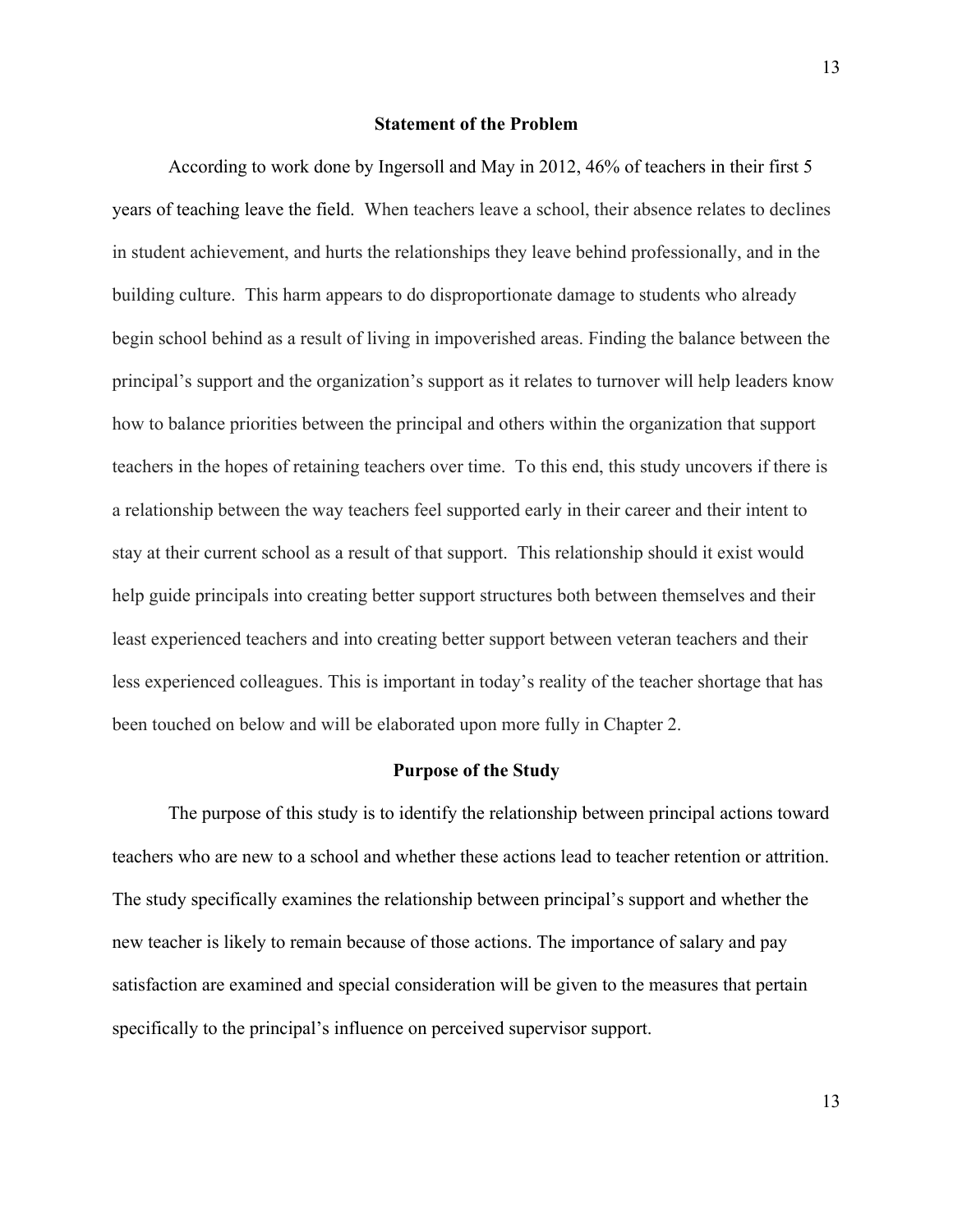#### **Conceptual Framework**

In order to avoid attrition or conversely to retain teachers, the principal needs to put in place appropriate support for teachers. In order to find out what types of support leads a teacher to want to leave, either to go to a different school or a different field, or stay within a school this study will consider support through the lenses of perceived supervisor support (PSS) (Kottke & Sharafinski, 1988) and pay satisfaction (Heneman & Schwab, 1985). Perceived Supervisor Support (PSS) was developed by Kottke and Sharafinski (1988) holds that an individual within an organization develops a view of how his supervisor values the contribution he makes within the workplace and his well-being. Pay satisfaction was developed to look at four dimensions of pay: Level, Raise, Benefits, and Structure with the original study looking at white collar vs. blue collar employees (Heneman  $\&$  Schwab, 1985). As applied to my study, the independent variable of how much perceived support a supervisor, in this case the principal, shows a teacher should influence the likelihood of a teacher considering leaving or remaining (the dependent variable) within a school because the more perceived support a leader gives should increase his or her ability to retain teachers.

In the same way, the independent variable of how much pay satisfaction should influence the likelihood of a teacher considering leaving or remaining because the more perceived support an organization gives a teacher should increase likelihood to retain teachers. As can be seen by Figure 1, the principal has direct influence on Perceived supervisor support. As these perceived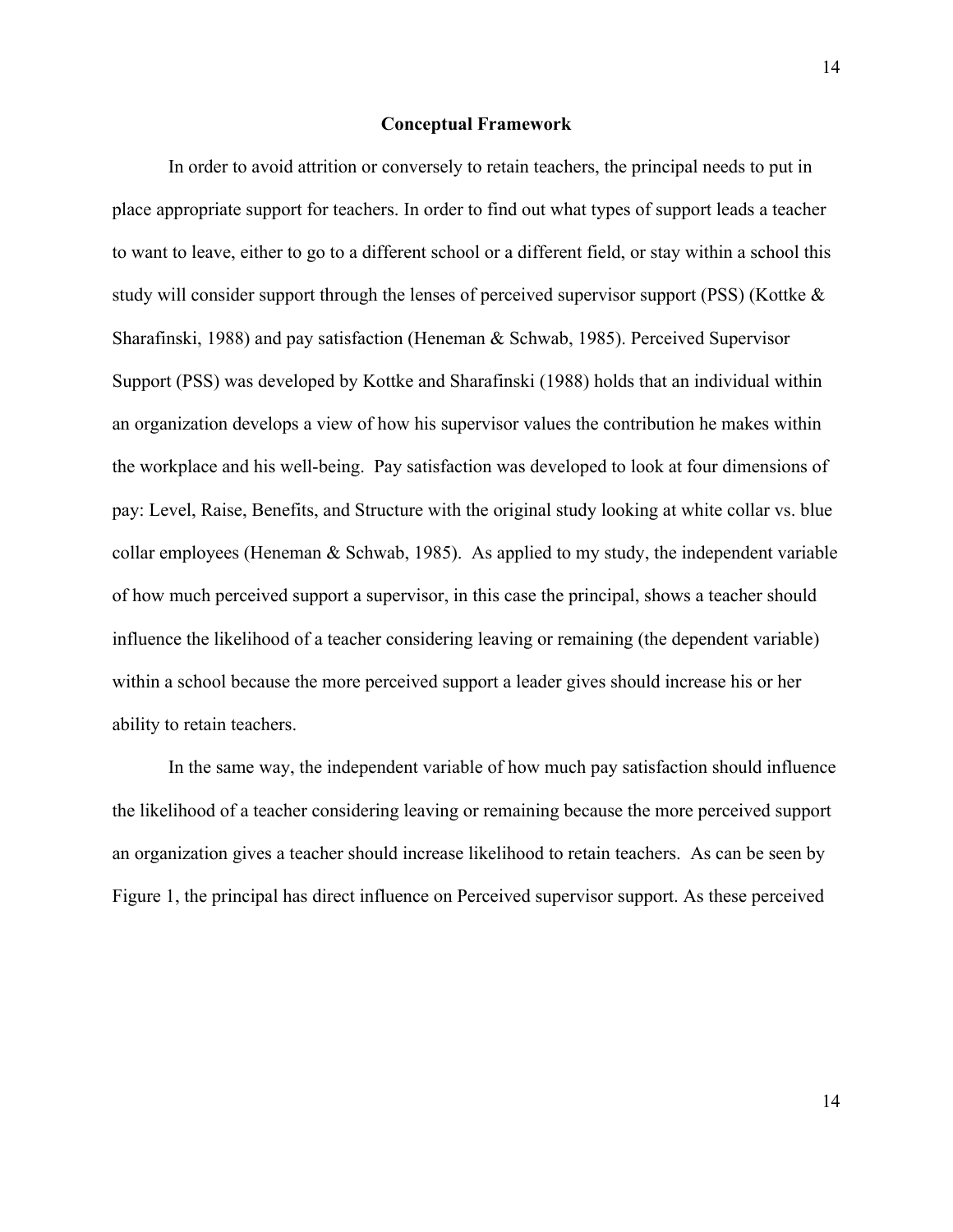

supports are higher, the teacher's intent to stay should also be higher and vice versa.

## **Research Questions**

The following research questions guided this study:

1. How do demographic, context, and pay variables relate to new teachers' intent to stay and perceived supervisor support?

2. When controlling for demographic, context, and pay variables, what is the relationship between new teachers' Perceived supervisor support and intent to stay?

## **Significance of the Study**

A study of teachers' perceived supervisor support and their relationship to teacher retention is important for several reasons. First, there is a negative impact on students when effective experienced teachers leave a school (Henry, Fortner, & Bastian, 2012; McLeskey & Billingsley, 2008; Ronfeldt, Loeb, & Wyckoff, 2013). Second, the principal has the highest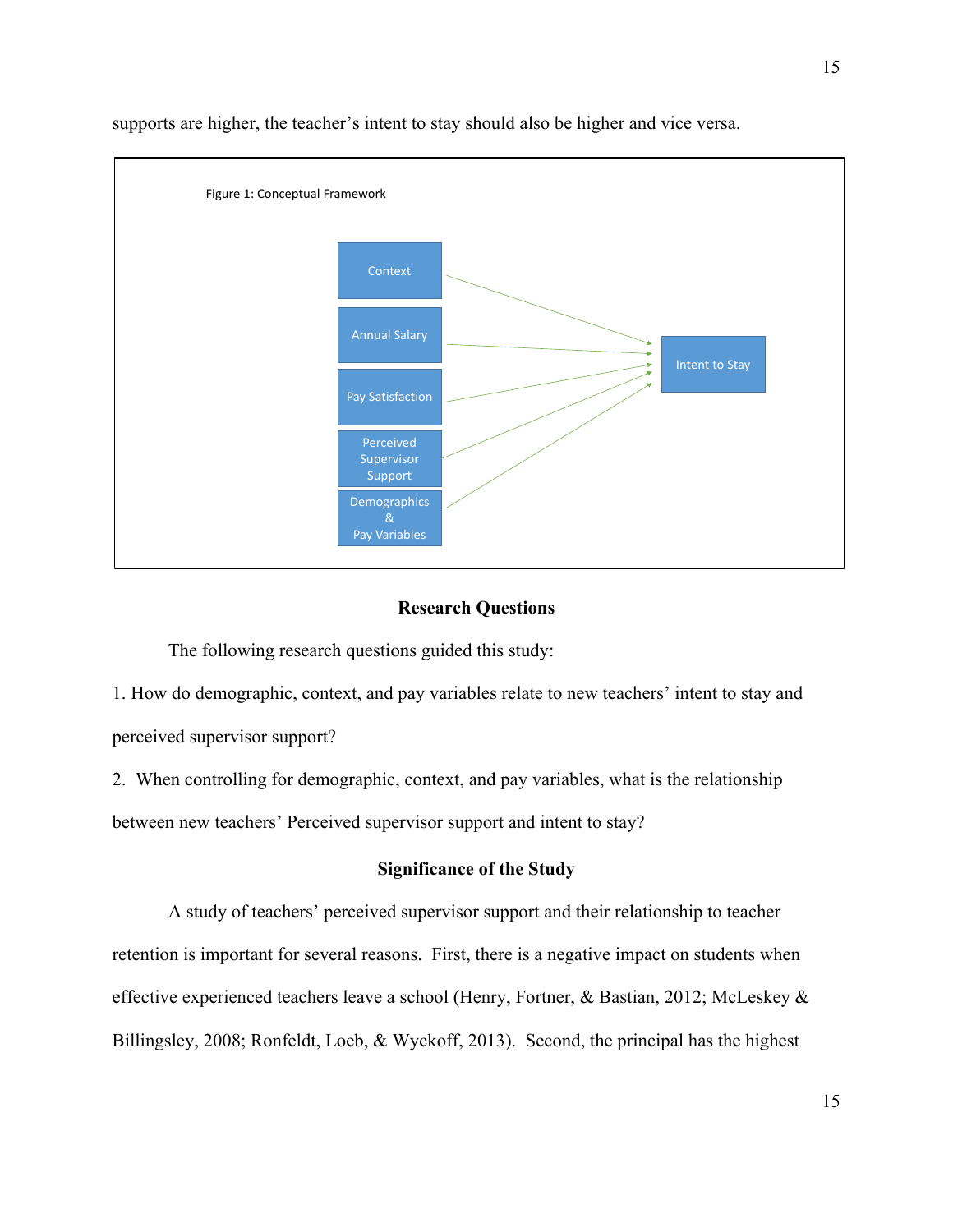degree of influence on whether a teacher decides to stay or leave (Boyd et al., 2011; Grissom, 2011; Shaw & Newton, 2014; Tickle, Chang, & Kim, 2011). Third, in an indirect way, the principal has an impact on both the induction process and mentoring of new teachers through assigning the mentor and planning the induction process as well as executing it. (Hannan, Russell, Takahashi, & Park, 2015; Park, Takahashi, & White, 2014; Pogodzinski, 2015). Fourth, the principal has an indirect influence in terms of school climate as it pertains to new teachers (Heineke, Mazza, & Tichnor-Wagner, 2014; Jones, Youngs, & Frank, 2013; McKinney, Labat Jr., & Labat, 2015; Skaalvik & Skaalvik, 2011). The outcome of the study will hopefully give principals a sense of the relationship between support and retaining teachers. The hope is that principals can see both the scope of the problem and ways of creating more support for their teachers.

### **Definition of Terms**

The following definitions have been defined in the context of this study and are important concepts in understanding my research:

*Attrition* – An employee leaving his or her job. This term does not always indicate if there will be a replacement of the position lost, but instead refers to the loss in and of itself.

*Beginning teacher* – A teacher who is in his or her first five years of teaching overall (Ingersoll, 2001).

*Intent to stay* – An employee's likelihood of staying at an organization. Low intent to stay is an indicator of an employee planning to leave (Kim, Price, Mueller & Watson, 1986).

*Pay Satisfaction* – An individual's view of four different dimensions of their pay: level, raise, benefits, and structure (Heneman & Schwab, 1985).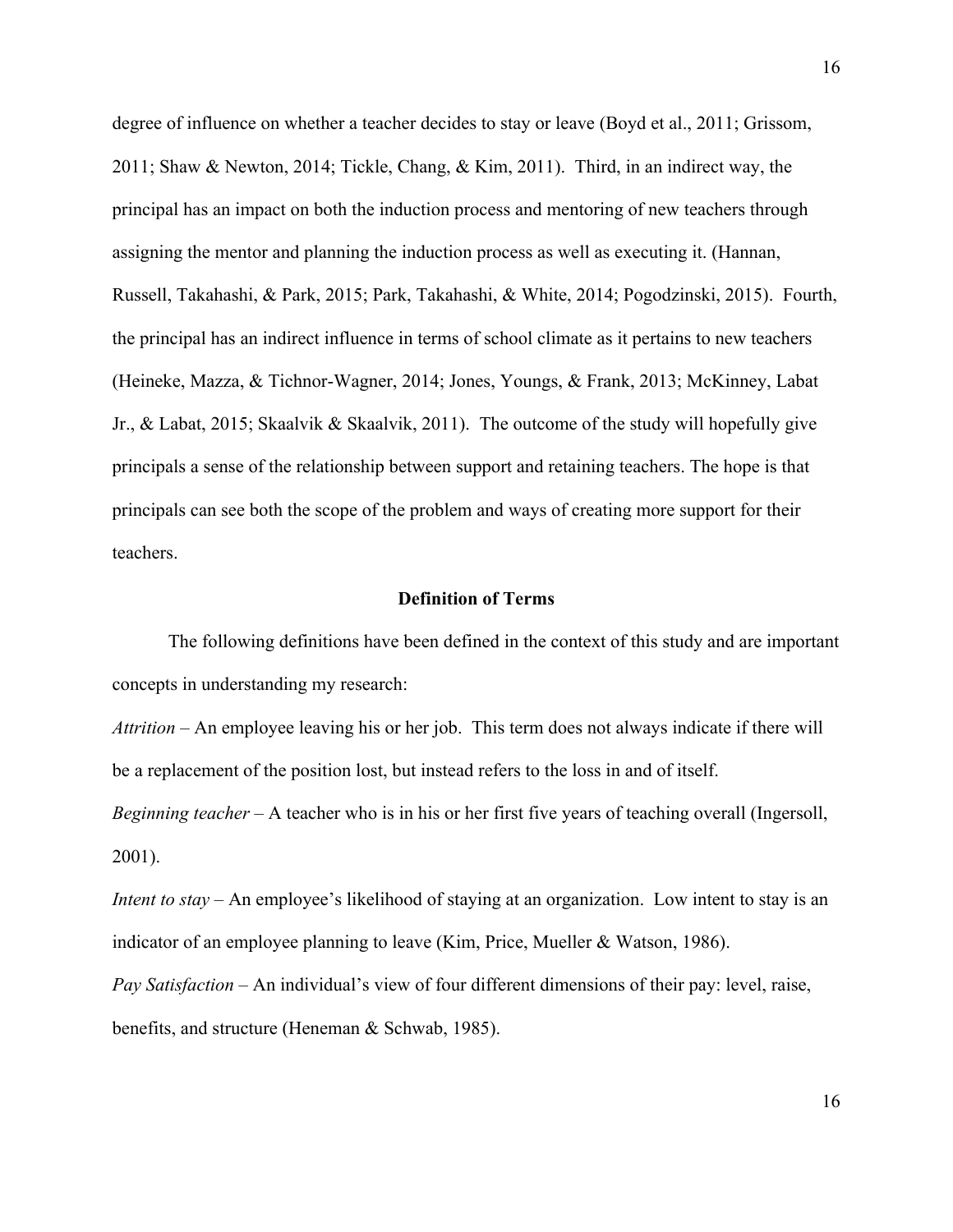*Perceived Supervisor Support* – An individual within an organization view of how his supervisor values the contribution he makes within the workplace and his well-being (Kottke & Sharafinski, 1988).

*Retention* – Holding on to the employees that are already within the organization (McLeskey & Billingsley, 2008).

*Rural* – Includes all population, housing and territory not included in an urban area (Geography, 2010).

*Salary* – The amount of pay an individual receives as compensation for their work (Borman & Dowling, 2008).

*Shortage* – The lack of enough teachers to fill the number of open positions in an academic discipline, geographic area, or within the field writ large (Murnane & Steele, 2007).

*Special Education* – Teachers of students with disabilities, specifically those covered by the Individuals with Disabilities Education Act (IDEA) (Goldhaber, Krieg, Theobald, & Brown, 2016).

*STEM* – Academic disciplines of Science, Technology, Engineering, and Math are the so-called STEM areas that tend to have a higher demand for teachers than there is supply of teachers available (Goldhaber, Krieg, Theobald, & Brown, 2016).

*Suburban* – Territory outside a principal city and inside an urbanized area with a population of 250,000 or more. ("Rural Education in America - Definitions," 2006)

*Turnover* – The loss of an employee that must be replaced within the organization.

*Urban* – The Census Bureau counts any area of 50,000 people as an urban area.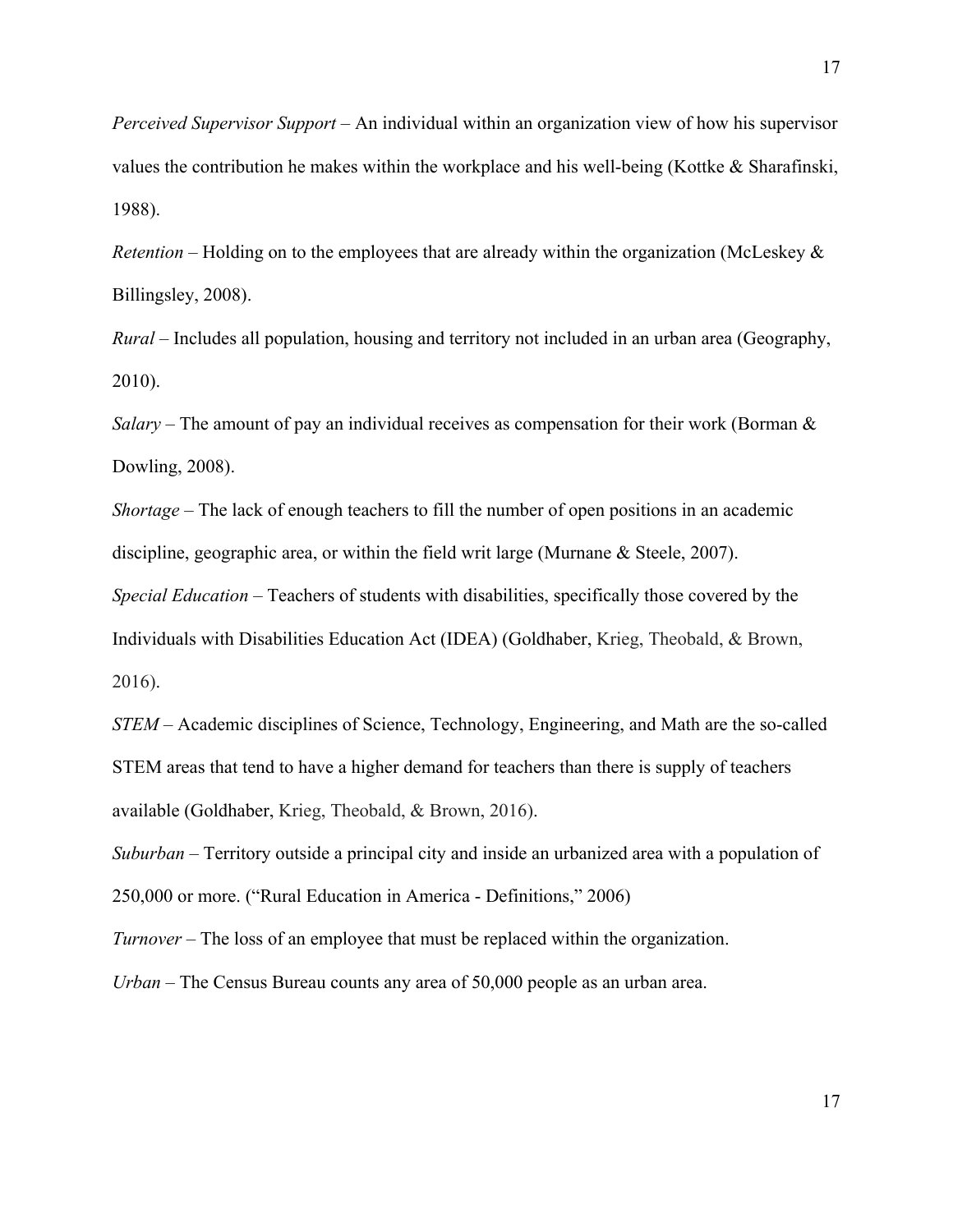The study that follows is organized into four chapters, references, and appendixes.

Chapter 2 presents a review of the literature dealing with teacher attrition, retention, and support in the field. Chapter 3 will lay out the research methods for this quantitative study. The instruments that will be used and the manner in which they will be used in terms of sample and procedure for gathering the data will be discussed. The method of analysis will also be discussed in this chapter. Chapter 4 will discuss the findings of the study and a disaggregation of the data. Chapter 5 will be comprised of summary of the findings, conclusions if any that can be drawn and a suggestion for future studies in the area of teacher retention and perceived support.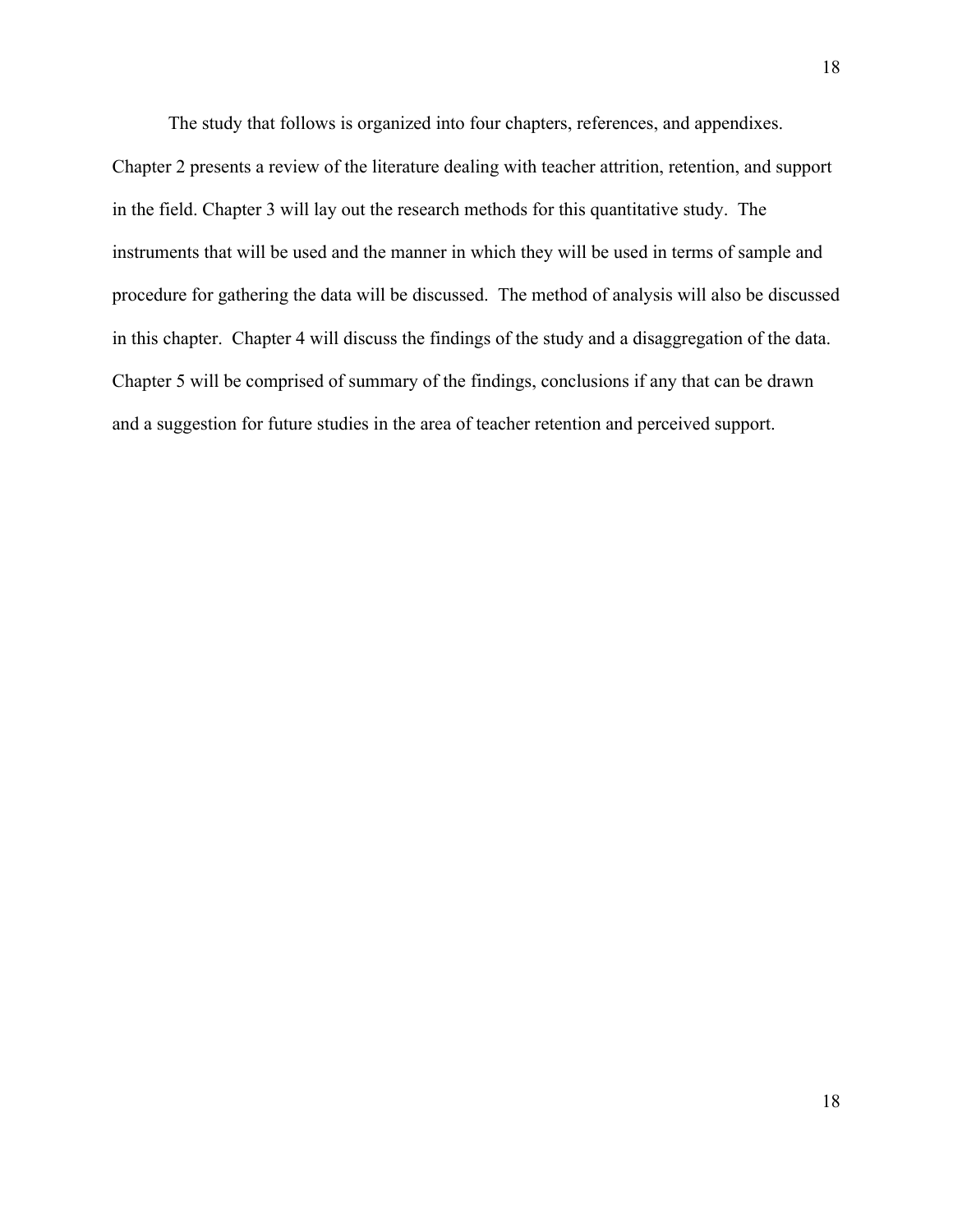#### **CHAPTER TWO: LITERATURE REVIEW**

Chapter Two summarizes the literature on the topic of retaining teachers in the profession. This chapter begins with an examination of the teacher candidate shortage, the attrition of teachers in the field, and ultimately how these conditions impact students. The literature's discussion of the early years of a teacher's career including induction and mentoring were then explored with a focus on the roles that the principal and others play in this process as well as the impact of a specific teacher's setting can influence his or her desire to remain in the same school or the field of education. The retention of teachers throughout their careers and the specific role of the principal in retaining teachers was examined.

There exists a multifaceted teacher shortage that has been taking shape in different areas over a long period of time (Ingersoll, 2001). In many ways, this teacher shortage impacts students with the most need in a disproportionate manner. In the face of such a shortage, it is imperative that principals and other hiring officials engage in the best practices of teacher retention. This chapter will explore the history and extent of the teacher shortage, most often cited reasons for attrition, and best practices in teacher retention.

### **Teacher Shortage**

There is an overall greater demand for teachers than is currently being supplied (Murnane & Steele, 2007) and is a workforce that is unstable (Ingersoll, Merrill, Stuckey, & Collins, 2018). This is a result of many factors including an increase in demand due to population increase, districts increasing the number of teacher positions, and high levels of teacher attrition (Sutcher, Darling-Hammond, & Carver-Thomas, 2016). The number of candidates overall is increasing over time so there are more candidates than ever in history according to Cowan, Goldhaber, Hays, and Theobald (2016). They point out instead of an overall teacher shortage as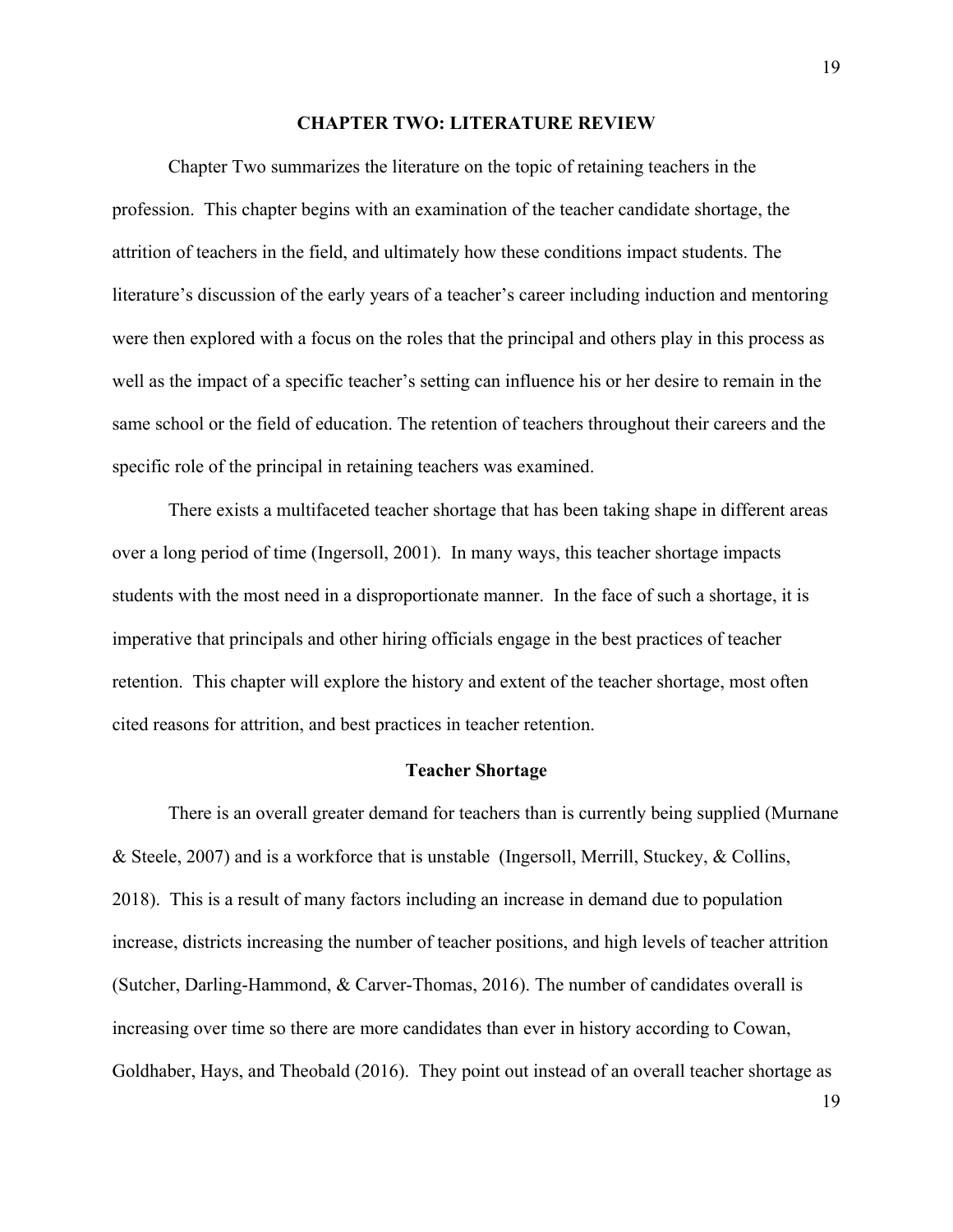is often talked about in the media, there are specific content areas that are experiencing the shortage. Ingersoll points out that not only are there fewer teacher candidates, the teachers in the field are leaving the profession: 46% of new teachers left the profession within 5 years (Ingersoll & May, 2012). This is especially true in the fields of mathematics and science. They write, "The data confirm that schools have more difficulty hiring mathematics and science teachers than any other field" (Ingersoll & May, 2012, p. 437). There would be enough candidates to fill retirements, but the number of teachers who leave the field prior to retiring is what is creating the shortage.

The demand exceeding the supply is greater depending on teachers' race/ethnicity and content area. In her review of the literature regarding the shortage of Black teachers, Tia Madkins (2011) explained the impact of both desegregation and the pace of growth of Black students significantly outstripping the pace of Black teachers as root causes of the shortage of Black teachers. She pointed out that Black students who go on to the university level tend to matriculate in other fields that are more "financially lucrative" and forgo teaching. Ocasio (2014) made similar observations in her review of the literature surrounding the Latino teacher pipeline in regards to a significant shortage of Latino teachers. Ocasio connected the importance of having teachers of color, echoing ideas from Madkins, as follows: "In order to create spaces where Latino students are growing up to pursue their dreams of higher education, classrooms must be equipped with teachers who can relate to these students and serve as role models on their journeys to success" (Ocasio, 2014, p. 244). There is limited literature available for the third largest minority, Asian Americans, (U.S. Census Bureau, 2010). Wing (2007) would attribute this lack of attention to what she finds to be the "invisibility" of Asian Americans as a minority when it comes to educational attainment (Wing, 2007, p. 455). While the shortage of specific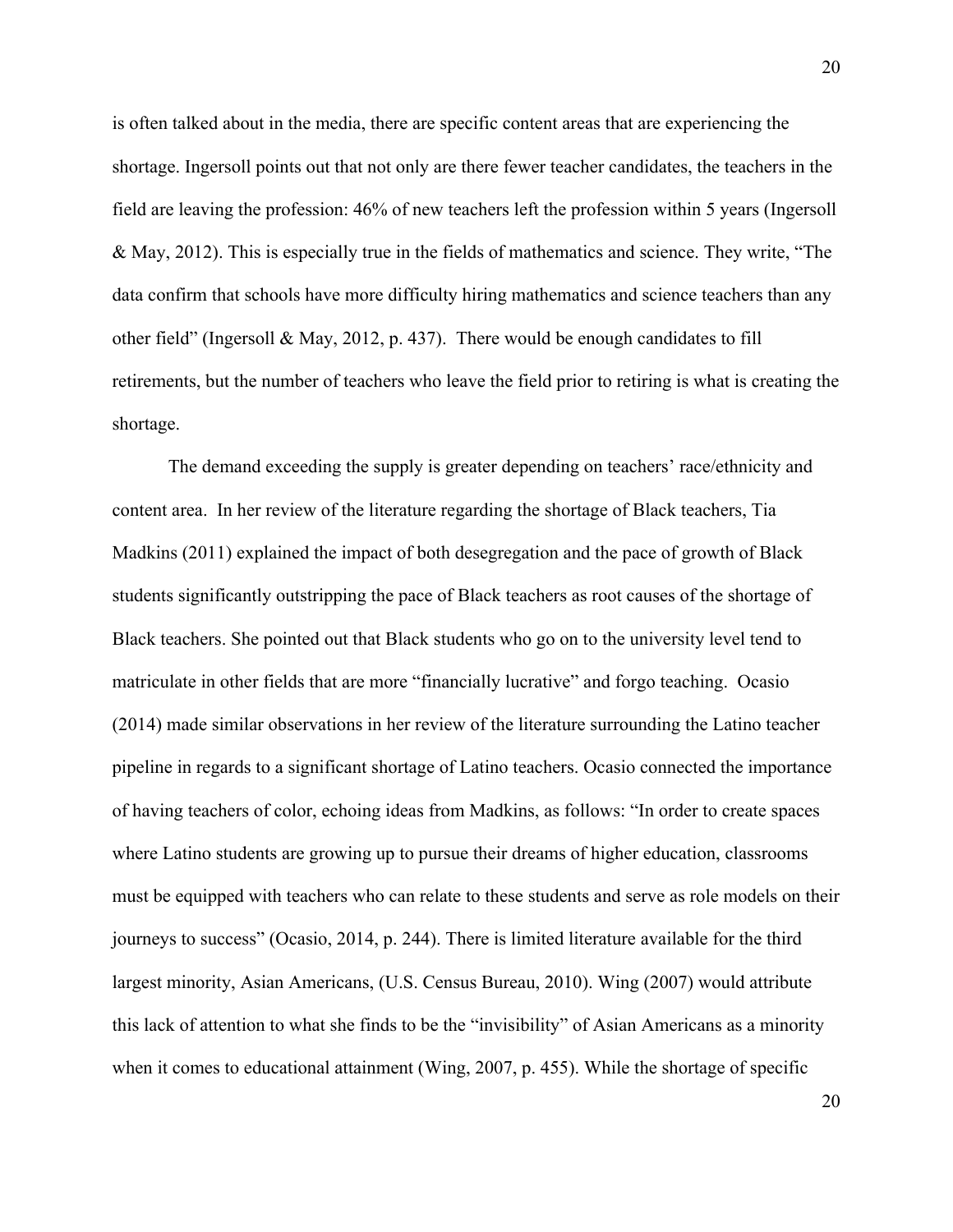teachers of the aforementioned ethnicities is detrimental to the minority students described (Madsen, 2011; Ocasio, 2014; Wing, 2007), it is not the only area of shortage that has an impact on students. Ingersoll, May and Ni (2019) have shown that the trend among minority teachers continues as the non-minority population declines while the percentage of non-minority teachers holds steady at 82.7% of the teaching force (p. 14).

In addition to minority teachers in all disciplines, there are two specific discipline areas, that have a "pipeline" issue: Science Technology Engineering (and) Mathematics (STEM) disciplines and teachers who serve special education students (Goldhaber, Krieg, Theobald, & Brown, 2016). Goldhaber et al. (2016) found in the state of Washington that special education teachers have the highest attrition rate among all grades and disciplines. This mirrors the national trend Goldhaber and his colleagues found in terms of finding STEM and Special Education Teachers to hire in districts that were 90% or more minority: half districts reported trouble recruiting and retaining Highly Qualified teachers in these two areas. This is compounded by their finding that the production of teachers in those areas are at record low: "The supply of (Science Technology Engineering and Math) STEM and (Special Education) SPED teachers is simply not keeping up with demand" (p. 62).

The trend of teacher turnover appears to manifest in different regions with varying degrees of severity. According to their meta-study of turnover data, Carver-Thomas and Darling Hammond (2019) have found that the southern part of the country has seen the highest turnover based on the data from the Schools and Staffing Survey and the Teacher Follow-up Survey. In all three categories measured, city, suburb, town, and rural, the South had the highest turnover. Conversely, the Northeast had the lowest in each category with the West and the Midwest showing in between in each category (Carver-Thomas & Darling-Hammond, 2019).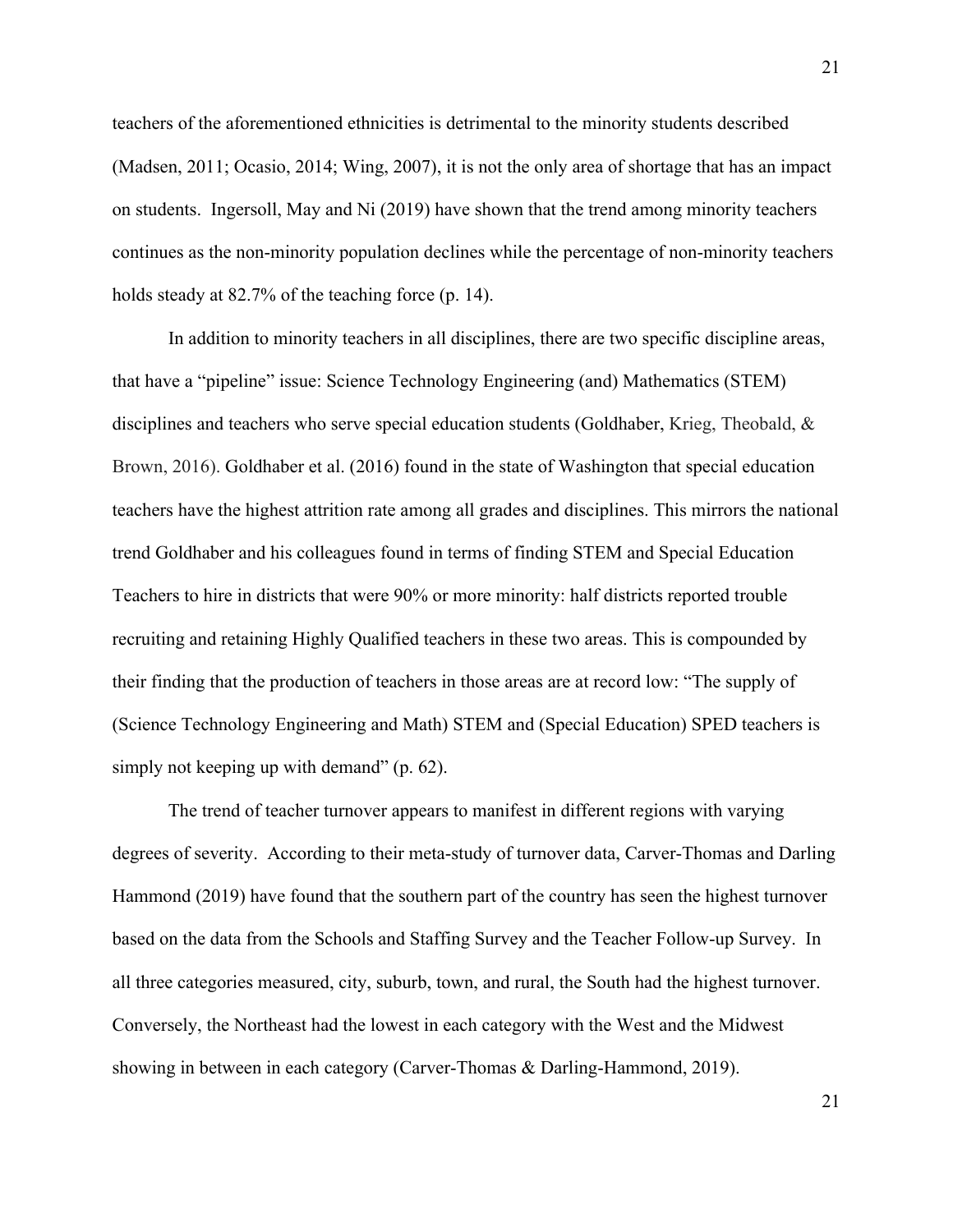### **Teacher Retention**

The issue that Ingersoll has argued for over a decade is that there is not really a supplyside problem to the number of teachers, but that there exists a tremendous retention problem (Ingersoll, 2001, 2003, 2007). The early seed of a teacher likely to exit the field can be found in the pre-service time period of preparation. DeAngelis, Wall, and Che (2013) found that teachers who were dissatisfied with their preparation programs were three times more likely to leave the profession than those who were satisfied or highly satisfied. The level of support and satisfaction established during the pre-service years are part of what leads to teachers leaving the field, but it appears what happens early in the service years also has a large impact on the variance.

Following a group of 15 teachers from the point they entered the profession until their first five years in the field, Cochran-Smith and her colleagues (2012) found five outcomes based on their study, pointing out the fact that it is not a straightforward decision in terms of staying or leaving. They characterized these five outcomes as "Going strong and staying on; Going strong but moving along; Middling, then moving; Falling short but hanging on; and Falling short but getting out" (p. 859). In the first two groupings, teachers had an understanding of the work, were well supported by administration and colleagues and either continued to do well where they started or found a new place to flourish. Unfortunately, this group was less than half of teachers in the study, reinforcing the findings above. One teacher did not start in the field and the remainder left the field because of either poor performance or poor support or both (Cochran-Smith et al., 2012). While this article dissertation did not focus specifically on teachers recruited into the field, it reflects findings of a study that did.

Kelly and Northrop (2015) researched groups who claim to recruit "the best and brightest" like Teach for America and the New Teacher Project. They pointed out some of the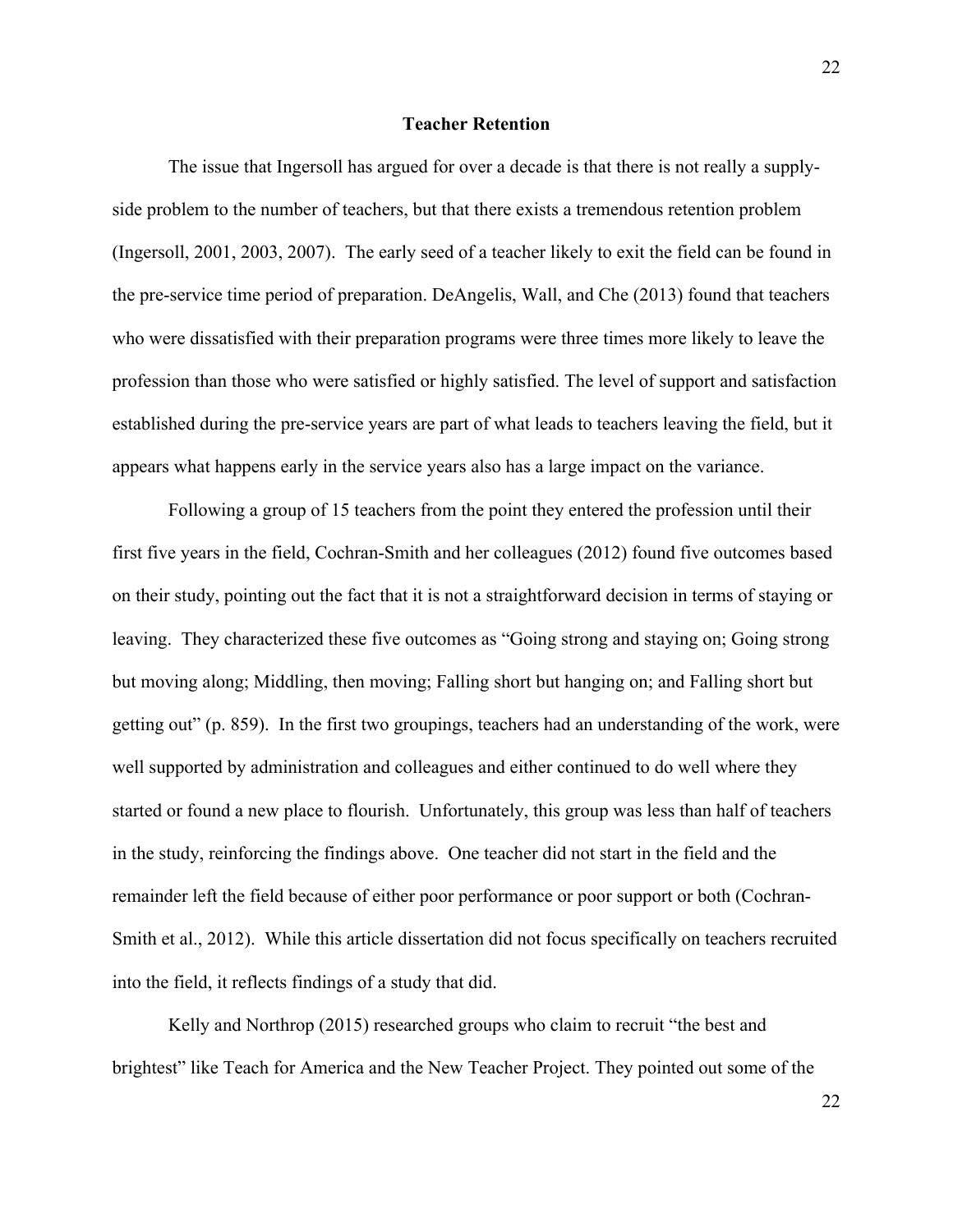limiting factors that prohibit all in the field, and specifically the "best and brightest", which included the low pay and the lack of advancement opportunity. Their findings suggest that while the attrition rate for all teachers remains at the aforementioned 50% mark, for "highly selective graduates" the rate is closer to 85% across the three years of their study. A higher salary and participation in an induction program for these selective graduates are two ways to decrease the attrition rate (Kelly & Northrop, 2015).

A similar study of teachers' beliefs about themselves and their students was conducted by Lavigne (2014). While Lavigne pointed to a substantial body of research on pre-service and early career teachers, she wanted to know how the beliefs of teachers change over time and how those changes impact attrition. The beliefs of the teachers are items from the "The thing about my school is…" scale that have been modified from the student scale that included items like "I am good at math" and "I am a good reader." Lavigne modified this instrument to reflect teacher's beliefs about students using similar items because the settings of the original sample and her sample were similar in terms of high poverty students. She gave the instrument to teachers to three different cohorts twice over the course of five school years and compared the results within and among cohorts. Her findings indicated that teachers' beliefs early in their tenure can either sustain them or drive them out of the field regardless of setting. Further, she suggested that more time needs to be put into sustaining the shared beliefs laid out in the study in teachers over the entirety of their careers and not just to focus on the first few years (Lavigne, 2014).

A specific subset of teachers who need help establishing their beliefs and their craft through significant support from their principal are teachers who teach students with Emotional Disabilities (ED). ED teachers who have a positive view about the support they are receiving are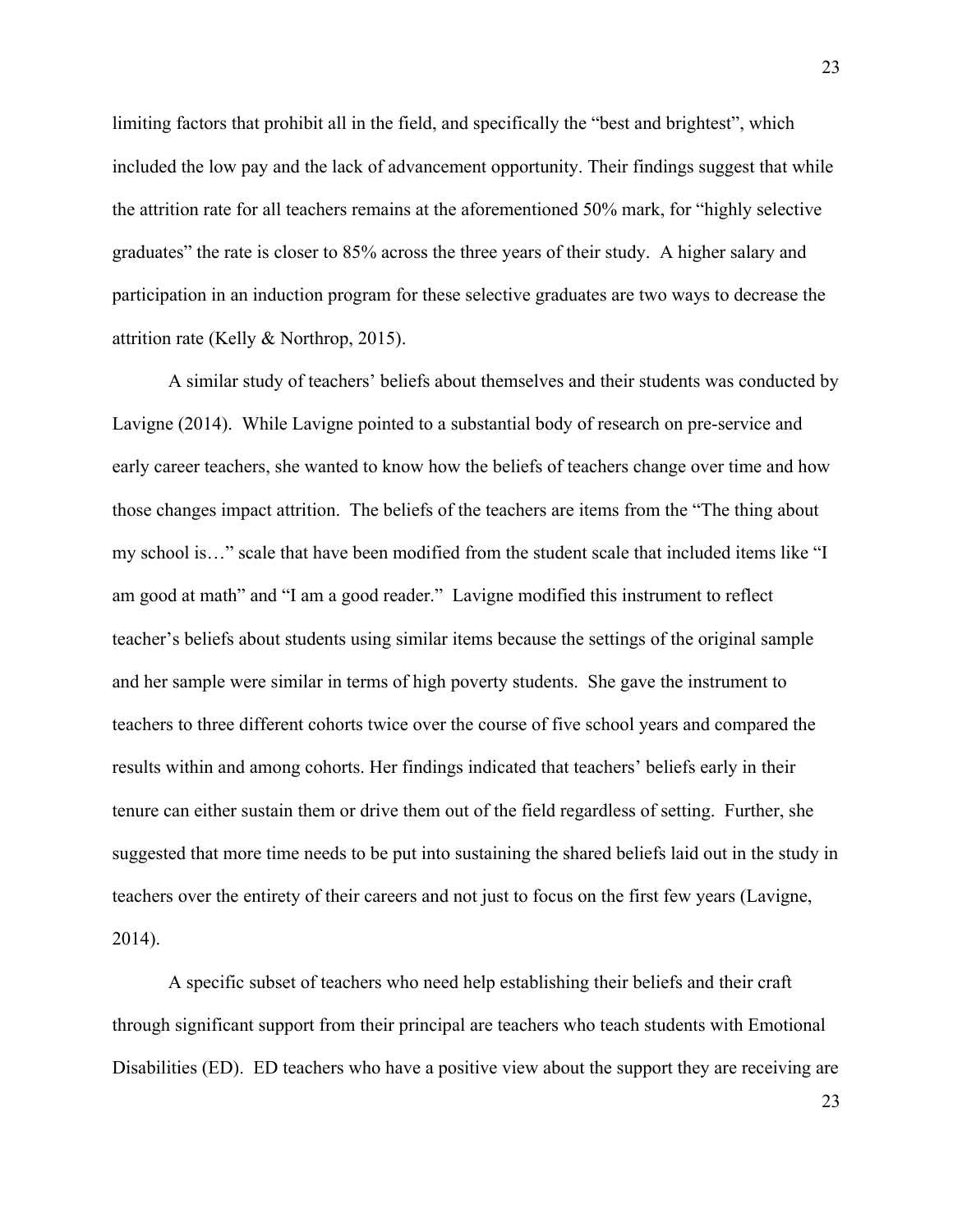more likely to remain at the school than those who do not feel supported (Cancio, Albrecht, & Johns, 2013). The support specifically takes the form of time and emotional support for the teacher. While some teachers may leave the field due to lack of support or other factors, the exit may not be permanent.

In a longitudinal study, researchers in Sweden followed 19 teachers over the course of twenty years and found an interesting trend among those who leave the profession in the first few years of their career: they come back (Lindqvist, Nordänger, & Carlsson, 2014). Of the 87 they followed, 19 left early and 18 of those eventually returned to teaching. If this is the case, they suggest that teaching be viewed less as a long-term career trajectory and more of a short-term exploratory career. With that being said, there are negative impacts on students when teachers, specifically teachers who are effective, leave a school.

### **Attrition Across Fields**

In Henke's examination of the 1993 Baccalaureate and Beyond Longitudinal Study (B&B:93), specifically compared those who responded both in 1994 and 1997, he found that 82% of those who were employed in 1994 in K-12 fields were still employed in 1997. "In particular, K-12 teachers were as likely as those who worked in health occupations; engineers, scientists, and lab and research assistants; and several other white collar occupation categories to work in the same occupation category in both 1994 and 1997" (Henke, 2001, p. 1). Across all studied fields that required baccalaureate degrees, teaching was as stable or more stable.

Nursing, a comparable field to teaching within the health sector, has a similar turnover rate to teaching when considering a meta analysis of studies conducted between 1990 and 2015 conducted by Mary Halter and her research team (2017). In their review of articles, they found the turnover rate to be 27% in the U.S. but ranged from 4% to 54% internationally (Halter et al.,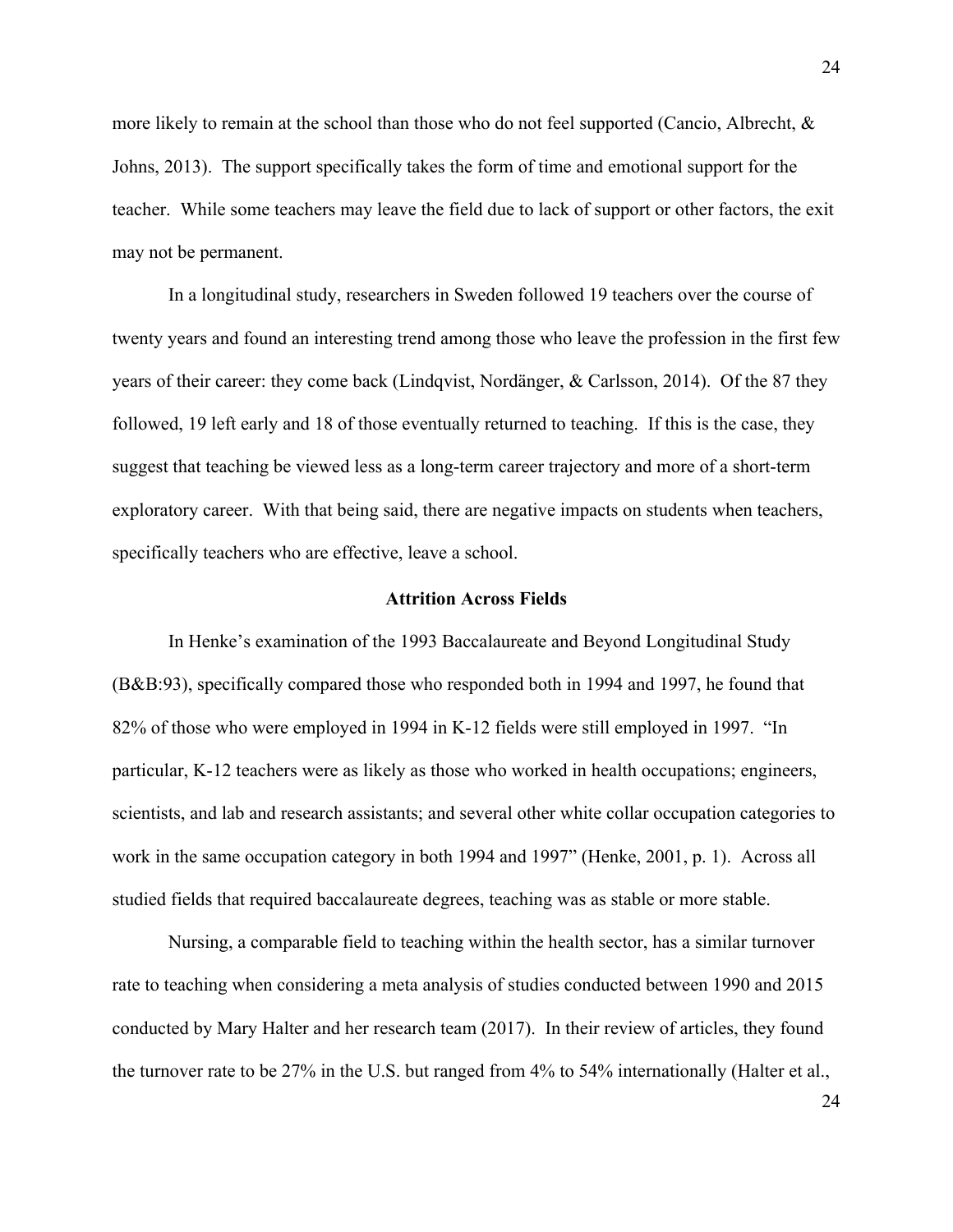2017, p. 2). The impetuous of their research was as a result of the high cost of nursing turnover in terms of training and lost time. Another field that is both comparable to teaching and where lost time due to turnover can be detrimental is law enforcement.

In their review of law enforcement turnover, Wareham, Smith, and Lambert (2015) explored the turnover rate within the field both nationally and regionally. Their findings on a national level were that 7.4% of full time police officers separated from their respective forces. They then worked to break it down by the size of the force and to take geographical region into consideration. They found that smaller police forces were more likely to experience higher turnover as well as police forces in the southern region (Wareham, Smith, & Lambert, 2015). While their study focused on regional and force size issues, it was silent on the tenure of police officers and any relationship between amount of time on the force and the separation or quit rate.

As in education, the attrition rate of new employees is higher than those who are tenured in the field. In their study of quit data from 20 Fortune 500 companies, Hom, Roberson, and Ellis (2008) found a curvilinear relationship between tenure and attrition; for a period of time in their careers, the longer a person was in the field the more likely they are to stay up until a certain point in their career, as early as one year. Afterwards, the attrition rate begins to rise over time. They also found that this relationship was heightened for women and Black and Asian workers potentially pointing towards a relationship ofshorter tenures, higher quit rates and less likelihood of attaining tenure that leads to management positions (Hom, Roberson, & Ellis, 2008). While the negative effects of losing an employee who is effective can be felt in any profession, the long-term ramifications on student learning are measurable over time.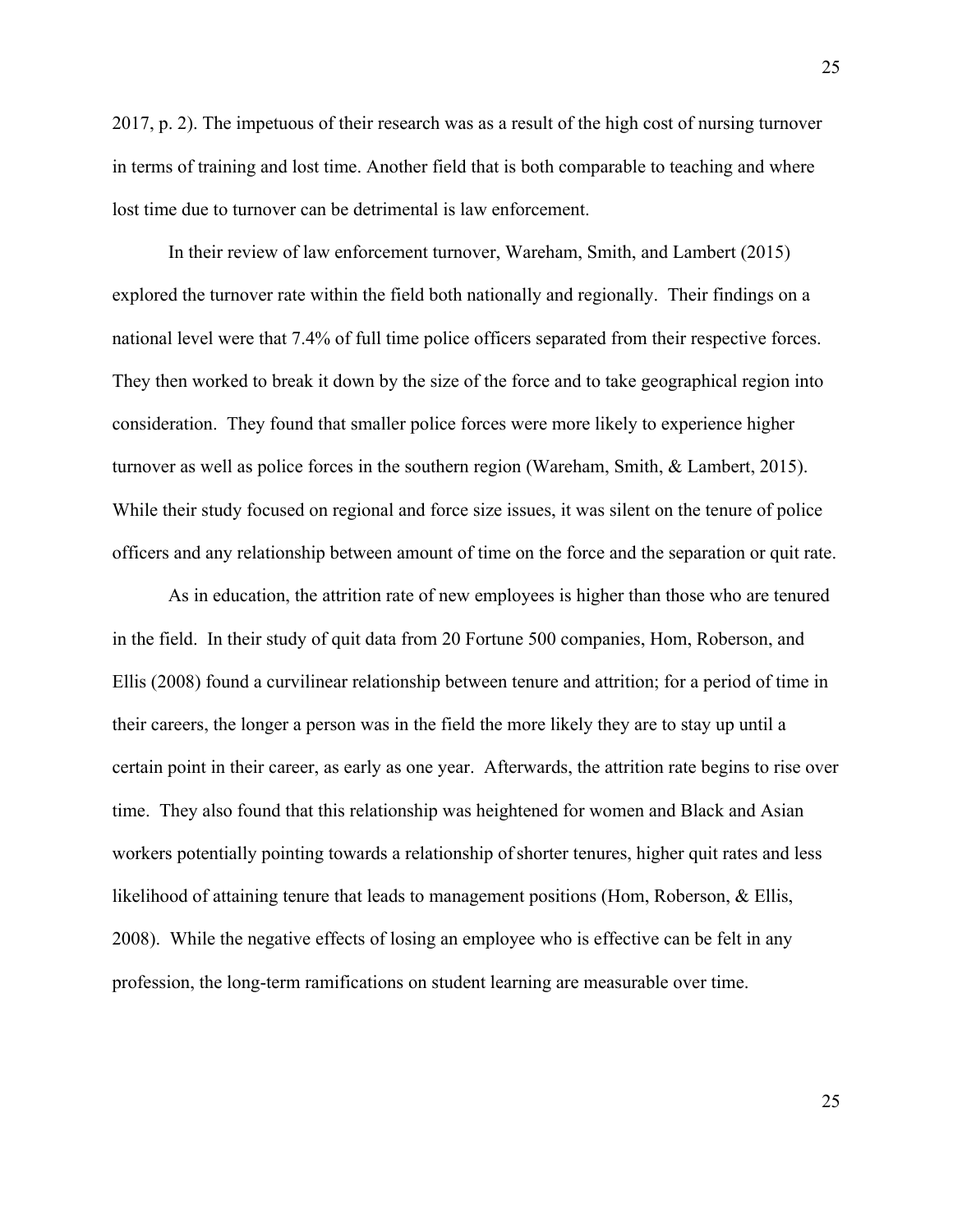#### **Negative Outcomes of Attrition**

If the loss of teachers and the difficulty finding candidates were just an adult problem that did not impact the children served, it would be an academic issue or policy issue. This problem has a negative impact on students as seen in their performance and other indicators. This moves the problem into the realm of an ethical failing and requires solutions that lead to higher teacher retention. Despite the fact that a new teacher can be better than the teacher he or she replaces, research shows that there is a wider disruption on the organization as a whole, which can have a negative impact on student achievement in areas like staff cohesion and community as they pertain to student engagement and achievement (Ronfeldt et al., 2013).

In STEM related classes, Henry, Fortner, and Bastian (2012) studied the relationship between teacher turnover and student progress. Henry and his colleagues studied student outcomes in North Carolina on their standardized end of year test comparing the outcomes of students of more experienced teachers to those of less experienced teachers. They found a measureable difference for students across most STEM measured courses, but the impact is greatest on chemistry and physics. Not only is there a measurable difference in student performance in STEM areas, there is also a negative impact on students with disabilities (Henry et al., 2012). This is not only a quality issue in special education but a quantity issue.

In addressing the shortage of special education teachers, McLeskey and Billingsley (2008) discussed the two-fold impact on students when an effective and experienced special education teacher leaves a building. Not only are they likely to be replaced by somewhat of lesser experience and/or somewhat dubious licensure, it takes a considerable amount of time to establish the depth of relationships with staff, parents and students to help a student with a disability or disabilities succeed (McLeskey & Billingsley, 2008).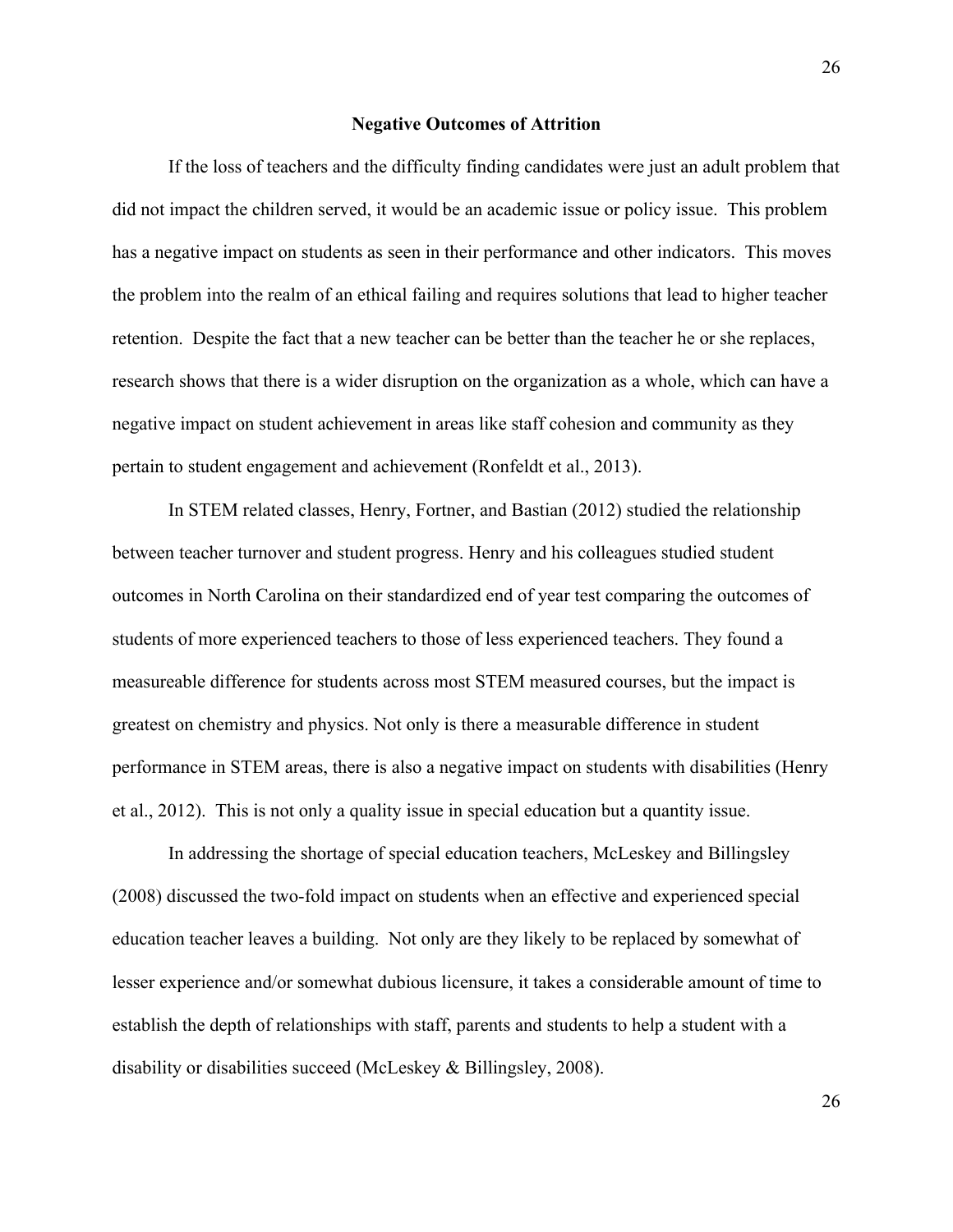There are many pieces to a lasting solution to finding teachers that have a positive outcome on students and having them stay with a school for a career. Part of the solution for students is for school districts to recruit the best candidates in the first place. This is often most affordably done by finding students right out of university who are not as expensive on the pay scale, but lack experience, specifically experience within the school organization where they need to serve. The larger part of the solution appears to be to retain the staff that have been developed within the institution as long as they have been trained well and are properly supported.

#### **Positives of Attrition**

While it is important to retain effective teachers in the field, there are positives that come about as a result of teacher attrition and attrition in all fields. As Shaw, Delery, Jenkins, and Gupta (1998) discuss in their study of turnover in the trucking industry, it is important to delineate between those who leave voluntarily and those who are discharged. They point out in their study that studying the overall turnover rate does not give a complete picture of the dynamics that have a relationship to turnover in each case: "The specific (Human Resources Management) practices that predict quit rates are quite different from those that predict discharge rates" (Shaw, Delery, Jenkins, & Gupta, 1998, p. 520). In education, teachers will both leave of their own accord, quit, and will be discharged. Understanding the cause of those who quit is more in line with the proposed research of this study.

One reason that some individuals leave organizations is due to the fact that they do not fit in with the homogenous nature of the group at hand (Jackson, Brett, Sessa, Cooper, Julin, & Peyronnin, 1991). In their study, Jackson et al. examined the similarity to the group as a whole in terms of age, experience, and status as an indicator of turnover. Their findings indicate the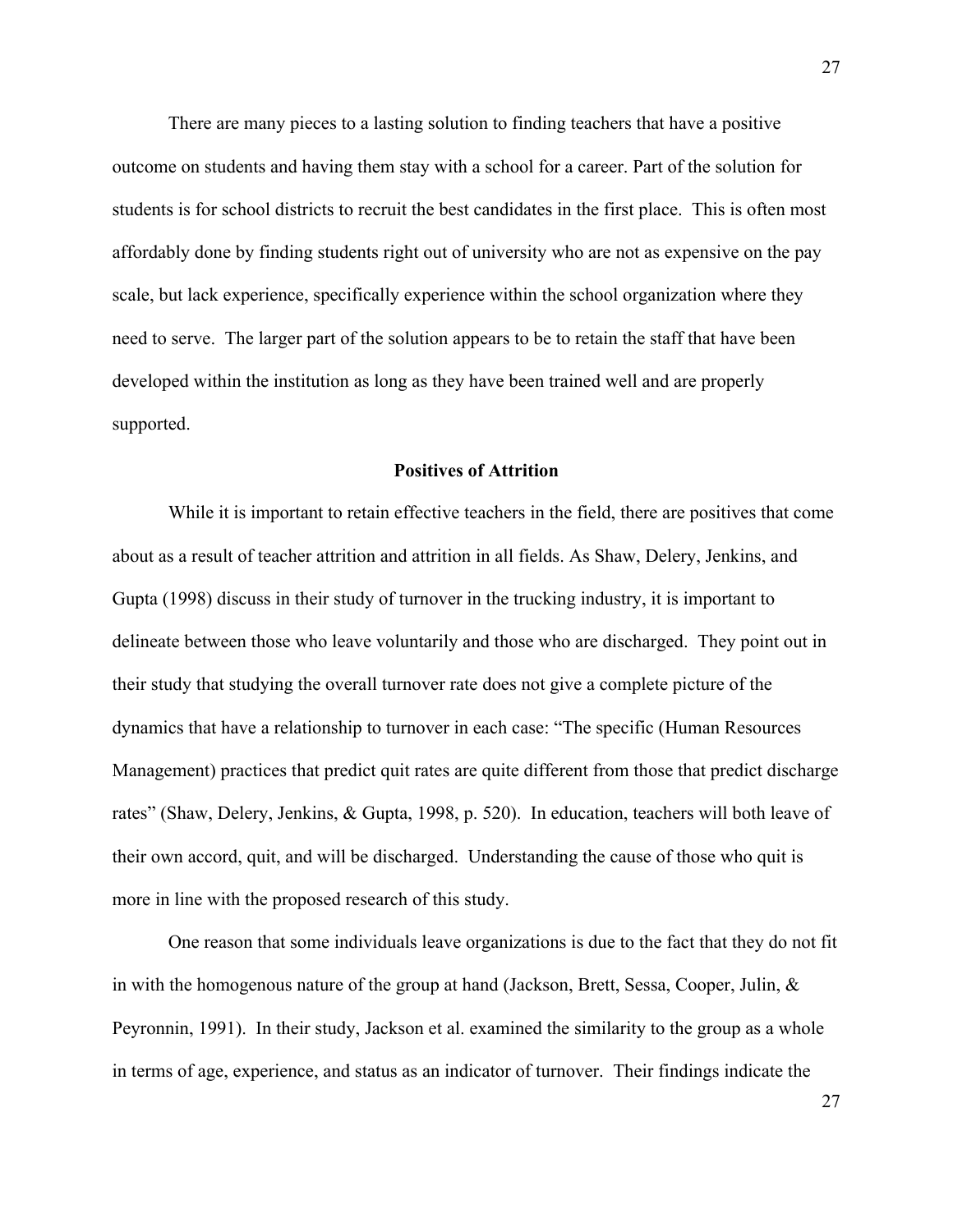less an individual was similar to the group the more likely it was that he or she would leave the organization. This has concerning implications when it comes to racial factors as it may lead to discrimination based thereon. This is also a concern given that the teaching force is 76% female and 73% white (Ingersoll, Merrill, & Stuckey, 2014). If the group homogeneity is based on educational effectiveness, however, the outcome of turnover may lead to positive impact on both the group and the students. As stated in Macdonald's international literature review of teacher attrition, "Teacher attrition is frequently positioned as either a problem for work force planning and resources or an indicator of the relatively poor quality of school life and teacher morale. A counter perspective is that teacher attrition is not necessarily a problem in that low levels of teacher attrition may lead to stagnation of the profession and schooling" (Macdonald, 1999, p. 1). This may run true over the course of time, but it can be difficult to tell if a teacher is effective early in his or her career.

Finding the right candidates to bring into a school is the foundation of having a teacher remain in the field over a lifetime. It certainly helps to have candidates that show signs of becoming highly effective or at least effective teachers over the course of their career, but the activities that occur in the first years of a teacher's time in a new school can be the deciding factors of whether a teacher chooses to stay at the school or stay in the profession (Lavigne, 2014). There are practices that must be engaged in to mitigate the likelihood a teacher will leave; many of these are directly enacted by the principal while others are a part of the culture and the responsibilities of a new teacher's peers.

### **Principal Impact on Retention**

Of the many factors studied in terms of retention, attrition, and induction, the highest accounting for the likelihood of a teacher staying or leaving is the school principal. In their study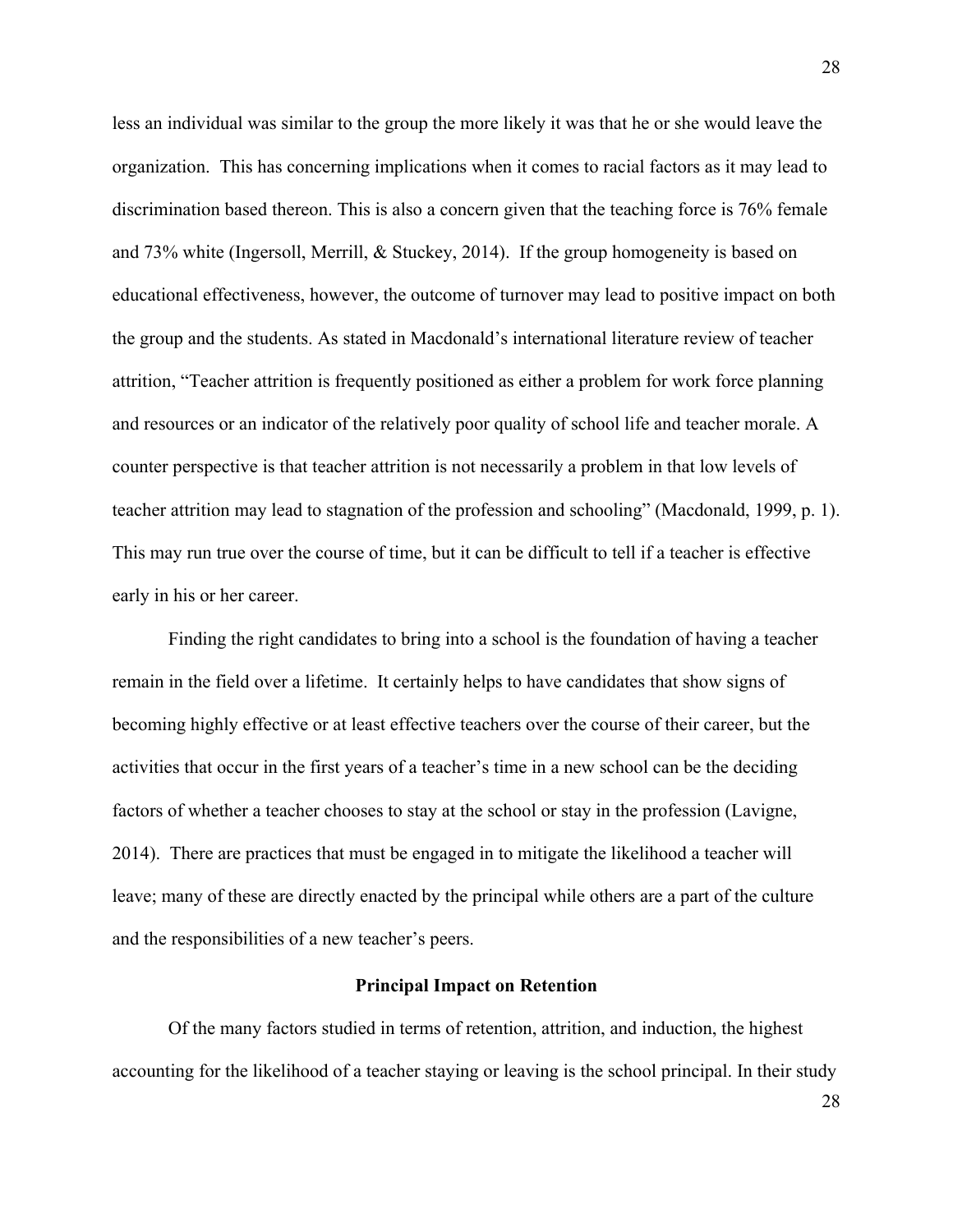of New York City first year teachers, Boyd et al. (2011) succinctly noted the impact school administrators have on first year teachers' decision to return to a second year of teaching or move schools: "…administration emerges as the strongest predictor of retention relative to both transferring and leaving" (Boyd et al., 2011, p. 324). While other factors have an impact on the variance as found in Tickle et al., like salary and student behavior, it is the principal that both directly impacts the teacher's desire to stay and indirectly impacts the teacher's job satisfaction, which in turn impacts the teacher's desire to stay or move schools (Tickle, Chang, & Kim, 2011). Not only do Tickle et al. discuss the power of principal in terms of flight and job satisfaction, they further point out that "Administrative support mediates the effect of teaching experience, student behavior, and teachers' satisfaction with their salary on teachers' job satisfaction and intent to stay in teaching" (p. 347).

To establish the quantitative measure of how important principal effectiveness is, Grissom (2011) analyzed the 2003-2004 Schools and Staffing Survey and also at the 2004-2005 follow-up survey to see how principal effectiveness (approximated for in the model using six questions on a Likert scale to create a proxy for principal effectiveness) impacted teacher turnover. What Grissom found across all settings and models was:

The coefficient on the principal effectiveness measure remains stable across these models, suggesting a direct association between principal performance and teacher turnover even conditional on the other school, teacher, principal, and working conditions variables. (Grissom, 2011, p. 2573).

Grissom goes on to explain that with all other factors being equal in his model, a teacher at the school with the higher effectiveness measure had decreased likelihood of turnover. Grissom was able to corroborate similar findings of qualitative studies done by other researchers like Johnson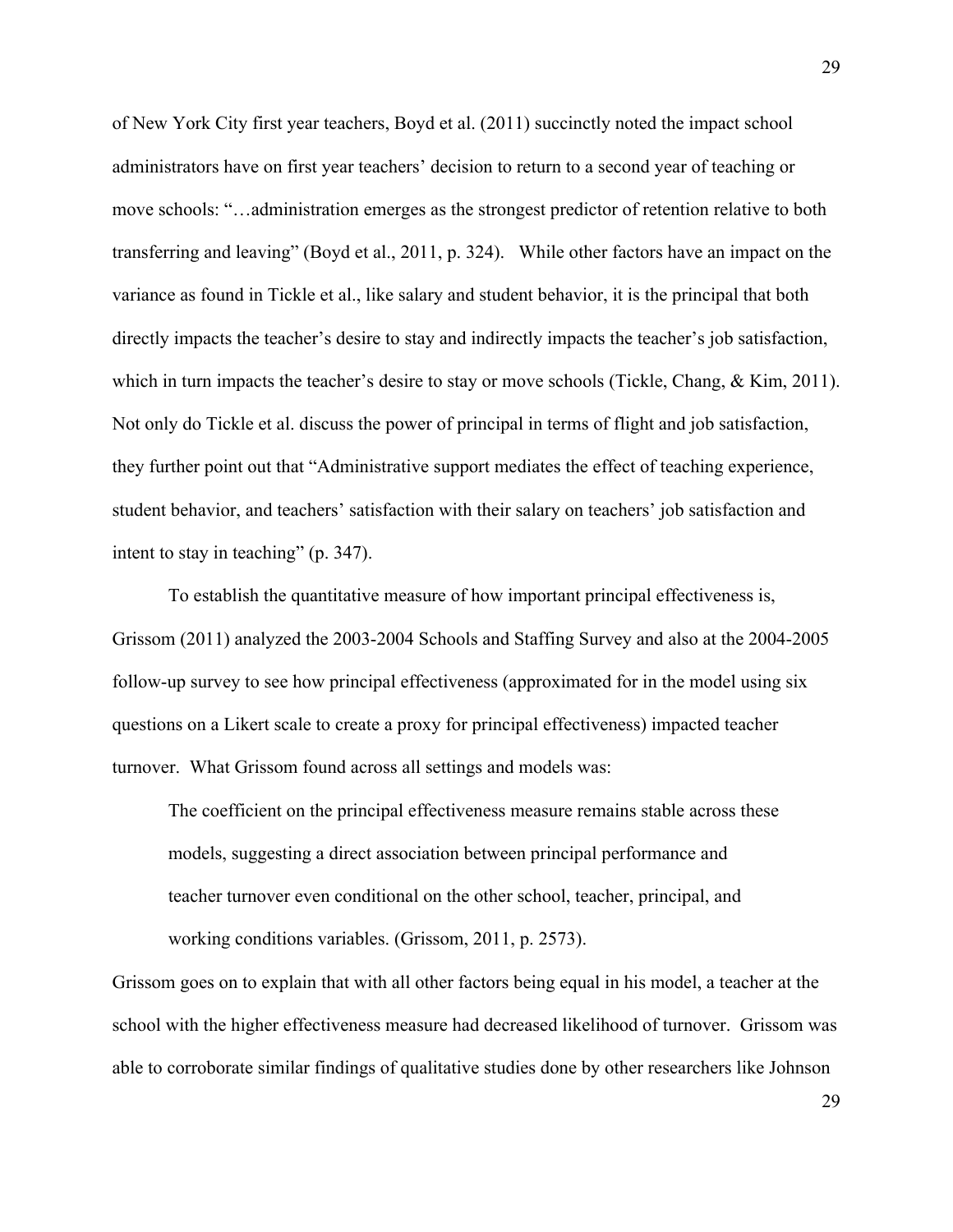and Birkeland in 2003 and Brown and Wynn in 2009 (as cited in Grissom, 2011). This relationship in disadvantaged schools compared to more resourced schools is even greater because retention is more heavily impacted by the quality of the principal in the former (Grissom, 2011).

One way to discuss the impact of an effective principal is through the use of the servant leadership model as developed by Greenleaf and Spears, (2002). Using Greenleaf's model as a guide, Shaw and Newton set out to measure the impact on retention that having a perceived "servant leader" would have on retention. They examined the teachers' job satisfaction in relation to the principal's level of servant leadership (Shaw & Newton, 2014). They found a relationship between the two. The more teachers perceived their principal to be a servant leader the less likely it was that they would leave their school. If that servant leader were to leave, however, the teacher's desire to stay could reduce.

Of the actions in which a principal can engage in order to positively impact teacher retention, it appears that remaining in the school is one of the most obvious according to research conducted by Béteille, Kalogrides, and Loeb (2012). In their research regarding principal career paths, they found that there is an 18% higher chance that a teacher will leave with the arrival of a new principal (Béteille, Kalogrides, & Loeb, 2012). This link between principals and their teachers, especially during the early years of a teacher's career seems to point to a relationship.

### **Influence of School Culture**

While a principal has a tremendous influence on the novice teacher's outcomes, he or she is not alone in the relationship that will lead to the retention of a new teacher to the organization. Though administrators have both direct and indirect influence on the novice teacher in terms of the choice of mentor for the novice teacher has a tremendous influence on the outcome. The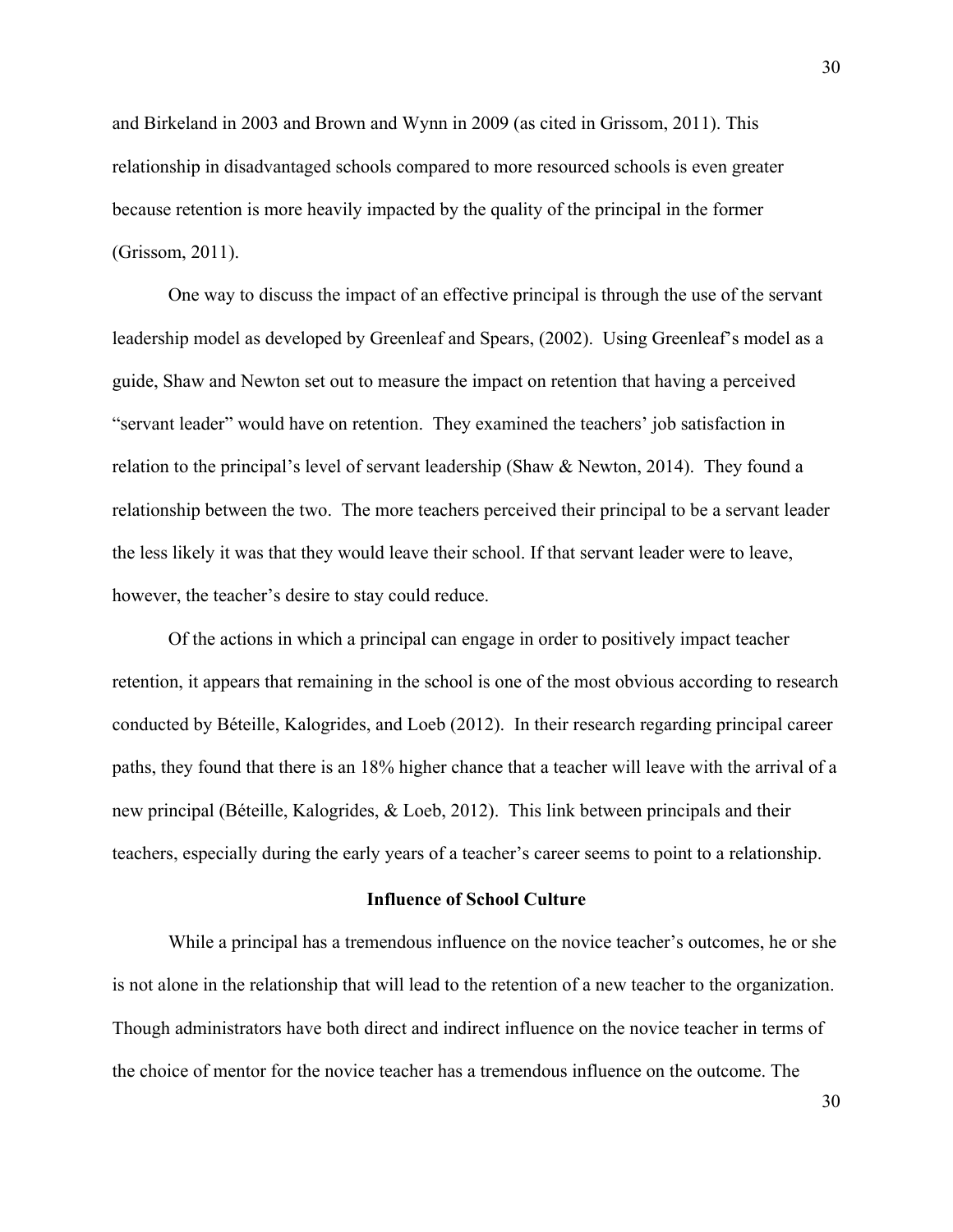culture that exists within the building and the other staff, to which teachers are exposed, also have a relationship with the retention rate.

In their study of the Building a Teaching Effectiveness Network (BTEN) schools, Hannan et al. (2015) established the importance of peer interaction and the use of peer feedback to not only give new teachers useful information about their practice, but also as a tool by which they could interact with established peers: "BTEN participants almost universally reported the use of the feedback process as strengthening relationships between administrators and teachers by opening up communication and making new teachers more visible and vocal in schools" (Hannan et al., 2015, p. 505). The impact on the schools who used BTEN with fidelity lead to better outcomes for both new teachers and established teachers by helping them engage in better feedback and by forcing them to focus on data and documentation (Hannan et al., 2015).

When considering interventions that can be taken to mitigate the loss of human capital through attrition, the induction process of new teachers is one of the strongest. How an organization and specifically the leader and the direct mentor of a new teacher work to acclimate a new teacher into the school are the strongest indicator of short-term retention and long-term success on student outcomes. In their meta-analysis of the research from the mid-1980's through the early 2000's, Ingersoll and Strong found:

Overall, the studies we have reviewed provide empirical support for the claim that induction for beginning teachers and teacher mentoring programs in particular have a positive impact. Almost all of the studies we reviewed showed that beginning teachers who participated in some kind of induction had higher satisfaction, commitment, or retention.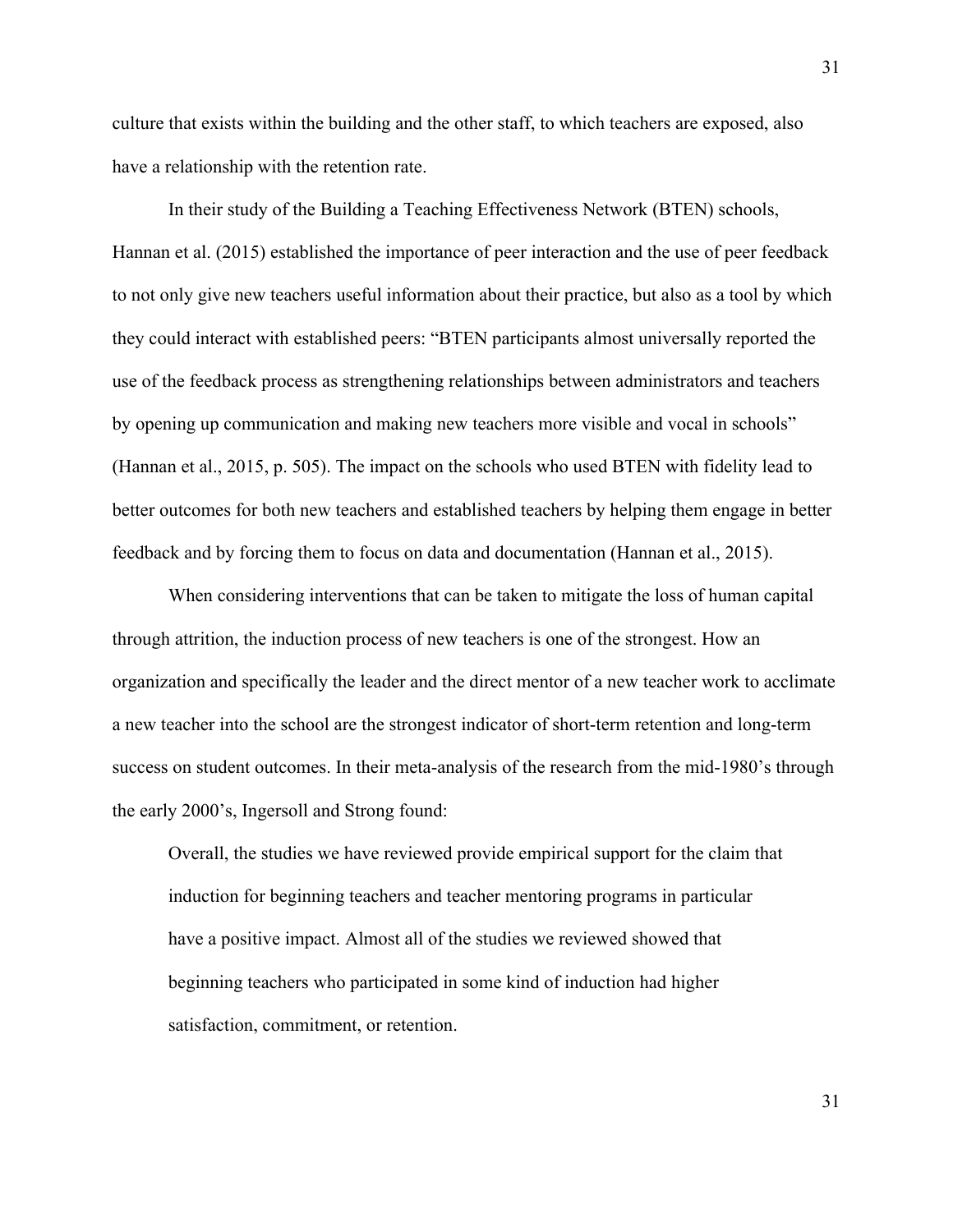The most common type of induction program in the literature based on Ingersoll and Strong's research was assigning a peer-mentor. Their findings were that assigning a mentor who was in the same subject area reduced the risk of a first year teacher leaving by 30% and assigning a mentor who happened to be in a different subject area still reduced that risk by 18% (Smith  $\&$ Ingersoll, 2004). While they found that mentors alone were the highest statistically significant accounting for the variance, they did examine other induction activities like holding classes or reducing class sizes and both were statistically not significant. They found that if a combination of induction activities was utilized, the relationship to teacher retention was more significant than any one variable alone.

Not only having a mentor, but the types of activities in which the mentor-mentee engage can have an influence on the new teacher experience. Instead of just helping a teacher acclimate, Pucella (2014) suggested that the new teachers should be brought into a level of leadership from the start. Having mentors involve new teachers in a school leadership can establish both the leadership skill of the new teacher, but also give them a reason to consider staying (Pucella, 2014). Pucella does not give any data to support this potential relationship, but she just speculates that it would stand to reason that this level of involvement would reduce attrition. Mentors need to engage in a variety of activities with their mentee that include leadership and feedback.

The importance of quality feedback in and of itself without its secondary function of relationship-building is the focus of Park et al. (2014), wherein the authors discuss the importance of two layers of feedback: one from a peer coach and one from the principal. While the principal's feedback is meaningful, the researchers put it secondary to the peer coach who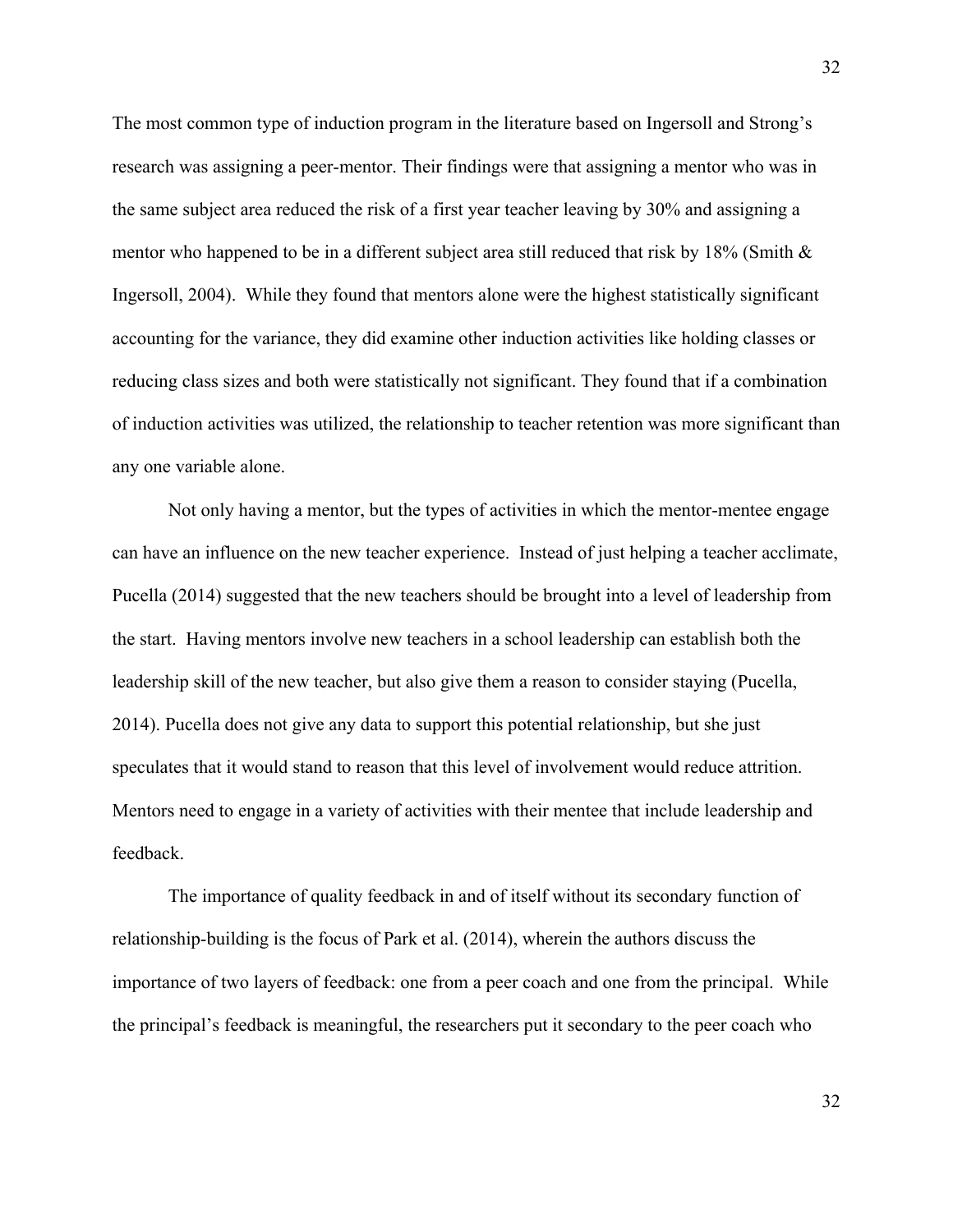focuses the skill sets on which the teacher will work and helps them develop (Park, Takahashi, & White, 2014).

There are areas where administration involvement in the induction process is specifically useful for new teachers within the importance of induction as it leads to retention. The primary area where administration can have a positive impact is within the use of direct teacher feedback. In their study of the Building a Teaching Effectiveness Network (BTEN) schools, Hannan et al. (2015) found that the feedback process used as a part of the BTEN protocol not only helped give teachers meaningful information to improve instruction, it lead to administrators having a deeper relationship with the teachers and have a better understanding of their needs as a new teacher.

In their intensive induction plan for new teachers and accompanying research, Park et al. (2014) recommended most of the feedback be given by the peer coach. Then the principal should take on a secondary role in giving feedback focusing on a few indicators during brief visits with brief follow-up meetings. The principal then garners more in-depth information from the peer coach according to the 90 Day Cycle. This idea of the coach taking on a quasievaluative role runs somewhat contrary to the coach-teacher relationship in terms of confidentiality (Thach & Heinselman, 1999). That said, as long as the intent is support, the collaborative feedback is positive.

In terms of establishing a positive relationship, the principal can hold the critical element for new teachers in terms of fostering resilience that can lead to retention. In their qualitative study of beginning teachers and their relationship with their principals in Australia, a country where the attrition rate among first year teachers is 30% (Ramsey & Wales, 2000) compared to the U.S. attrition rate of 46% (Ingersoll & May, 2012), Peters and Pearce (2012) pointed to the need for administrators to support the teacher in professional skill building and their emotional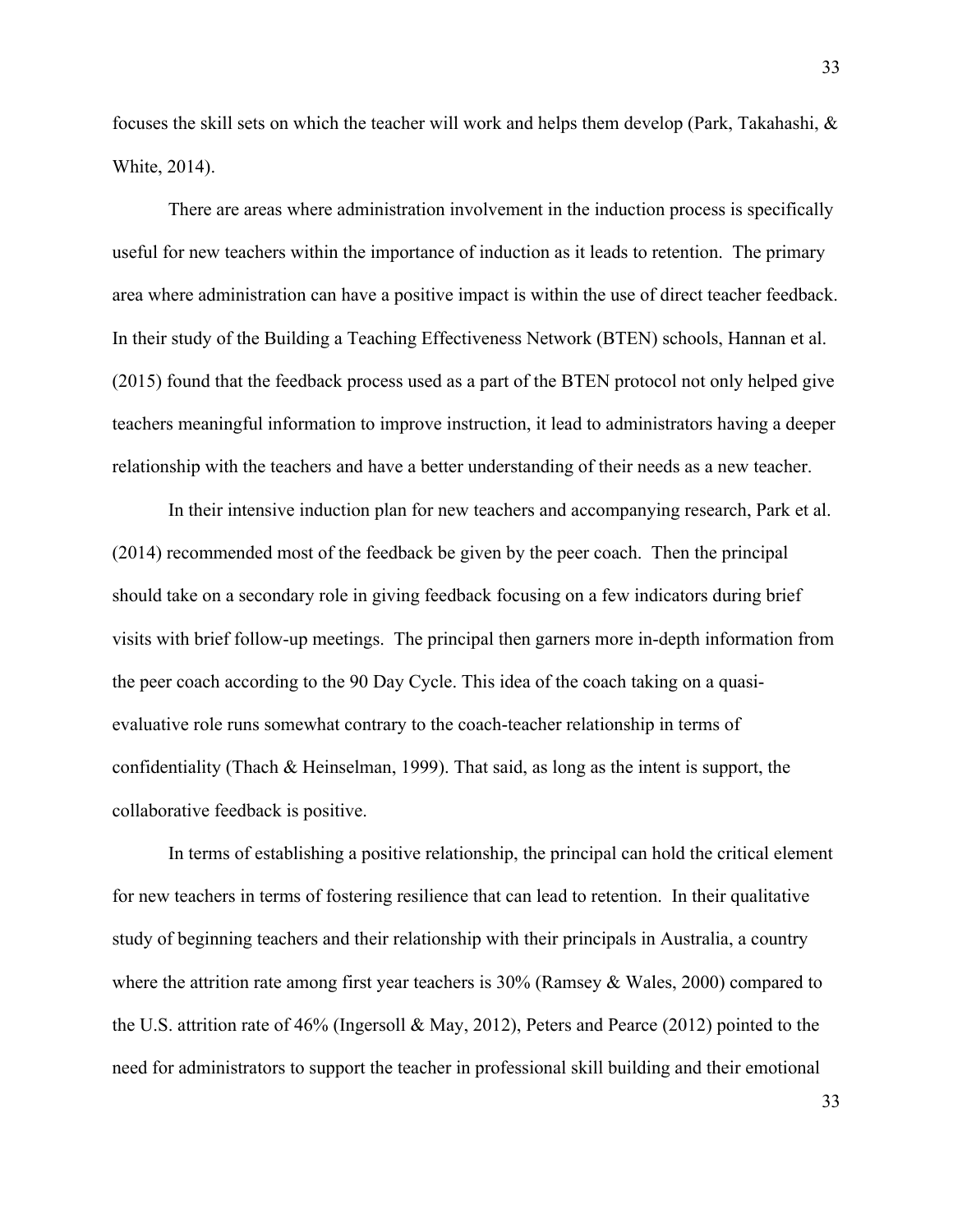well-being. The greatest need the principal could meet was to show an interest in their career as a teacher.

Not only do the principal's actions toward the new teacher influence him or her, the way the principal interacts with the teacher's mentor can influence them according to Pogodzinski (2015): "…when novices perceived administrator-teacher relations in their school as being negative they were significantly less likely to interact with their mentors at least once a week with regard to curricular matters" (p. 54). In fact, the likelihood that either party, the mentor or mentee would take part in the program depended on whether the principal had interacted negatively with his or her staff (Pogodzinski, 2015). The need for the relationship with a mentor is clear and the principal sets the tone for first year teachers in all content areas.

As discussed above, science content teachers are part of the group that leaves the profession at a higher attrition rate. In an attempt to gain a sense of what a first year science teacher goes through, Saka, Southerland, Kittleson, and Hunter (2012) conducted a qualitative case study of one teacher's first year. This teacher was placed in a fringe placement, one that was not his preference, but one for which he was licensed. The two major findings were incorrect placement and having an early negative encounter with the principal were the reasons the participant cited for leaving the school at the end of the year (Saka, Southerland, Kittleson, & Hutner, 2012). Not only do a principal's positive interactions with a newer teacher matter, so do the negative interactions.

One of the areas often overlooked in induction processes that can lead to attrition early in a teacher's career is the area of resilience. When considering teacher attrition through the psychological lens using a qualitative study, Hong (2012) found that the difference between leavers and stayers were how they managed challenges. For those who had developed strong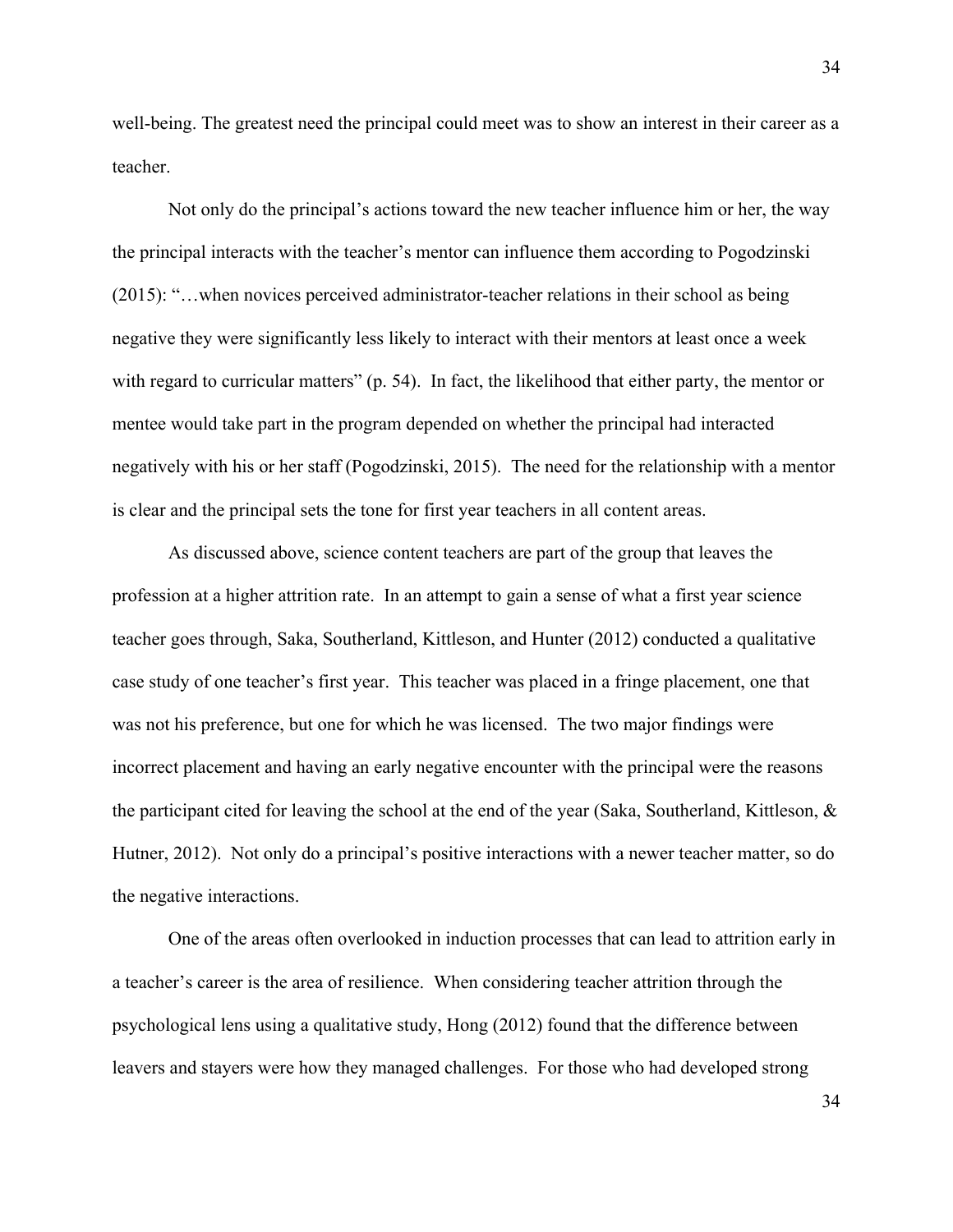resilience through the support of other teachers and administrators and were able to set appropriate boundaries, they were more likely to stay in a school. For those who did not view challenges with the same perception, they experienced negative outcomes like burning out (Hong, 2012). In addition to resiliency, there are other specific skills that need to be taught depending on the setting in which one serves.

### **Context Matters**

While there are multiple layers as described above to the process of teacher induction and many individuals within the organization who must be involved, tailoring the induction process to the needs of both the school and the new teachers is critical. In their study of the University of Chicago Urban Teacher Education Program, Hammerness and Matsko (2012) demonstrated the integral nature of a tailor-made program for new teachers based on the organizational need:

This exploratory work suggests promise for induction programs that establish mechanisms that explicitly acknowledge the features of context in teaching and student learning. We argue that induction programs that treat context as content may be addressing particularly important aspects of new teachers' settings that are critical to their continued success with students and teaching. (Hammerness  $\&$ Matsko, 2013, p. 575)

These findings were similar to a quantitative study of eleven elementary schools in urban settings in the Netherlands. The researchers there talked specifically about the structure of the support that needs to be given to new teachers, which is similar to the above, but also the overall culture that is required within the entire building for new teachers to feel supported beyond their mentor (Gaikhorst, Beishuizen, Korstjens, & Volman, 2014).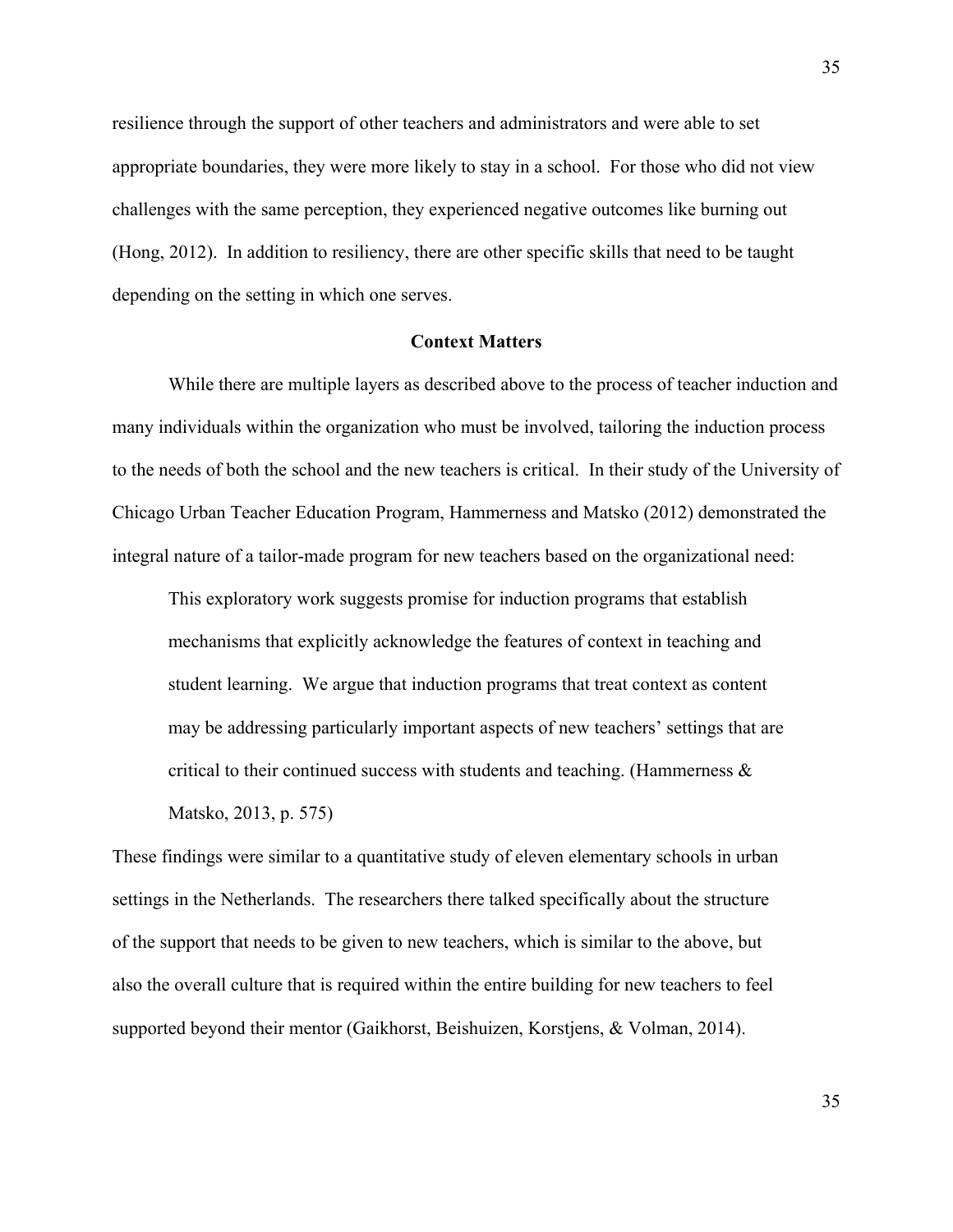This culture of support speaks to the activities beyond the specifically paired buddy and can help teachers cope with the adjustment to the school and community.

Not only is it important to establish the needs of the school setting, it is important to new teachers to understand the community setting in which they live and work. In a study of 29 new teachers in rural Washington, Sharplin, O'Neill, and Chapman (2014) found a relationship between those new teachers who received high level of support both professionally and personally and those who remained in these rural settings. Across the cases, they found characteristics of those who will leave include being avoidant and engaging in withdraw. Those who stay are more adaptive and show actions to be a part of the community. As such, they proscribe both a well-organized and welcoming induction process for both work and personal life and intervention strategies that all staff within the organization can engage in at the first sign of mental stress on the new teacher (Sharplin, O'Neill, & Chapman, 2011)

The outcome of not helping early career teachers with their stress and the induction program can have an influence on teachers' desire to remain. Not having a strong induction program can in fact be one of the main reasons that early career teachers will leave the profession. In a study in Australia, which has similar attrition rates as cited above for the U.S. near 50%, a majority of beginning teachers 70% were left with informal support only which they cite as source of dissatisfaction (Ewing & Smith, 2005). Not only is induction a tool by which to retain the talent a school needs, it can alternately act a wedge to drive them away.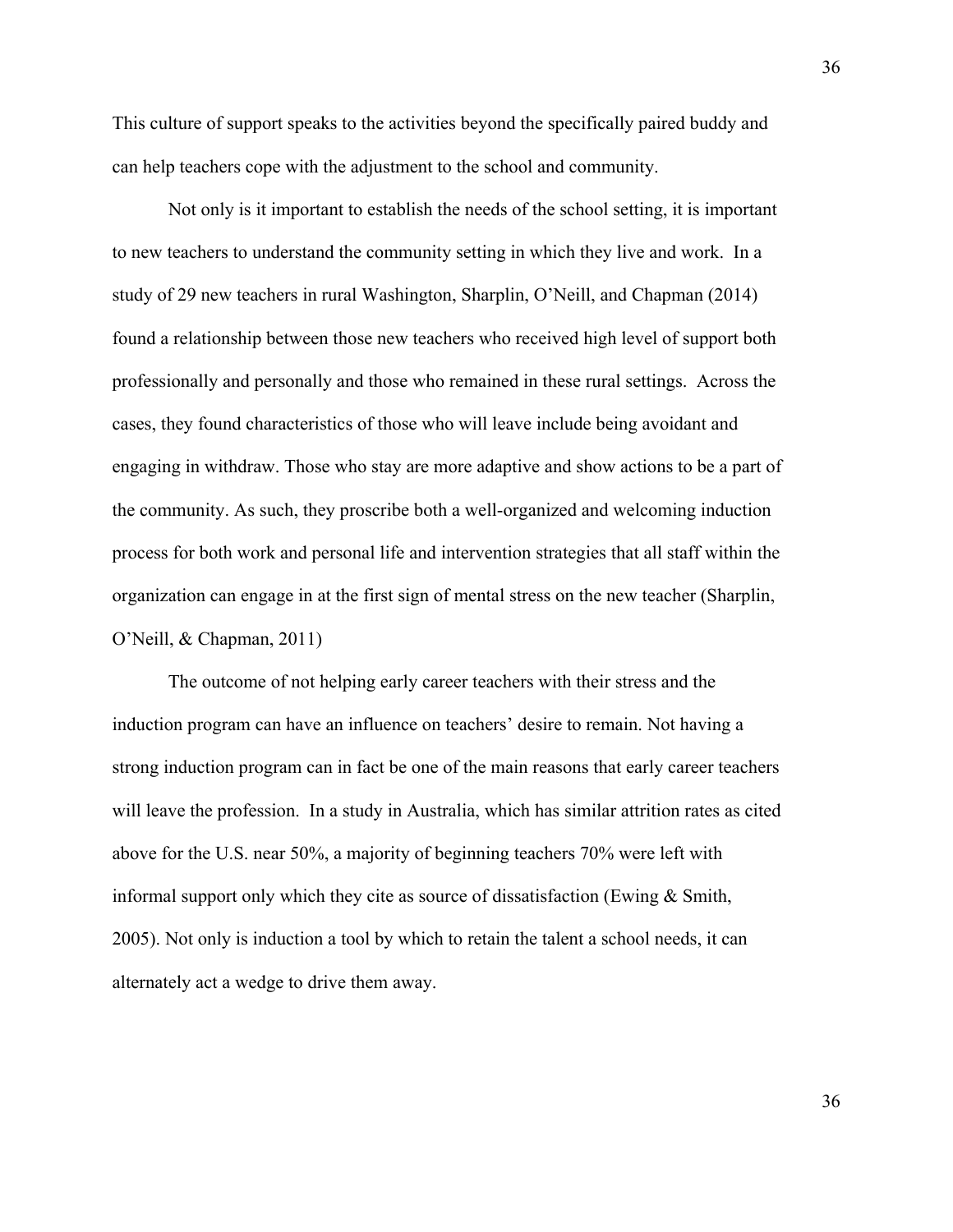#### **Salary and Pay Satisfaction**

In their meta-analysis, Borman and Dowling examined studies dealing with the teacher labor market (2008). They considered factors such as teacher demographics including content area and "school resources" that included student-teacher ratio, instructional spending, per-pupil spending, and teacher salary. Of these, they found that teachers who were in what they considered the low-salary category "had odds of attrition 1.37 times greater" than higher paid teachers. (Borman & Dowling, 2008, p. 393).

In their study of new teacher mobility comparing traditional public school teachers to charter school teachers, Gulosino, Ni, and Rorrer found in both populations that higher salaries led to lower turnover (2019). This was true at both the elementary and secondary levels in influencing both transfers and quit behavior (Gulosino, Ni, & Rorrer, 2019). While they posit in their conclusion that raising salaries may help retain teachers, it is not guaranteed to mitigate turnover, especially at charter schools.

Understanding the factors, including salary, that would cause a teacher to stay or return to the field of teaching and influence the teaching workforce was the goal of Podolsky, Kini, Darling-Hammond, and Bishop's 2019 study. Within their study examining multiple longitudinal studies of the teaching workforce including the Schools and Staffing Survey (SASS) and the Teacher Follow-up Survey (TFS), they found a clear indication that salary appeared to have a relationship with teachers remaining or returning to the field. They point out that part of what can influence a teacher to leave the field is the availability of "better and higher paying job opportunities" (Podolsky, Kini, Darling-Hammond, & Bishop, 2019, p. 13). Of further interest in terms of salary is the fact that according to their research, teachers ranked a higher salary as the third most important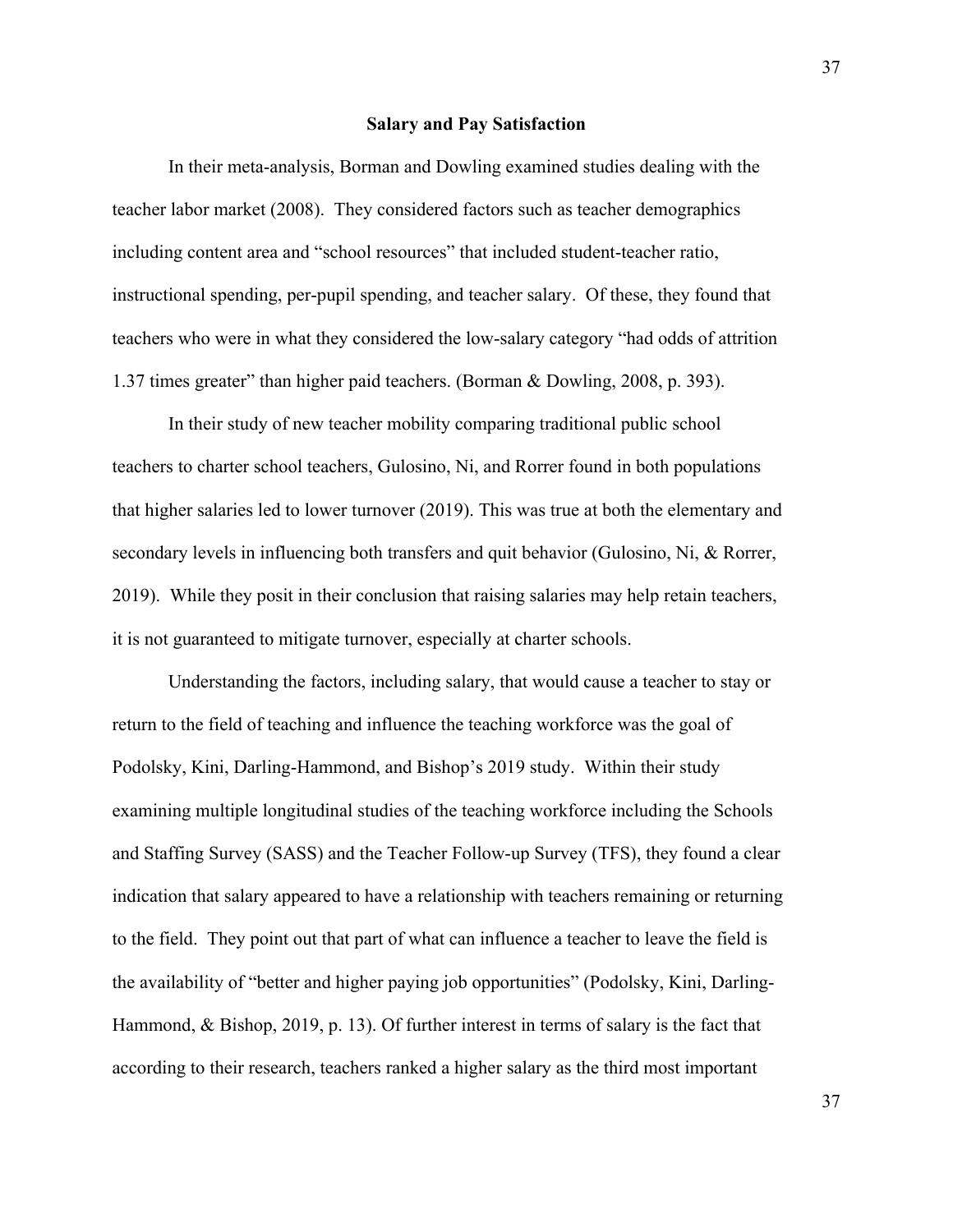factor in their consideration to return to the field of teaching with 67% of their sample noting it as a consideration.

Using similar original data sets including the SASS and TFS to explore the teacher shortage within the specific group of minority teachers, Ingersoll, May and Collins found a similar relationship to pay (2019). As pay increases the likelihood of teacher turnover decreases (Ingersoll, May, & Collins, 2019).

Considering the importance of pay satisfaction within the field of academia, Tang and Tang examined the relationship of salary to pay satisfaction with tenure as a mitigating factor (2012). In their study, they found that among the 126 tenured professors and 77 non-tenured faculty sampled, that increased income led to a higher pay satisfaction for both groups, but was higher for non-tenured faculty. They suggested in their conclusions that this may be due to the fact that non-tenured faculty may be more motivated by money than tenured professors who have other motivations including expanding the knowledge within their area of study (Tang & Tang, 2012). Pay satisfaction as a measurable variable has been shown to have a relationship to retention in other fields. In their study of nursing turnover, Lum, Kervin, Clark, Reid, and Sirola sought to find out if pay satisfaction or job satisfaction had a stronger relationship to turnover. They sampled 361 nurses at two hospitals and found that while job satisfaction does have a relationship to turnover, pay satisfaction has a stronger relationship on a nurse's intent to stay (Lum, Kervin, Clark, Reid, & Sirola, 1998).

## **Principal's Relationship to Retention**

As indicated above, there is a relationship to student performance when teachers leave and there is a shortage of candidates when taking into consideration the number of teachers who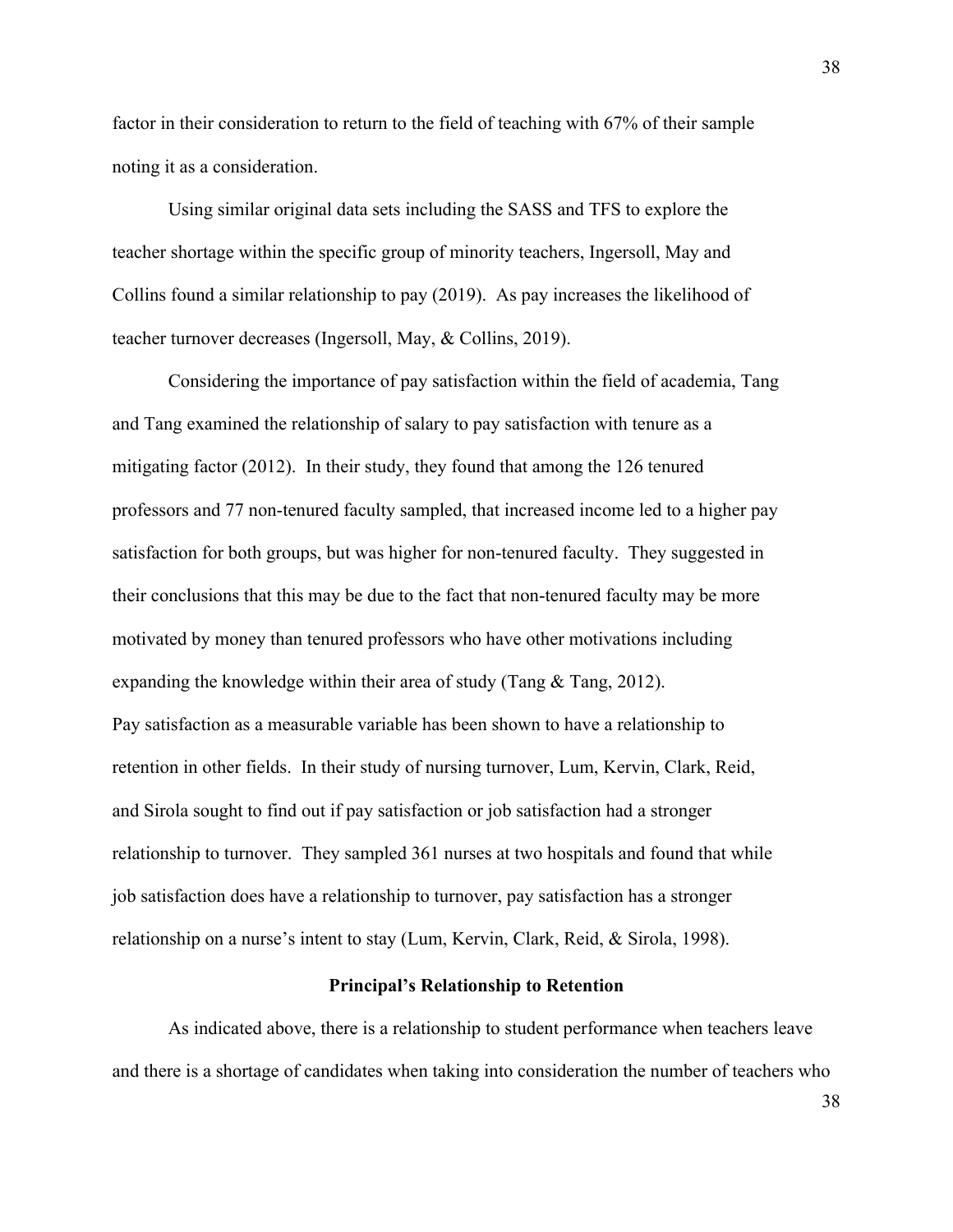leave prior to retirement age. With this in mind, it is important to implement strategies that will keep the teachers in place. Specifically, the principal needs to work to keep the teachers through specific behaviors that can help mitigate a teacher's desire to leave. There are also other factors that can play into the variance of why teachers who are effective leave the field prior to retirement.

McKinney et al. describe the importance of school culture thus, "Progressive culture is infectious; it will continue to propagate into a culture of excellence, becoming the norm and not the exception" (McKinney et al., 2015, p. 155). In terms of how one perceives the organization and their place within it, school culture can be a part of how one develops this perception. Deal and Best (1999) describe culture as:

[a school's] unwritten rules and traditions, norms and expectations that seem to permeate everything; the way people act, how they dress, what they talk about or avoid talking about, whether they seek out colleagues for help or don't, and how teachers feel about their work and their students. (pp. 2-3)

The scope of variables within the culture that is wide and is influenced by not only the principal, but is also able to be influenced by the new teacher's peers as well.

An area where peers and the culture fostered can influence a new teacher's commitment to the field is specifically in the area of special education. Special educators must foster relationships in order to be successful because the inherent nature of their work with children. Colleague support for special educators is of greater significance and was highly predictive of commitment to assignment, which can act as a proxy for retention (Jones et al., 2013). The findings suggest that collegial support is less predictive in general education teachers, but important nonetheless.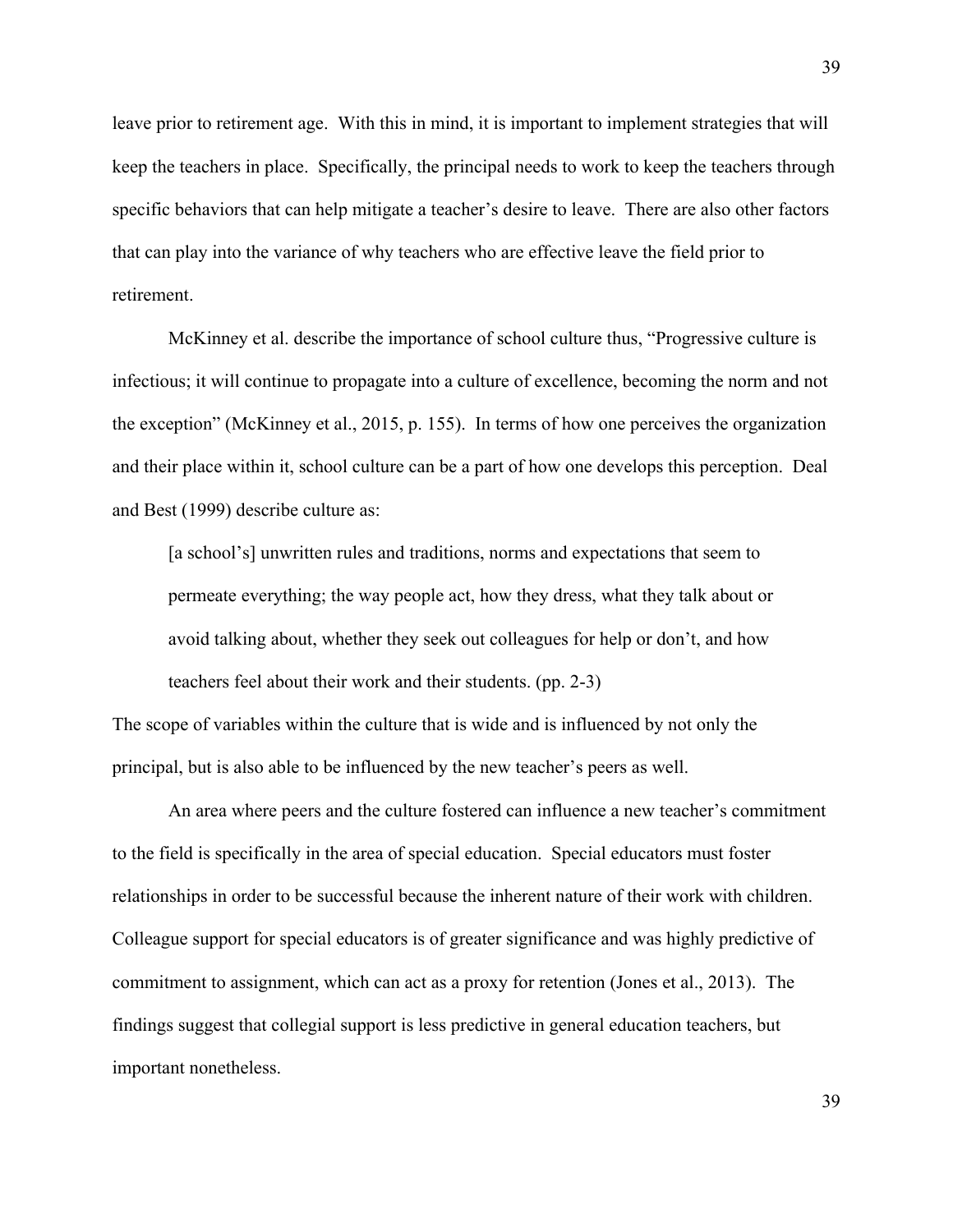A group of Norwegian researchers examined the factors that cause a teacher to remain in a school; Norway also has an attrition issue despite their highly regarded educational system. What their research uncovers when looking across multiple variables and their impact on a teacher's sense of belonging and job satisfaction was that it took a combination of positive factors to influence both (Skaalvik & Skaalvik, 2011). A positive influence on well-being was most readily achieved by having support from administration, colleagues and parents and when these three factors were positive, the motivation to leave was less. The variable that lead to the highest exhaustion level and in turn raised a teacher's motivation to leave was discipline problems. The relationship of discipline to desire to leave is one that can hamper schools that have more negative behaviors like those served by organizations who seek to help with the understaffing issues faced by schools.

In their 1998 study of principal behaviors that influence teachers' commitment to teaching, Singh and Billingsley examined data collected as part of the Schools and Staffing Survey of 1987-88. Within that study, they looked at specific behaviors by the principal reflected within the survey instrument. These were clear expectations, fairness in evaluation, clear communication, staff recognition, clarity of goals, support and encouragement, principal talks with teachers one on one, principal help, principal supports the rules, and principal support for resources. The researchers then combined the above variables into expectations, principal communication, and clear goals using an average score of each of the variables above. They then controlled individual teacher's demographics. What they found was that the principal through their direct support in terms of "clear expectations and communication of a vision and goals for the school…fairness in evaluations…recognition for accomplishments…assistance with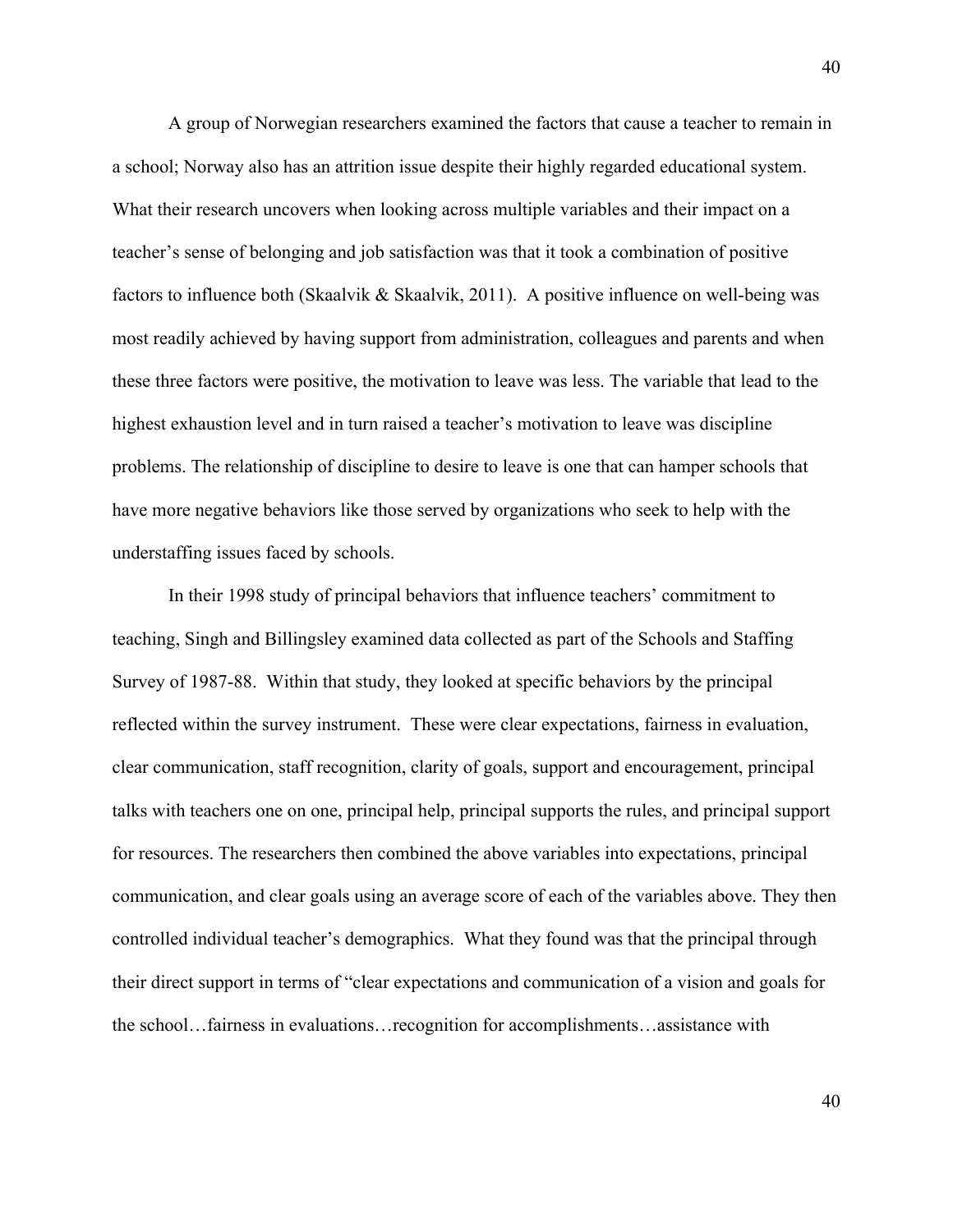instructional practices as well as help with discipline and resources" (Singh & Billingsley, 1998, p. 237). The importance of these types of supportive behaviors is seen in other research as well.

In their study of what they referred to as "hard to staff" schools, Hughes, Matt, and O'Reilly (2015) gave 20 different school sites with approximately 80 teachers the Administrative Support Survey as created by C. Yvonne Balfour in 2001 and then correlated those variables to teacher retention. They found that four areas of principal behaviors were found to be supportive at a significant level: Emotional, Environmental, Instructional, and Technical. Of these, Emotional support was found to have the highest correlation followed by Environmental support. Based on their findings, they recommended that the principal has the "opportunity to create and maintain a positive school culture" which reduces turnover (Hughes et al., 2015, p. 133). The principal's main tool according to their findings is communication both in terms of one on one communication and school-wide communication in terms of vision.

While the principal does influence teacher's commitment to stay in a positive way as stated above, there is an upper limit of their influence when it comes to positive influence on teacher commitment. When comparing teacher efficacy ratings to principal efficacy variables, Ware and Kitsantas (2011) found that their measure of teacher autonomy showed increased commitment. Once they introduced the principal's relationship to "spending and setting discipline policy" there was a "direct negative influence on…teacher commitment" (Ware & Kitsantas, 2011, p. 190). This study reminds leaders that there is an upper end to their ability to enact positive change. Once a leader crosses a certain threshold, their ability to retain employees can diminish.

When considering the types of leaders teachers want, Hauserman (2019) found that there is one leadership style preferred by teachers in his study of 135 public schools in Alberta,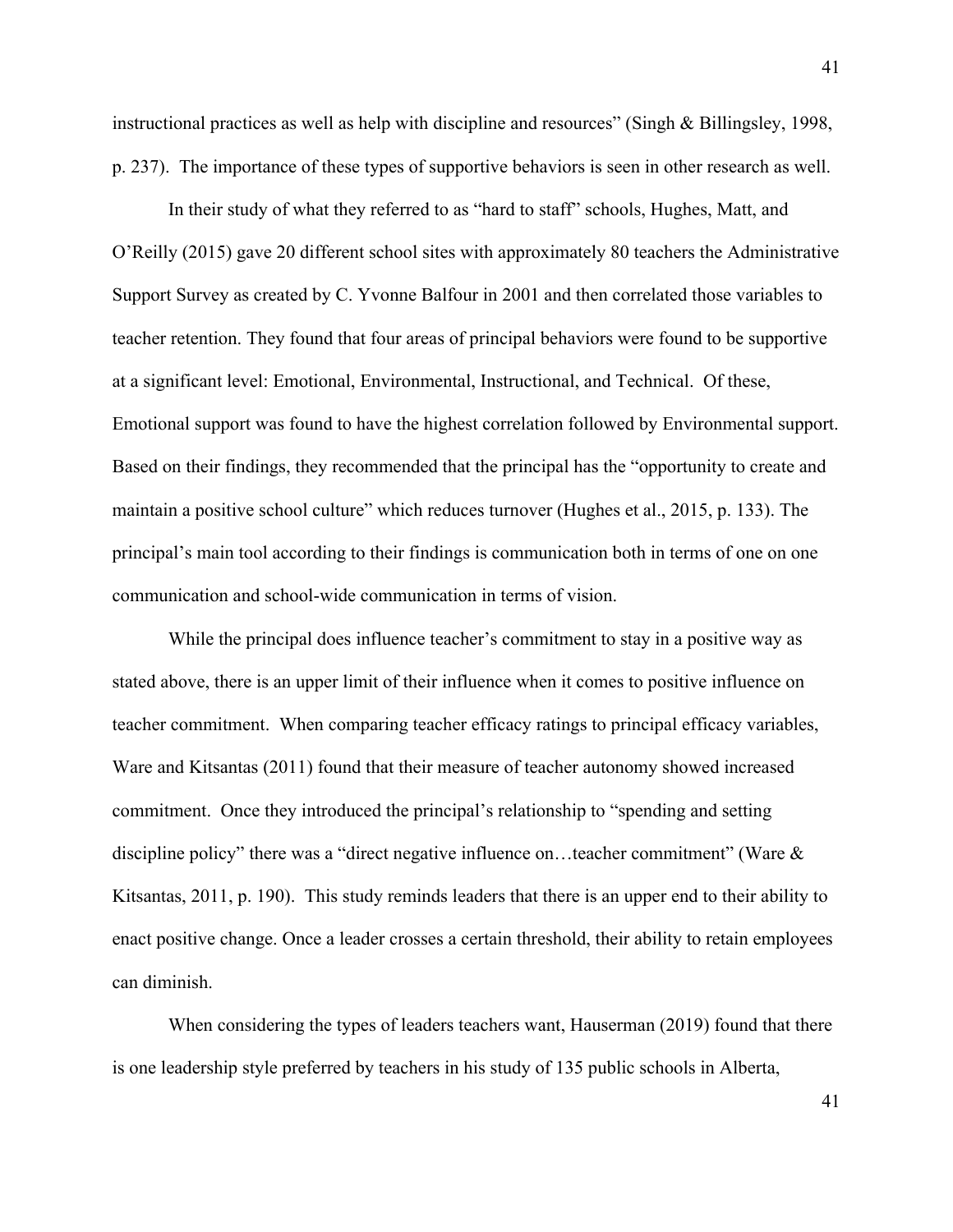Canada: transformational. In a mixed methods study, Hauserman gave teachers at each of the schools the Multifactor Leadership Questionnaire which rated principals. Once these principals were placed into two groups, high transformational leaders and low transformational leaders, teachers were then selected from each group for qualitative interviews. The results of the study were designed to find preferred behaviors in a principal. The preferred behaviors included developing leadership capacity in others; high levels of collaboration, especially when developing new policy; professional growth for personnel; an emphasis on teamwork and collegiality; serving as a good role model; outside of the box thinking; and being a visionary (Hauserman, 2019).

The period of time it takes to move a teacher from the higher likelihood to leave the field after the critical period discussed above in years one through five into a high likelihood that they will stay is the 10 year mark (Hughes, 2012). Hughes surveyed a random sample of teachers in a southern state and considered multiple factors including instruction, student motivation, classroom management, technology, salary, workload, parent and student support, and principal support. He explained that the choice to remain is typically because of the joy of teaching or because the amount of investment already placed in the profession. Their findings also suggested that teachers with an advanced degree or graduate work are also likely to stay regardless of years. This is in contrast to using younger teachers without education training.

The most effective teachers in terms of student achievement are more likely to stay as long as the curriculum and the professional development are robust according to a study of Australian teachers (Rice, 2014). While the effective teachers wanted what would lead to more stimulation and better results for their students, Rice found that the least effective teachers wanted the school to recruit a better cohort of students. An interesting indicator in the study that

42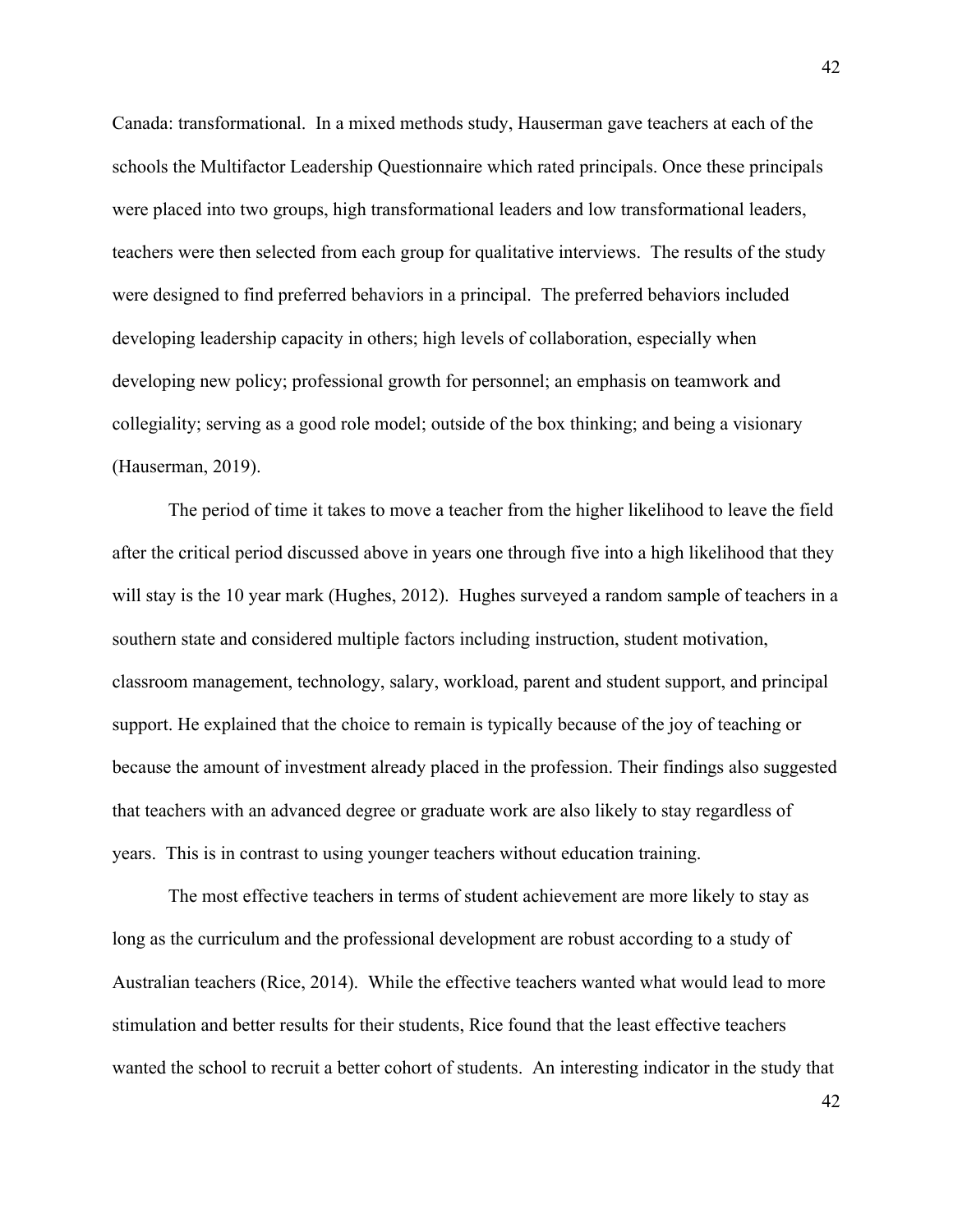can point to who may stay or go within the school is how the teacher responded to student scholastic failure: the least effective teacher will blame the students and they are also the ones more likely to leave.

In Tennessee, the state has worked to fund a retention program in the way of a retention bonus program. Teachers who were highly effective under the teacher evaluation rubric and agreed to stay in their current school were awarded a \$5,000 retention bonus. This program is focused only on highly effective teachers or Level 5 rated teachers who are serving in the neediest schools, specifically the bottom 5% of schools in the state in terms of standardized test measures. Researchers from Vanderbilt examined this program in the first year initially discovered that it is a way to have a positive outcome for low performing schools by keeping some of the highly qualified teachers (Springer, Swain, & Rodriguez, 2016).

### **Summary**

Of the many factors studied in terms of retention, attrition, and induction, the highest accounting for the likelihood of a teacher staying or leaving is the school principal. This is well established in the literature, but the relationship between support when compared with wage and other contextual and demographic variables remains less explored. Given the information above regarding the attrition rate among teachers in their first five years in the field and the difficulty of finding teachers to fill those slots in specific areas such as special education and the STEM areas, it is even more important that principals work to do everything within their responsibilities to influence their teachers to stay. In order to understand their influence both directly and indirectly, it is important for a principal to have an understanding of how their support is perceived. There is a relationship between this level of perception and the likelihood a teacher will remain or leave an organization.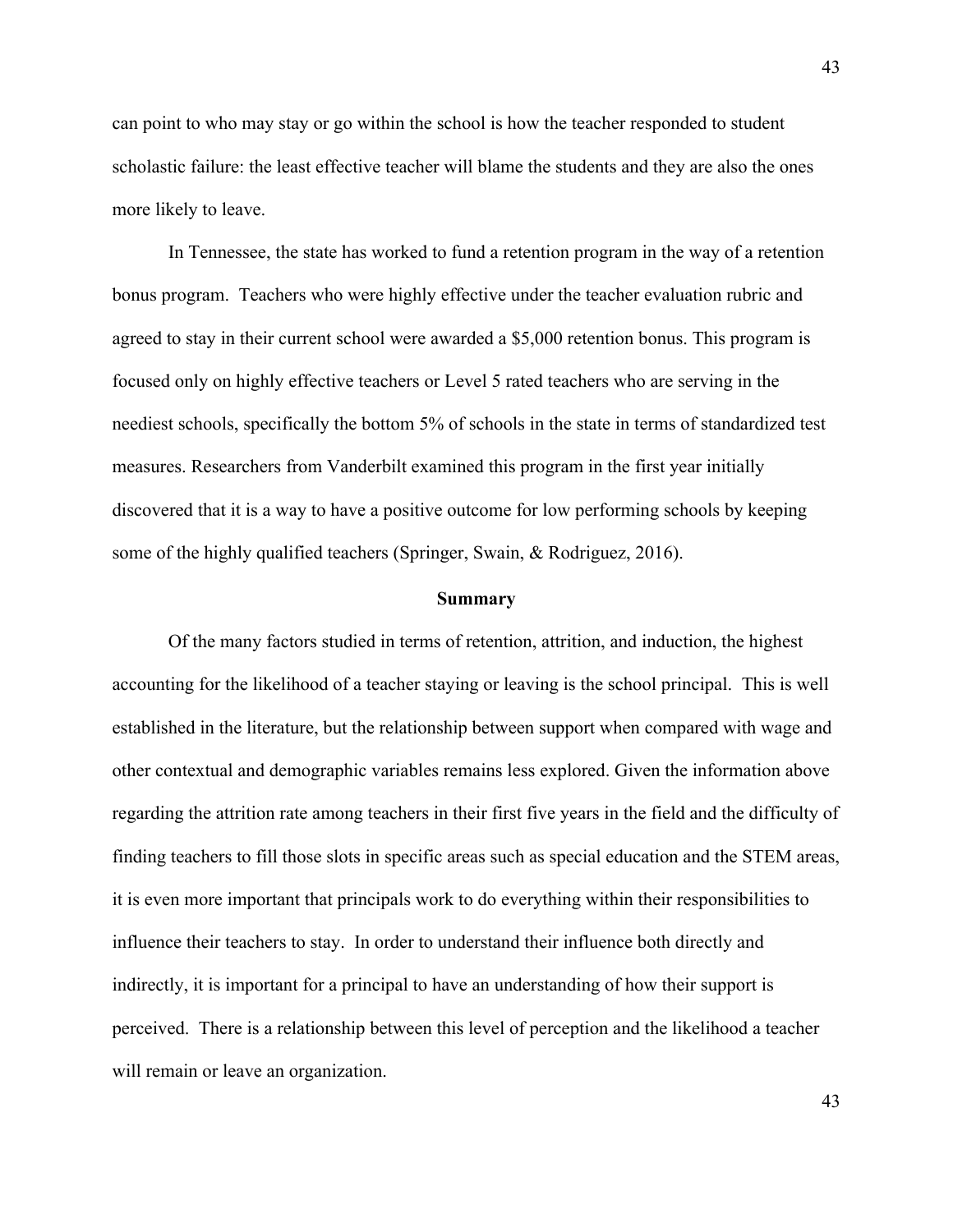As such, it is imperative that the principal be aware of the perceived levels of support his or her teachers are experiencing. This study seeks to understand the strength of the relationship between perceived supervisor support and intent to stay while controlling for other variables such as pay that could influence a teacher to stay or leave. In order to gain a sense of the importance of the principal's role in perceived support and its relationship to intent to stay, the next chapter will discuss the use of data gathering instrumentation. Special consideration will be given to the measures that pertain specifically to the principal's behaviors. The use of regression to understand the multiple variables that contribute to retention will also be discussed.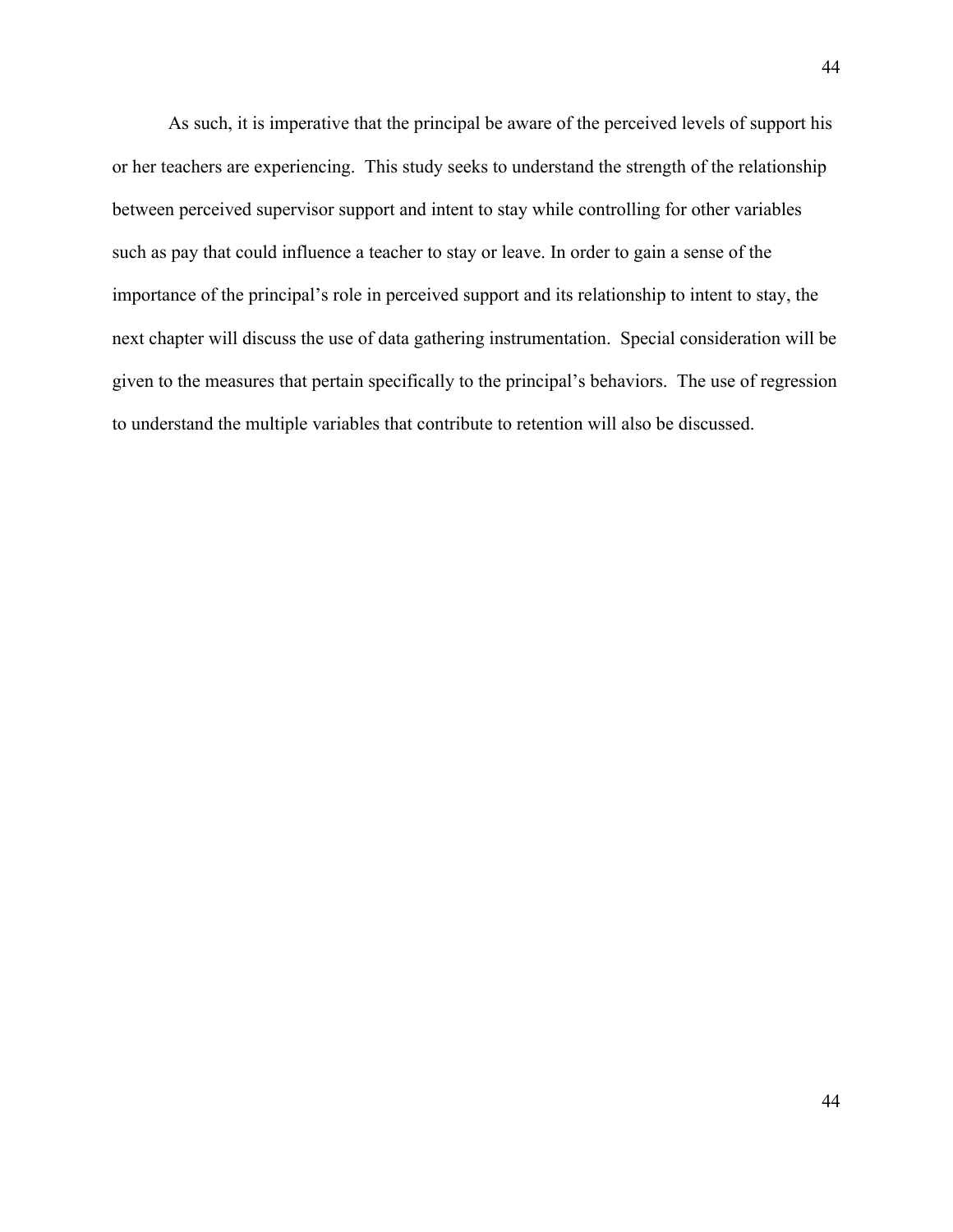## **CHAPTER THREE: METHODS**

In Chapter 3, I describe the methods that I used to respond to my research questions. The purpose of the study is revisited followed by the specific research questions that were explored by the study. The design of the study, followed by the proposed sample and rationale for the sample are described. The specific instrumentations used and their reliability are explained. Finally, the plan to analyze the data collected by the instrumentation from the sample are discussed.

## **Purpose of the Study**

The purpose of this study is to identify the relationship between principal actions toward teachers who are new to a school and whether these actions lead to teacher retention or attrition. The study specifically examines the relationship between principal's support and whether the new teacher is likely to remain because of those actions. The importance of salary and pay satisfaction will be considered and special consideration will be given to the measures that pertain specifically to the principal's influence on perceived supervisor support.

## **Research Questions**

The following research questions guided this study:

1. How do demographic, context, and pay variables relate to new teachers' intent to stay and perceived supervisor support?

2. When controlling for demographic, context, and pay variables, what is the relationship between new teachers' Perceived supervisor support and intent to stay?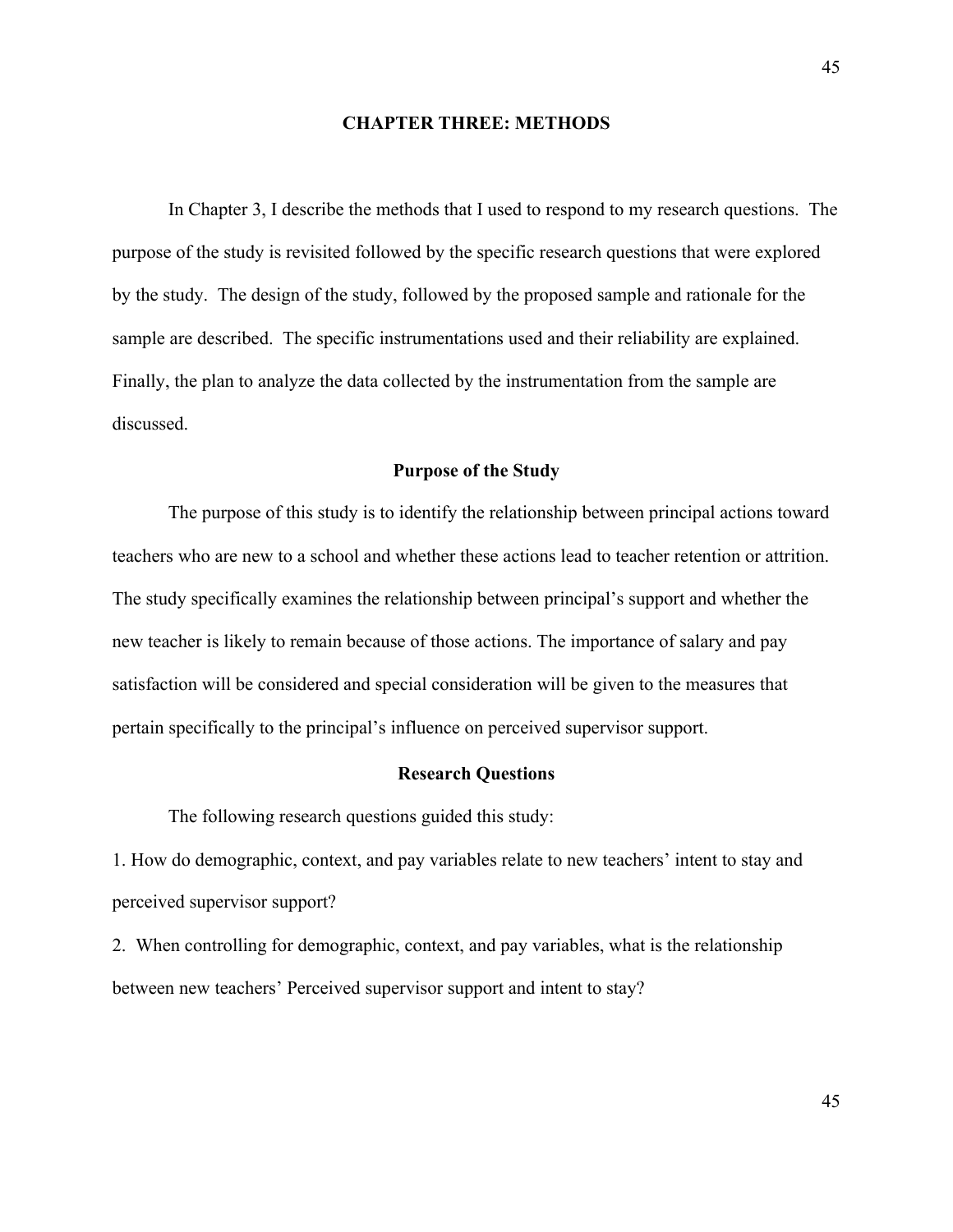## **Design**

I utilized a correlational design to gather quantitative data to answer my research questions. Quantitative analyses worked to capture the relationships between the demographic factors, perceived supervisor support, pay satisfaction, and intent to stay.

### **Settings**

The settings in which each of the teachers served were rural public, urban public, and suburban public. I surveyed teachers in their first five years within each school district as a result of Ingersoll's work that focuses on the high rate of attrition in the first five years. Each of the districts were chosen due their differences from one another in size, geographic location, academic achievement, and racial makeup.

Pseudonyms were used for each district. See Tables 3.1-3.2 to compare districts. The first district was a suburban school district outside of a large city in the Indiana, McKee School District. The district had over 21,000 students. According to data in 2016-17 from the Indiana Department of Education (IDOE), of the students enrolled, 10% receive free and 4% received reduced payment lunch. Of the study body, 74.6% are White, 7.3% are Black, 6.4% were Hispanic, 6.2% were Asian, and 5.3% were Multiracial. McKee School district had 1,205 teachers of which 19.9% were in their first 5 years of teaching. McKee's four-year cohort graduation rate was 96.2%; their Indiana Statewide Testing for Educational Progress (ISTEP) percentage of passing both math and language arts was 87.9%; and their percentage of students passing both the English 10 and Algebra I end of course assessment (ECA) was 86.5%.

The second district, Boatman School District, was an urban school district in a large city. It had over 11,000 students according to the 2016-17 data from the IDOE. Of these, 61%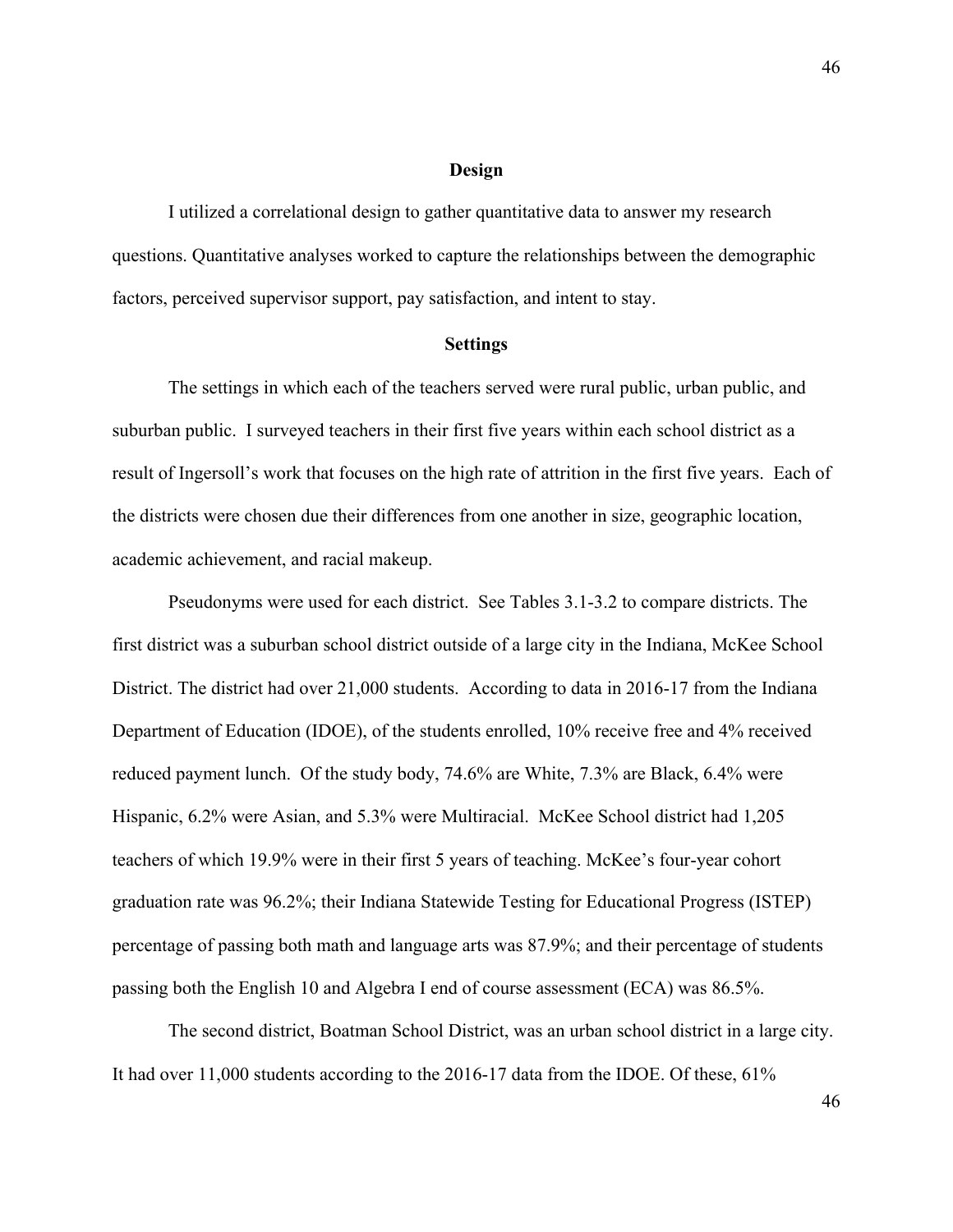received free lunch and 9% received reduced lunch. The student makeup was as follows: 59.2% were Black, 24.1% were Hispanic, 8.9% were White, 5.8% were Multiracial, and 1.9% were Asian. Boatman School district had 771 teachers of which 28% were in their first 5 years of teaching. Boatman's four-year cohort graduation rate was 93.2%; their ISTEP percentage of passing both math and language arts was 66.7%; and their percentage of students passing both the English 10 and Algebra I ECA was 54.6%.

The third district, Blackhawk School District, was a rural school district in the same county as the McKee district. According to the most recent IDOE data, it had a little over 1,000 students. Of these, 29% received free lunch and 8% received reduced lunch. Of the student body, 92.9% were White, 4.8% were Hispanic, and 2.2% were Multiracial. Blackhawk had 83 teachers of which 25% were in their first 5 years of teaching. Blackhawk's four-year cohort graduation rate was 90.5%; their ISTEP percentage of passing both math and language arts was 66.5%; and their percentage of students passing both the English 10 and Algebra I ECA was 74.4%.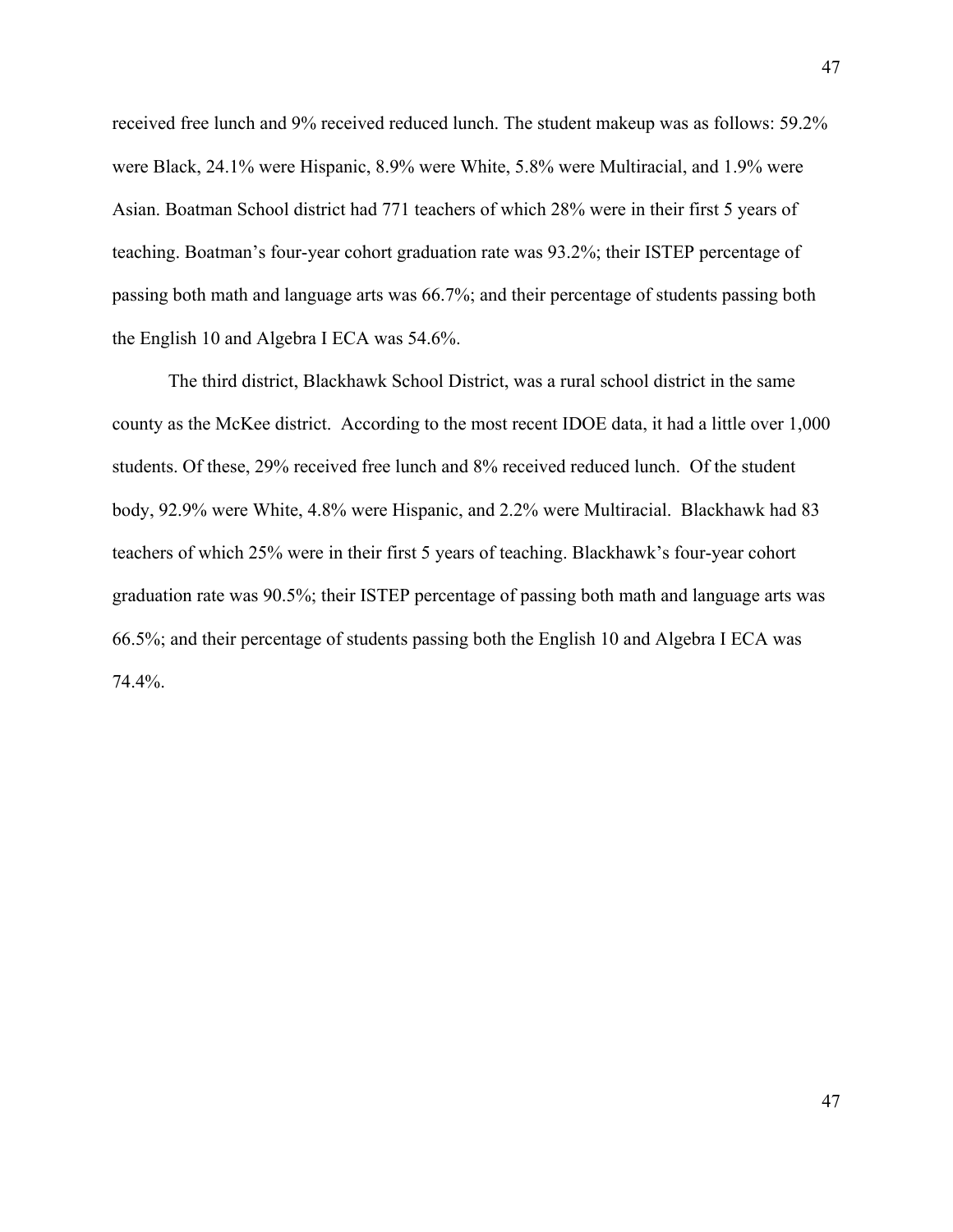| <b>School District</b>   | Mckee School | Boatman School | Blackhawk              |
|--------------------------|--------------|----------------|------------------------|
|                          |              |                |                        |
|                          | District     | District       | <b>School District</b> |
| <b>School Population</b> | 21,000       | 11,000         | 1,000                  |
| Free Lunch               | 10%          | 61%            | 29%                    |
| Reduced lunch            | $4\%$        | 9%             | 8%                     |
| White                    | 75%          | $9\%$          | 93%                    |
| <b>Black</b>             | $6\%$        | 59%            | $***$                  |
| Hispanic                 | 6%           | 24%            | 5%                     |
| Multiracial              | $5\%$        | 6%             | $2\%$                  |
| Asian                    | 6%           | $2\%$          | $***$                  |
| 4-Year Cohort            | 96.2%        | 93.2%          | 90.5%                  |
| <b>Graduation Rate</b>   |              |                |                        |
| <b>ISTEP Percentage</b>  | 87.9%        | 66.7%          | 66.5%                  |
| of Passing both          |              |                |                        |
| ELA and math             |              |                |                        |
| Percentage passing       | 86.5%        | 54.6%          | 74.4%                  |
| both Algebra I and       |              |                |                        |
| English 10 ECA           |              |                |                        |
| <b>**</b> Not Reported   |              |                |                        |

**Table 3.1: Population, Lunch Status, Enrollment by Ethnicity, and Academic Achievement**

**Sample**

Teachers in their first five years in teaching in each of the sample districts were asked to participate. Districts of different sizes and different priorities tend to induct new to the profession teachers and new to the district teachers in different manners. See Table 3.2 for new teacher percentages. Teachers varied in age, race, gender, educational attainment, and years of experience as a teacher. McKee and Boatman both hire many teachers annually; Blackhawk has less of a volume in hiring. The number of teachers eligible for the study was 493 as seen in Table 3.2.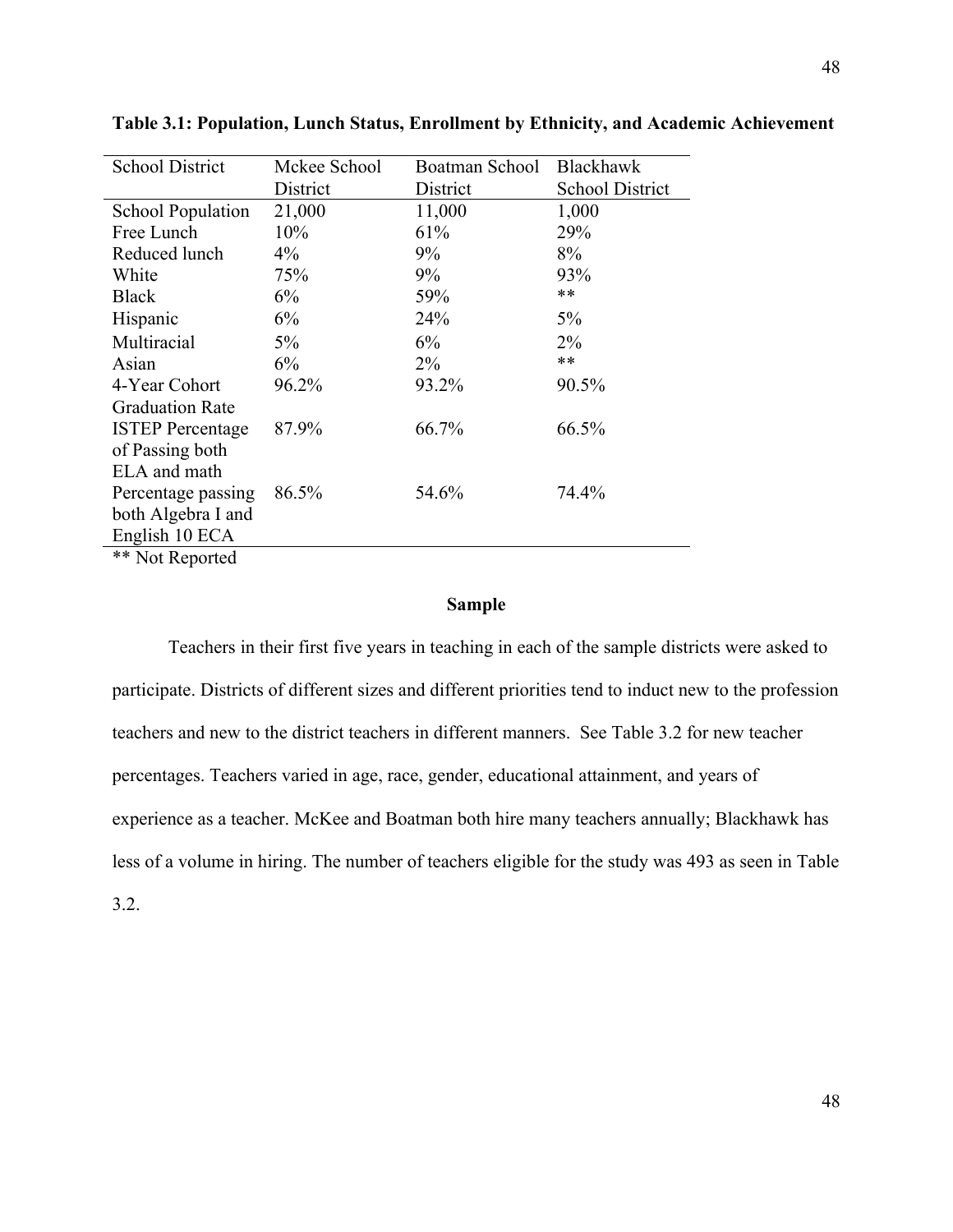## **Table 3.2: New Teacher Percentages**

| District/School Name             | Number of<br>Teachers | Percentage of<br>Faculty in first 5<br>years | Number of teachers in<br>first 5 years |
|----------------------------------|-----------------------|----------------------------------------------|----------------------------------------|
| Mckee School District            | 1,205                 | 27%                                          | 324                                    |
| <b>Boatman School District</b>   | 771                   | 18%                                          | 142                                    |
| <b>Blackhawk School District</b> | 83                    | 33%                                          | 27                                     |

### **Instrumentation**

Survey data were collected using a combination of two previously developed survey instruments to obtain quantitative data: Perceived Supervisory Support Instrument (Kottke & Sharafinski, 1988) and the Pay Satisfaction Instrument (Heneman & Schwab, 1985). The Perceived Supervisor Support Instrument was originally used to parse out the supervisor's role specifically (Kottke & Sharafinski, 1988). It is an instrument that uses a 7 point Likert scale with "strongly disagree" valued at 1 and "strongly agree" as 7. A sample of the types of questions asked is "My supervisor values my contributions to the well-being of our department" (Kottke & Sharafinski, 1988). These instruments feature high reliabilities. The coefficient alpha was .98 for the SPSS. Pay Satisfaction was developed to look at four dimensions of pay: Level, Raise, Benefits, and Structure with the original study looking at white collar vs. blue collar employees (Heneman & Schwab, 1985). This is also an instrument that uses a 7 point Likert scale with "strongly disagree" valued at 1 and "strongly agree" as 7. A sample of the types of questions asked is "My take home pay; my most recent raise; size of my current salary" (Heneman & Schwab, 1985).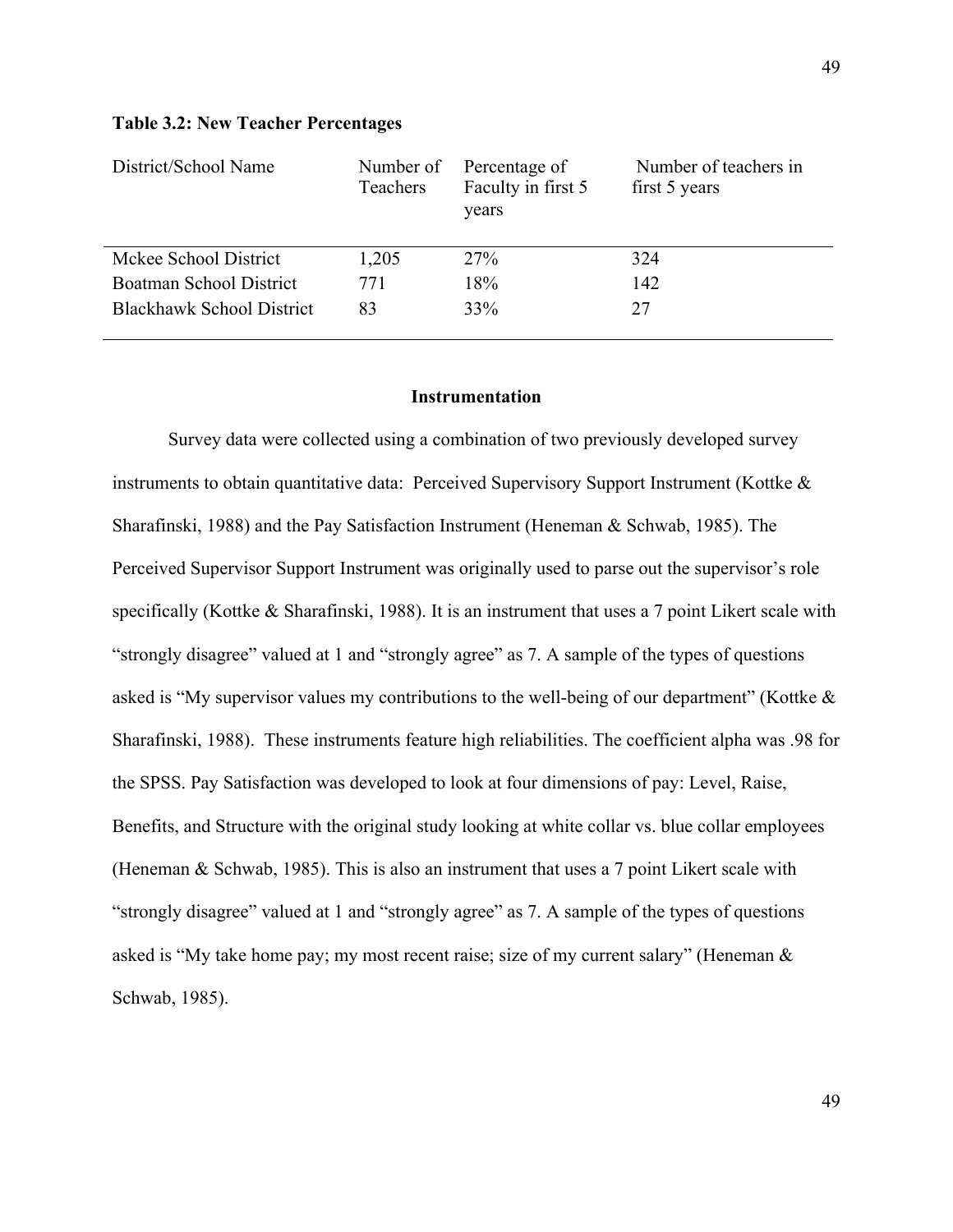Four questions regarding "intent to stay" based on Kim, Price, Mueller and Watson's 1986 instrument was used as a proxy for retention. Intent to stay is measured with four questions: I plan to leave my current school as soon as possible; Under no circumstances will I voluntarily leave my current school; I would be reluctant to leave my current school; I plan to stay at my current school as long as possible. This instrument also features a high reliability with a coefficient alpha of .85. The survey delivery and data collection will be via Qualtrics.

## **Data Collection**

Participants were recruited into the study after I contacted three superintendents to invite their teachers into the study. Two of the three superintendents requested a copy of the survey in order to inspect it prior to agreeing to join the study. One of the two superintendents touched base with their head of the teacher's union to give the union an opportunity to give input as well. The head of school and the remaining superintendent agreed immediately upon request and provided a letter of cooperation. The other two superintendents supplied a letter of cooperation after inspecting the survey items and in the one case discussing it with the union.

Once the letters of cooperation were collected this study was submitted to the Institutional Review Board for Ball State University for approval. Once the approval was secured, I reached out to the superintendents and asked each for email addresses for those teachers in the first five years within their school district. The three superintendents provided the information as requested.

Teachers participating in the sample were contacted via email with a letter of introduction and the link to participate in the survey. Within the survey link, participants were able to give consent after reading the consent disclaimer. My contact information was provided so that participants could withdraw consent even after participating if needed. Potential participants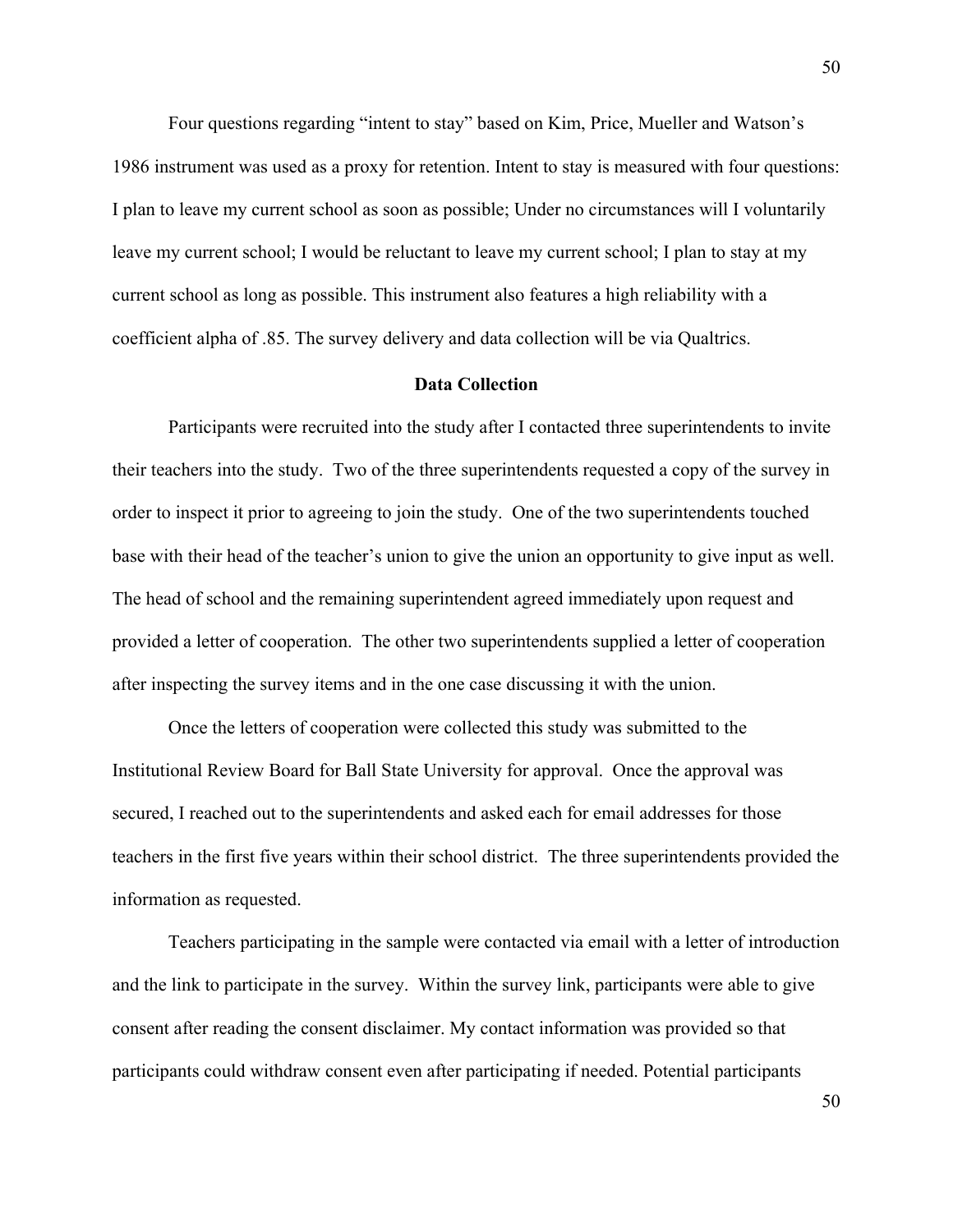received the initial email and three subsequent emails requesting participation that were spaced at approximately ten day intervals. The survey was open for a total of six weeks to give participants an opportunity to participate with multiple reminders. "Thank you" emails were sent to those who participated.

## **Data Analysis**

For this study, the independent variables are Perceived supervisor support (PSS), pay satisfaction, intent to stay, context, and demographic variables. The dependent variable is teachers' intent to stay. PSS is comprised of 16 questions; pay satisfaction, 18 questions; and intent to stay, 4 questions. Likert means were calculated for each variable in turn to create a single continuous variable for comparison purposes.

In addition to the constructs above, demographic variables were examined in relation to the "intent to stay" variable. Gender was collected as a binary variable. Race and ethnicity were collected as nominal variables using the same categories utilized by the IDOE: American Indian, Black, Asian, Hispanic, White, Multiracial, and Native Hawaiian or Other Pacific Islander. Years of experience in the district and total years of experience were collected as continuous variables.

Once the individual variables were established using Likert means, individual statistical information including mean, median, mode, and standard deviation are discussed in Chapter 4. Bivariate relationships were then explored using appropriate tests including Chi-squared, and Pearson Correlation test for significance. Finally, each of these variables are compared via a multiple linear regression. Demographic, context, and pay variables were controlled for to explore the relationship between the perceived supervisor support and intent to stay variables. The goal is to understand the coefficient magnitude and whether they are statistically significant or not.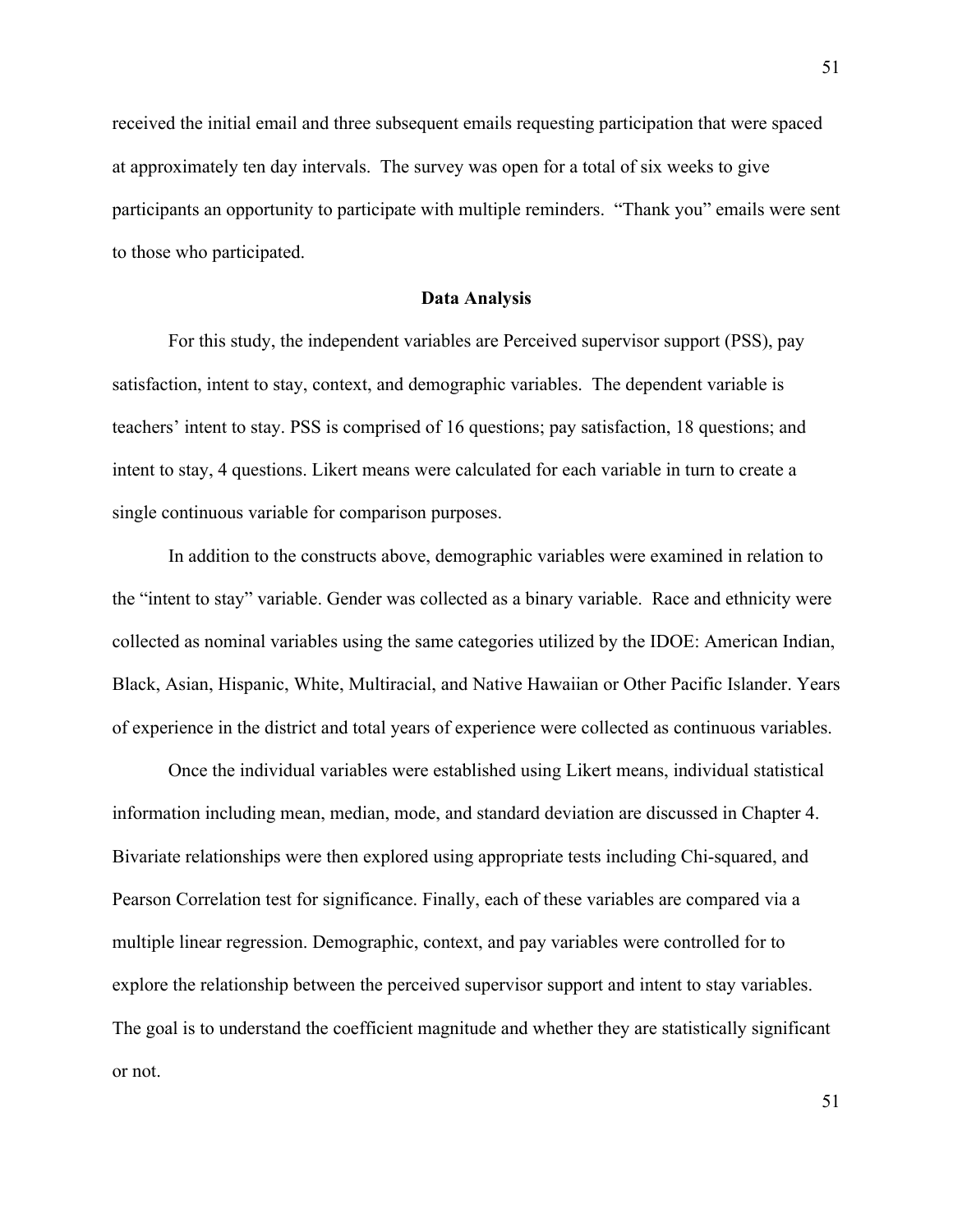#### **Specific Analysis per Research Question**

Below, each question's analysis is broken down in detail below.

1. How do demographic, context, and pay variables relate to new teachers' intent to stay and perceived supervisor support?

2. When controlling for demographic, context, and pay variables, what is the relationship between perceived supervisor support and intent to stay?

For the first question, perceived supervisor support and intent to stay were factored using Likert means into a single variable and then they were compared to each individual variable: suburban, rural, urban using t-tests and chi-squared tests for significance. This process was then repeated for each demographic variable: gender, race, and context. Experience variables for both years in current district and years of teacher overall were also compared to intent to stay and PSS.

For the second question, each of the variables above were controlled for via a linear regression. These variables were tested using linear regression looking specifically at the overall  $R<sup>2</sup>$  values, then coefficents B values for unstandardized variables and Beta values for standardized variables. Five models were run with intent to stay representing the dependent variable to see which variables had significant relationships and if those relationships changed as the model was built. The first model was the demographics of a teacher including years of experience and race. The second model included the context in which a teacher was teaching and included both level and location along with the previous model's variables. The third model included all of the variables above and the annual salary variable. The fourth model looked at all of the above variables and the pay satisfaction variable. The fifth and final model controlled for all of the variables above and included perceived supervisor support.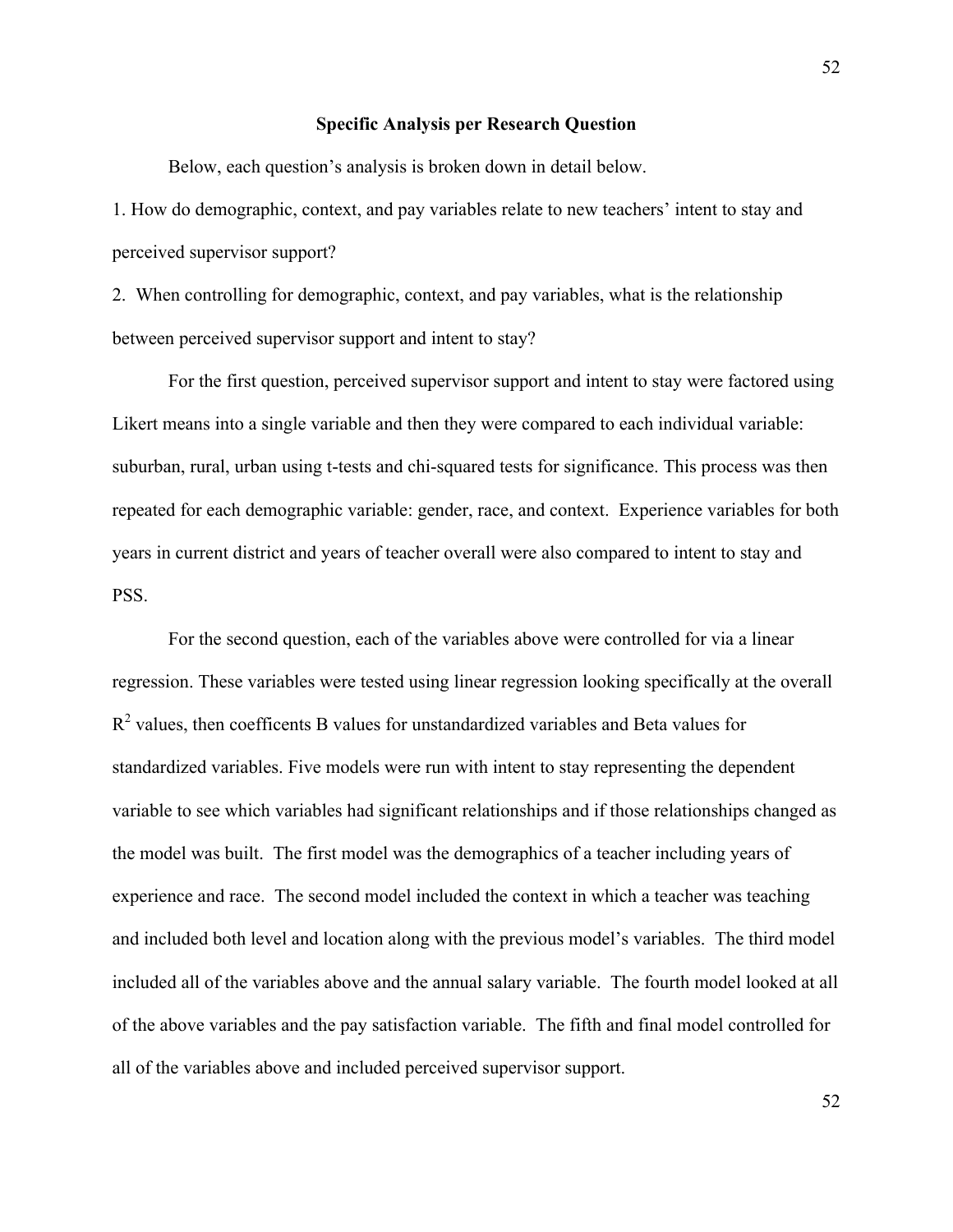## **Limitations**

This study was limited in a variety of ways. The instruments used were developed in other fields outside of education and they were not specifically tailored for the educational field. As such, the language used was not necessarily corollary to the school setting.

A specific limitation to the perceived supervisor support instrument is the lack of delineation of who the leader is. In this study, I have assumed the supervisor to be the building principal which is not appropriate for all settings. In many cases, teachers will view their department chair, team leader, or another member of the administrative team as their supervisor.

This study was limited by the makeup of the sample used. Not only was it relatively small when juxtaposed with the entirety of the teaching field both within the state of Indiana and within the United States, it was also not representative of the demographics within the state average or the national average. The sample was largely white and suburban which gives a skewed view.

Due to the quantitative nature of the study, getting to the heart of which principal behaviors lead to teachers feeling supported is also problematic. While there is clear data to show it is important to feel supported by the principal, this study does not delve into which behaviors or actions make a teacher feel more or less supported.

Finally, this study was limited by the number of variables studied. It would have benefitted by examining perceived organization support as another key variable to help parse the importance of a teacher's collegial support when compared to supervisor or principal support. Other variables that could have been considered include teacher age, teacher educational attainment, union membership, size of department, and demographic variables for the principal or supervisor.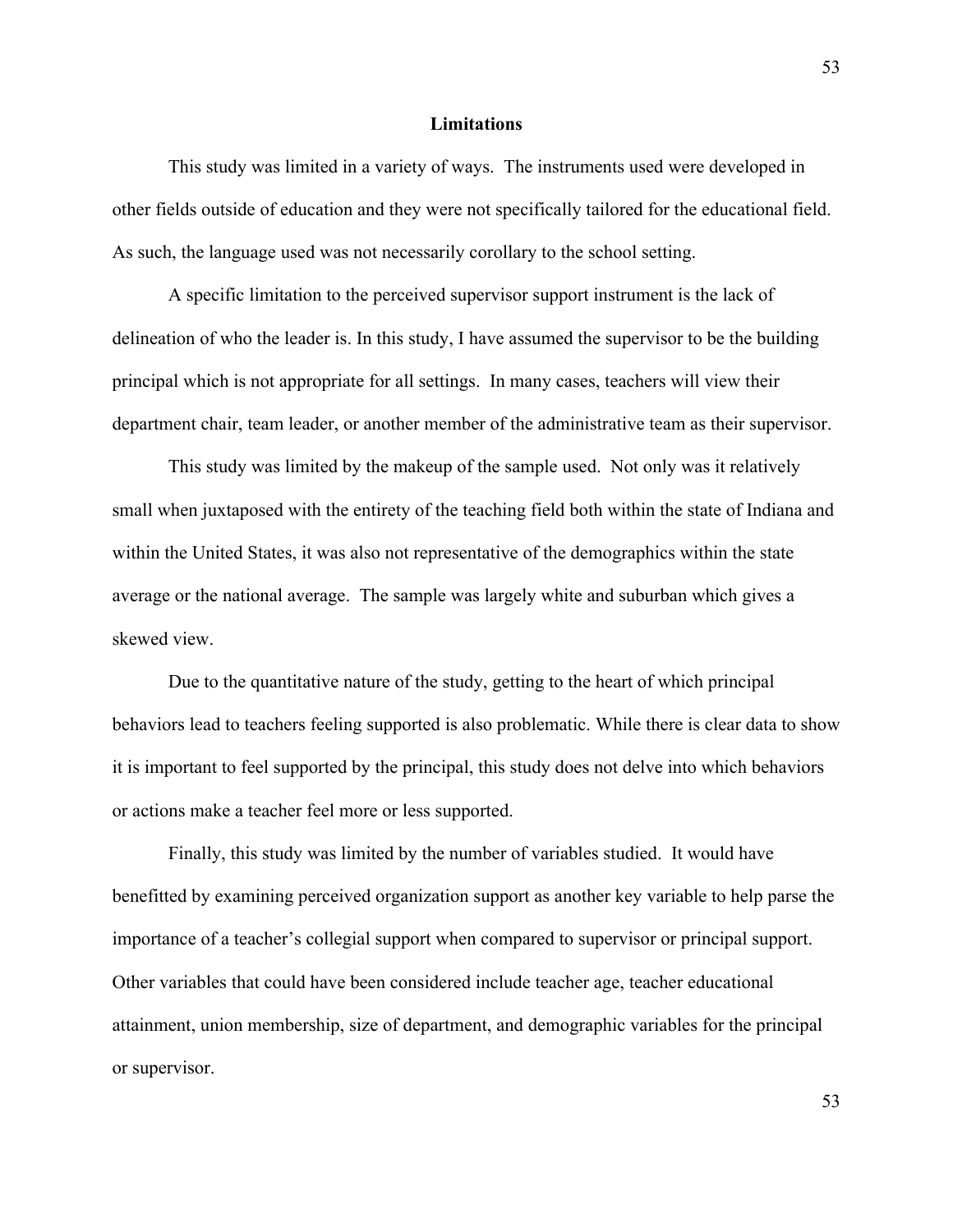# **Summary**

This chapter discussed the study design, data collection from the sample, data analysis, and limitations. Chapter 4 presents the findings from the method described here in Chapter 3. The data analysis is presented as well as answers by research question in terms of the relationships that were found to have or approach statistical significance.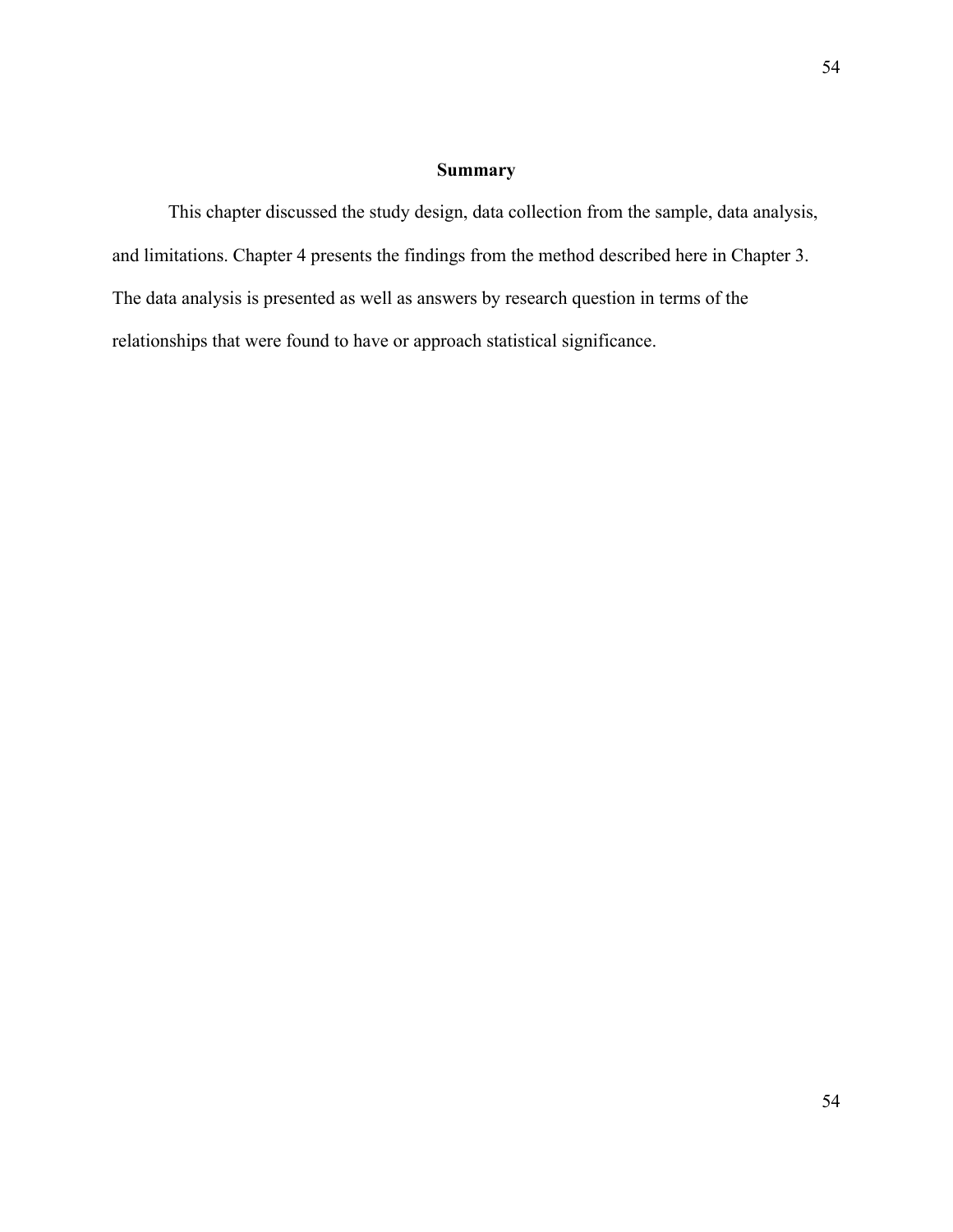### **CHAPTER FOUR: RESULTS**

As described in Chapter One, in this study I sought to understand the relationship between select variables and a teacher's intent to stay at the school where they currently serve. This chapter provides the results of the study; it is organized first by providing sample descriptive variables and then it explores each of the research questions. The first research question focused on bivariate relationships between each of the variables in turn when compared with intent to stay. The second question focuses on how each variables' relationships with intent to stay compares within a specific modeling sequence using linear regression.

## **Purpose of the Study**

The purpose of this study is to identify the relationship between principal actions toward teachers that are new to a school and whether these actions influence a teacher's intent to stay. The study specifically examines the relationship between principal involvement in the induction process, mentor teacher's actions during the mentor process, and whether the new teacher is likely to remain because of those actions. Special consideration will be given to the measures that pertain specifically to the principal's behaviors and their influence on perceived supervisor support.

#### **Research Questions**

The following research questions guided this study:

1. How do demographic, context, and pay variables relate to new teachers' intent to stay and perceived supervisor support?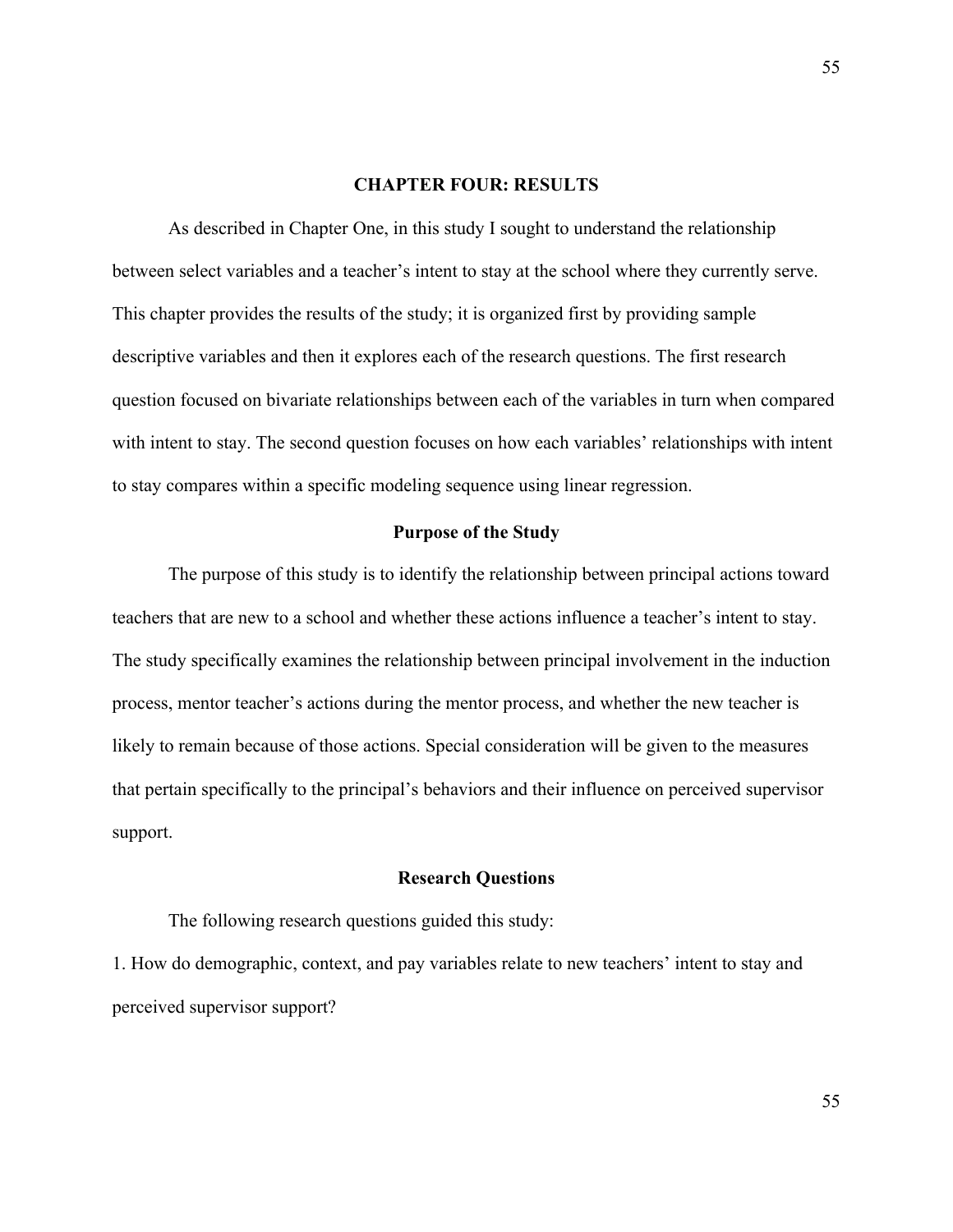2. When controlling for demographic, context, and pay variables, what is the relationship between perceived supervisor support and intent to stay?

## **Sample**

The survey instrument was sent to the list of teachers in their first five years of teaching within each school district as designated by the Superintendent in each. The instrument was sent to a total of 493 teachers of which 324 (66%) were suburban, 142 (29%) were urban, and 27 (5%) were rural. Of these, 101 teachers completed a portion of the survey: 72 teachers (72%) were from the suburban setting, 18 (18%) were from an urban setting, and 11 (11%) were from a rural setting who completed the survey according to Qualtrics' distribution information. While the return rate for each varied, 22% suburban, 12.6% urban, and 40.7% rural, the overall return rate for the instrument was 20.4%.

Of the 101 cases that Qualtrics reported as completed, only 98 were useable as a result of missing data, including incomplete survey items that represented the questions necessary to calculate the Likert mean used as an overall variable for regression. Pairwise deletion was used for cases with missing or partial data.

Within the sample, level of teaching is considered a discrete, nominal variable with three choices: elementary, middle, or high school. As can be seen from Table 4.1, there were more elementary school teachers than high school or middle school teachers. This is in line with the proportion of teachers in the common configuration in many districts within Indiana where elementary is grades Pre-K through  $5<sup>th</sup>$  grade, middle school is  $6<sup>th</sup>$  through  $8<sup>th</sup>$ , and high school is  $9<sup>th</sup>$  through  $12<sup>th</sup>$  (IDOE Compass).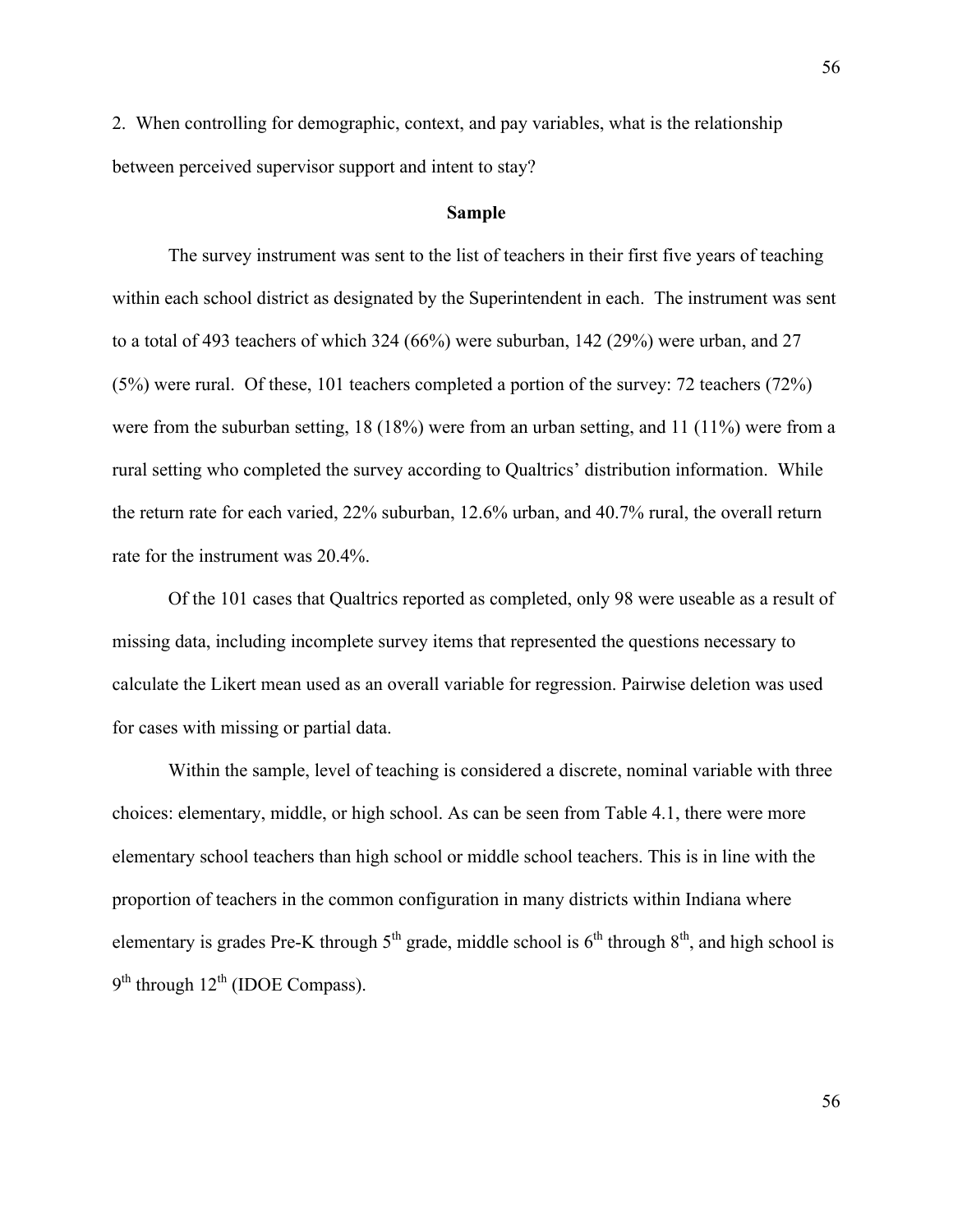## Table 4.1

| Descriptive Variables            |                |                   |
|----------------------------------|----------------|-------------------|
| Variable                         | N              | Percent of Sample |
| Context                          |                |                   |
| Rural                            | 10             | 10                |
| Urban                            | 15             | 15                |
| Suburban                         | 73             | 75                |
| Level                            |                |                   |
|                                  |                | 40                |
| <b>Elementary School</b>         | 39             |                   |
| Middle School                    | 25<br>33       | 26<br>34          |
| <b>High School</b>               |                |                   |
| Racial Group                     |                |                   |
| <b>Black</b>                     | 5              | 5                 |
| Asian                            | $\overline{c}$ | $\overline{c}$    |
| Hispanic                         | $\mathbf{1}$   | $\overline{1}$    |
| White                            | 88             | 92                |
|                                  |                |                   |
| Gender                           |                |                   |
| Male                             | 27             | 28                |
| Female                           | 69             | 72                |
| <b>Years in Current District</b> |                |                   |
| Mean                             | 2.61           |                   |
| <b>SD</b>                        | 1.359          |                   |
|                                  |                |                   |
| <b>Total Years Teaching</b>      |                |                   |
| Mean                             | 8.65           |                   |
| SD                               | 6.246          |                   |

The context of teaching is a discrete, nominal variable with three choices: suburban, urban, or rural. There were no specifics given within the question to qualify what the respondent should consider for each context, so the answers derived from the respondent's own perception of the size of their community. According to the Purdue Extension's Center for Rural Development (2013), 14% of Indiana's population is considered rural, with 24% as rural/mixed, and 62% considered urban. As can be seen from Table 4.1, only 10% of the sample is rural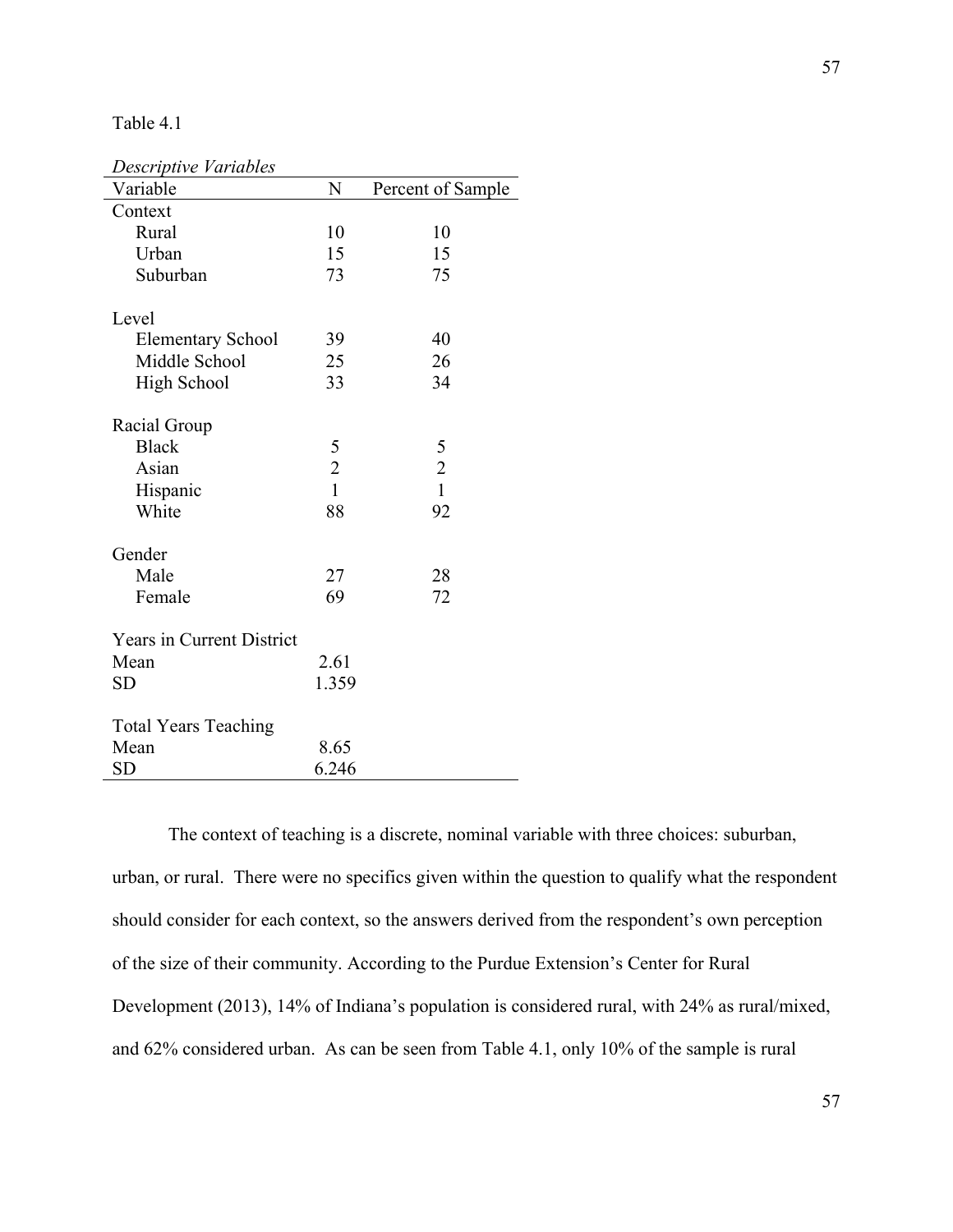while 15% of the sample is urban and 74% is considered suburban. When compared to the sample group, there is a clear overrepresentation of suburban respondents and underrepresentation of both urban and rural respondents compared to the state's overall population.

Race is measured as discrete, nominal variable, using the Indiana Department of Education's classifications for race which include: American Indian, Black, Asian or Pacific Islander, Asian, Hispanic, White, Multiracial, and Native Hawaiian or Other Pacific Islander. The sample group was made up more people who identified as White than any other group at 92% followed by Black at 5%, Asian at 2%, and Hispanic at 1%. The group disparity can be seen in Table 4.1. No other racial subgroup was identified and only 2 respondents in the 98 cases cited above declined to include the racial group with which they identify.

Gender is a discrete, nominal variable with two possible selections, male and female. Within the sample, there are 28% male and 72% female teachers with two respondents of the group not disclosing their gender. Table 4.1 shows the gender gap that exists within the sample. The percentage of male teachers compared with the percentage of female teachers within the sample reflects the national average according to the National Center for Education Statistics that showed of the 3.8 million teachers in the 2015-2016 school year, 77% were female and 23% were male (2018).

The experience level of a teacher was broken into two categories: the number of years the teacher has been in the current school district in which they serve and the overall number of years a teacher has been in the field. For current district, the sample was restricted to teachers who have been serving in their current district for five or fewer years. Since the survey was set up to only allow for answers for whole years, the discrete range is from 1 to 5 with no partial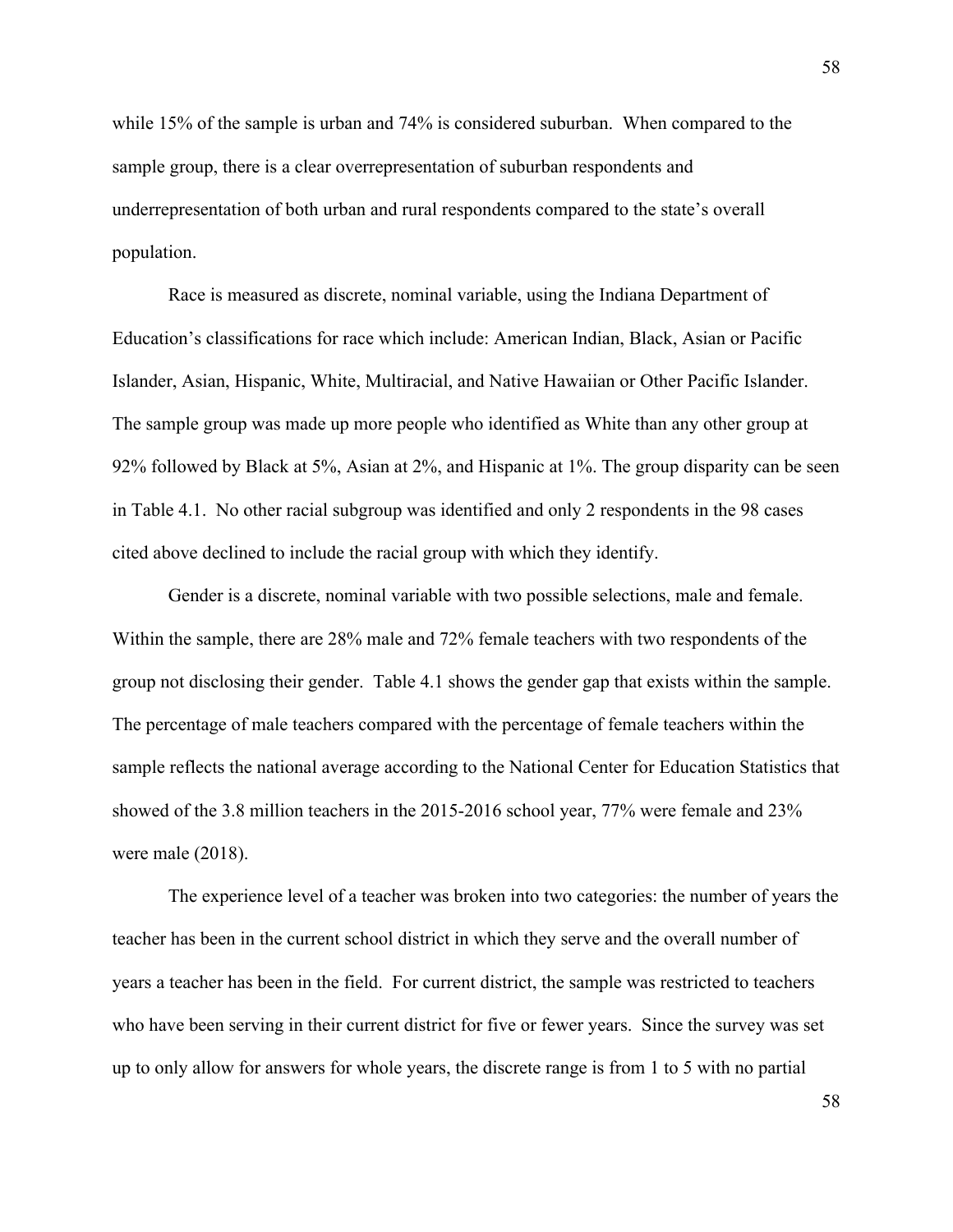year responses. The mean for the sample of this variable is 2.6 years of teaching in the current district.

The overall years of teaching like the years of teaching in the current district was restricted to whole year responses, but was not limited in the total number of years. This continuous variable has a minimum of zero (or first year of teaching) to a maximum of  $20<sup>th</sup>$  year of teaching based on the respondents in the sample. Similar to the previous variable, total number of years teaching is skewed toward the first 6 years of teaching with a cluster of outliers in the  $20<sup>th</sup>$  year of teaching. The mean for this group is 8.65 years while the mode is four years showing the relatively novice makeup of the group as a whole.

Each teacher's annual salary was reported as a continuous variable on a sliding scale at \$1,000 increments with no defined minimum. The salary range of the respondents within the survey was \$25,000 to \$80,000. The mean was \$48,920 and modes with 6 cases each were \$43,000, \$47,000, and \$50,000. Like the two years of experience variables, annual salary is not normally distributed and is skewed towards the lower end of the salary scale.

## **Likert Mean Variables**

The Pay Satisfaction variable is formed by factoring the mean of the individual questions from the portion of the overall survey made from the "pay satisfaction" instrument. The instrument is comprised of 18 questions with a Likert scale from 1 (strongly disagree) to 7 (strongly agree). Pay Satisfaction along with Perceived supervisor support and Intent to Stay all have high reliability as seen in Table 4.2. For each case within the data set, the mean was calculated for his score across the items, 18 of which are for a "Pay Satisfaction" number. These scores ranged from a minimum of 1.22 which indicated a low pay satisfaction score to 6.50 as a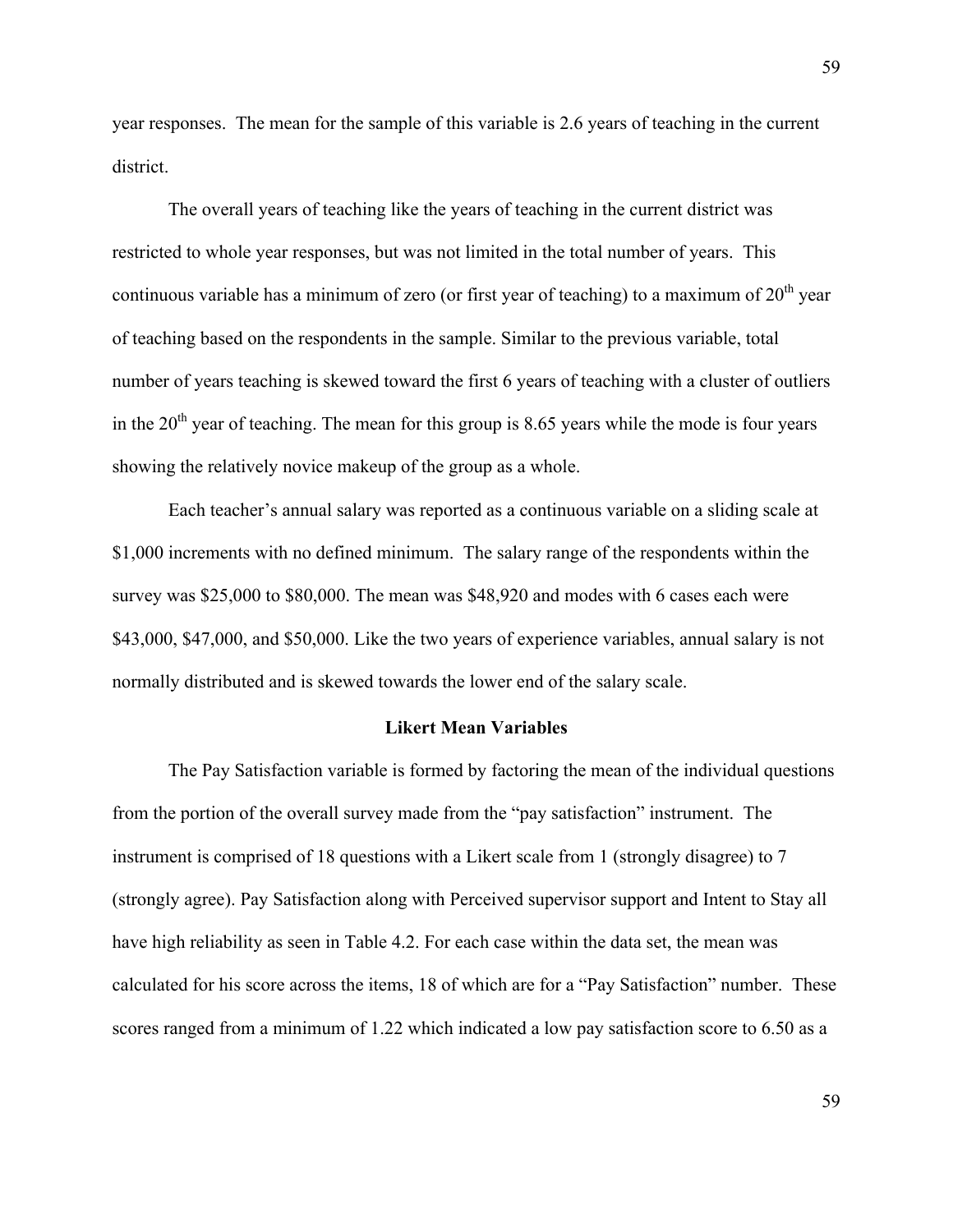maximum which indicated a high pay satisfaction score. The median score was 4.27 with a mean of 4.28 as can be seen in Table 4.2.

# Table 4.2

*Reliability of Pay Satisfaction, Perceived Supervisor Support and Intent to Stay*

| Variable                     | N  | Cronbach Alpha | Mean | <b>SD</b> |
|------------------------------|----|----------------|------|-----------|
| Pay Satisfaction             | 91 | .97            | 4.28 | 1.13      |
| Perceived Supervisor Support | 88 | .94            | 5.16 | 1.44      |
| Intent to Stay               | 97 | .89            | 4.84 | 1.66      |

Despite the three measures of central tendencies being so tightly packed, as can be seen from





The story of this variable gets a bit more interesting when one looks at the box and whisker plot,

Figure 4.2, to see where the cases cluster.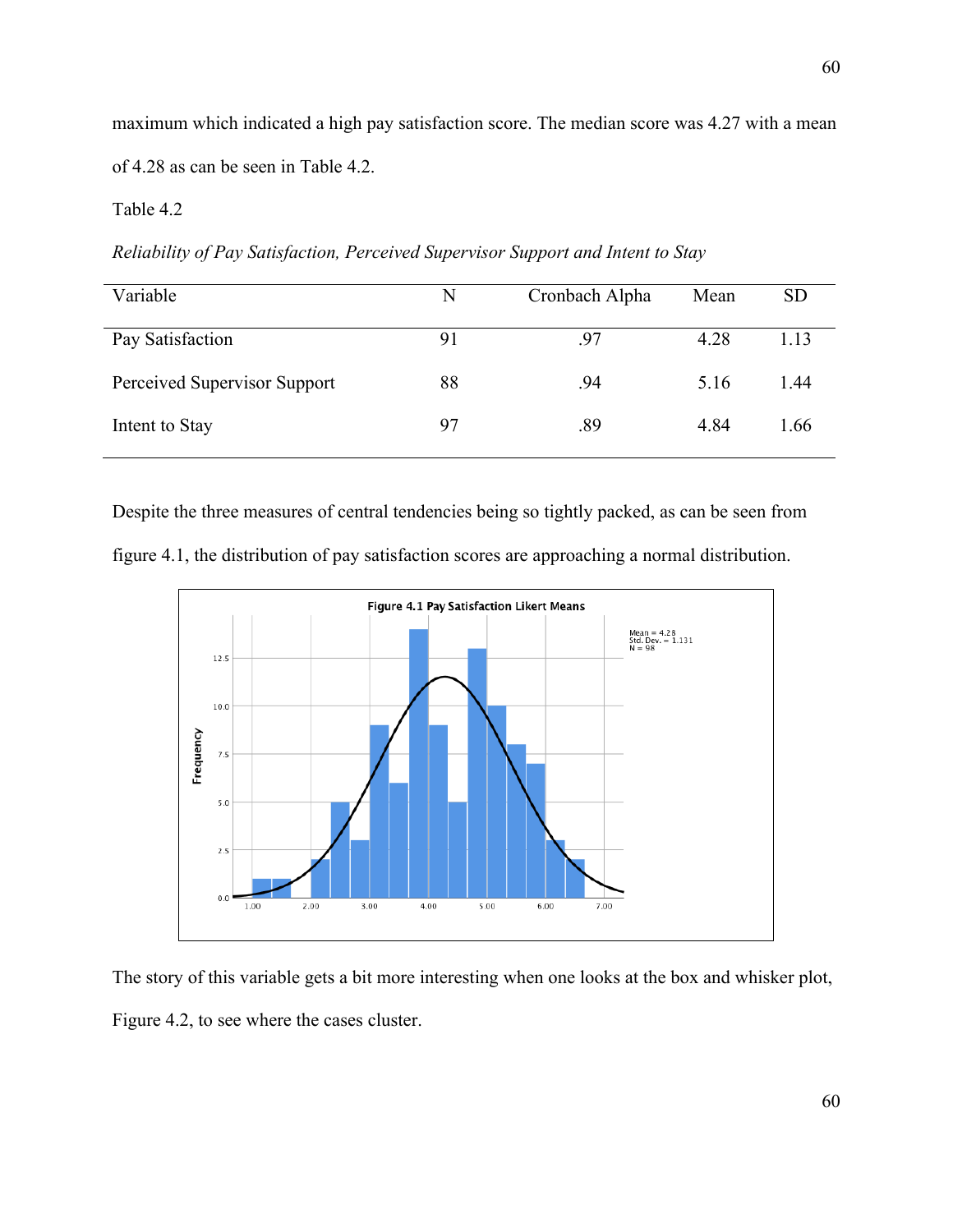

The cases are tightly clustered at or below the mean despite the wide range of salaries reported above. This is shown by the interquartile range of 1.6 in addition to the visual above.

## **Perceived Supervisor Support**

Perceived supervisor support (PSS) is calculated similarly to the pay satisfaction variable above in that it too is a mean of the Likert scales for each individual question of the PSS instrument comprised of 16 questions with a Likert scale from 1 (strongly disagree) to 7 (strongly agree). This instrument has two reversed score items that needed to be inverted in terms of the scoring in order to factor the mean. A higher score indicates a higher level of perceived support. The scores ranged from minimum of 1.25 to a maximum of 7.00 with a mean of 5.16. In Table 4.3, the per item factor loadings can be seen along with the question from the survey item and the mean score As can be seen from Figure 4.3, there are more scores at or below the mean than above the mean.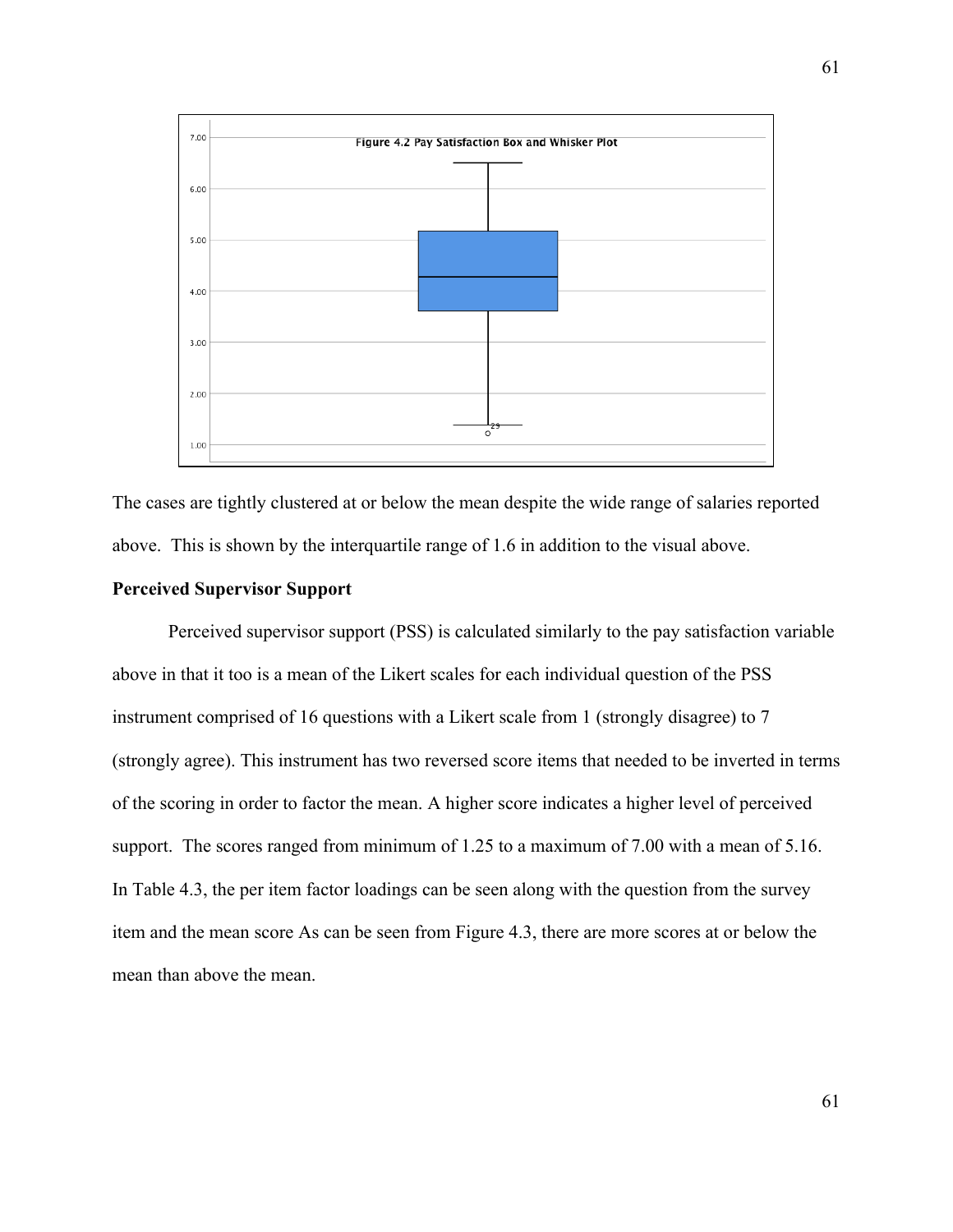| Question                                        | Factor Loadings | Mean Score |
|-------------------------------------------------|-----------------|------------|
| My supervisor values my contributions to the    | .93             | 5.58       |
| well-being of our department.                   |                 |            |
| If my supervisor could hire someone to replace  | .96             | 5.09       |
| me at a lower salary he/she would do so.        |                 |            |
| My supervisor appreciates the extra effort from | .93             | 5.56       |
| me.                                             |                 |            |
| My supervisor strongly considers my goals and   | .93             | 5.20       |
| values.                                         |                 |            |
| My supervisor wants to know if I have any       | .93             | 4.80       |
| complaints.                                     |                 |            |
| My supervisor takes my best interests into      | .93             | 4.86       |
| account when he/she makes decisions that        |                 |            |
| affect me.                                      |                 |            |
| Help is available from my supervisor when I     | .93             | 5.45       |
| have a problem.                                 |                 |            |
| My supervisor really cares about my well-       | .92             | 5.48       |
| being.                                          |                 |            |
| If I did the best job possible, my supervisor   | .92             | 5.06       |
| would be sure to notice.                        |                 |            |
| My supervisor is willing to help me when I      | .93             | 5.25       |
| need a special favor.                           |                 |            |
| My supervisor cares about my general            | .92             | 5.21       |
| satisfaction at work.                           |                 |            |
| If given the opportunity my supervisor would    | .92             | 5.29       |
| take advantage of me.                           |                 |            |
| My supervisor shows a lot of concern for me.    | .96             | 5.04       |
| My supervisor cares about my opinions.          | .93             | 5.17       |
| My supervisor takes pride in my                 | .93             | 5.18       |
| accomplishments.                                |                 |            |
| My supervisor tries to make my job as           | .93             | 4.69       |
| interesting as possible.                        |                 |            |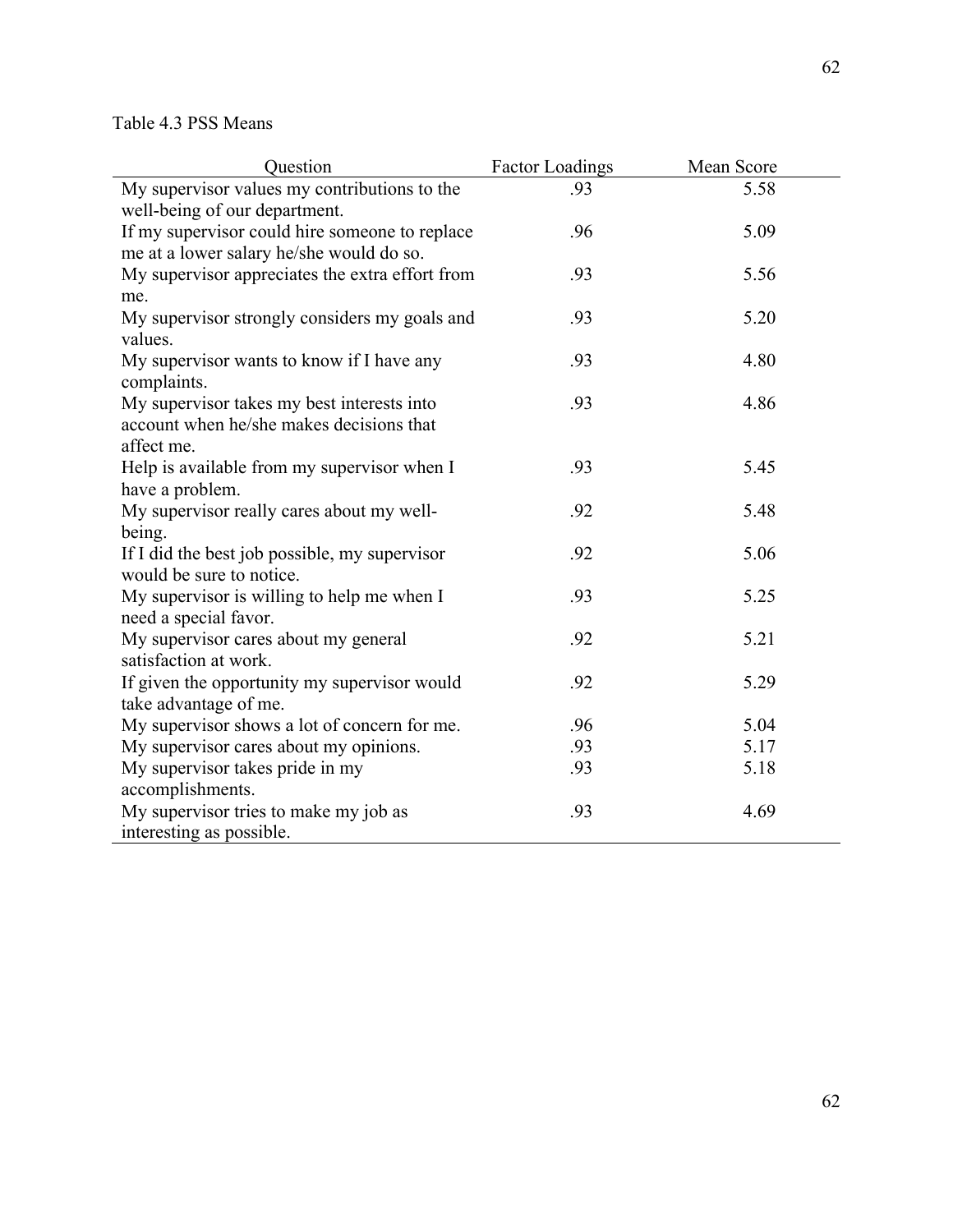

This variable is not normally distributed has a positive skew which is a higher perceived support level.

## **Intent to stay**

This variable is similar to the previous two in that it is also the mean of the Likert scores of the individual questions on the survey. This instrument is only 4 questions and uses the same 1 (strongly disagree) to 7 (strongly agree) Likert scale as the previous instruments. This instrument had one question that was reverse-scored and therefore needed to be inverted in order to calculate the mean. The minimum for this data set is 1 and the maximum is 7 with a mean of 4.84. As can be seen from figure 4.4, the data is not normally distributed and has a negative skew, which indicates a higher intent to stay.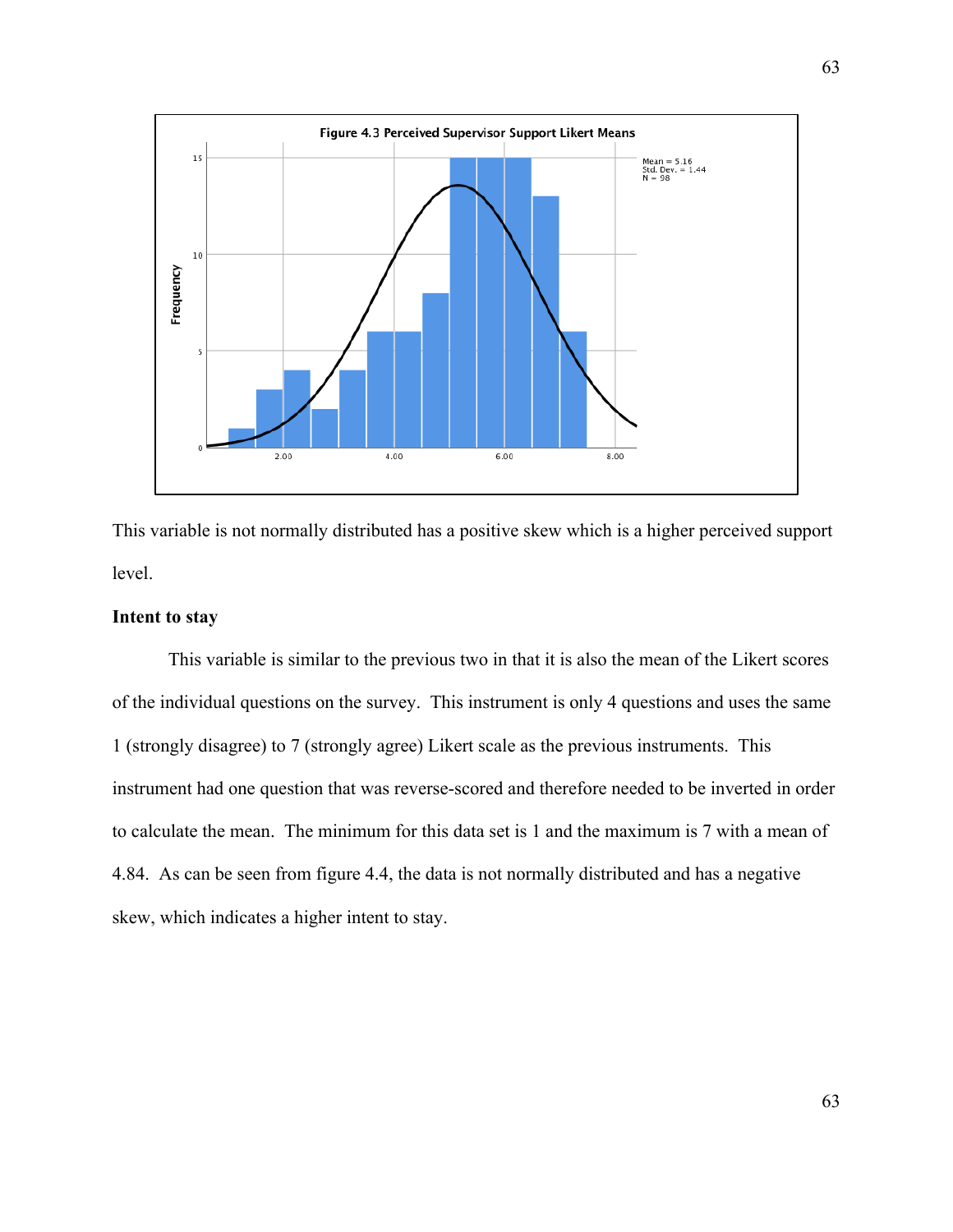

Another way to see both the skewedness and the cluster of higher scores is via Figure 4.12 which shows the interquartile range of 2.5 clustered nearer the high score.



Figure 4.5 indicates the likelihood of intending to stay is high within the sample group which had 73 cases with a score of 4.0 or higher.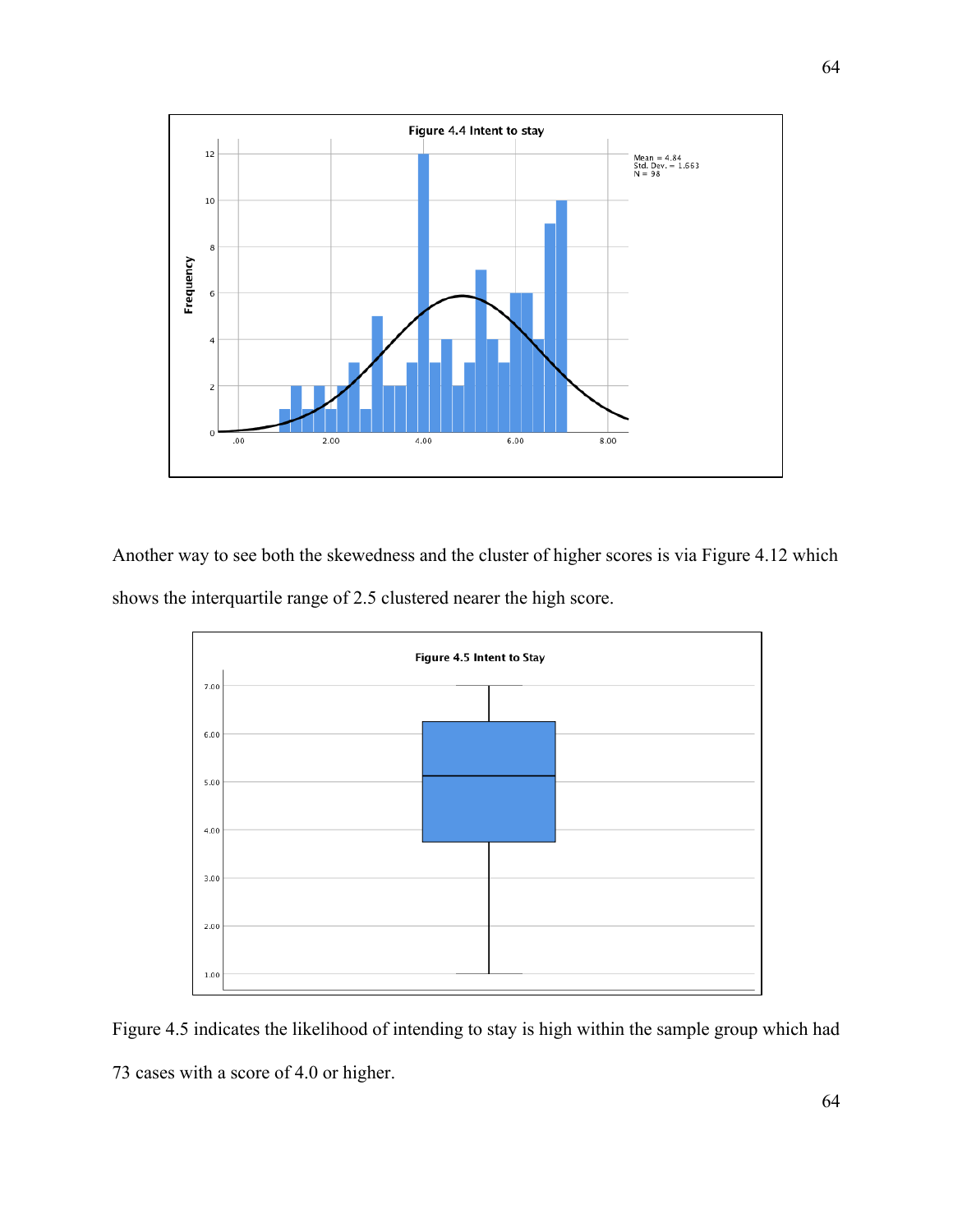## **Research Question One**

How do demographic, context, and pay variables relate to one's intent to stay? In order to calculate the relationships, a means comparison using the Pearson *r* correlation test was run using SPSS generating Table 4.4. The correlation shows a strong relationship:  $r = .622$ ,  $p < .000$ . As a teacher's level of support moves toward strongly agree on the Likert Scale, so does their likelihood of strongly agreeing with intending to stay.

What are the relationships between salary, overall years of teaching, teaching level (elementary, middle, or high school), and teacher retention? In order to compare the variables above, simultaneous Pearson tests were conducted as seen in Table 4.4.

Table 4.4 Variable Relationships

Intent to stay Total number of years of teaching Annual salary

| Context in which you teach     | 0.177    | $.249*$  | $-0.049$ |
|--------------------------------|----------|----------|----------|
| Annual salary                  | $.252*$  | $.658**$ |          |
|                                |          |          |          |
| Total years of teaching        | $.271**$ |          |          |
| * $p < 0.05$ level (2-tailed). |          |          |          |

\*\*  $p < 0.01$  level (2-tailed).

The relationship between annual salary and intent to stay is significant,  $p < 0.05$ , with a

.252 Pearson correlation coefficient score signifying a weak relationship. The relationship between years of teaching and intent to stay is significant,  $p < 0.01$ ;  $r = .271$ . The relationship between context (rural, urban, or suburban) is neither significant nor highly correlated. Additional relationships of note in Figure 4.14 are between total number of years teaching and annual salary,  $p \le 0.01$ , and Pearson correlation coefficient of .658, which is the highest among the bivariate relationships here. Total number of years teaching and context have a significant relationship,  $p < 0.05$ , and a Pearson correlation coefficient of .249.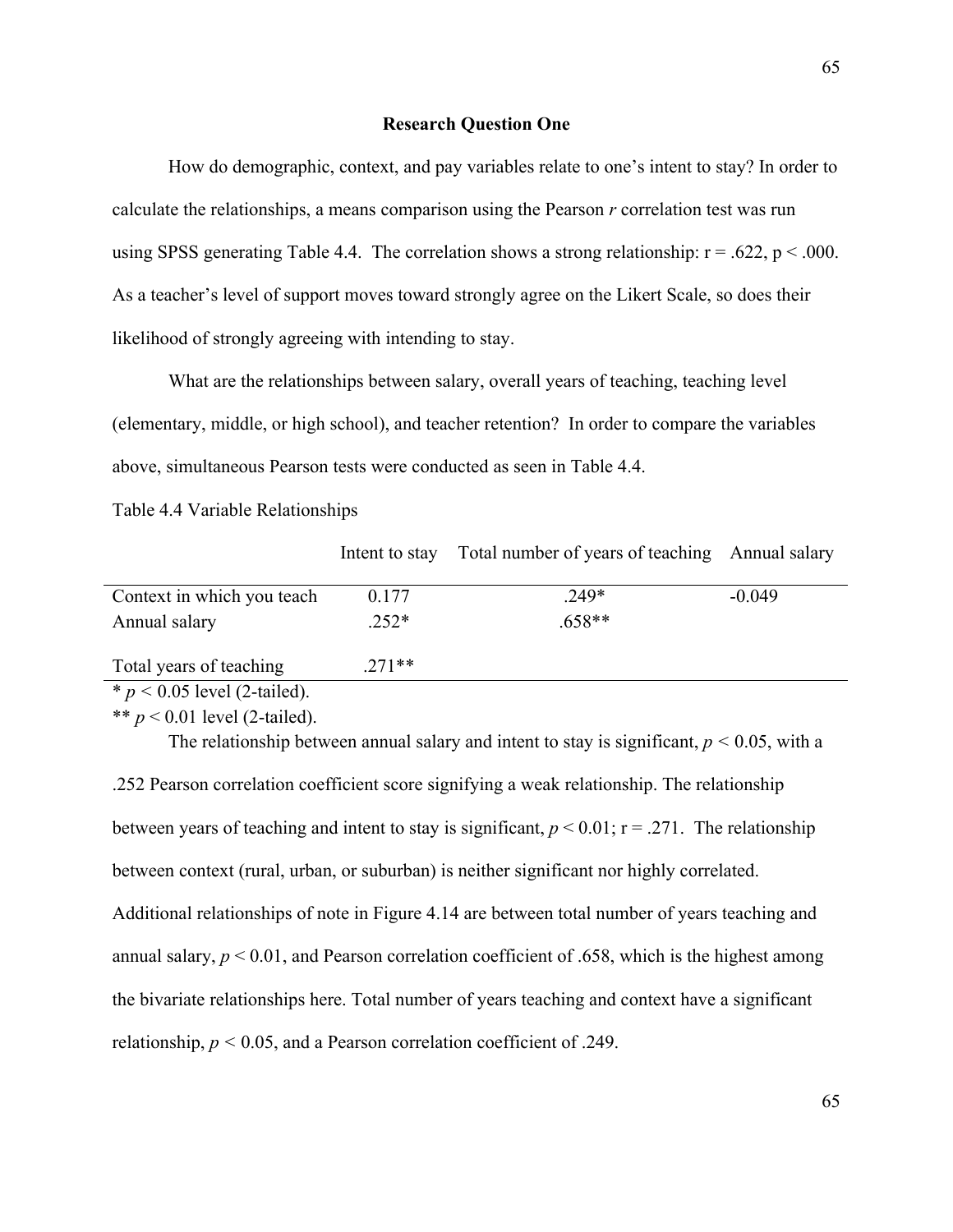In order to discern if there was a relationship between context and intent to stay, due to the multiple groups within the context question, a one-way ANOVA was performed. The test resulted in a finding wherein the suburban group had a PSS score that was different and more significant than the other two groups,  $F(2, 95) = 3.649$ ,  $p < .05$ . A post hoc test was run to learn the differences between the subgroup means, urban, rural, or suburban. In this case, the Bonferroni adjustment was chosen due to its reliability in finding the subgroups that remain significant after subtracting the mean difference between the groups. The Bonferroni correction returned a significant relationship between perceived supervisor support and Suburban context, *p*  = .026. This means that within the suburban context, intent to stay had a significance value higher than the other two contexts, rural and urban. This is problematic given the difference in the size of *N* for each group: Suburban 73, Urban 15, and Rural 10.

Similar to the previous variables, a means comparison using the Pearson *r* correlation test was run comparing the pay variables and intent to stay. In terms of the relationship between Pay Satisfaction and Annual Salary, the relationship is significant,  $r = 252$ ,  $p = .012$ , which shows a correlation. As pay goes up, the satisfaction score goes up as well.

## **Research Question Two**

When controlling for demographic, context, and pay variables, what is the relationship between perceived supervisor support and intent to stay? When considering the data above, there are clearly some important relationships, most notably between one's supervisor and one's intent to stay. To learn more about the relationships, multiple linear regressions were performed to find out which relationships account for the largest parts of the variance when it comes to one's intent to stay. Demographic variables of gender and race were first considered; then the experience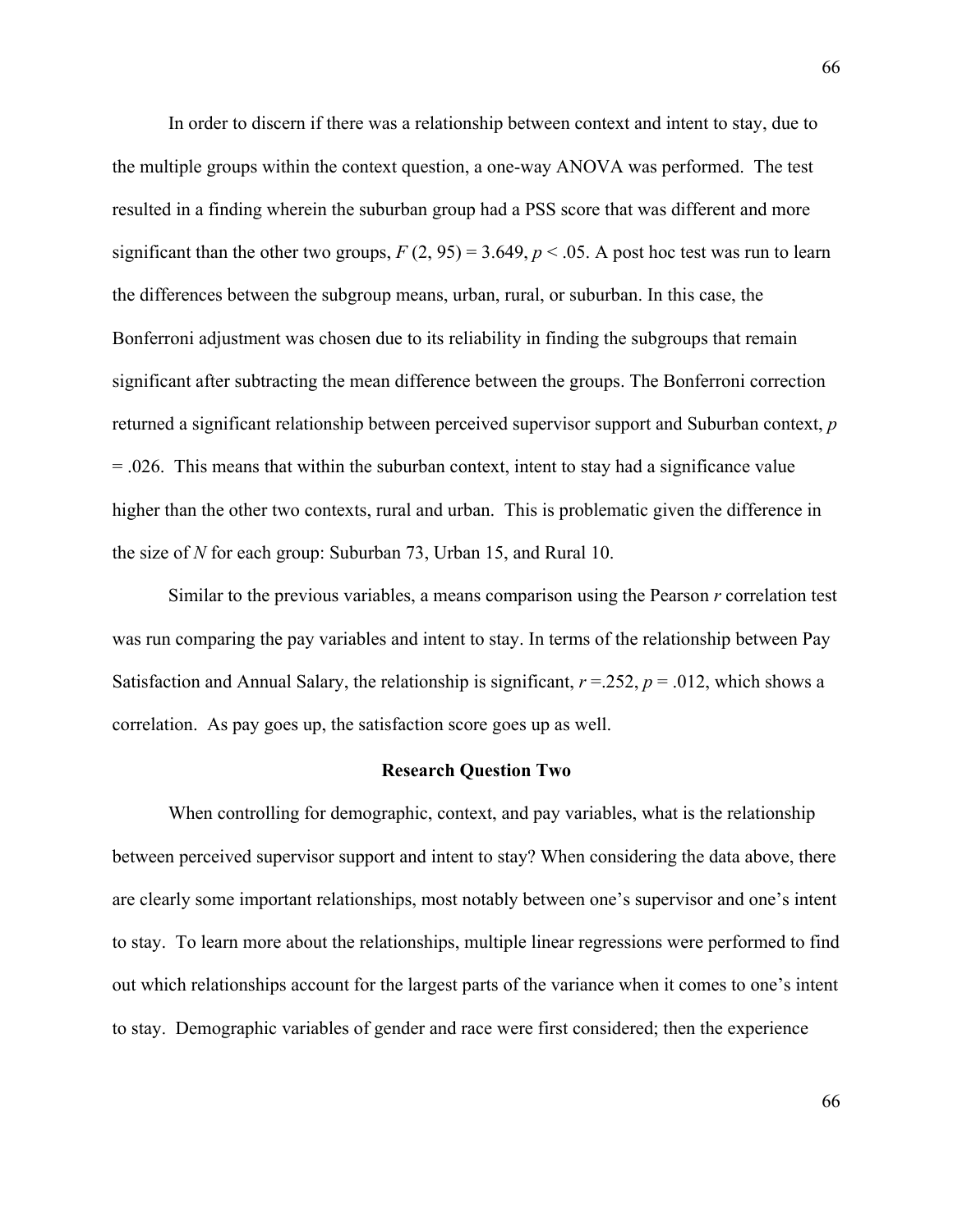variables of total years and years in district; then location variables of context and level; then pay variables of annual salary and pay satisfaction; and finally, perceived supervisor support.

When conducting linear regression, certain variables had to be recoded to make them "dummy variables" so they would work within the rules of regression. Gender, Race, Teaching Level, and Context were all recoded to reflect a 0 or 1 construct to work within the regression. Race was recoded White as 1 and all else as 0. Gender was recoded to 1 for Male and 0 for Female. Context was recoded thrice: Suburban was created with suburban coded as 1 and all else 0; Rural was created with rural coded as 1 and all else 0; and Urban was created with urban coded as 1 and all else 0. The same approach was used for level at which one teaches creating Elementary, Middle, and High school variables where the named variable was 1 and all else was 0. The other variables were all continuous variables and could be used in the regression model as they were.

Gender and race were compared to intent to stay via linear regression with no significant relationship found and they explained less than 2% of the variance in intent to stay. This means that neither one's race nor their gender are related to whether one intends to stay at their current school.

In Model 1 of the Table 4.5, experience, unlike gender and race, does show a significant relationship to intent to stay. The models in Table 4.5 represent the standardized coefficient and the level of significance of any. For the constant in the table, the unstandardized coefficient is shown. Gender, race, total years of experience, and total years of experience in current district were compared via linear regression with intent to stay as the dependent variable. In this model, 13% of the variance is accounted for and the relationship between intent to stay and total years of experience is significant,  $\beta = 0.324$ ,  $p = 0.002$ , which is a weak relationship.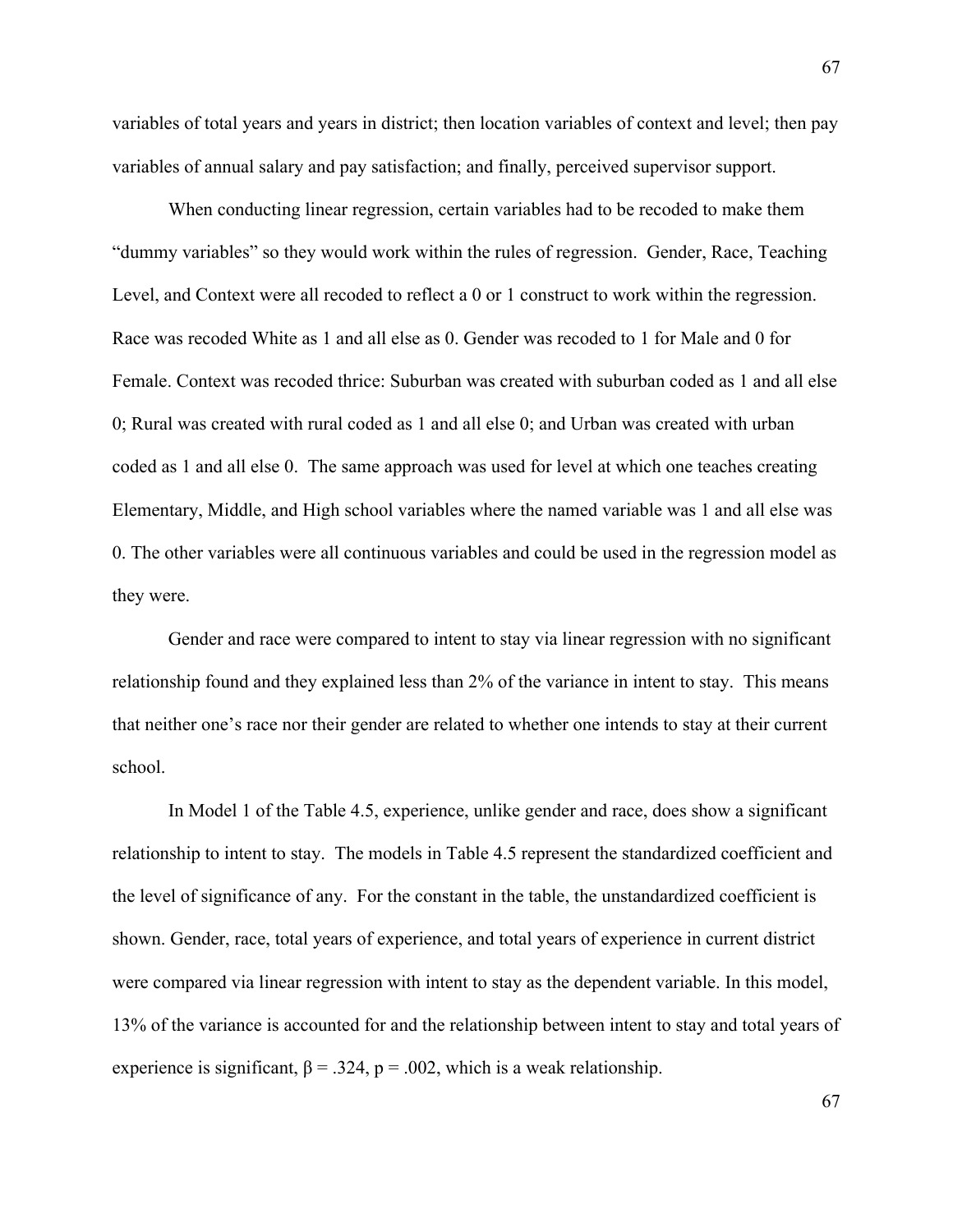|                                | 1.                    | 2.         | 3 <sub>1</sub> | $\overline{4}$ . | 5.         |
|--------------------------------|-----------------------|------------|----------------|------------------|------------|
|                                | Demographics          | Context    | Pay            | Pay and          | Supervisor |
|                                |                       |            |                | Pay              | Support    |
|                                |                       |            |                | Satisfaction     |            |
| Race                           | $-129$                | $-152$     | $-.150$        | $-135$           | $-.046$    |
| Gender                         | $-.004$               | .046       | .036           | $-0.013$         | .015       |
| Overall Years of<br>experience | $.324**$              | $.262*$    | .225           | .285*            | .157       |
| Years of                       | .077                  | .046       | .059           | .093             | .065       |
| Experience in<br>District      |                       |            |                |                  |            |
|                                |                       |            |                |                  |            |
| Rural                          |                       | $-165*$    | $-.150$        | $-.040$          | $-.100$    |
| Urban                          |                       | $-184$     | $-186$         | $-.140$          | $-106$     |
| Elementary                     |                       | .195       | .200           | .166             | .164       |
| Middle                         |                       | $-.067$    | $-.061$        | $-.082$          | $-0.052$   |
| <b>Annual Salary</b>           |                       |            | .055           | .001             | $-0.012$   |
| Pay Satisfaction               |                       |            |                | .318**           | .128       |
| Perceived<br>Supervisor        |                       |            |                |                  | $.517***$  |
| Support                        |                       |            |                |                  |            |
| Constant                       | $4.\overline{675***}$ | $5.014***$ | $4.632***$     | $6.492***$       | $7.016***$ |
| $R^2$                          | .129                  | .229       | .230           | .309             | .515       |
| Change in $R^2$                | .129                  | .100       | .001           | .029             | .206       |
| $* p < 0.05$                   |                       |            |                |                  |            |

Table 4.5 Intent to stay when controlling for model variables

In Model 2 as seen in Table 4.5, a consideration of context of teaching both in terms of where one teaches, suburban, rural or urban and at what level, elementary, middle or high, was added into the model next to understand the relationship with one's intent to stay. While more of the variance is accounted for (22%), neither location variable has a relationship to one's intent to stay.

Model 3 and 4 as seen in Table 4.5 were built as a way of discerning if there was a difference between the two pay variables, annual salary vs. pay satisfaction, they were loaded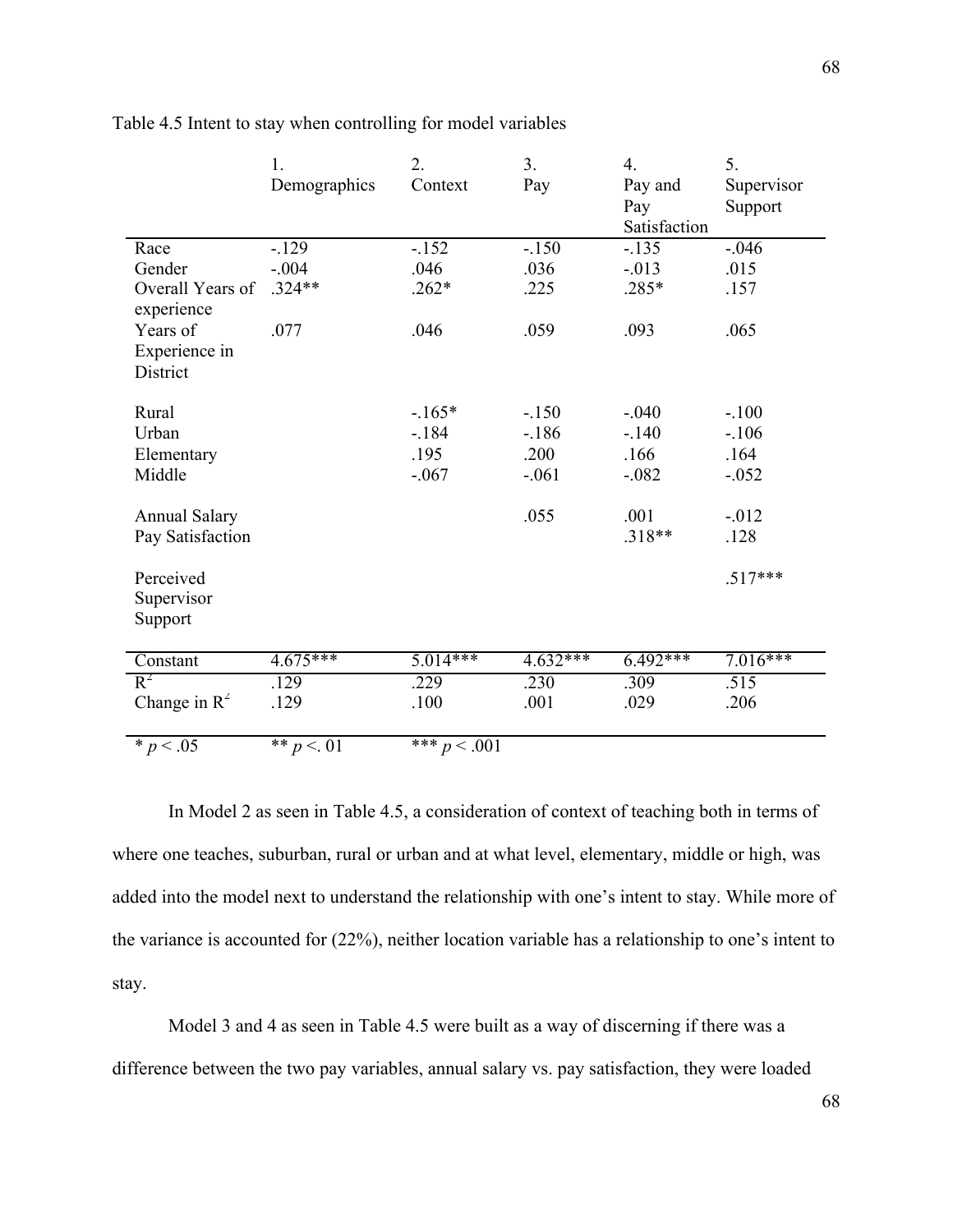into the regression model separately. First, annual salary was loaded controlling for the variables above as its own model in Model 3. It only accounted for an additional 1% of the variance and it removed total years of experience from significance,  $p = 0.132$ . As seen in Model 4 in Table 4.5, once pay satisfaction is added into the regression model, it explains an additional 8% of the variance. It also has a strong relationship with intent to stay  $(β = 321, p < .001)$ ; as one is more satisfied with their pay then they are less likely to leave. It is of note that one's overall pay is not significantly correlated to intending to stay, but one's feeling of satisfaction about that pay is at .318 SD.

While there were relationships in the model as stated above, Model 5 in Table 4.5 shows that once perceived supervisor support is added to the model, all other relationships are no longer statistically significant. The percentage of the variance accounted for in the model becomes 51.5% or just over half. Both relationships seen in the model above between intent to stay and pay satisfaction and intent to stay and years of experience are no longer significant moving to *p* = .203 and *p* = .171 respectively. The relationship between perceived supervisor support and intent to stay is significant at *p* =.000 with an effect size of .517 which is a very strong relationship as can be seen in Table 4.5. As one feels supported, there is a relationship with one's intent to stay. In other words, as one's PSS score increases which correlates with strong support, one's intent to stay also increases which correlates with a strong intent to stay (see Table 4.6 for further details about Model 5).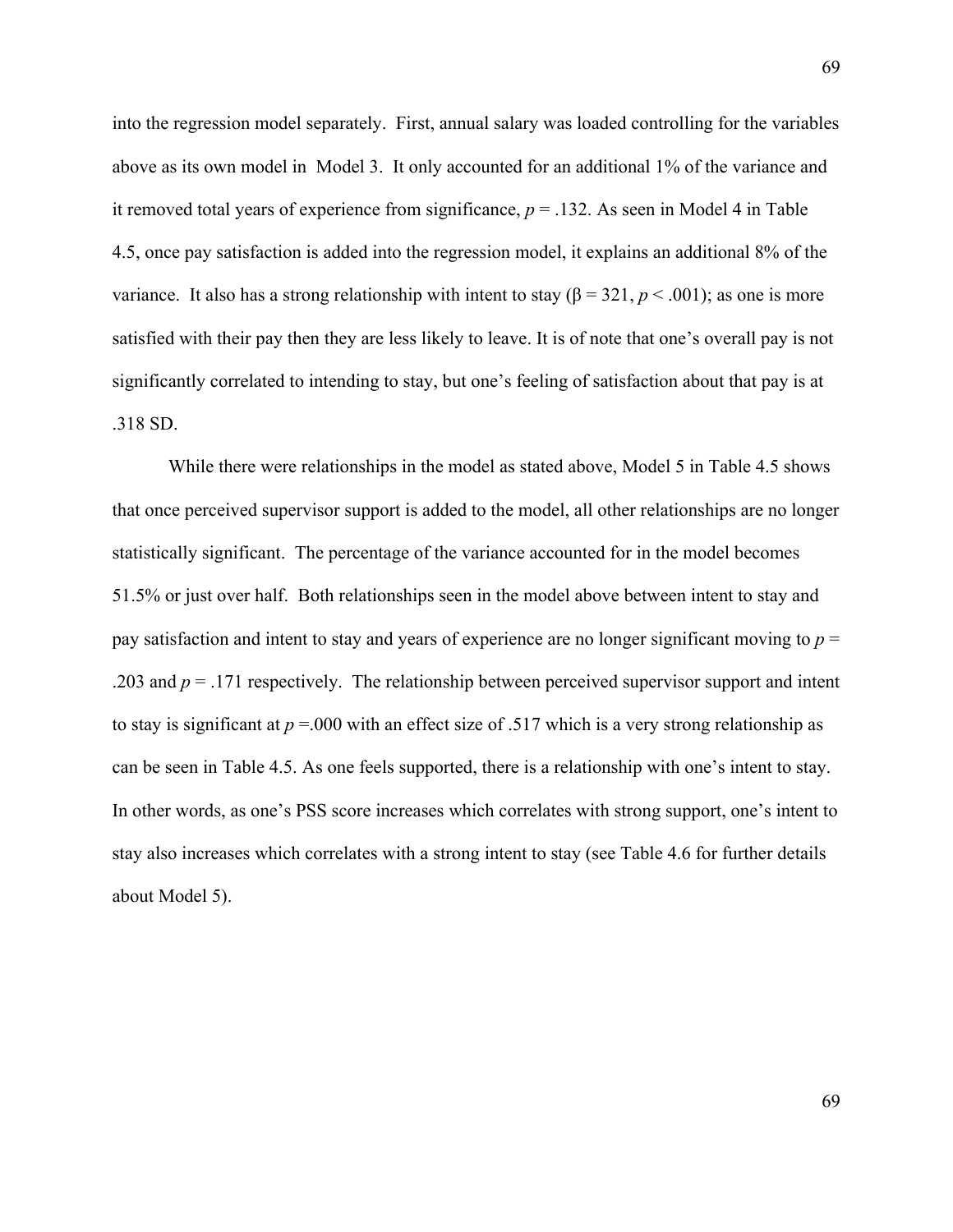## Table 4.6:

| Variable              | $\boldsymbol{B}$ | SEB   | $\beta$  | t        | $\boldsymbol{p}$ |
|-----------------------|------------------|-------|----------|----------|------------------|
| (Constant)            | 7.016            | 1.178 |          | 5.954    | .000             |
| Race                  | $-0.279$         | .499  | $-.046$  | $-.560$  | .577             |
| Gender                | .053             | .320  | .015     | .165     | .869             |
| Total number of years | .042             | .032  | .157     | 1.282    | .203             |
| of teaching           |                  |       |          |          |                  |
| Years teaching with   | .077             | .102  | .065     | .752     | .454             |
| your current district |                  |       |          |          |                  |
| Rural                 | $-.515$          | .475  | $-.100$  | $-1.084$ | .282             |
| Urban                 | $-473$           | .411  | $-.106$  | $-1.149$ | .254             |
| Elementary            | .532             | .329  | .164     | 1.615    | .110             |
| Middle                | $-186$           | .331  | $-.052$  | $-.561$  | .576             |
| Annual salary         | $-.002$          | .019  | $-0.012$ | $-.097$  | .923             |
| Pay satisfaction      | $-186$           | .135  | $-128$   | 1.380    | .171             |
| Perceived Supervisor  | $-.588$          | .100  | $-.517$  | 5.897    | .000             |
| support               |                  |       |          |          |                  |

*Linear Regression Controlling for Demographics, Context, Pay, and PSS*

The analysis above confirms past findings in terms of the supervisor's relationship to an employee's intent to stay. In the case of a school, that supervisor is the principal and that employee is the teacher. The relationship is strong at .622 and significant at  $p < .001$ . While the principal does have the ability to influence intent to stay, it is clear that salary ( $r = .252$ ,  $p < .05$ ) as well as years of teaching  $(r = .271, p < .01)$  are also to be considered.

Another noteworthy finding above is the fact that teachers scored their perceived supervisor support so high with a mean of 5.15 which would fall in with the "agree" answer on the survey items. While the findings above show the high level of perceived support they also show that as a result of this high mean score, teachers within the sample are more likely to stay in their current setting. This is seen in the mean score of intent to stay being a 4.84 which aligns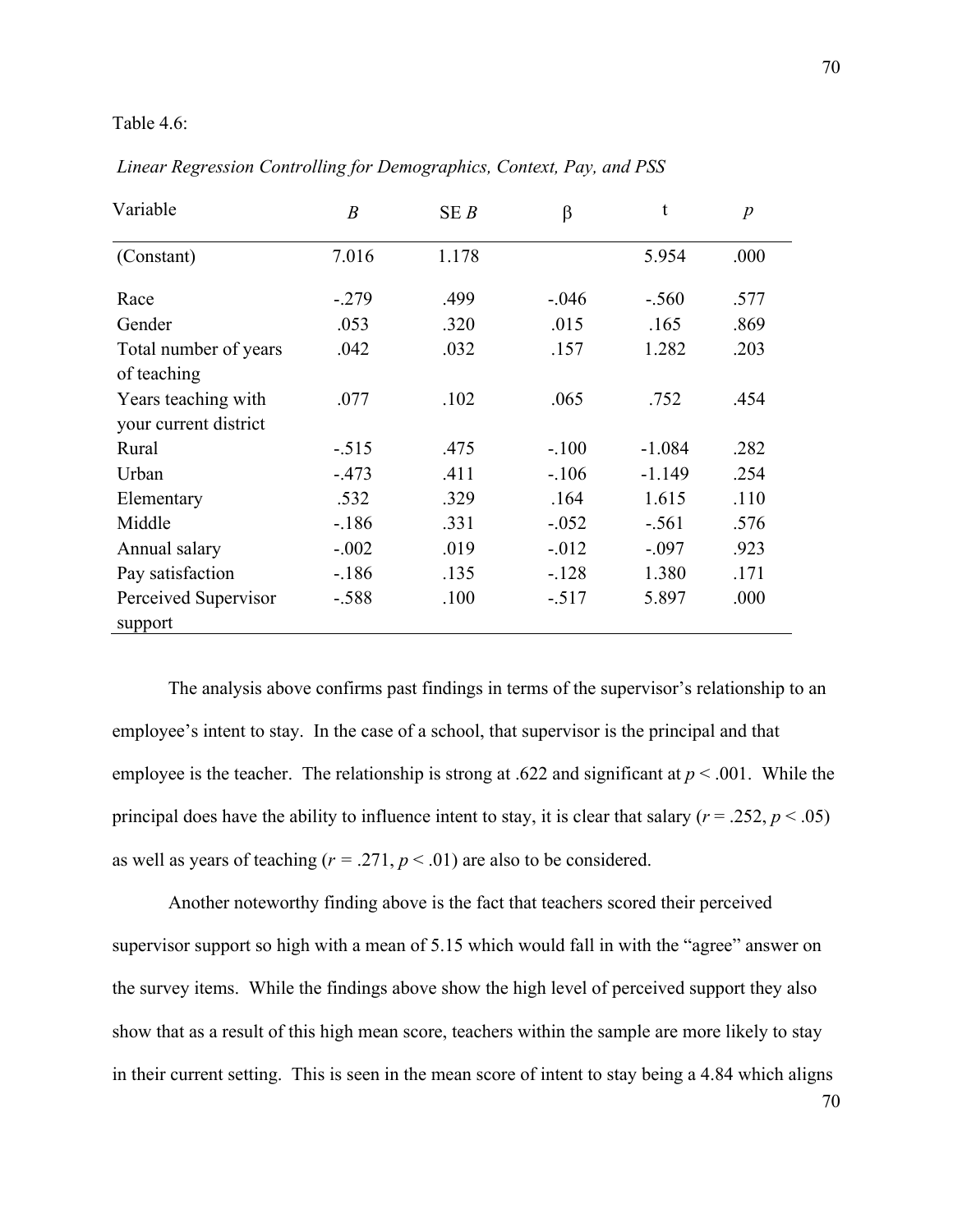with "agree" with the notion of intending to stay. There are many factors that can cause a teacher to stay in their current setting, but the data appears to point to a willingness to stay.

While the bivariate relationships have some significance, once the linear regression model is built controlling for all other variables, PSS has a significant relationship with intent to stay in a model that accounts for over half of the variance.

In the next chapter, I unpack the relationships above between perceived supervisor support, pay satisfaction, salary, and intent to stay. I work to explain some of the constraints within the teaching profession and K12 education writ large and within the context of the sample that could lead districts to better understand their salary structures and the relationship between their building leaders and their teachers.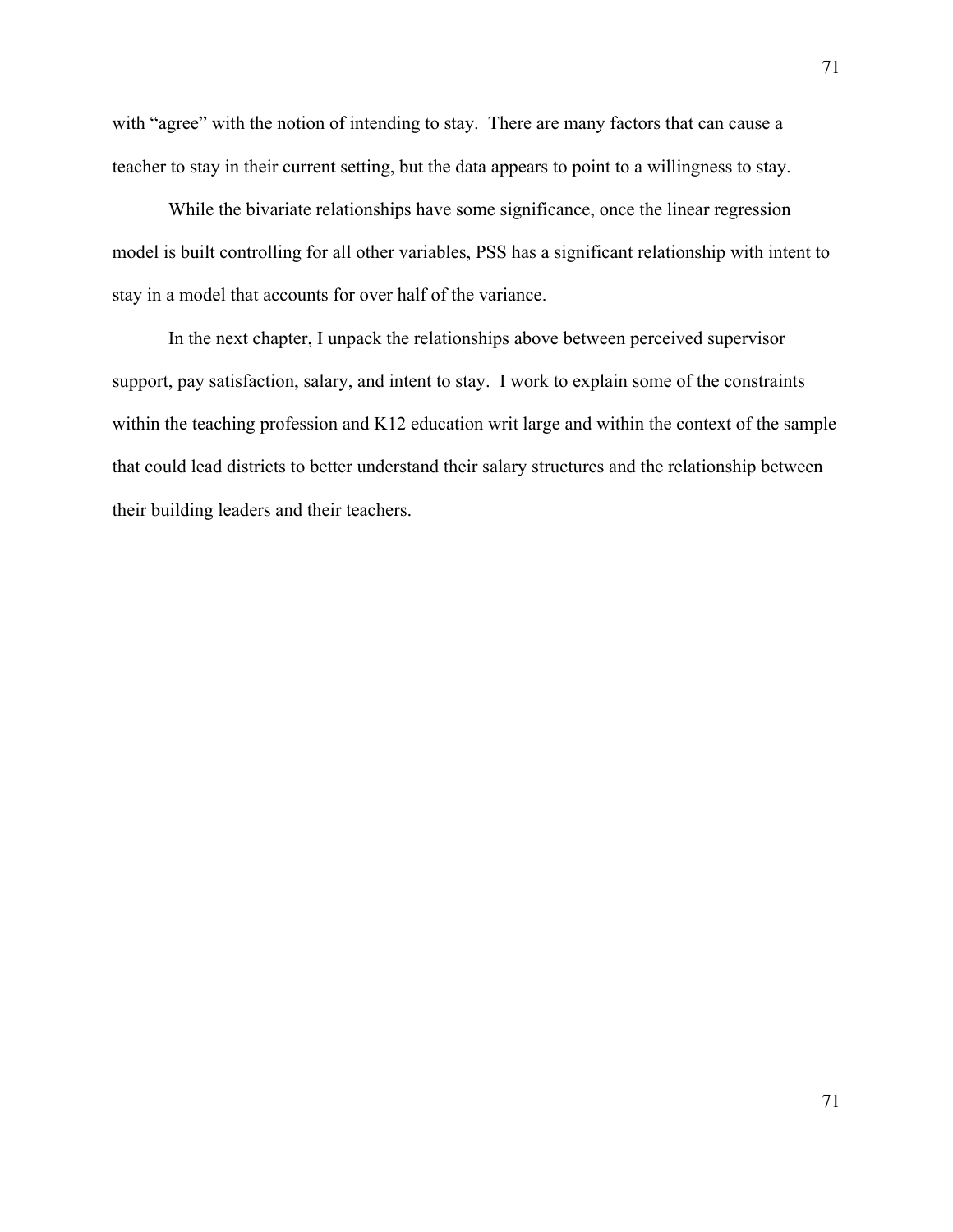## **CHAPTER FIVE:**

## **SUMMARY, CONCLUSIONS, AND RECOMMENDATIONS**

This chapter summarizes the study by making connections between the literature review and the findings in the previous chapters. This summary will include recommendations for school leaders and new areas to be explored in future studies.

## **Statement of the Problem**

According to work done by Ingersoll and May in 2012, 46% of teachers leave the field within their first five years of teaching. When teachers leave a school, their absence has a relationship with declines in student achievement. There exit also hurts the relationships they leave behind professionally, and in the building culture (Ronfeld et al., 2013). This harm appears to do disproportionate damage to those who already begin school behind in impoverished areas. To this end, this study sought to establish if there is a relationship between the way teachers feel supported early in their career and their intent to stay at their current school as a result of that support. This relationship could help guide principals into creating better support structures between themselves and their least experienced teachers.

### **Purpose of the Study**

The purpose of this study was to identify the relationship between principal actions toward teachers who are new to a school and whether these actions of support lead to teacher intent to stay. The study specifically examined the relationship between principal's support and whether the new teacher is likely to remain because of those actions. The importance of salary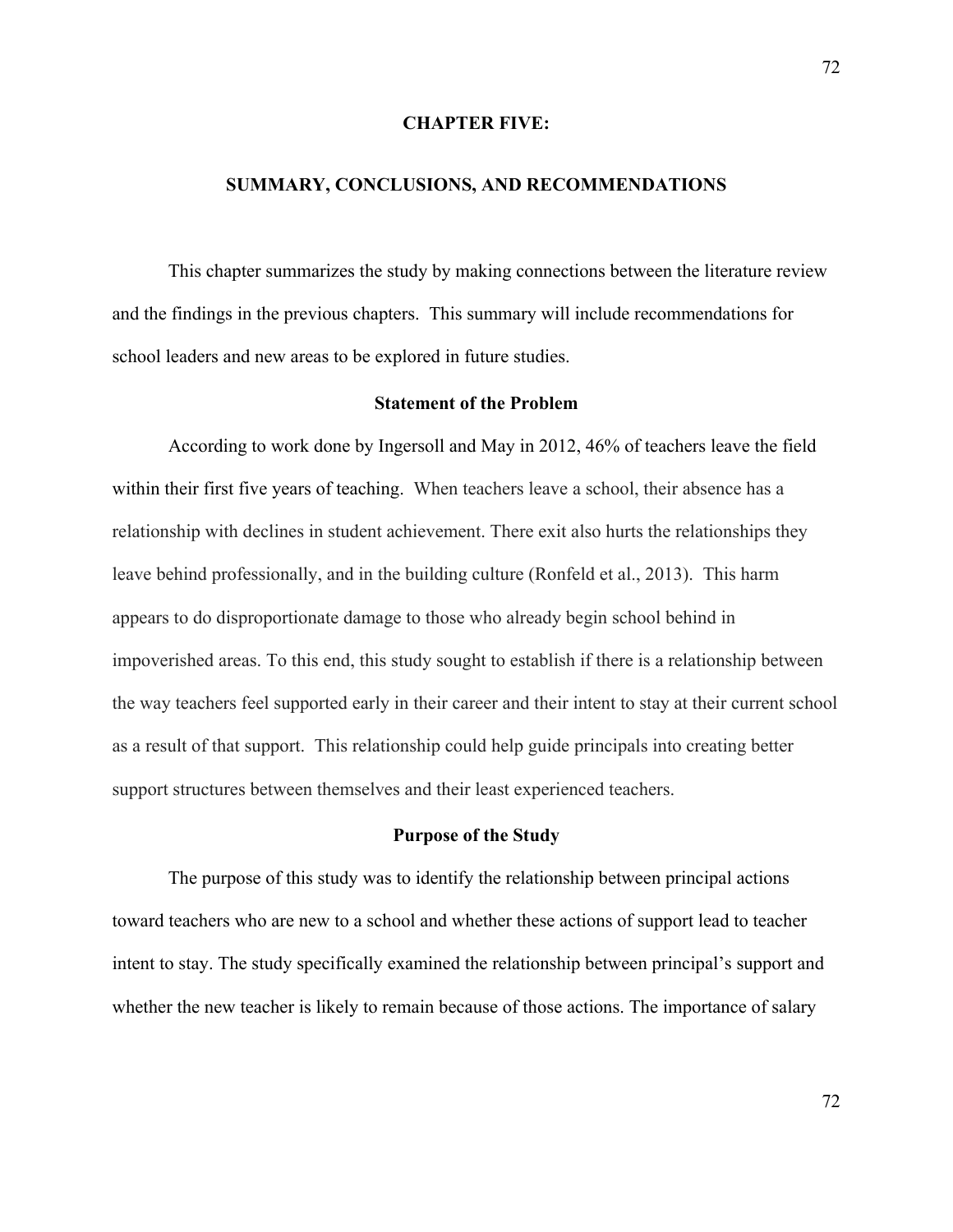and pay satisfaction was examined and special consideration was given to the measures that pertain specifically to the principal's influence on perceived supervisor support.

### **Research Questions**

The following research questions guided this study:

1. How do demographic, context, and pay variables relate to new teachers' intent to stay and perceived supervisor support?

2. When controlling for demographic, context, and pay variables, what is the relationship between perceived supervisor support and intent to stay?

### **Review of the Research Methods**

I utilized a correlational design to gather quantitative data to respond to my research questions. Quantitative analyses worked to capture the relationships between the demographic factors, perceived supervisor support, pay satisfaction, and intent to stay. Survey data were collected using a combination of three previously developed survey instruments and asking specific demographic questions of the participants to obtain quantitative data. The previously developed instruments measure perceived supervisor support, pay satisfaction, and intent to stay (Heneman & Schwab, 1985; Kim, Price, Mueller & Watson, 1986; Kottke & Sharafinski, 1988). The participants were recruited through their district leaders and asked to take the survey online during a six-week period over the end of the school year into the summer.

## **Major Findings**

While there were relationships in the regression model as stated in Chapter Four, once perceived supervisor support (PSS) is added to the model all other relationships are no longer statistically significant. The percentage of the variance accounted for in intent to stay is 51.5%.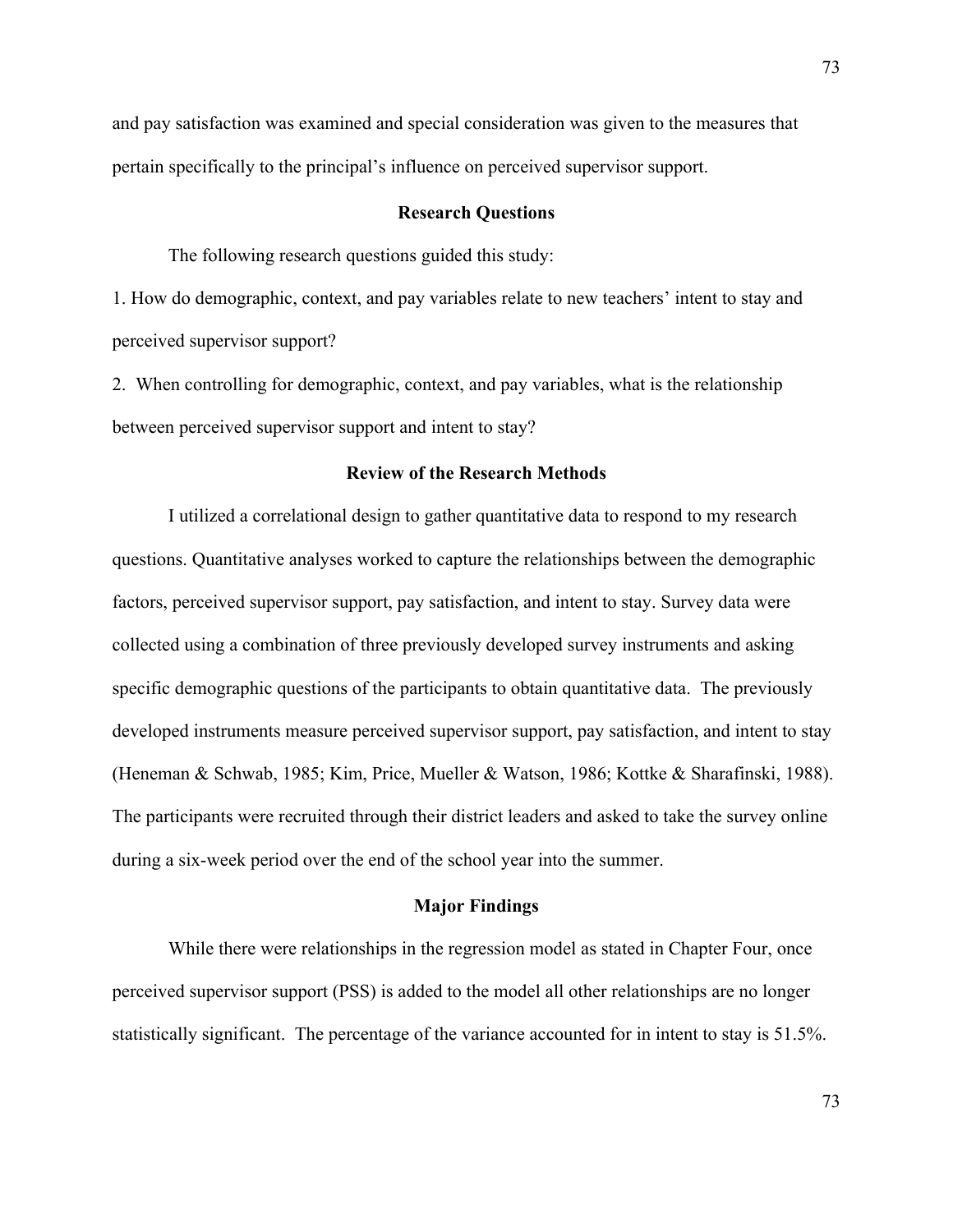The relationship between PSS and intent to stay is significant at *p* = .000 with an effect size of .517. As one feels supported, there is a positive relationship with one's intent to stay.

The analysis above agrees with past findings in terms of the supervisor's relationship to an employee's intent to stay (Boyd et al., 2011). In the case of a school, that supervisor is the principal and that employee is the teacher. The relationship is strong;  $r = .622$ ;  $p < .001$ . While the principal has the strongest ability to influence intent to stay, it is clear that salary ( $r = .252$ ;  $p$  $<$  0.05) as well as years of teaching ( $r = 0.271$ ;  $p < 0.01$ ) are also to be considered.

Another noteworthy finding above is the fact that teachers scored their perceived supervisor support so high with a mean of 5.15 which would fall in with the "agree" answer on the survey items. The findings above show the high level of perceived support and the relationship to intent to stay. This is seen in the mean score of intent to stay being a 4.84 which aligns with "agree" with the notion of intending to stay. There are many factors that influence a teacher to stay in their current setting, but this study confirms with Boyd et al. (2011) that the administration has the strongest prediction of leaving. Perceived supervisor support has a positive relationship with one's intent to stay in their current setting. While the bivariate relationships have some significance, once the linear regression model is built controlling for all other variables, PSS has a significant relationship with intent to stay in a model that accounts for over half of the variance.

#### **Findings Related to the Literature**

A finding within this study that links to the literature review is the relationship between the principal and a teacher's intent to stay. Of the many factors studied in terms of retention, attrition, and induction, the highest accounting for the likelihood of a teacher staying or leaving is the school principal. In their study of New York City first year teachers, Boyd et al. (2011)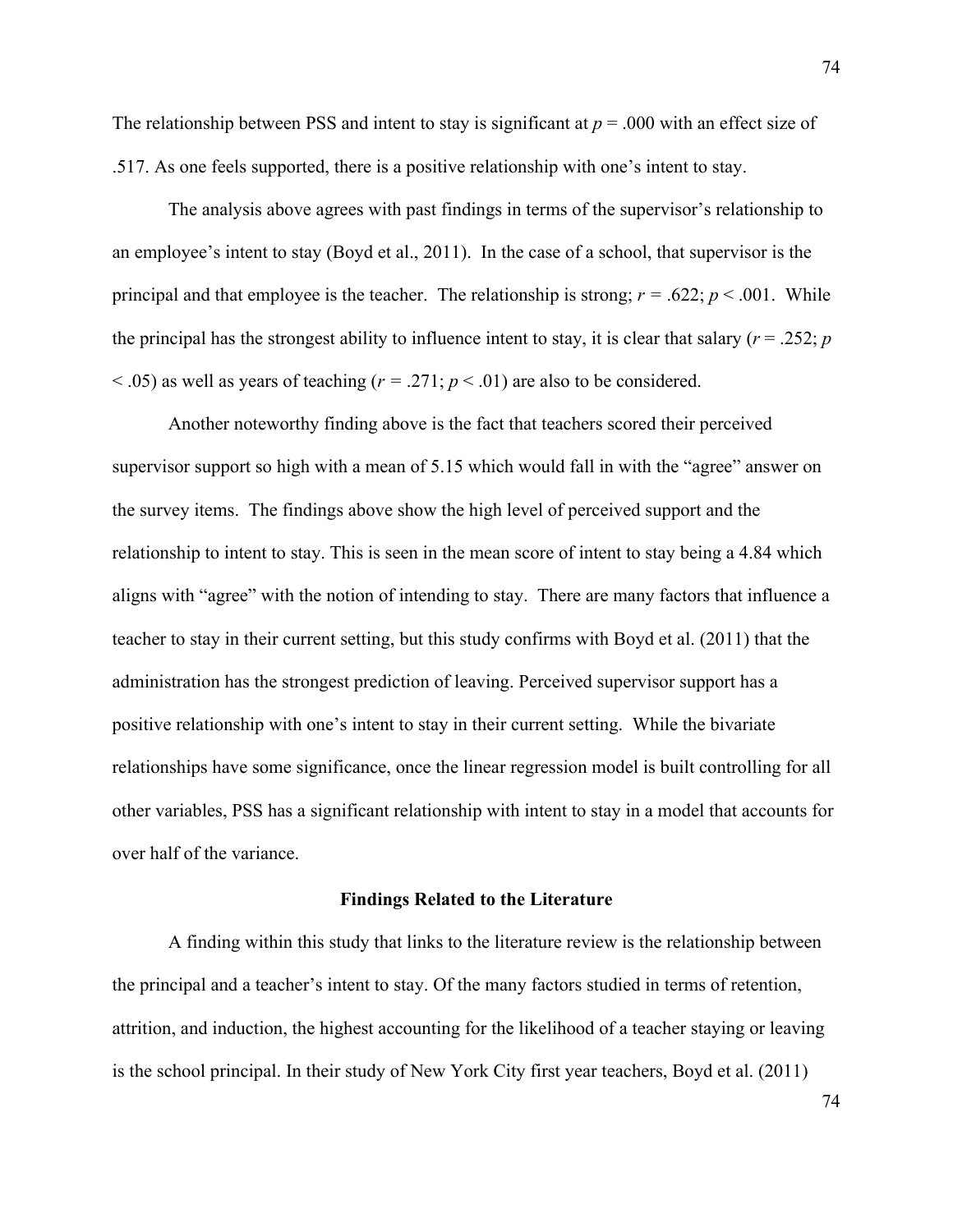succinctly noted the impact school administrators have on first year teachers' decision to return to a second year of teaching or move schools: "…administration emerges as the strongest predictor of retention relative to both transferring and leaving" (Boyd et al., 2011, p. 324). Grissom also found that the principal effectiveness measures were stable across all of the models within the 2011 study. Additionally, Grissom controlled for multiple variables such as school, teacher, and working conditions. Within my data set, the relationship between perceived supervisor support and intent to stay is significant at *p* = .000 with an effect size of -.517 which is a strong relationship; as one's perceived supervisor support increases so does one's intent to stay. Previous research confirms the relationship between intent to stay and the principal. McKinney et al. (2015) would attribute this to the culture the building principal establishes specifically through rapport-building with their staff. Pucella (2014) would attribute the link between teacher and principal as a result of bringing teachers into leadership roles and instilling more responsibility in them. Park et al. (2014) would point to direct feedback from the principal to the teacher as the source of this relationship which more closely approximates the type of support found in the survey items for this study.

This dissertation's findings also further supported the idea that while other factors account for parts of the variance, they fall out of statistical significance when compared to the relationship of perceived supervisor support and intent to stay. While other factors have an impact on the variance as found in Tickle et al. (2011), like salary and student behavior, it is the principal that both directly impacts the teacher's desire to stay and indirectly influences the teacher's job satisfaction, which in turn has a relationship with the teacher's desire to stay or move schools. Not only do Tickle et al. discuss the power of the principal in terms of flight and job satisfaction, they further point out that "Administrative support mediates the effect of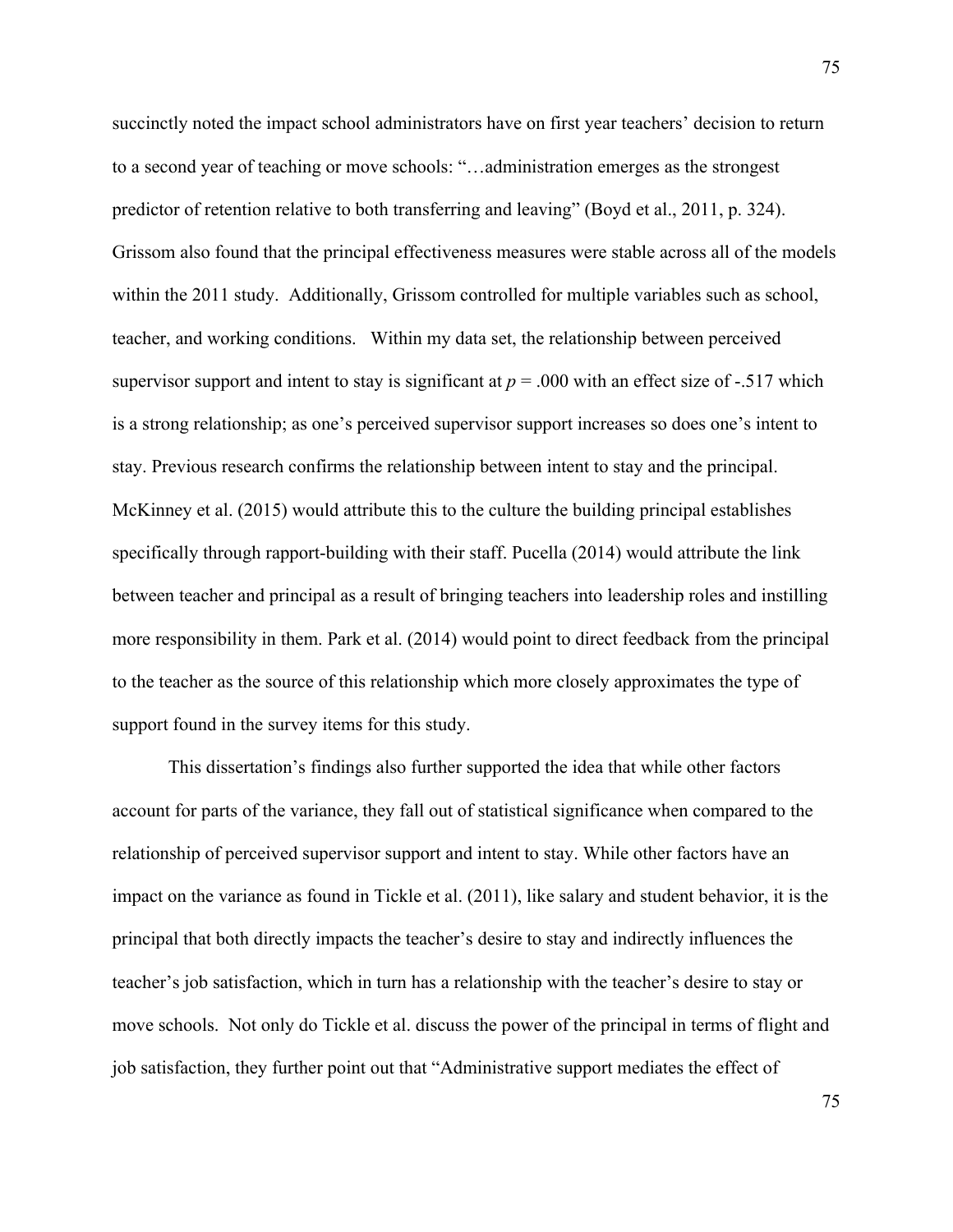teaching experience, student behavior, and teachers' satisfaction with their salary on teachers' job satisfaction and intent to stay in teaching" (p. 347). In this study, once pay satisfaction is added into the regression model, it explains an additional 8% of the variance. It is also has a correlation,  $S\beta = .318$  and  $p < .001$ , and has a relationship with intent to stay, as one is more satisfied with his pay then they become more likely to stay.This relationship between pay and attrition is similar to that of Borman and Dowling's findings in their 2008 study where they found that teachers in the low-pay category had odds of attrition 37% more likely to leave than higher paid teachers. More recently, Gulosino et al. (2019) found that newly hired teachers (those with three years of experience or less) with higher salaries had lower turnover across both of the segments of the teaching labor market they studied: public schools charter schools.

It is of note that one's overall pay is not significantly correlated to intending to stay, but his feeling of satisfaction about that pay is at  $p < .001$ . This is similar to Tang and Tang's (2012) findings in the field of academia where non-tenured faculty appeared to be more motivated by pay satisfaction than their tenured peers. This relationship to turnover that pay satisfaction has in teaching is not as high as it is in other fields like nursing (Lum et al., 1998) where it is more important than overall job satisfaction.

Sharplin, O'Neill, and Chapman (2014) focused on the importance of understanding the community setting in which they live and work. In a study of 29 new teachers in rural Washington, they found a relationship between those new teachers who received high level of support both professionally and personally and those who remained in these rural settings. Across the cases, they found characteristics of those who will leave include being avoidant and engaging in withdrawal. Those who stay are more adaptive and show actions to be a part of the community. As such, they prescribe both a well-organized and welcoming induction process for

76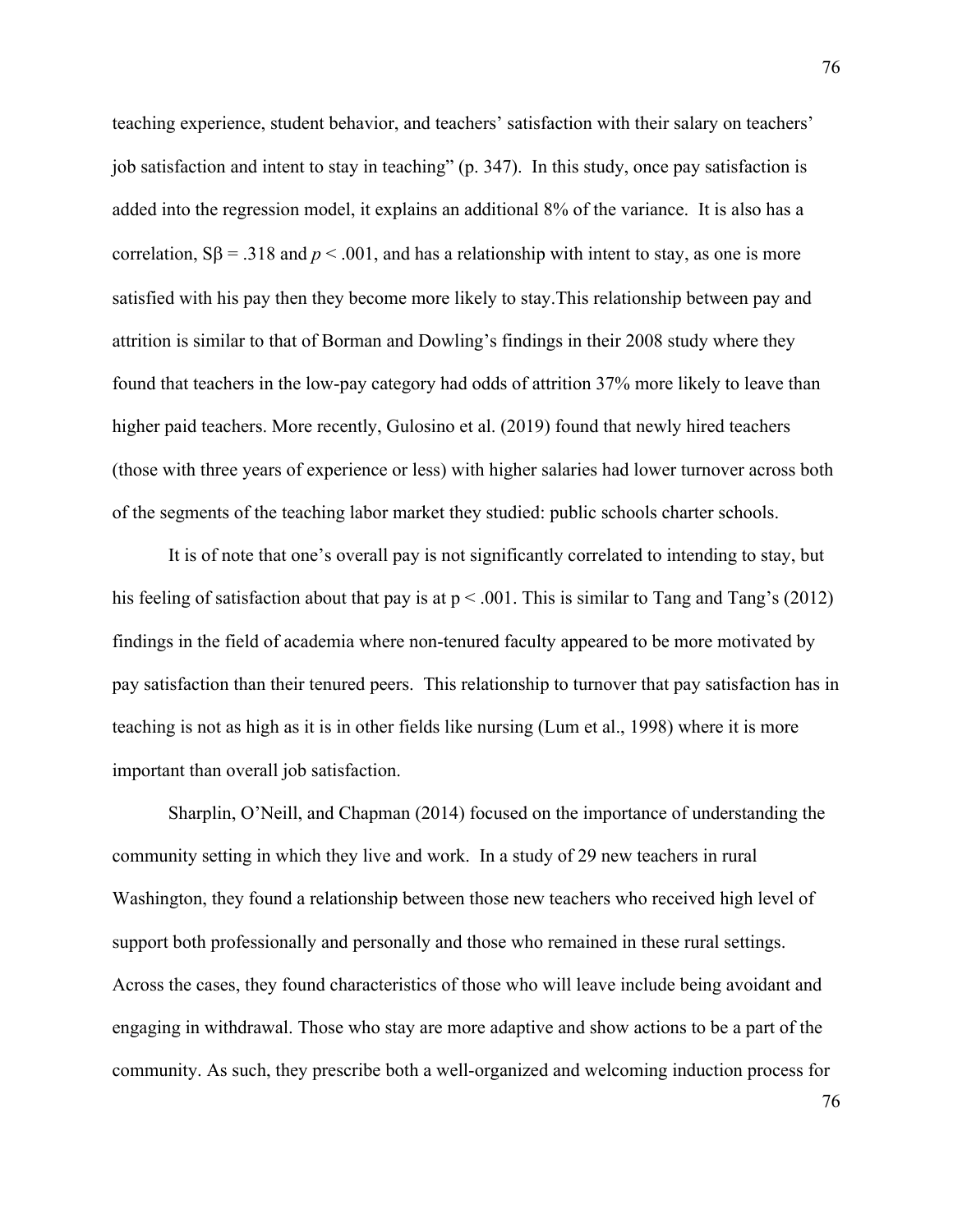both work and personal life and intervention strategies that all staff within the organization can engage in at the first sign of mental stress on the new teacher (Sharplin, O'Neill, & Chapman, 2011). In this dissertation the relationship between context and intent to stay was not found to be significant. A consideration of context of teaching both in terms of where one teaches, suburban, rural or urban and at what level, elementary, middle or high, was added into the model next to find out their relationship with one's intent to stay. While more of the variance is accounted for, 22%, neither location variable has a relationship to one's intent to stay.

Another finding that runs contrary to the previous literature is the relationship between ethnicity and intent to stay. While there is clearly a trend of minority teachers leaving the field for a variety of reasons and their exit having detrimental impact on their students (Madsen, 2011; Ocasio, 2014; Wing, 2007), this study did not reflect that exodus. The sample used for analyses had a small representation of teachers of color (8%; Black (5%), Asian (2%), and Hispanic (1%)). Therefore, future researchers might be intentional about over-sampling teachers of color to get a better understanding of their perceived supervisor support and the relationship with intent to stay.

It is clear that while the sample within this study does not approximate Ingersoll and May's (2012) near 50% turnover rate, there are teachers within my sample that could contribute to the teacher shortage by potentially leaving the field. Even though the sample in this dissertation had approximately 74% of its teachers reporting a high intent to stay, there were still 26% of the teachers that had a lower intent to stay. The 26% of the sample that reflects lower intent to stay approximates the turnover rate in nursing (Halter et al., 2017) but is well above the turnover rate in law enforcement (Wareham et al., 2015).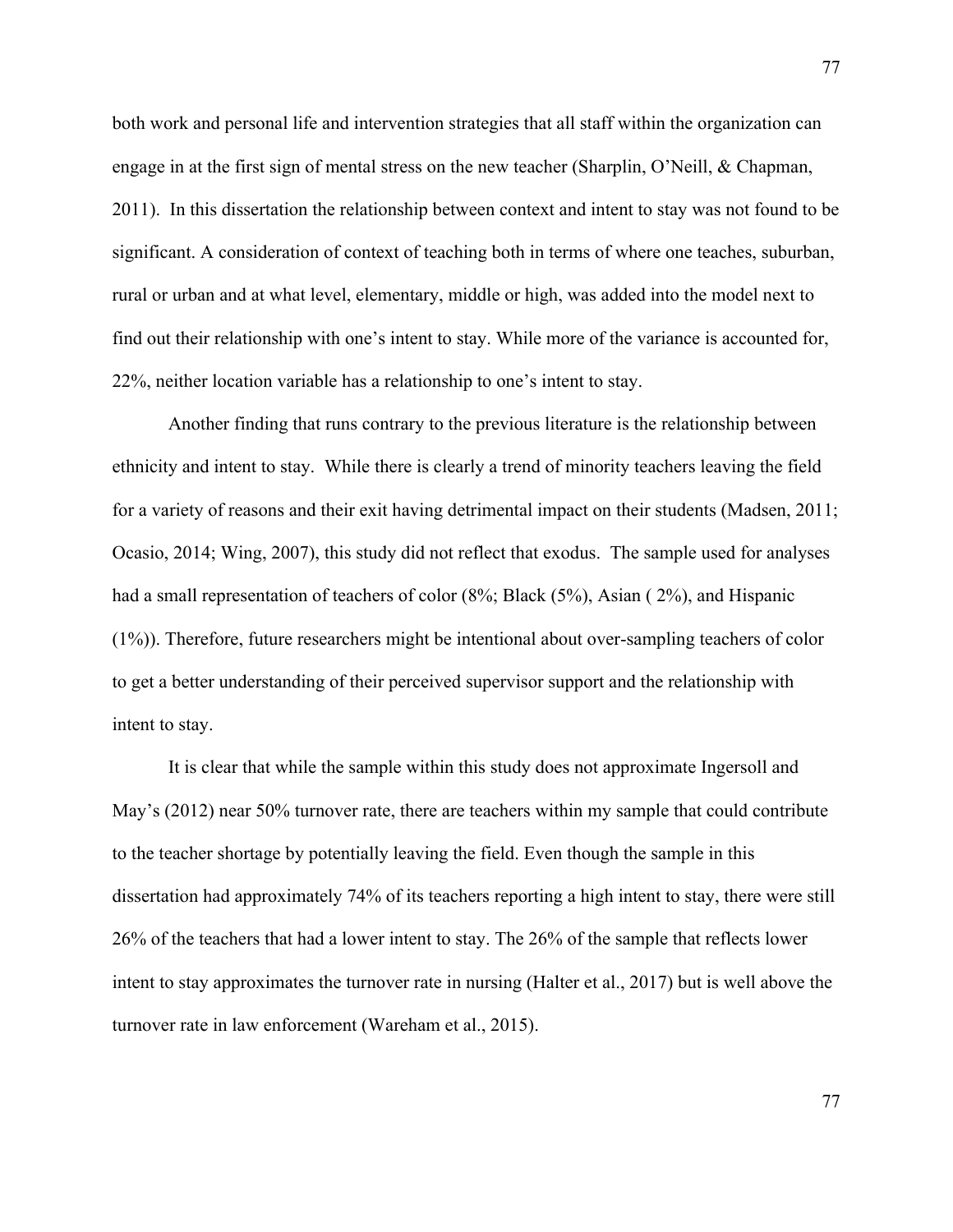#### **Conclusions**

In this current trend of teachers leaving schools at a rate faster than new teachers are trained, it appears to be a priority for principals to be prepared to support their teachers. While preparation programs for principals focus on making sure they understand the scope of the laws that govern their role and the importance of using data to drive instruction, the skills for supporting teachers in their first years are lacking. While the focus of this study is the support level shown by a principal and its relationship to one's intent to stay, it is important to consider if there are ways to prepare a leader to better support their teachers and staff. The comparison of principal preparation programs was the aim of Grissom, Mitani, and Woo (2019) as they examined programs in Tennessee where there were a variety of measures they could compare including licensure exam scores, initial practice rating scores during the first three years of service as a principal, teacher ratings of the principal, and multiple measures of student growth. What they found was there was a great deal of variation in the results and that the context of the leader's setting was at least as important as the program attended. They did note that certain programs showed important outcomes in the ratings from supervisors and teachers and as a result is where the authors suggest evaluation and improvement for the programs should be targeted.

Dodson (2015) also examined principal preparation programs expanding across multiple states as they appear in different strata of performance according to the annual *Education Week* rankings. These rankings are across six categories: K–12 Achievement; Standards, Assessments & Accountability; Teaching Profession; School Finance; Transitions & Alignment; and Chance for Success (an index that combines information from 13 indicators covering residents' lives from "cradle to career"). Dodson compared these rankings to principals' perceptions of their preparation to become a leader. His research showed that there is a clear need for high quality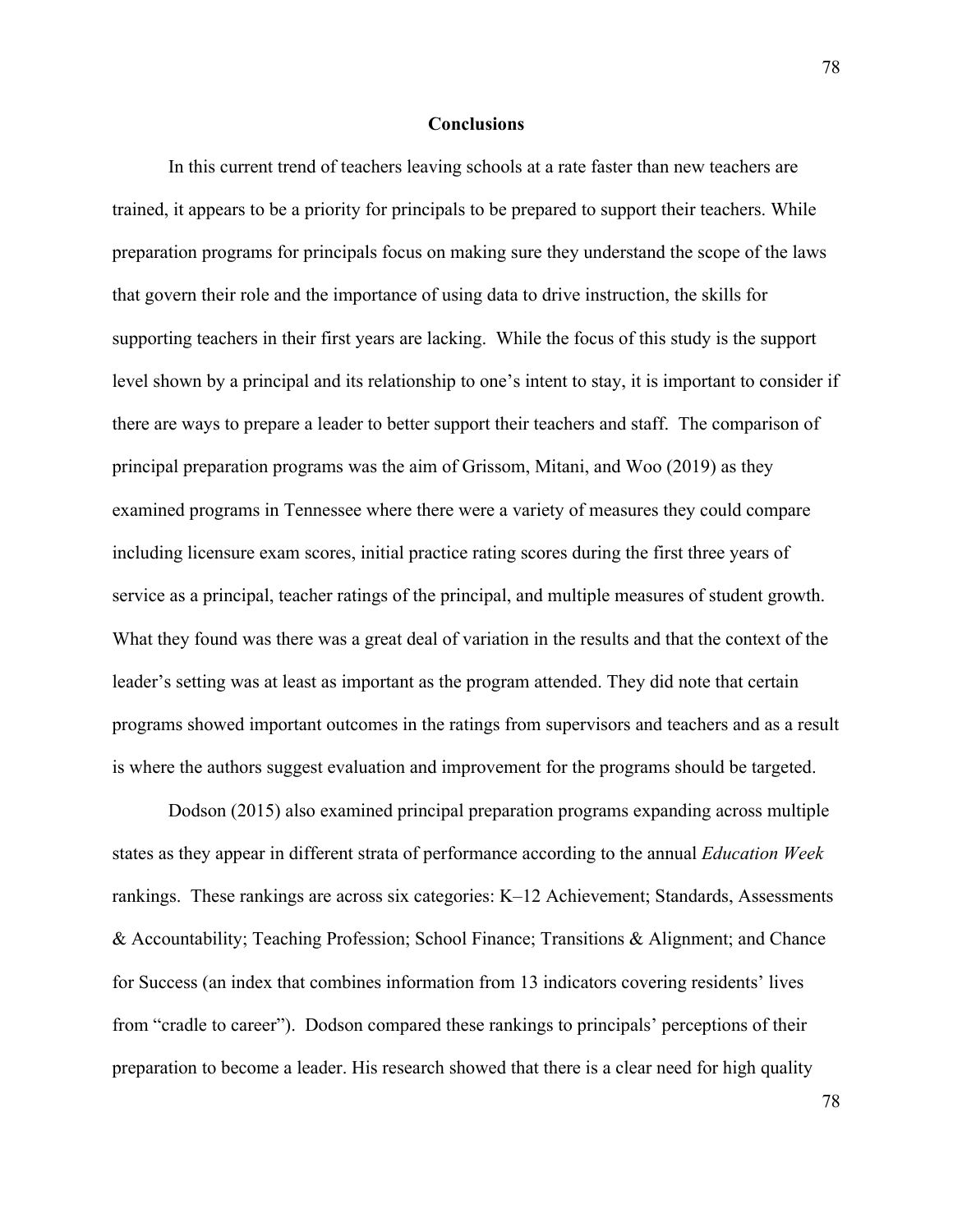field experience prior to finishing their programs. The study participants pointed to teacher observation and evaluation training, student discipline training, and dealing with parent issues as areas they would have wanted more experience in prior to becoming a leader. All three of these involve the type of interpersonal skill discussed in this dissertation. The hope would be that by better preparing leaders in the types of leadership that appear to be more successful and preferred by teachers, the teacher attrition rate could be mitigated.

# **Implications for Actions**

When considering how to use the data above in a way that leads to positive outcomes for leaders and teachers, it is clear that focusing on how to support their teachers should be a leader's primary focus. The instrument itself and the response from the sample have some clear areas that are important. Within the items from the perceived supervisor support instrument, there are four items that scored higher than the others as seen below in table 5.1:

Table 5.1 Highest Scoring Items from Perceived Supervisor Support Instrument

Survey Item Mean Score per Item

| "My Supervisor appreciates extra effort from me."                           | 5.6  |  |
|-----------------------------------------------------------------------------|------|--|
| "My Supervisor values my contribution to the well-being of our department." | 5.58 |  |
| "Help is available from my supervisor when I have a problem."               | 5.45 |  |
| "My Supervisor cares about my well-being."                                  | 5.48 |  |

These instrument items do not talk about how smart a leader is or the strength of their vision, these speak to being appreciated as a person and having help when it is needed. Showing appreciation, caring about others, valuing the work someone does, and being willing to help when there is a problem are not radical ideas when it comes to being an instructional leader or a visionary. These are every day acts of kindness that are so often overlooked in such a peoplecentered field. In their 1998 study, Singh and Billingsley were able to show that direct support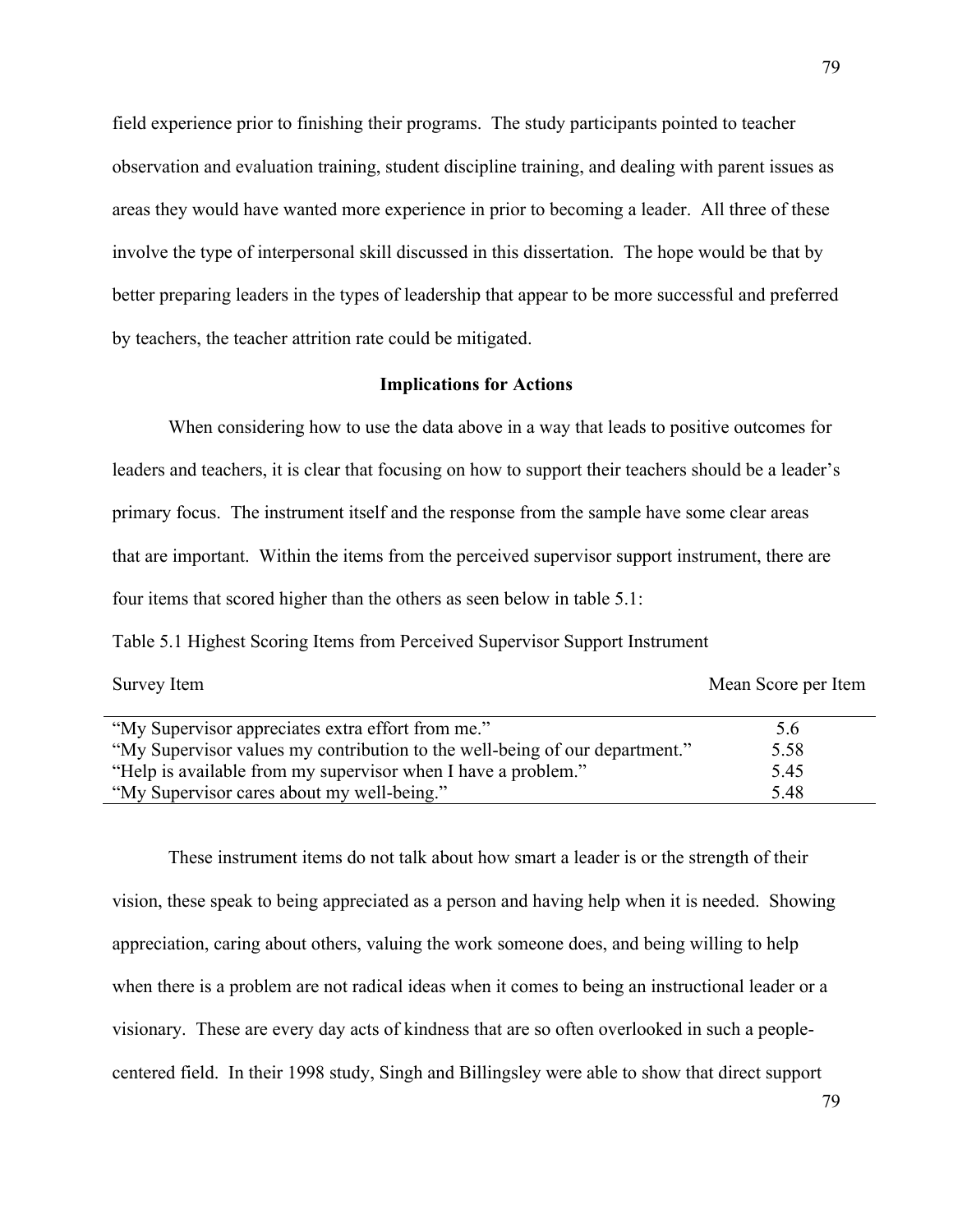variables like staff recognition, support and encouragement, and principal one on one conversations with teachers increase teachers' commitment to the field. In their 2015 study, Hughes, Matt, and O'Reilly confirmed the importance of certain principal behaviors in terms of turnover. They point to emotional support as most important in terms of teacher retention. As leaders of schools, these expectations are set as the professional minimum for our teachers: care for your students, value them as individuals, help them when they struggle, and appreciate when they try. When leaders cannot meet this same bar, teachers struggle and prepare to depart the organization.

As such, it would appear that school districts need to put these items into the evaluation rubrics for leaders. Adapting the perceived supervision instrument above and issuing it to schools as a part of a leader's feedback would give the leader and the district a clear picture of the perception of support shown by that leader. It would show a leader which area their staff needs them to improve upon in order to show them support. It would also show over time if someone is not cut out to be a leader in such a people-oriented field. Not being supportive of people matters a great deal in education because people are both the input and the output of our system. Not being equipped to support others limits teaching and learning (Ronfeldt et al., 2013).

Therefore, leadership preparation programs must spend at least as much time on the interpersonal skill required to support teachers as they do on understanding data, the most recent research on teaching and learning, and current law as it pertains to our field. This undertaking is evident in the medical field as part of both the preparation of a medical doctor and the evaluation of medical doctors (Epstein & Hundert, 2002). This is an area of leadership that is neglected in current preparation programs in favor of the above topics and a myriad of others (Grissom, Mitani, & Woo, 2019; Dodson, 2015). Unfortunately, the data in this study indicate that part of

80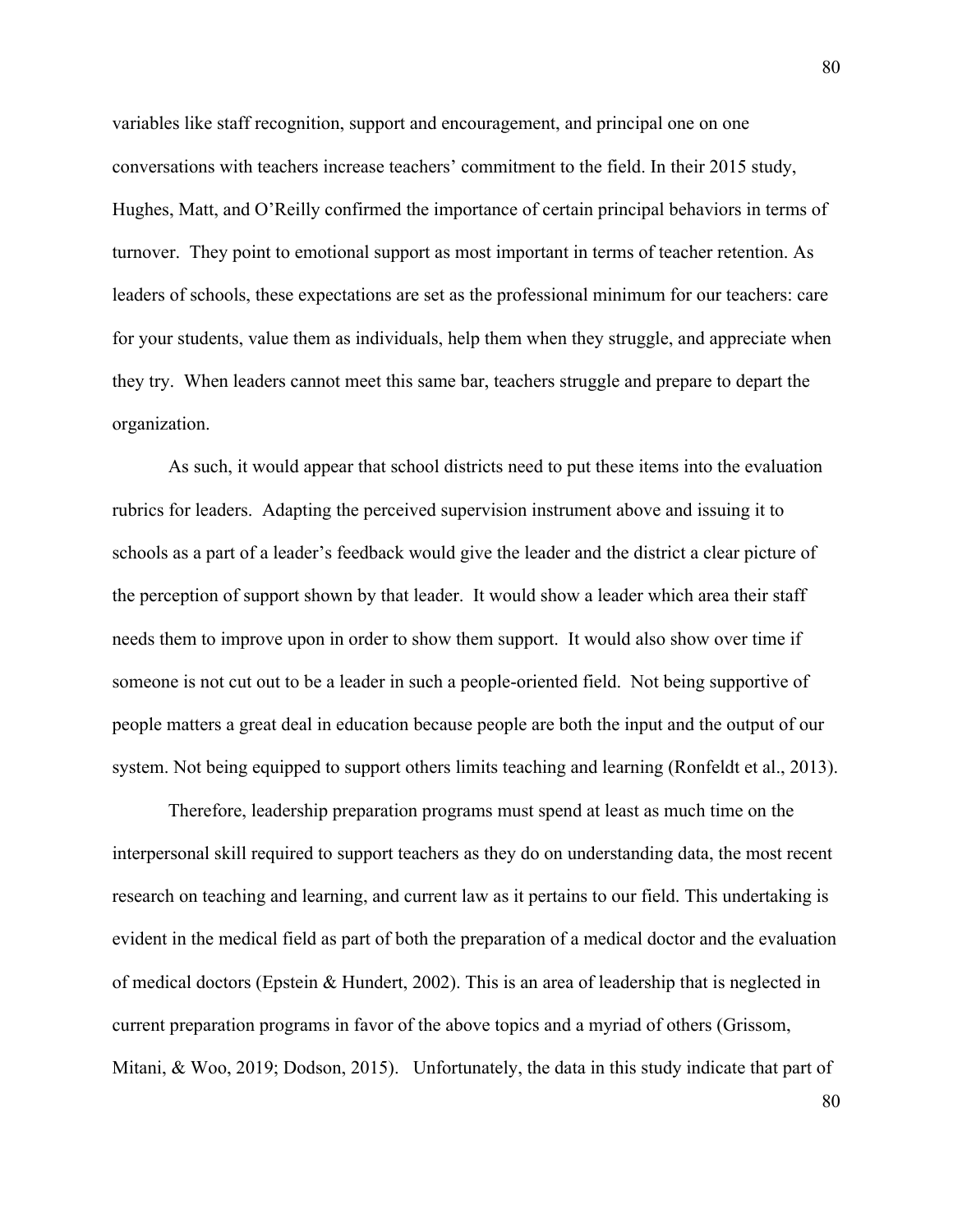the preparation time at least is misspent and should be reallocated to the behaviors that lead to support. Two types of leadership styles that are shown to have a significant relationship with teacher retention are servant leadership (Shaw & Newton, 2014) and transformational leadership (Hauserman, 2019). These types of leadership need to be overtly taught to those who are transitioning out of the classroom or coming from another field into educational leadership. For those coming from the classroom, learning how to care about adults in a way that is different than the care they showed for children is going to be a key set of skills to adapt or develop.

# **Recommendations for Further Research**

In order to learn more about the types of support that leads to teacher retention, a mixedmethod approach could be utilized to be able to identify survey participants with particularly high and low levels of support and gather qualitative data that would suggest what behavior is to be found by their perceived levels of high and low support.

A more representative picture of teachers' views could be found by trying to even out the survey sample in terms of the demographics of the participants. This study did not have an even distribution of participants across race or context. Additionally, the items in this study were used as they were originally conceived for other fields. Each of the survey items in this study could be more tailored for the field of education and the school setting in particular.

Similarly, this study focused on teachers serving within adjacent counties in one state. It is by no means representative of the national picture. A larger and more comprehensive survey of participants in all types of settings across the country could point to behaviors to be fostered by principals regardless of context.

As a tool for training future administrators going through future principal preparation program, a study could be conducted looking at current principals who create high perceived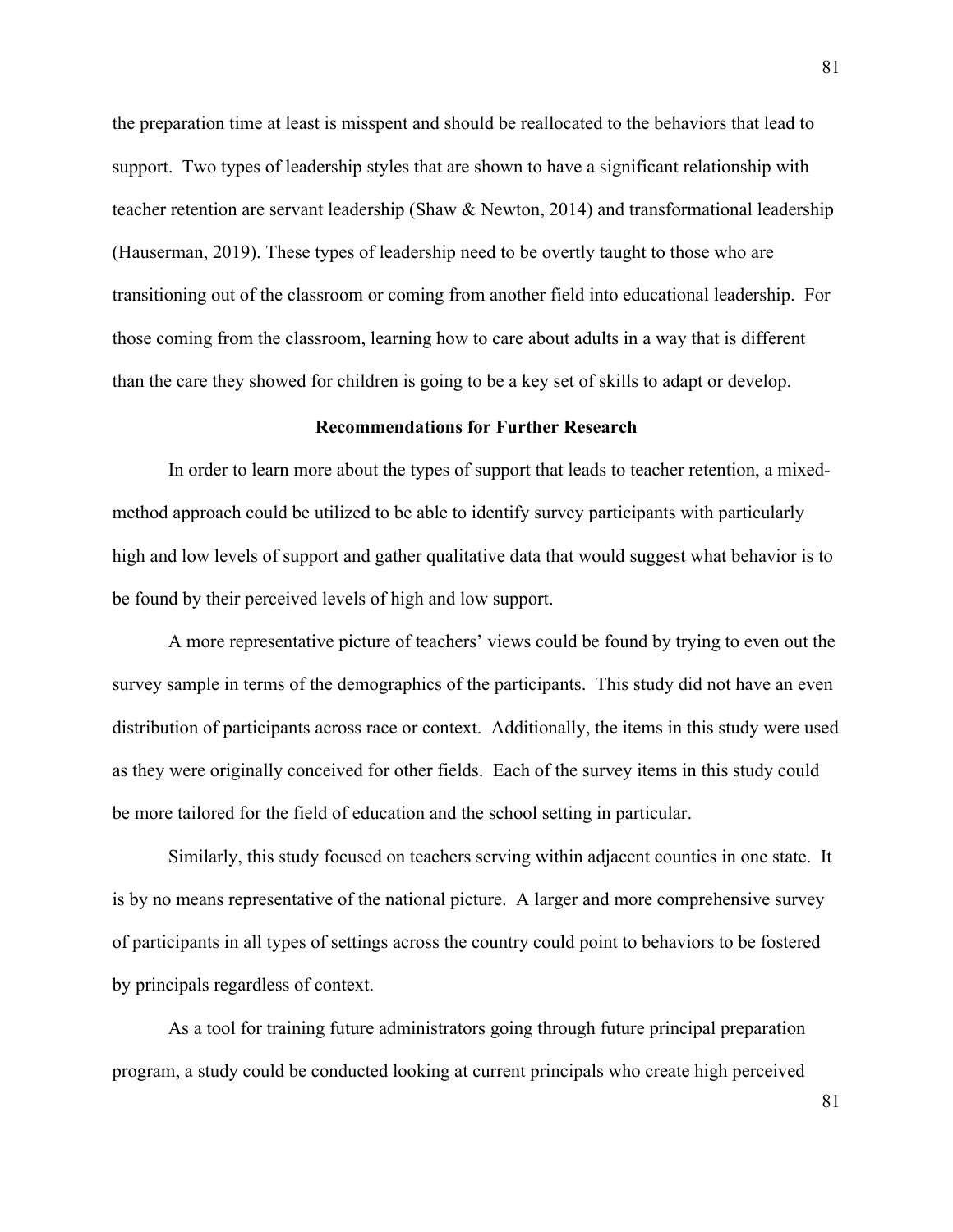supervisor support and then look at what programs they attended prior to becoming a principal. This could be presented as a mixed-method study with a quantitative phase to discern which behaviors helped teachers feel supported and if they were overtly taught in the preparation program or not. This would require partnership from the different principal preparation programs within the context of the study to be able to cross-reference the supportive behaviors with the preparation program.

Another area for future research is teachers in years six through ten of their teaching careers. The review of the literature indicated that year ten is the critical tipping point in getting a teacher to remain in the profession up to retirement (Macdonald, 1999). A study of the next five years of teacher data in terms of years of experience could help account for more of the variance in why teachers continue to leave the field prior to retirement.

### **Concluding Remarks**

In an era of education where teachers have been underpaid and are leaving the field at an alarming rate (Ingersoll & May, 2012; Goldhaber, Krieg, Theobald, & Brown, 2016) and leaving a workforce that is both younger and older (Ingersoll, May & Collins, 2019) than ever before, it seems like a critical time to take stock of why teachers are leaving and what can be done to deter their exit. There have been multiple states that have seen teacher walk outs in terms of wages including Oklahoma and Kentucky. Wage, however, according to this study is not the biggest reason that teachers would walk away from the field of education. Their intent to stay appears to be more aligned with the level of perceived support they experience.

This level of support is found in small acts of interpersonal experience. The survey items from this study suggest that being appreciated for the work one does, that work being valued, and being cared about as a person are among the most important facets of support. As other research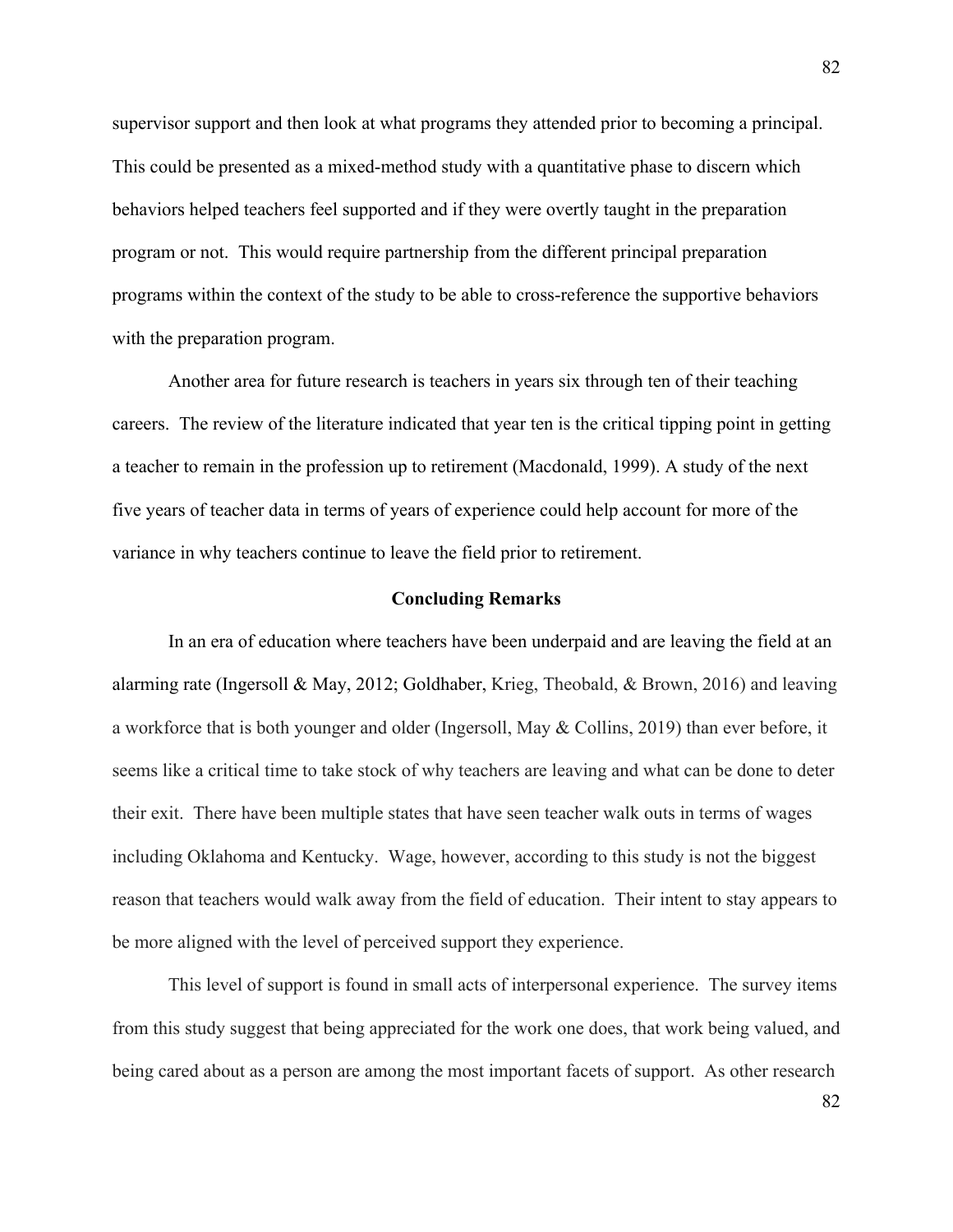has suggested, this level of emotional support (Huges et al., 2015) is critical to retaining teachers over time. In my own experience, this level of support often entails deep listening to teachers as they face a variety of stressors both inside of their school lives and in their lives outside of their teaching duties. As I stated above, this is a people business and as such leaders have to support the whole person in every reasonable fashion. This means doing difficult but supportive acts. An example of such an act that is personally difficult but very supportive is going to the visitation of a teacher's lost family members. The funeral home or church on that occasion is a place that is difficult to be, but as a leader, if you are not there and you do not have a reasonable explanation, your absence sends a clear message to your grieving teacher: you do not care about their loss which is easily translated into "you don't care about me."

Showing your teachers that you care is only part of the equation to be certain. They clearly want and many need technical assistance when situations arise. Singh and Billingsley (1998) found that support and encouragement lead to teacher retention. The survey instrument addresses this relationship as well with the high rating for "help is available from my supervisor when I have a problem." Teachers want and need help and the availability and quality of that aid is one of the factors that influences their decision to stay or leave. It is important that those who go into administration not only want to help, but have the tools it takes to help others. Many of these tools are acquired by teaching in the classroom for a period of time as well as being supported by district administration. Others will need to be acquired through well-designed educational leadership programs that place an emphasis on both technical skill in terms of teaching and learning as well as the interpersonal skill it takes to make teachers feel supported.

As district leaders and building leaders begin to consider who they will encourage to be the future leaders in our field, this study has some clear advice to lend: look for the most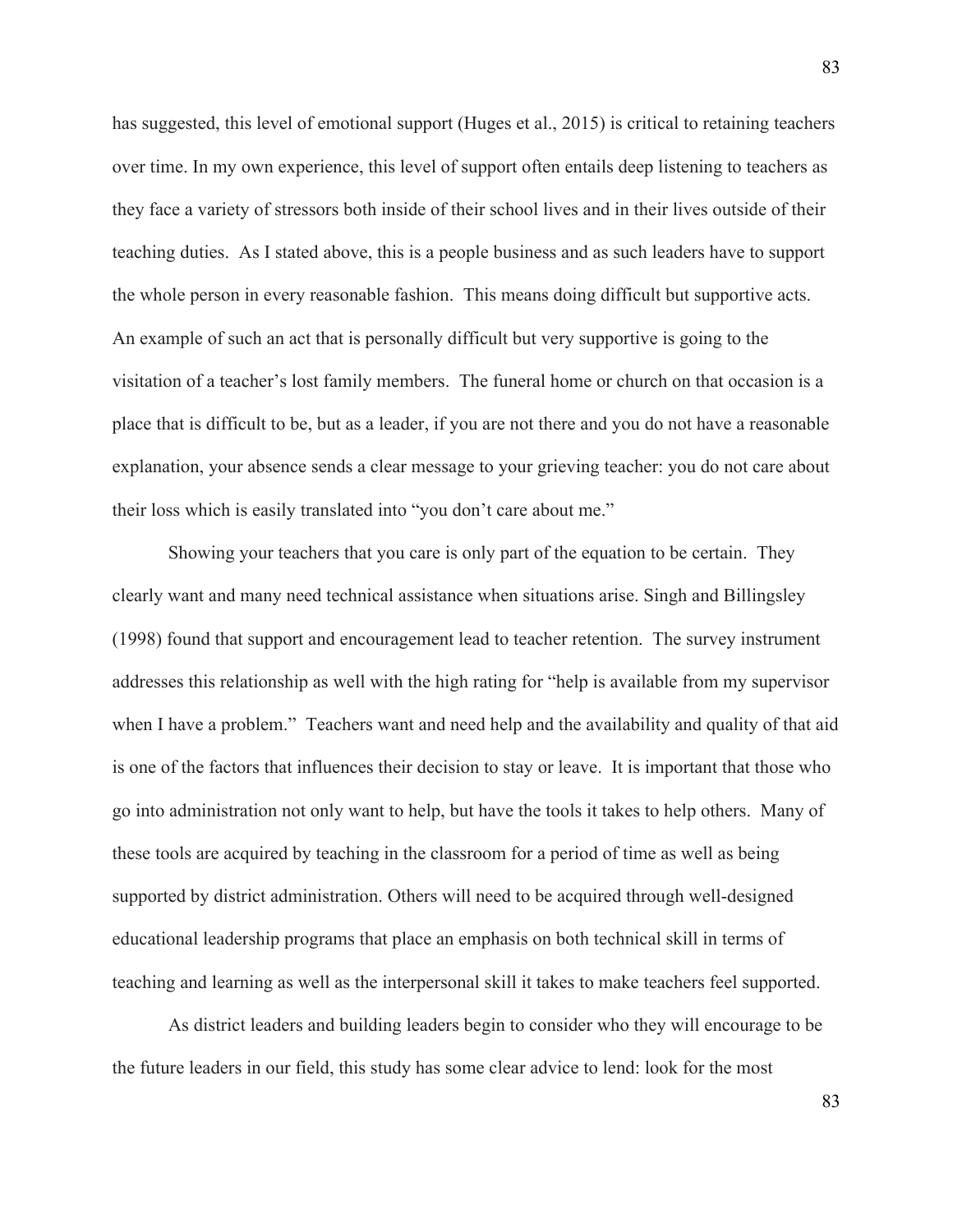supportive teachers. Find those teachers that know how to comfort and care for their students, their students' parents, and their colleagues. When so often teachers are promoted due only to innovation and drive, this study would suggest that there is another key ingredient that must be present to be in a position to retain the talent serving in one's school: compassion. If keeping the talent already in one's school is the desire, it is clear that finding the most effective ways to support that talent on an interpersonal level is the difference between keeping them or losing them.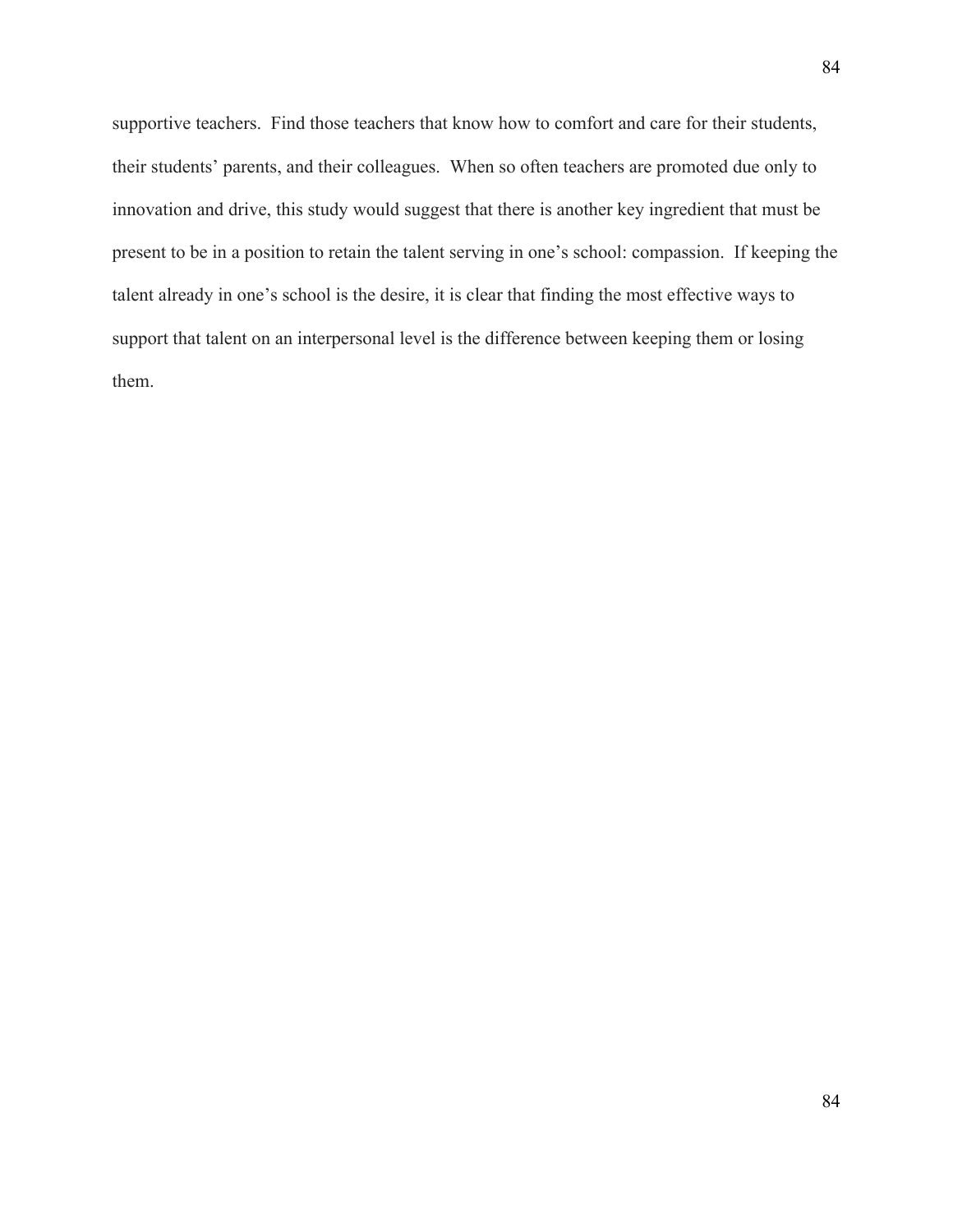#### **REFERENCES**

- A Coming Crisis in Teaching? Teacher Supply, Demand, and Shortages in the U.S. (n.d.). Retrieved January 20, 2018, from Learning Policy Institute website: https://learningpolicyinstitute.org/product/coming-crisis-teaching
- Béteille, T., Kalogrides, D., & Loeb, S. (2012). Stepping stones: Principal career paths and school outcomes. *Social Science Research*, *41*(4), 904–919. https://doi.org/10.1016/j.ssresearch.2012.03.003
- Borman, G. D., & Dowling, N. M. (2008). Teacher Attrition and Retention: A Meta-Analytic and Narrative Review of the Research. *Review of Educational Research*, *78*(3), 367–409.
- Boyd, D., Grossman, P., Ing, M., Lankford, H., Loeb, S., & Wyckoff, J. (2011). The Influence of School Administrators on Teacher Retention Decisions. *American Educational Research Journal*, *48*(2), 303–333. https://doi.org/10.3102/0002831210380788
- Cancio, E. J., Albrecht, S. F., & Johns, B. H. (2013). Defining Administrative Support and Its Relationship to the Attrition of Teachers of Students with Emotional and Behavioral Disorders. *Education & Treatment of Children*, *36*(4), 71–94.
- Carver-Thomas, D., & Darling-Hammond, L. (2019). The trouble with teacher turnover: How teacher attrition affects students and schools. *Education Policy Analysis Archives*, *27*, 36. https://doi.org/10.14507/epaa.27.3699
- Cochran-Smith, M., McQuillan, P., Mitchell, K., Terrell, D. G., Barnatt, J., D'Souza, L., Gleeson, A. M. (2012). A Longitudinal Study of Teaching Practice and Early Career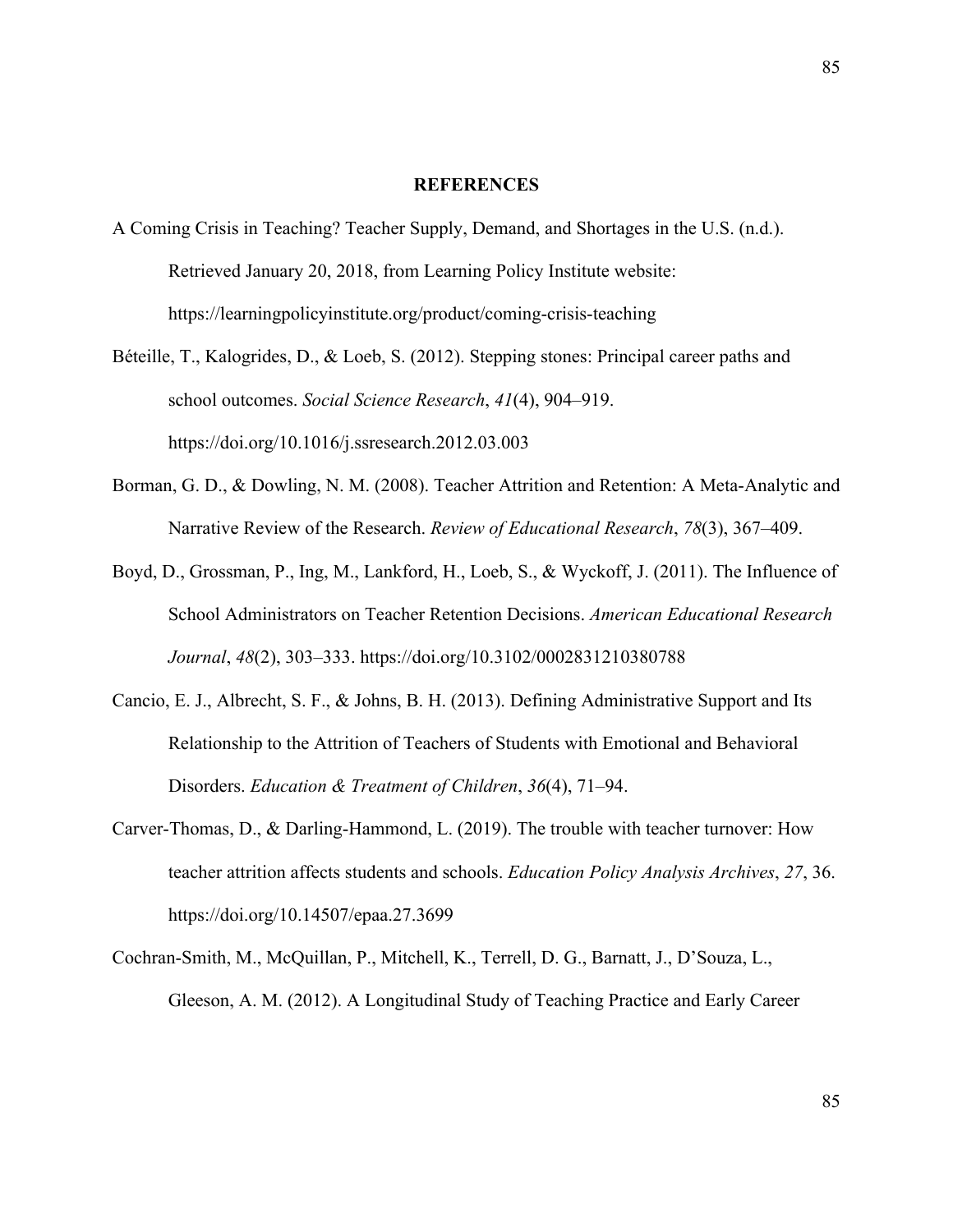Decisions A Cautionary Tale. *American Educational Research Journal*, *49*(5), 844–880. https://doi.org/10.3102/0002831211431006

- Dodson, R. L. (2015). What Makes Them the Best? An Analysis of the Relationship between State Education Quality and Principal Preparation Practices. *International Journal of Education Policy and Leadership*, *10*(7). (PDK International, Faculty of Education at Simon Fraser University, and College of Education and Human Development at George Mason University.
- Epstein, R. M., & Hundert, E. M. (2002). Defining and Assessing Professional Competence. *JAMA*, *287*(2), 226–235. https://doi.org/10.1001/jama.287.2.226
- Ewing, R., Manuel, J. V., & others. (2005). Retaining quality early career teachers in the profession: New teacher narratives.[An earlier version of this paper was presented at the Australian Teacher Education Association Conference, July 2004, Bathurst, NSW.]. *Change (Sydney, NSW)*, *8*(1), 1.
- Gaikhorst, L., Beishuizen, J. J., Korstjens, I. M., & Volman, M. L. L. (2014). Induction of beginning teachers in urban environments: An exploration of the support structure and culture for beginning teachers at primary schools needed to improve retention of primary school teachers. *Teaching and Teacher Education*, *42*, 23–33. https://doi.org/10.1016/j.tate.2014.04.006
- Geography, U. C. B. (n.d.). 2010 Census Urban Area FAQs. Retrieved April 15, 2018, from https://www.census.gov/geo/reference/ua/uafaq.html
- Greenleaf, R. K., & Spears, L. C. (2002). *Servant Leadership: A Journey Into the Nature of Legitimate Power and Greatness*. Paulist Press.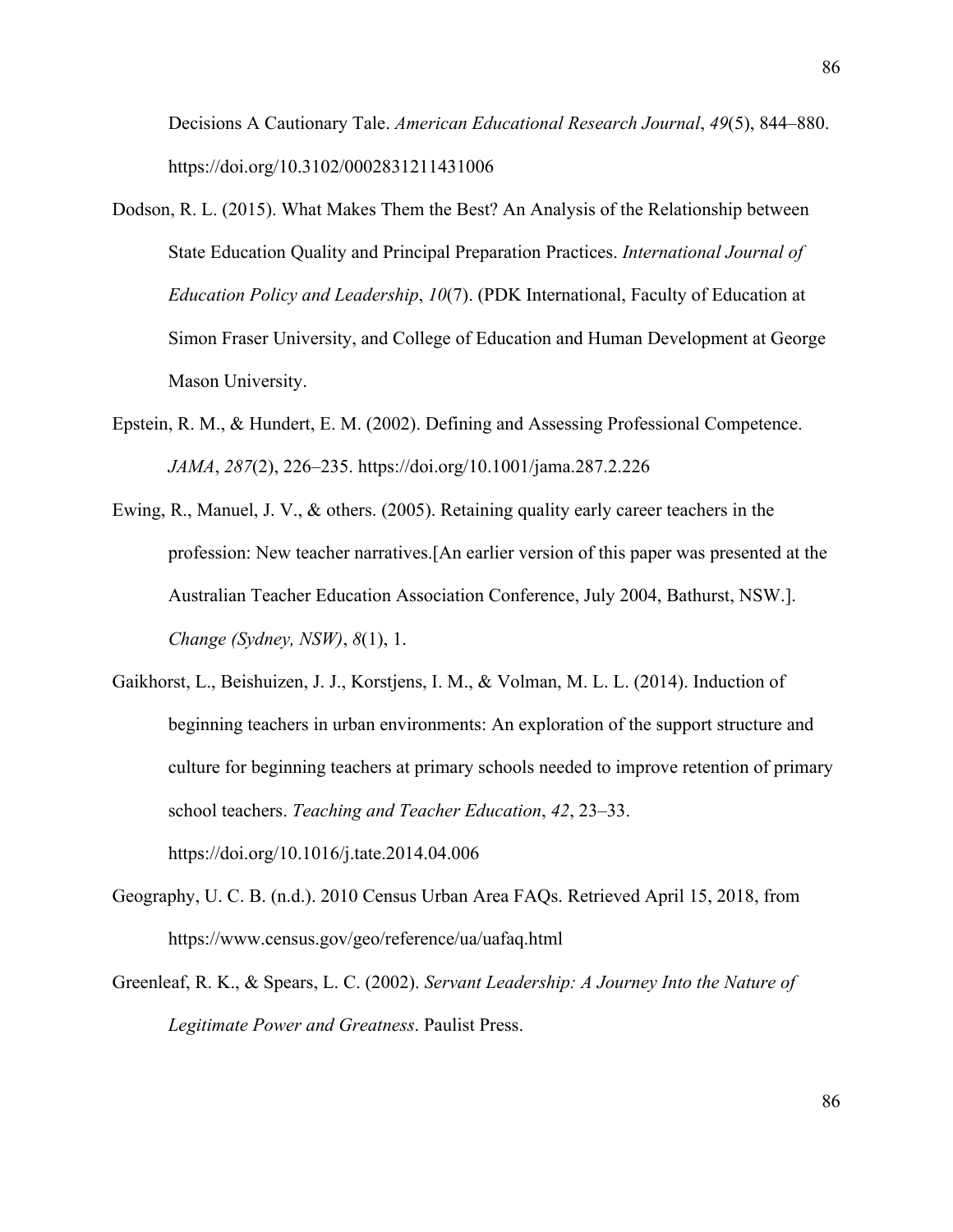- Grissom, J. A., Mitani, H., & Woo, D. S. (2019). Principal Preparation Programs and Principal Outcomes. *Educational Administration Quarterly*, *55*(1), 73–115. https://doi.org/10.1177/0013161X18785865
- Grissom, J. A. (2011). Can Good Principals Keep Teachers in Disadvantaged Schools? Linking Principal Effectiveness to Teacher Satisfaction and Turnover in Hard-to-Staff Environments. *Teachers College Record*, *113*(11), 2552–2585.
- Gulosino, C., Ni, Y., & Rorrer, A. K. (2019). Newly Hired Teacher Mobility in Charter Schools and Traditional Public Schools: An Application of Segmented Labor Market Theory. *American Journal of Education*, *125*(4), 547–592. https://doi.org/10.1086/704096
- Halter, M., Boiko, O., Pelone, F., Beighton, C., Harris, R., Gale, J., … Drennan, V. (2017). The determinants and consequences of adult nursing staff turnover: A systematic review of systematic reviews. *BMC Health Services Research*, *17*, 1–20. https://doi.org/10.1186/s12913-017-2707-0
- Hammerness, K., & Matsko, K. K. (2013). When Context Has Content A Case Study of New Teacher Induction in the University of Chicago's Urban Teacher Education Program. *Urban Education*, *48*(4), 557–584. https://doi.org/10.1177/0042085912456848
- Hannan, M., Russell, J. L., Takahashi, S., & Park, S. (2015). Using Improvement Science to Better Support Beginning Teachers The Case of the Building a Teaching Effectiveness Network. *Journal of Teacher Education*, *66*(5), 494–508. https://doi.org/10.1177/0022487115602126

Hauserman, C. P., & Stick, S. L. (2013). The leadership teachers want from principals: Transformational. *Canadian Journal of Education / Revue Canadienne De l'Éducation, 36*(3), 184-203.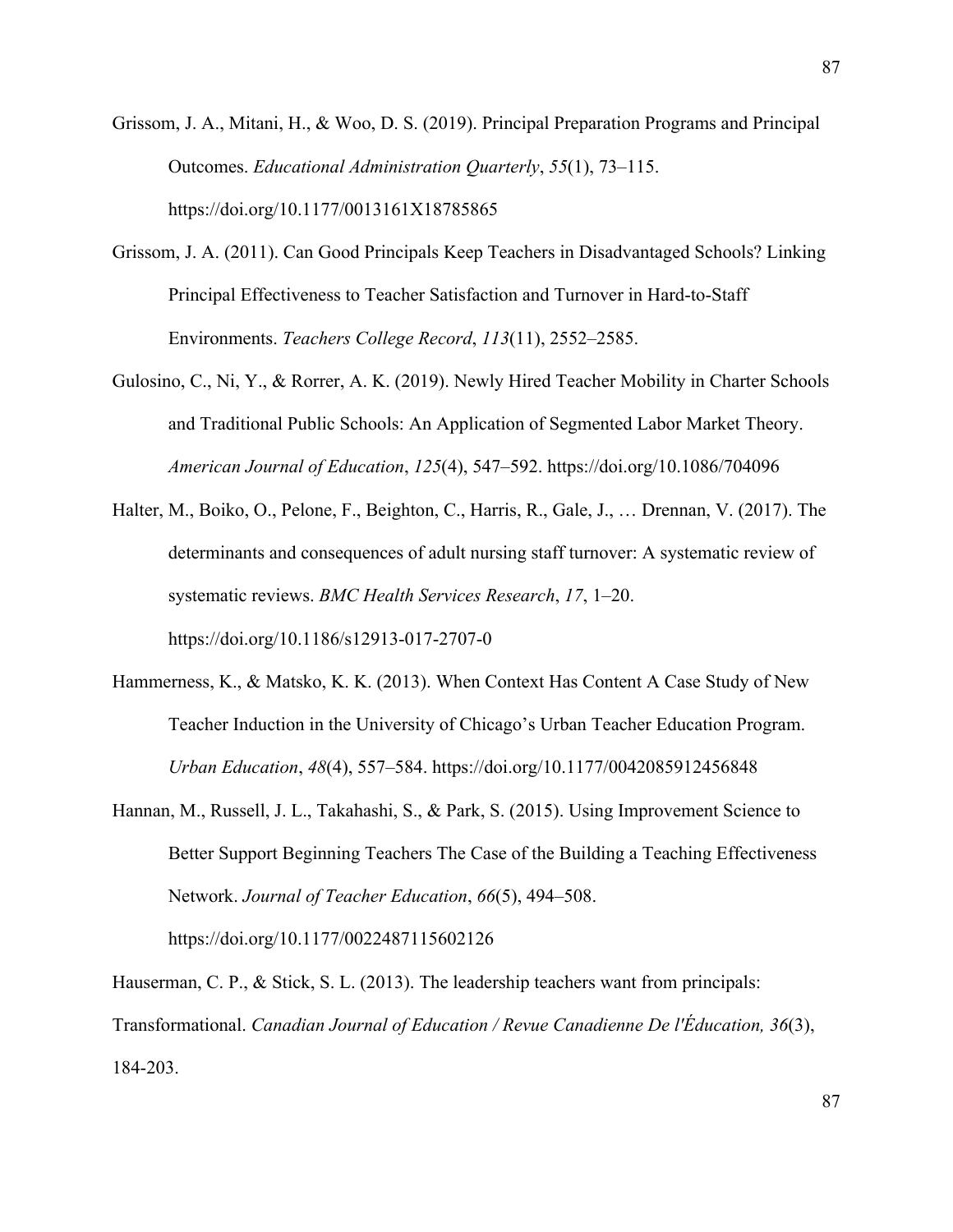- Heineke, A. J., Mazza, B. S., & Tichnor-Wagner, A. (2014). After the Two-Year Commitment A Quantitative and Qualitative Inquiry of Teach For America Teacher Retention and Attrition. *Urban Education*, *49*(7), 750–782. https://doi.org/10.1177/0042085913488603
- Heneman III., H. G., & Schwab, D. P. (1985). Pay Satisfaction: Its Multidementionalnature and Measurement. *International Journal of Psychology*, *20*(1), 129. https://doi.org/10.1080/00207598508246743
- Henry, G. T., Fortner, C. K., & Bastian, K. C. (2012). The Effects of Experience and Attrition for Novice High-School Science and Mathematics Teachers. *Science*, *335*(6072), 1118– 1121. https://doi.org/10.1126/science.1215343
- Hom, P. W., Roberson, L., & Ellis, A. D. (2008). Challenging conventional wisdom about who quits: Revelations from corporate America. *Journal of Applied Psychology*, *93*(1), 1–34. https://doi.org/10.1037/0021-9010.93.1.1
- Hong, J. Y. (2012). Why do some beginning teachers leave the school, and others stay? Understanding teacher resilience through psychological lenses. *Teachers and Teaching*, *18*(4), 417–440. https://doi.org/10.1080/13540602.2012.696044
- Hughes, G. D. (2012). Teacher Retention: Teacher Characteristics, School Characteristics, Organizational Characteristics, and Teacher Efficacy. *Journal of Educational Research*, *105*(4), 245–255. https://doi.org/10.1080/00220671.2011.584922
- Hughes, A., Matt, J., & O'Reilly, F. (2014). Principal Support is Imperative to the Retention of Teachers in Hard-to-Staff Schools. *JOURNAL OF EDUCATION AND TRAINING STUDIES*, *3*(1). https://doi.org/10.11114/jets.v3i1.622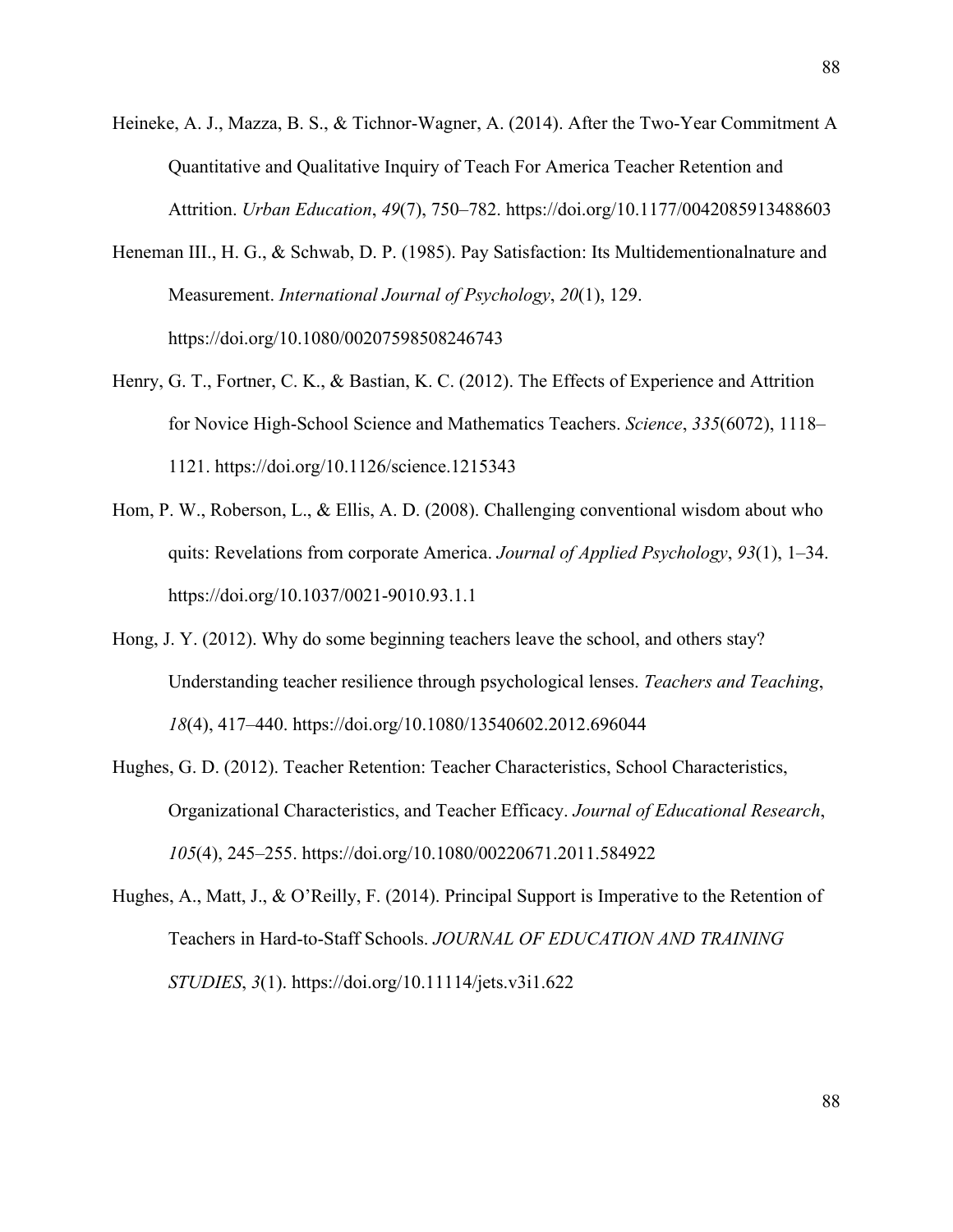Ingersoll, R. M. (2001). Teacher Turnover and Teacher Shortages: An Organizational Analysis. *American Educational Research Journal*, *38*(3), 499–534. https://doi.org/10.3102/00028312038003499

- Ingersoll, R. M., & May, H. (2012). The Magnitude, Destinations, and Determinants of Mathematics and Science Teacher Turnover. *Educational Evaluation and Policy Analysis*, *34*(4), 435–464.
- Ingersoll, R. M., & Smith, T. M. (2003). The Wrong Solution to the Teacher Shortage. *Educational Leadership*, *60*(8), 30.
- Ingersoll, R. M., & Strong, M. (2011). The Impact of Induction and Mentoring Programs for Beginning Teachers: A Critical Review of the Research. *Review of Educational Research*, *81*(2), 201–233.
- Ingersoll, R., May, H., & Collins, G. (2019). Recruitment, employment, retention and the minority teacher shortage. *Education Policy Analysis Archives*, *27*, 37. https://doi.org/10.14507/epaa.27.3714
- Ingersoll, R. M., Merrill, E., Stuckey, D., & Collins, G. (2018). *Seven Trends: The Transformation of the Teaching Force – Updated October 2018*. 28.
- Jackson, S. E., Brett, J. F., Sessa, V. I., Cooper, D. M., Julin, J. A., & Peyronnin, K. (1991). Some differences make a difference: Individual dissimilarity and group heterogeneity as correlates of recruitment, promotions, and turnover. *Journal of Applied Psychology*, *76*(5), 675–689. https://doi.org/10.1037/0021-9010.76.5.675
- Jones, N. D., Youngs, P., & Frank, K. A. (2013). The Role of School-Based Colleagues in Shaping the Commitment of Novice Special and General Education Teachers. *Exceptional Children*, *79*(3), 365–383.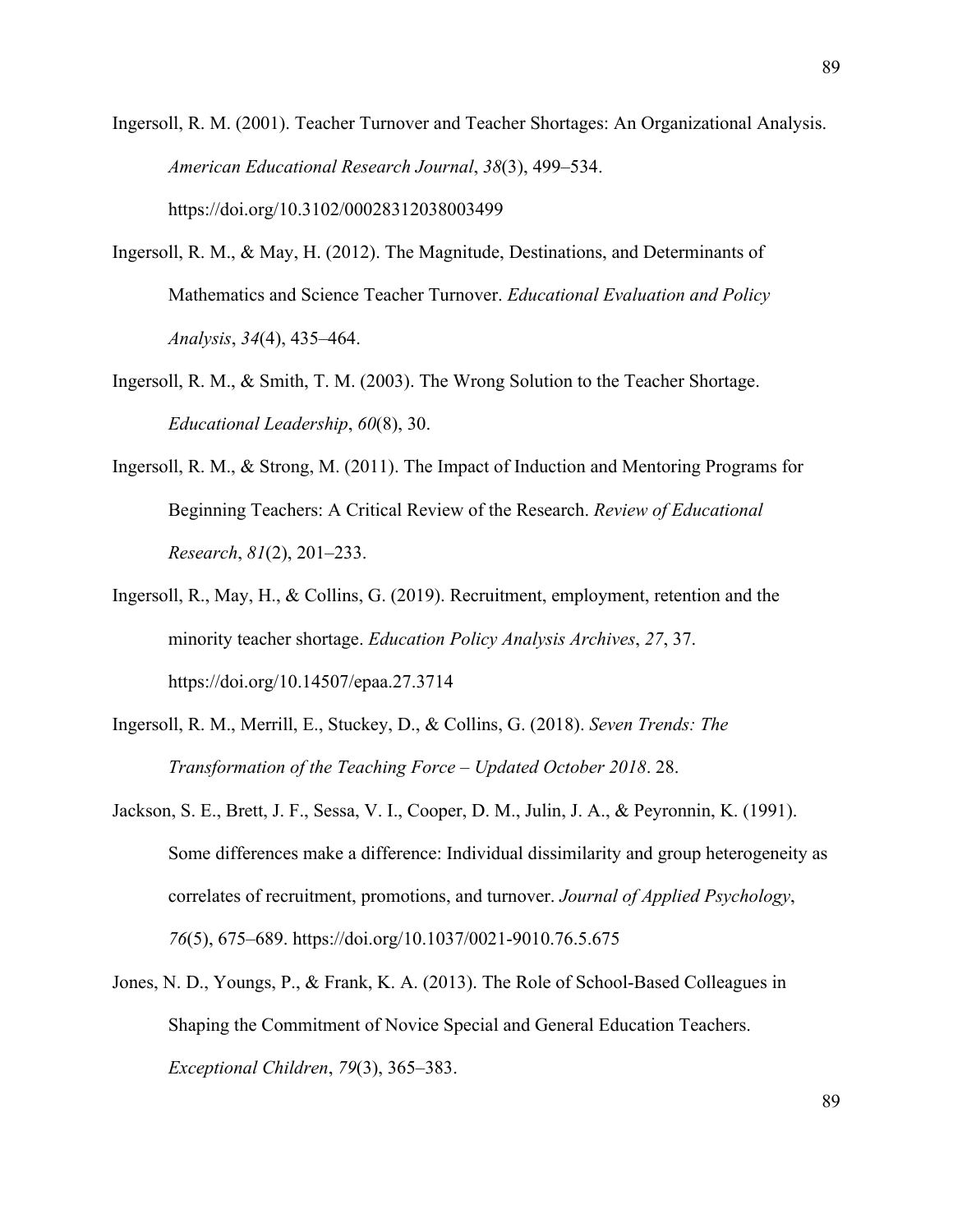Kelly, S., & Northrop, L. (2015). Early Career Outcomes for the "Best and the Brightest" Selectivity, Satisfaction, and Attrition in the Beginning Teacher Longitudinal Survey. *American Educational Research Journal*, *52*(4), 624–656.

https://doi.org/10.3102/0002831215587352

- Lavigne, A. L. (2014). Beginning teachers who stay: Beliefs about students. *Teaching and Teacher Education*, *39*, 31–43. https://doi.org/10.1016/j.tate.2013.12.002
- Lindqvist, P., Nordänger, U. K., & Carlsson, R. (2014). Teacher attrition the first five years A multifaceted image. *Teaching and Teacher Education*, *40*, 94–103. https://doi.org/10.1016/j.tate.2014.02.005
- Lum, L., Kervin, J., Clark, K., Reid, F., & Sirola, W. (1998). Explaining nursing turnover intent: Job satisfaction, pay satisfaction or organizational... *Journal of Organizational Behavior*, *19*(3), 305. https://doi.org/10.1002/(SICI)1099-1379(199805)19:3<305::AID-JOB843>3.0.CO;2-N
- Macdonald, D. (1999). Teacher attrition: A review of literature. *Teaching and Teacher Education*, *15*(8), 835–848. https://doi.org/10.1016/S0742-051X(99)00031-1
- McKinney, C. L., Labat Jr., M. B., & Labat, C. A. (2015). Traits Possessed by Principals Who Transform School Culture in National Blue Ribbon Schools. *Academy of Educational Leadership Journal*, *19*(1), 152–166.
- McLeskey, J., & Billingsley, B. S. (2008). How Does the Quality and Stability of the Teaching Force Influence the Research-to-Practice Gap? A Perspective on the Teacher Shortage in Special Education. *Remedial and Special Education*, *29*(5), 293–305.
- Murnane, R. J., & Steele, J. L. (2007). What Is the Problem? The Challenge of Providing Effective Teachers for All Children. *Future of Children*, *17*(1), 15–43.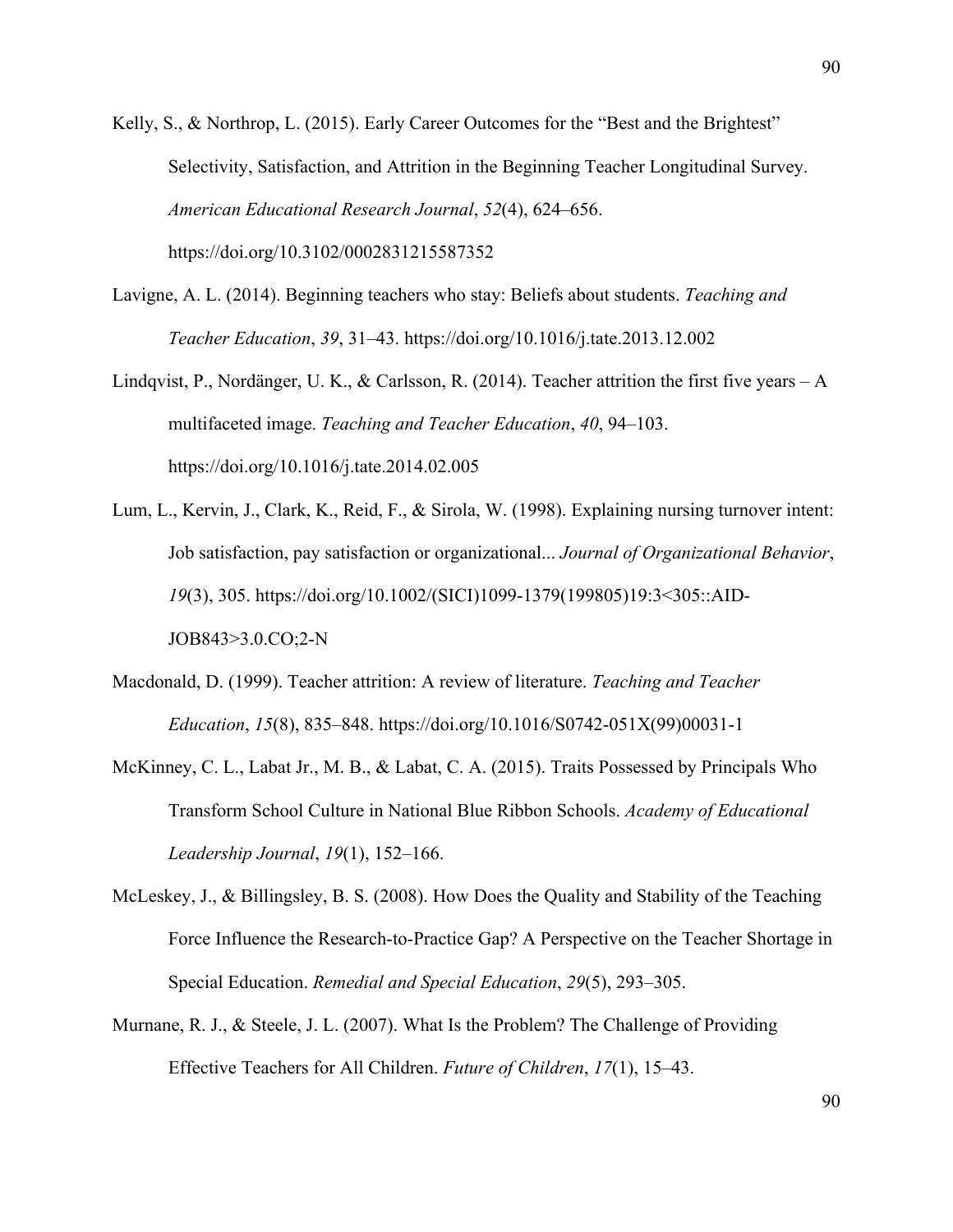Ocasio, K. M. (2014). Nuestro Camino: A Review of Literature Surrounding the Latino Teacher Pipeline. *Journal of Latinos & Education*, *13*(4), 244–261. https://doi.org/10.1080/15348431.2014.887467

- Park, S., Takahashi, S., & White, T. (2014). *Learning Teaching (LT) Program: Developing an Effective Teacher Feedback System. 90-Day Cycle Report*. Retrieved from http://eric.ed.gov/?id=ED556493
- Podolsky, A., Kini, T., Darling-Hammond, L., & Bishop, J. (2019). Strategies for attracting and retaining educators: What does the evidence say? *Education Policy Analysis Archives*, *27*, 38. https://doi.org/10.14507/epaa.27.3722
- Pogodzinski, B. (2015). Administrative context and novice teacher-mentor interactions. *Journal of Educational Administration*, *53*(1), 40–65. https://doi.org/10.1108/JEA-06-2013-0073

Population estimates, July 1, 2015, (V2015). (n.d.). Retrieved July 7, 2016, from //www.census.gov/quickfacts/table/PST045215/00

- Prather-Jones, B. (2011). How School Administrators Influence the Retention of Teachers of Students with Emotional and Behavioral Disorders. *Clearing House*, *84*(1), 1–8. https://doi.org/10.1080/00098655.2010.489387
- Pucella, T. J. (2014). Not Too Young to Lead. *Clearing House*, *87*(1), 15–20. https://doi.org/10.1080/00098655.2013.818524
- Ramsey, G. A., & Wales, N. S. (2000). *Quality Matters: Revitalising Teaching: Critical Times, Critical Choices. Report of the Review of Teacher Education, New South Wales, November 2000*. NSW Department of Education and Training.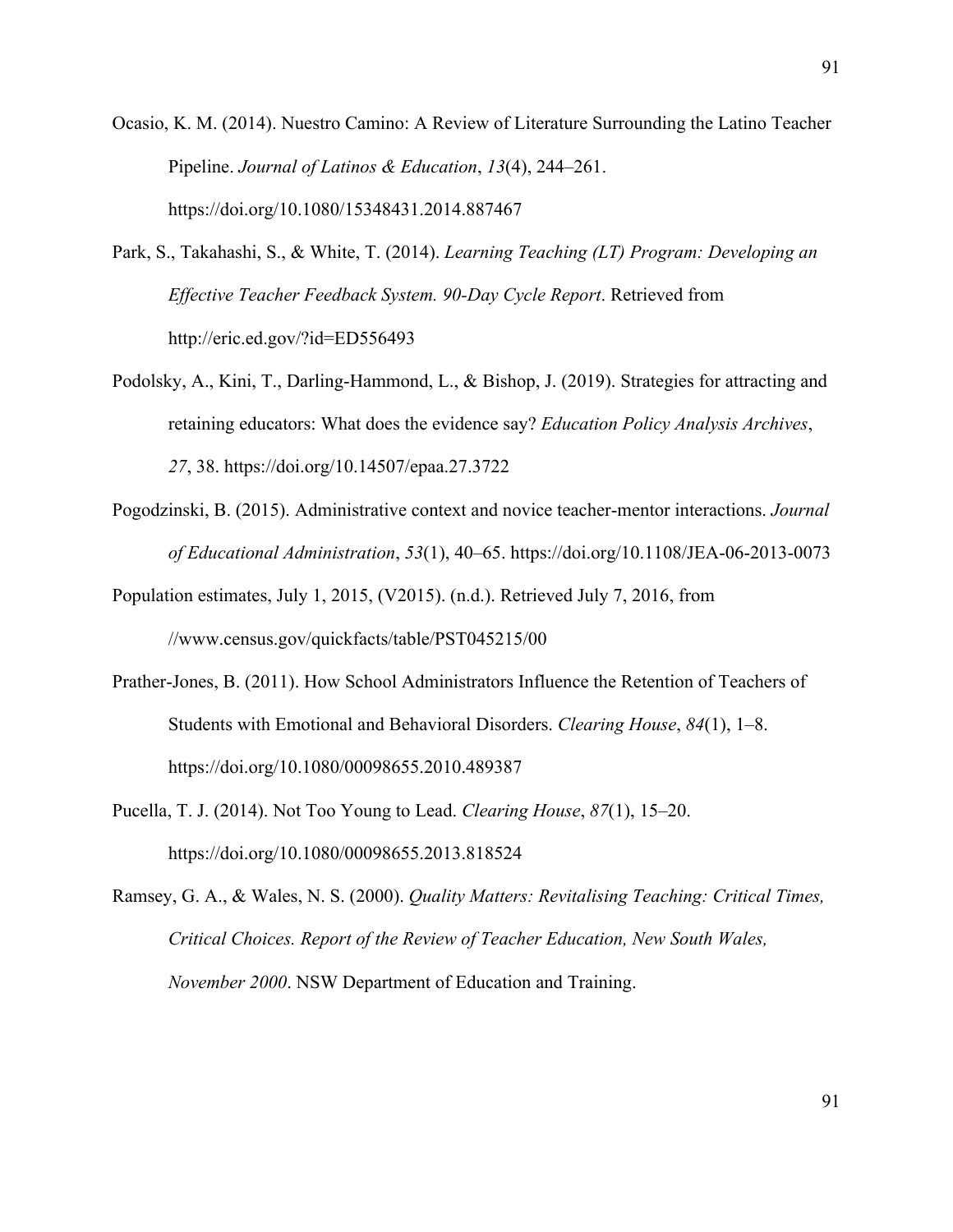- Rice, S. M. (2014). Working to maximise the effectiveness of a staffing mix: What holds more and less effective teachers in a school, and what drives them away? *Educational Review*, *66*(3), 311–329. https://doi.org/10.1080/00131911.2013.776007
- Ronfeldt, M., Loeb, S., & Wyckoff, J. (2013). How Teacher Turnover Harms Student Achievement. *American Educational Research Journal*, *50*(1), 4–36. https://doi.org/10.3102/0002831212463813
- Rural Education in America—Definitions. (n.d.). Retrieved April 15, 2018, from https://nces.ed.gov/surveys/ruraled/definitions.asp
- Saka, Y., Southerland, S. A., Kittleson, J., & Hutner, T. (2012). Understanding the Induction of a Science Teacher: The Interaction of Identity and Context. *Research in Science Education*, *43*(3), 1221–1244. https://doi.org/10.1007/s11165-012-9310-5
- Sharplin, E., O'Neill, M., & Chapman, A. (2011). Coping strategies for adaptation to new teacher appointments: Intervention for retention. *Teaching and Teacher Education*, *27*(1), 136–146. https://doi.org/10.1016/j.tate.2010.07.010
- Shaw, J. D., Delery, J. E., Jenkins, Jr., G. Douglas, & Gupta, N. (1998). An Organization-Level Analysis of Voluntary and Involuntary Turnover. *Academy of Management Journal*, *41*(5), 511–525. https://doi.org/10.2307/256939
- Shaw, J., & Newton, J. (2014). Teacher Retention and Satisfaction with a Servant Leader as Principal. *Education*, *135*(1), 101–106.

Singh, K., & Billingsley, B. S. (1998). Professional Support and Its Effects on Teachers' Commitment. *Journal of Educational Research*, *91*(4), 229–239. https://doi.org/10.1080/00220679809597548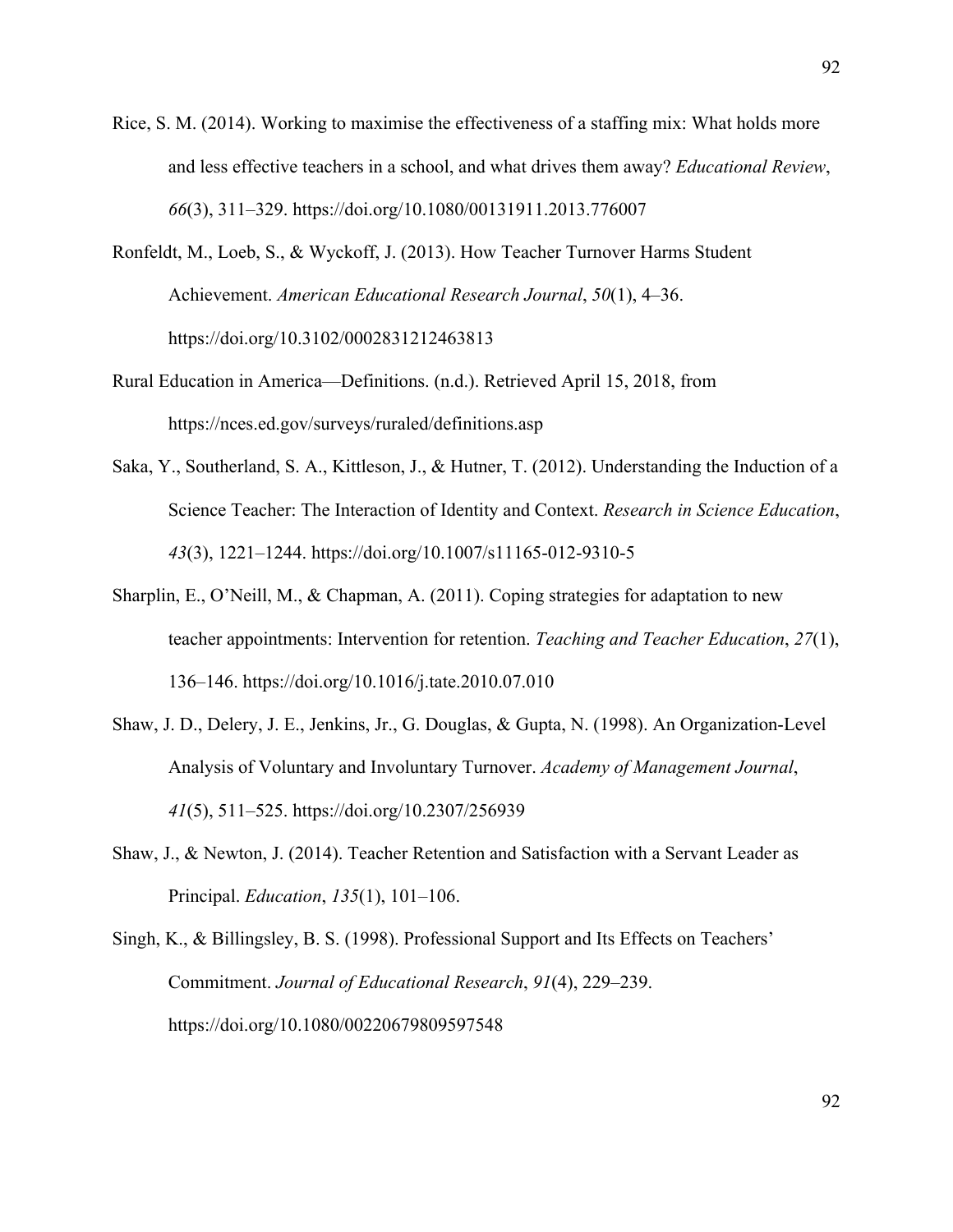- Skaalvik, E. M., & Skaalvik, S. (2011). Teacher job satisfaction and motivation to leave the teaching profession: Relations with school context, feeling of belonging, and emotional exhaustion. *Teaching and Teacher Education*, *27*(6), 1029–1038. https://doi.org/10.1016/j.tate.2011.04.001
- Smith, T. M., & Ingersoll, R. M. (2004). What Are the Effects of Induction and Mentoring on Beginning Teacher Turnover? *American Educational Research Journal*, *41*(3), 681–714. https://doi.org/10.3102/00028312041003681
- Springer, M. G., Swain, W. A., & Rodriguez, L. A. (2016). Effective Teacher Retention Bonuses Evidence From Tennessee. *Educational Evaluation and Policy Analysis*, *38*(2), 199–221. https://doi.org/10.3102/0162373715609687
- Sutcher, L., Darling-Hammond, L., & Carver-Thomas, D. (n.d.). *A Coming Crisis in Teaching? Teacher Supply, Demand, and Shortages in the U.S.* 16.
- Tang, T. L.-P., & Tang, T. L.-N. (2012). The Love of Money, Pay Satisfaction and Academic Tenure: Professors in a Public Institution of Higher Education. *Public Personnel Management*, *41*(1), 97–126. https://doi.org/10.1177/009102601204100106
- Thach, L., & Heinselman, T. (1999). Executive Coaching Defined. *Training & Development*, *53*(3), 34.
- Tickle, B. R., Chang, M., & Kim, S. (2011). Administrative support and its mediating effect on US public school teachers. *Teaching and Teacher Education*, *27*(2), 342–349. https://doi.org/10.1016/j.tate.2010.09.002
- Ware, H. W., & Kitsantas, A. (2011). Predicting Teacher Commitment Using Principal and Teacher Efficacy Variables: An HLM Approach. *The Journal of Educational Research*, *104*(3), 183–193. https://doi.org/10.1080/00220671003638543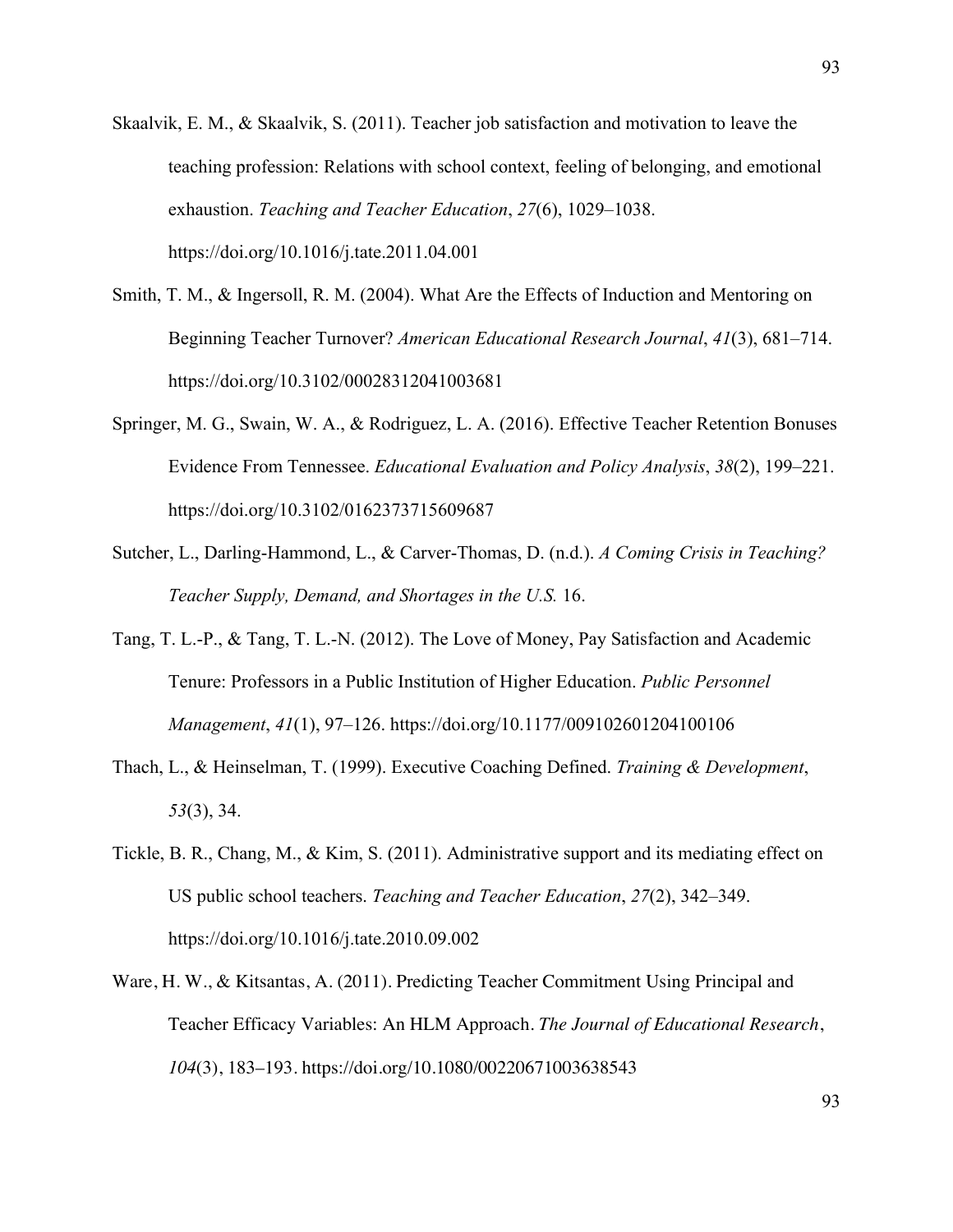- Wareham, J., Smith, B. W., & Lambert, E. G. (2015). Rates and Patterns of Law Enforcement Turnover: A Research Note. *Criminal Justice Policy Review*, *26*(4), 345–370. https://doi.org/10.1177/0887403413514439
- Wing, J. (2007). Beyond Black and White: The Model Minority Myth and the Invisibility of Asian American Students. *Urban Review*, *39*(4), 455–487. https://doi.org/10.1007/s11256-007-0058-6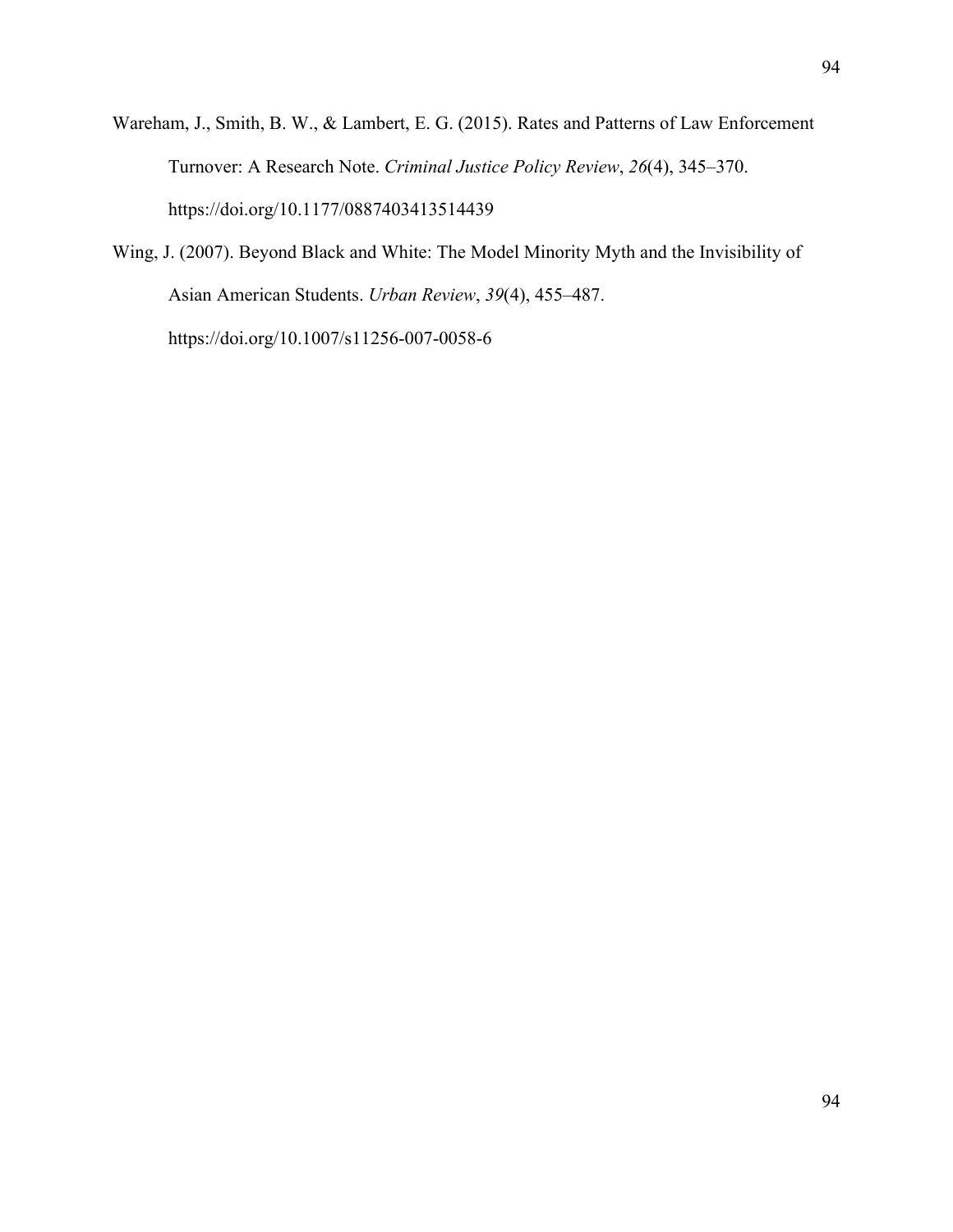# **APPENDIX A**

### PERCEIVED SUPERVISOR SUPPORT

- 1. My supervisor values my contributions to the well-being of our department.
- 2. If my supervisor could hire someone to replace me at a lower salary he/she would do so. (R)
- 3. My supervisor appreciates extra effort from me.
- 4. My supervisor strongly considers my goals and values.
- 5. My supervisor wants to know if I have any complaints.
- 6. My supervisor takes my best interests into account when he/she makes decisions that affect me.
- 7. Help is available from my supervisor when I have a problem.
- 8. My supervisor really cares about my well-being.
- 9. If I did the best job possible, my supervisor would be sure to notice.
- 10. My supervisor is willing to help me when I need a special favor.
- 11. My supervisor cares about my general satisfaction at work.
- 12. If given the opportunity my supervisor would take advantage of me. (R)
- 13. My supervisor shows a lot of concern for me.
- 14. My supervisor cares about my opinions.
- 15. My supervisor takes pride in my accomplishments.
- 16. My supervisor tries to make my job as interesting as possible.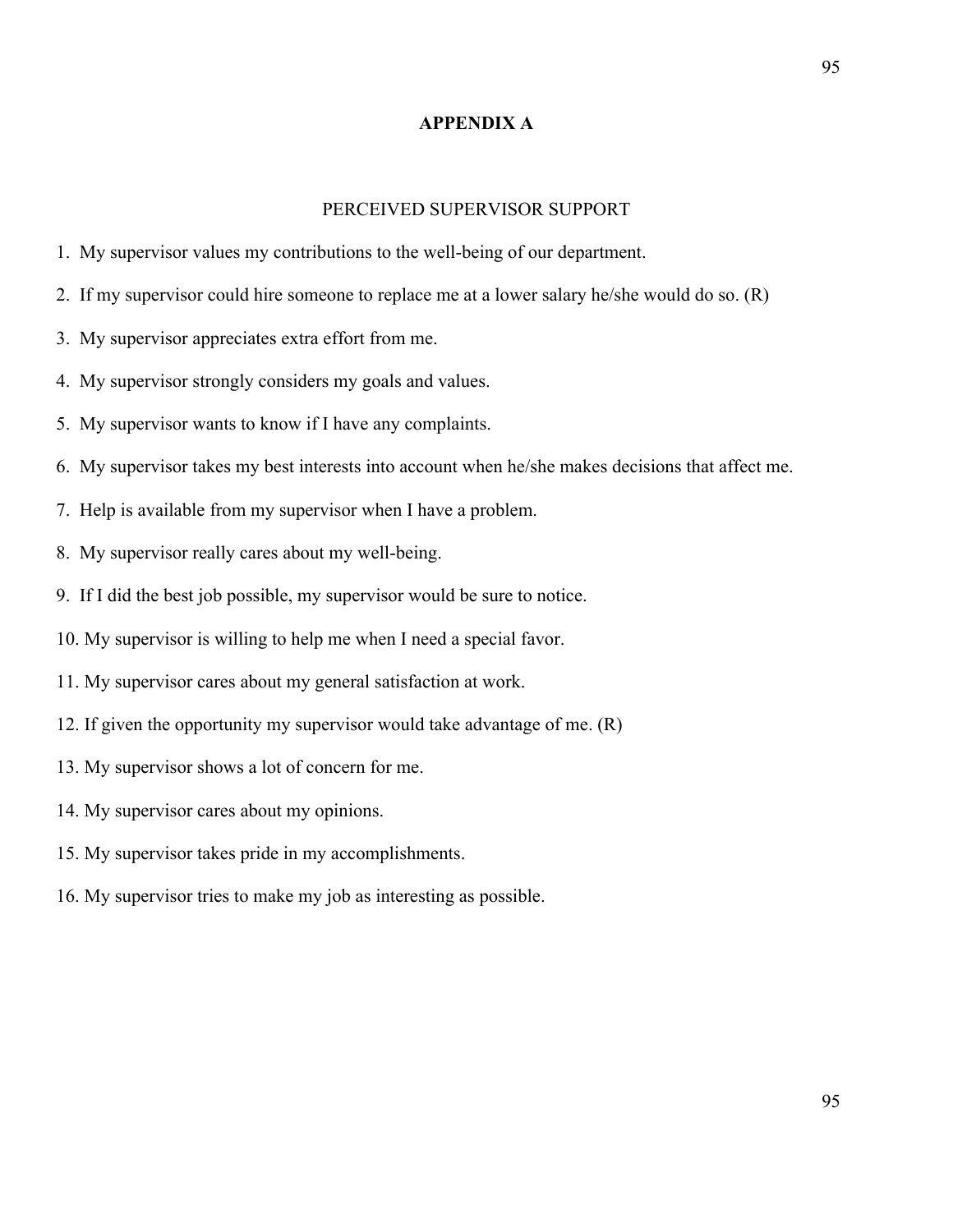# **APPENDIX B**

# PAY SATISFACTION

- 1. My take home pay.
- 2. My benefit package.
- 3. My most recent raise.
- 4. Influence my supervisor has on my pay.
- 5. My current salary.
- 6. Amount the district pays toward my benefits.
- 7. The raises I have typically received in the past.
- 8. The district's pay structure.
- 9. Information the district gives about pay issues of concern to me.
- 10. My overall level of pay.
- 11. The value of my benefits.
- 12. Pay of other jobs in the district.
- 13. Consistency of the district's pay policies.
- 14. Size of my current salary.
- 15. The number of benefits I receive.
- 16. How my raises are determined.
- 17. Differences in pay among jobs in the district.
- 18. How the district administers pay.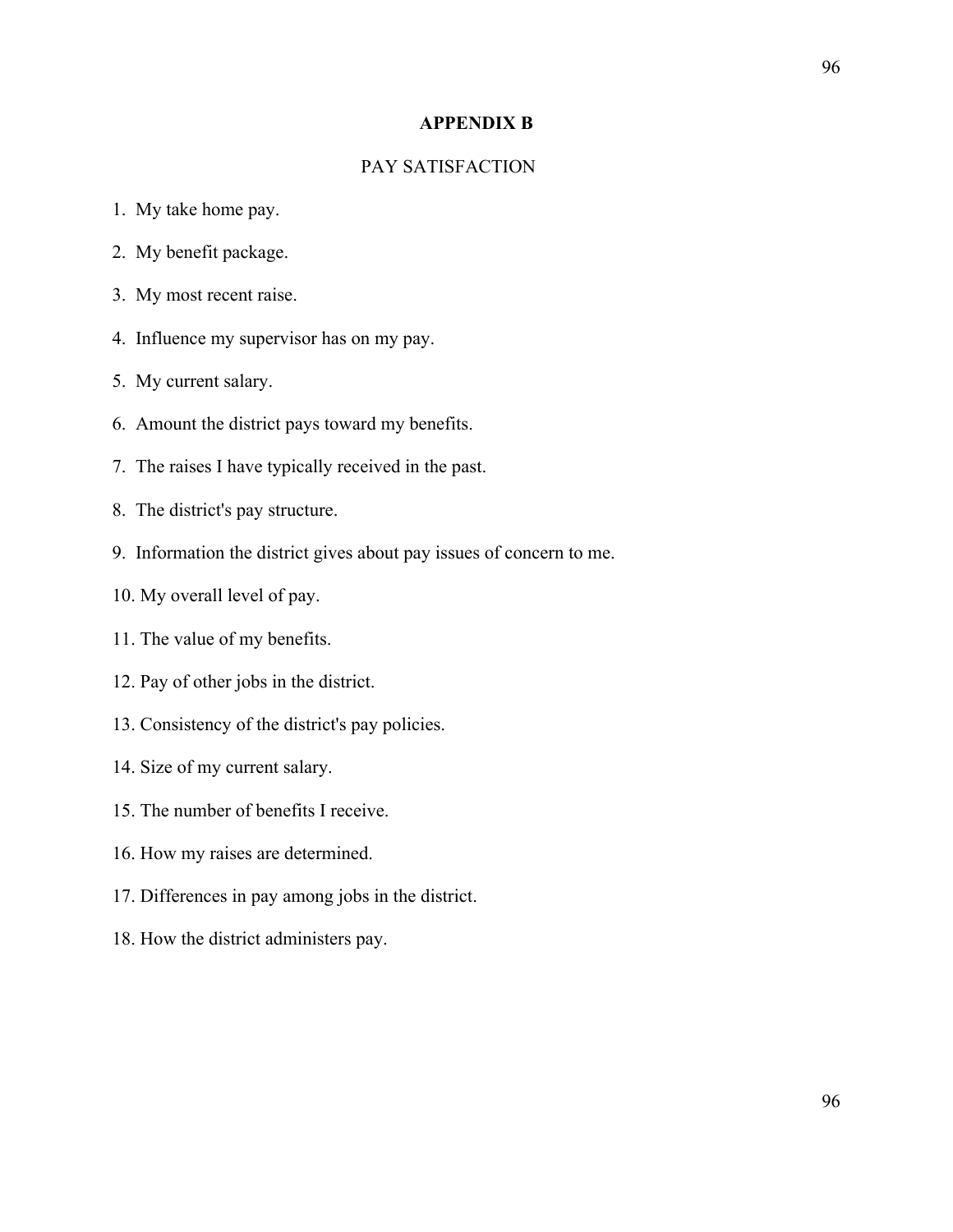# **APPENDIX C**

# INTENT TO STAY

| Strongly                                                                                       | Strongly |  |  |                     |       |  |
|------------------------------------------------------------------------------------------------|----------|--|--|---------------------|-------|--|
|                                                                                                | Disagree |  |  |                     | Agree |  |
| 1. I would like to leave my present employer                                                   |          |  |  | $1 \t2 \t3 \t4 \t5$ |       |  |
| 2. I plan to leave my present employer as soon as possible $1 \quad 2 \quad 3 \quad 4 \quad 5$ |          |  |  |                     |       |  |
| 3. I plan to stay with my present employer as long                                             |          |  |  | $1 \t2 \t3 \t4 \t5$ |       |  |
| possible                                                                                       |          |  |  |                     |       |  |
| 4. Under no circumstances will I voluntarily leave                                             |          |  |  | $1 \t2 \t3 \t4 \t5$ |       |  |
| my present employer                                                                            |          |  |  |                     |       |  |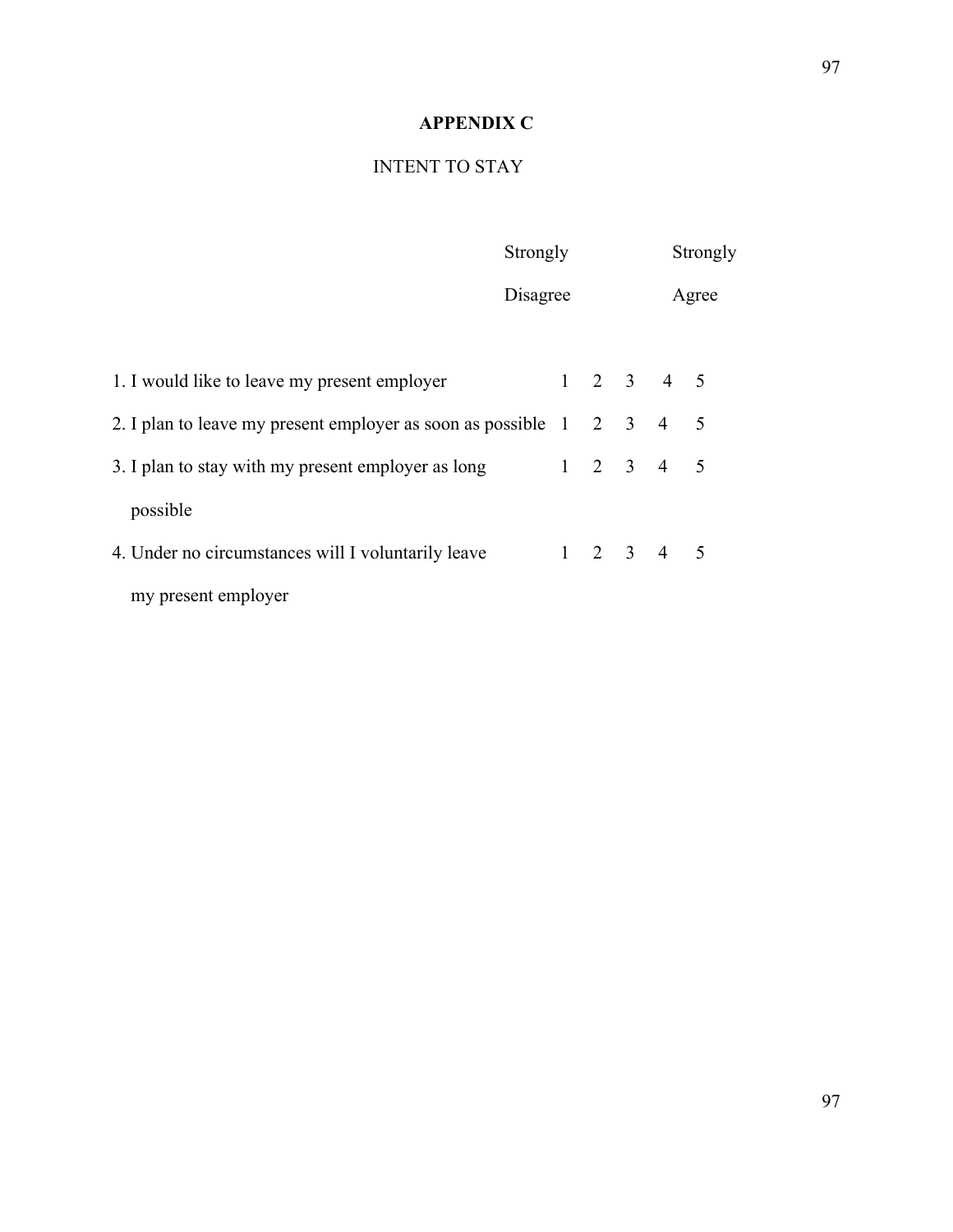# **APPENDIX D**

## FULL SURVEY

# Q1 **Study Title** *KEEPING TALENT: THE RELATIONSHIP BETWEEN PERCEIVED SUPPORT AND TEACHER RETENTION*

**Study Purpose and Rationale** The purpose of this study will be to identify the relationship between principal actions toward teachers that are new to a school and whether these actions lead to teacher intent to stay or leave. The study specifically will examine the relationship between principal involvement in the induction process, mentoring, and whether the new teacher is likely to remain because of those actions via self-report. Special consideration will be given to the measures that pertain specifically to the principal's behaviors and their influence on Perceived Supervisor Support (PSS) and indirect influence on Perceived Organizational Support (POS). According to work done by Ingersoll and May in 2012, 46% of teachers in their first 5 years of teaching leave the field. When teachers leave a school, their absence relates to declines in student achievement, and hurts the relationships they leave behind professionally, and in the building culture. This harm appears to do disproportionate damage to those who already begin school behind in impoverished areas. Finding the balance between the principal's support and the organization's support as it relates to turnover will help leaders know how to balance priorities between the principal and others within the organization that support teachers in the hopes of retaining teachers over time. To this end, this study will seek to establish if there is a relationship between the way teachers feel supported early in their career and their intent to stay at their current school because of that support. This relationship should it exist would help guide principals into creating better support structures both between them themselves and their least experienced teachers and into creating better support between veteran teachers and their less experienced colleagues.

**Inclusion/Exclusion Criteria** Subject must be 21 years of age or older and within the first five years of service in the school district where he or she is serving.

**Participation Procedures and Duration** Participants will answer survey items on a computer, phone, or other mobile device with connectivity*.* Answering the questions will take less than 10 minutes total.

**Data Confidentiality or Anonymity** All data will be maintained anonymous.

**Storage of Data and Data Retention Period** Data will be stored in Qualtrics Software, which is password protected, and on Principal Investigator's computer which is password protected as well. Data will be stored for 3 years.

**Risks or Discomforts** There are no perceived risks for participating in this study.

**Benefits** There are no perceived benefits for participating in this study.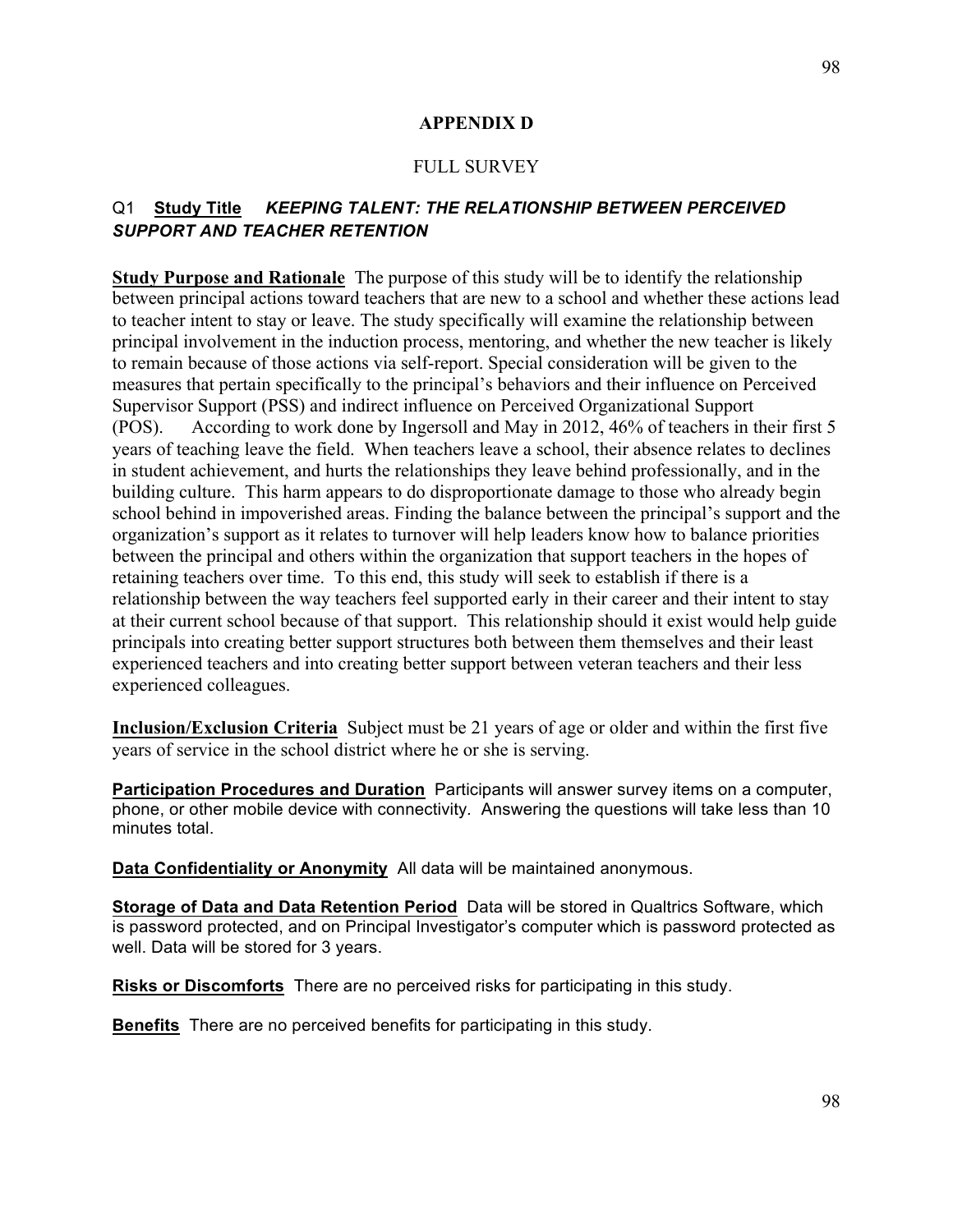**Voluntary Participation** Your participation in this study is completely voluntary and you are free to withdraw your permission at anytime for any reason without penalty or prejudice from the investigator. Please feel free to ask any questions of the investigator before signing this form and at any time during the study.

**IRB Contact Information** For one's rights as a research subject, you may contact the following: For questions about your rights as a research subject, please contact the Director, Office of Research Integrity, Ball State University, Muncie, IN 47306, (765) 285-5052 or at orihelp@bsu.edu.

## **Researcher Contact Information**

| Principal Investigator:            | <b>Faculty Supervisor:</b>    |
|------------------------------------|-------------------------------|
| Matthew A. Hicks, Graduate Student | Dr. Serena J. Salloum         |
| <b>Educational Leadership</b>      | <b>Educational Leadership</b> |
| <b>Ball State University</b>       | <b>Ball State University</b>  |
| Muncie, IN 47306                   | Muncie, IN 47306              |
| Telephone: (765) 847-2591          | Telephone: (765) 285-8413     |
| Email: mahicks@bsu.edu             | Email: sjsalloum@bsu.edu      |

Q2 I have read the information above and consent to take this survey?

 $\bigcirc$  Yes (1)

 $\bigcirc$  No (2)

Q3 With which racial group(s) do you identify? American Indian (1) Black (2) Asian or Pacific Islander (3) Asian (4) Hispanic (5) White (6) Multiracial (7) Native Hawaiian or Other Pacific Islander (8)

Q4 Are you in your first five years of serving in your current school or district? Yes  $(1)$ No  $(2)$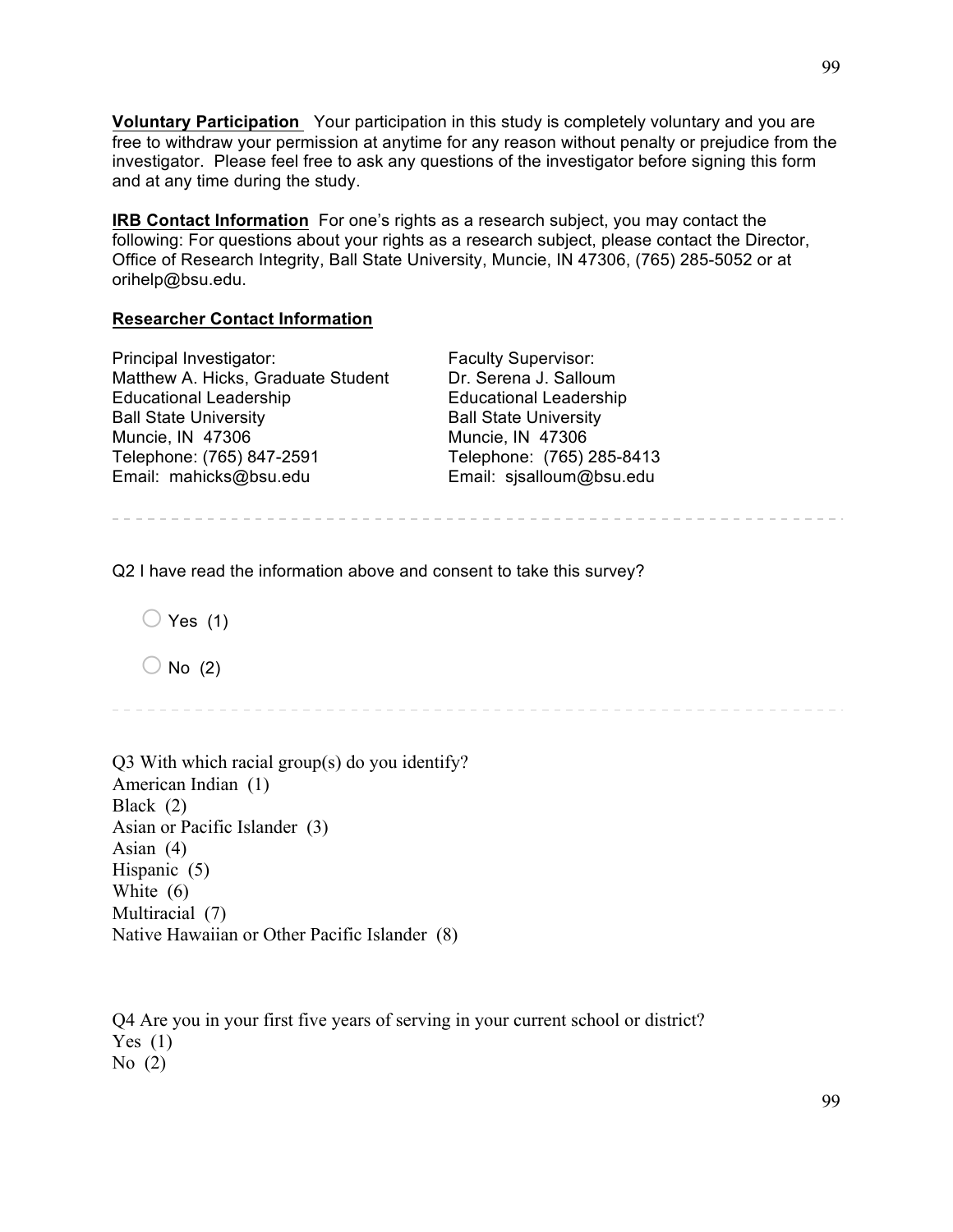Q5 At what level do you teach? Elementary School (1) Middle School (2) High School (3)

Q6 How would you characterize the district in which you serve? Urban (1) Suburban (2) Rural (3) Private (4)

Q7 What is your sex? Male (1) Female (2)

Q8 Total number of years of teaching Click to write Choice 1 (1)

Q9 Total numbers of teaching with your current school or district Click to write Choice 1 (1)

Q10 What is your annual salary? \_\_\_\_\_\_\_ Click to write Choice 1 (1)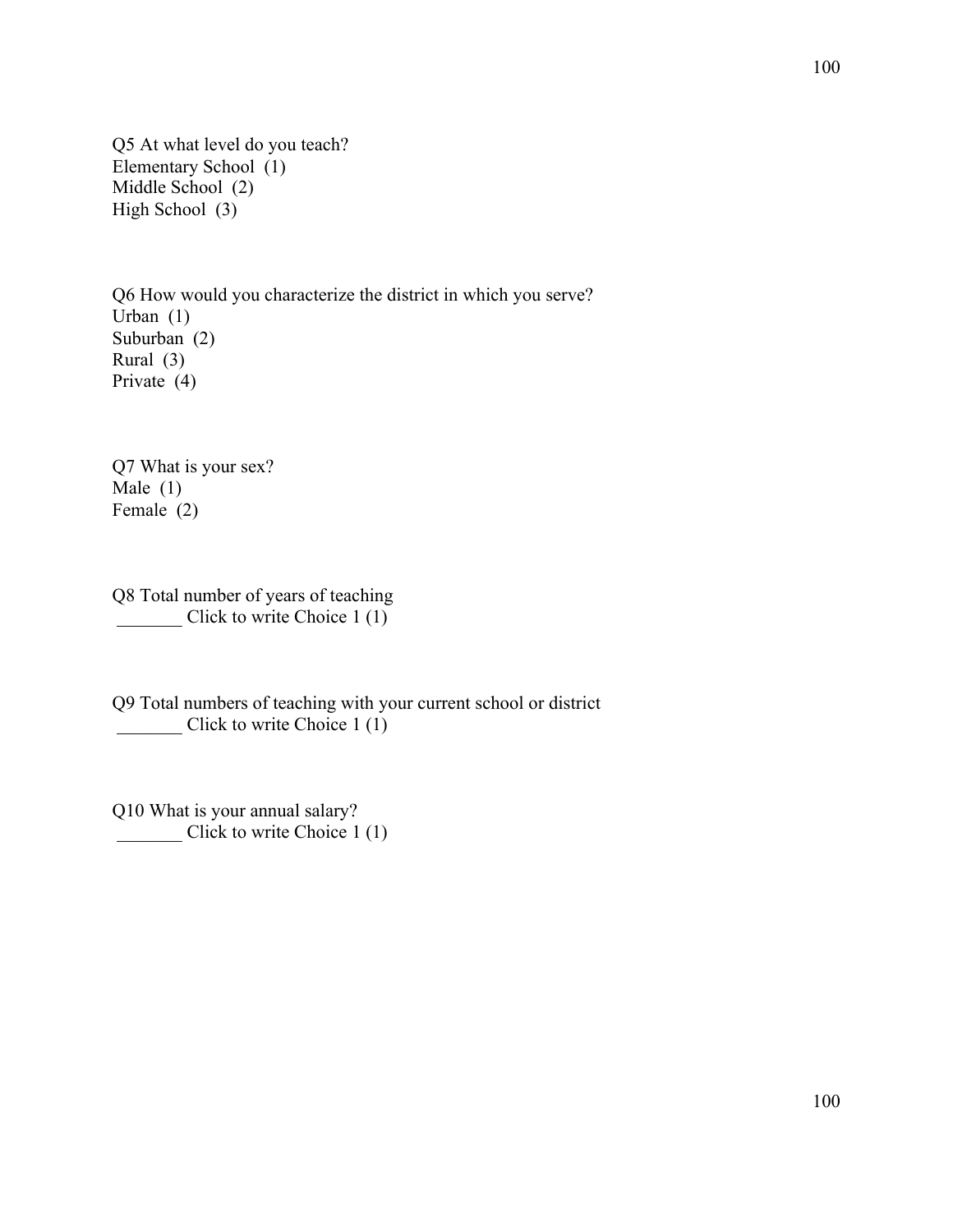# Q11

The statements below describe various aspects of your pay. For each statement, decide how satisfied or dissatisfied you feel about your pay, and put the number in the corresponding blank that best indicates your feeling.

|                                                                     | Strongly<br>agree $(1)$ | Agree (2) | Somewhat<br>agree $(3)$ | Neither<br>agree nor<br>disagree<br>(4) | Somewhat<br>disagree<br>(5) | Disagree<br>(6) | Strongly<br>disagree<br>(7) |
|---------------------------------------------------------------------|-------------------------|-----------|-------------------------|-----------------------------------------|-----------------------------|-----------------|-----------------------------|
| My take-<br>home pay.<br>(1)                                        |                         |           |                         |                                         |                             |                 |                             |
| My benefit<br>package.<br>(2)                                       |                         |           |                         |                                         |                             |                 |                             |
| My most<br>recent raise<br>(3)                                      |                         |           |                         |                                         |                             |                 |                             |
| Influence<br>my<br>supervisor<br>has on my<br>pay. (4)              |                         |           |                         |                                         |                             |                 |                             |
| My current<br>salary. $(5)$                                         |                         |           |                         |                                         |                             |                 |                             |
| Amount the<br>district pays<br>toward my<br>benefits. (6)           |                         |           |                         |                                         |                             |                 |                             |
| The raises I<br>have<br>typically<br>received in<br>the past. $(7)$ |                         |           |                         |                                         |                             |                 |                             |
| The<br>district's<br>pay<br>structure.<br>(8)                       |                         |           |                         |                                         |                             |                 |                             |
| Information<br>the district<br>gives about<br>pay issues            |                         |           |                         |                                         |                             |                 | 1 <sub>0</sub> 1            |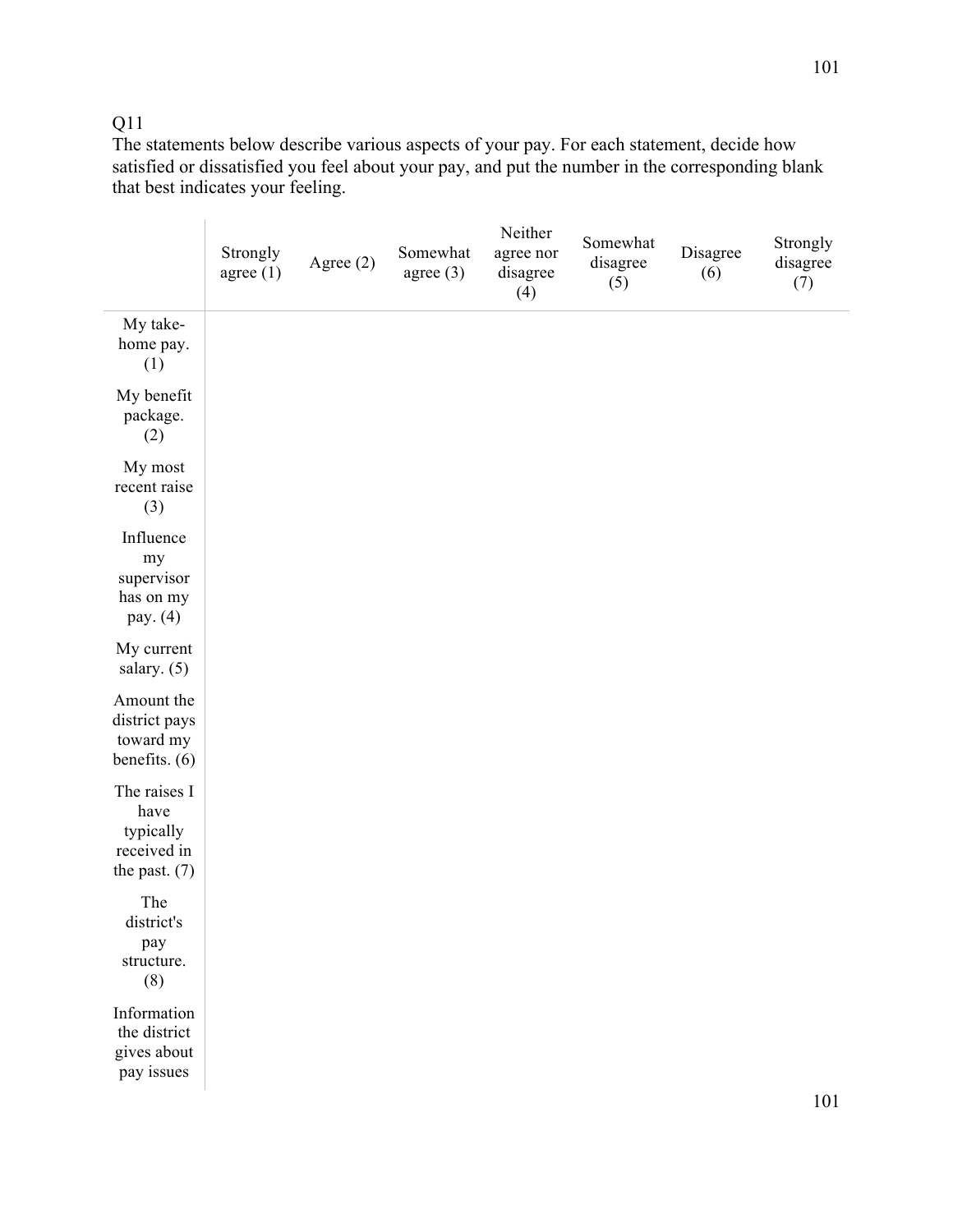of concern to me. (9) My overall level of pay. (10) The value of my benefits. (11) Pay of other jobs in the district. (12) Consistency of the district's pay policies. (13) Size of my current salary. (14) The number of benefits I receive. (15) How my raises are determined. (16) Differences in pay among jobs in the district. (17) How the district administers pay. (18)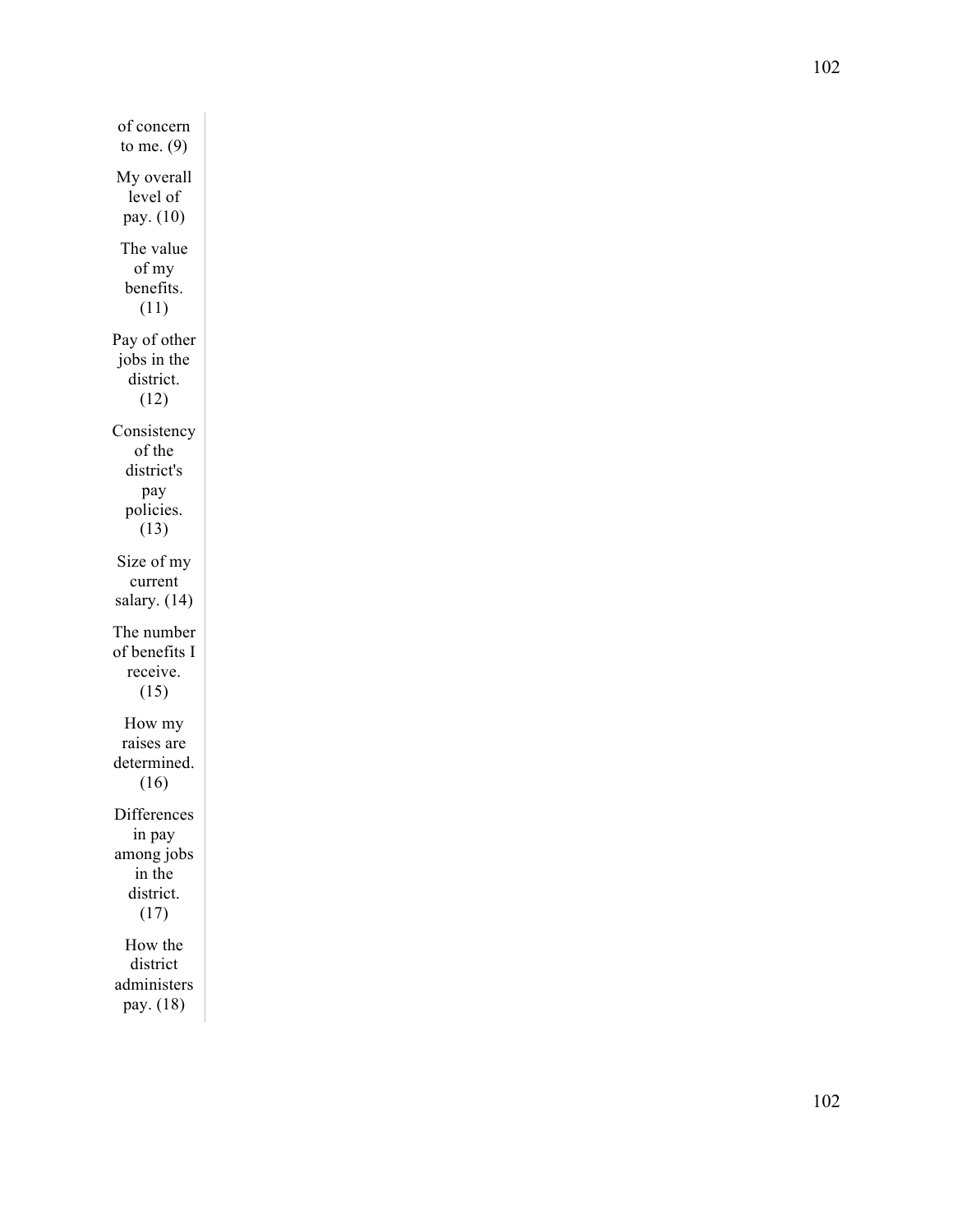Q12 The statements below describe the level of support you perceive from your organization or supervisor. For each statement, decide to what degree you agree or disagree using the scale below:  $\overline{1}$ 

|                                                                                                                      | Strongly<br>agree $(1)$ | Agree<br>(2) | Somewhat<br>agree $(3)$ | Neither<br>agree nor<br>disagree<br>(4) | Somewhat<br>disagree<br>(5) | Disagree<br>(6) | Strongly<br>disagree<br>(7) |
|----------------------------------------------------------------------------------------------------------------------|-------------------------|--------------|-------------------------|-----------------------------------------|-----------------------------|-----------------|-----------------------------|
| My supervisor<br>values my<br>contributions to<br>the well-being of<br>our department.<br>(1)                        |                         |              |                         |                                         |                             |                 |                             |
| If my supervisor<br>could hire<br>someone to<br>replace me at a<br>lower salary<br>he/she would do<br>so. $(2)$      |                         |              |                         |                                         |                             |                 |                             |
| My supervisor<br>appreciates the<br>extra effort from<br>me. $(3)$                                                   |                         |              |                         |                                         |                             |                 |                             |
| My supervisor<br>strongly<br>considers my<br>goals and values.<br>(4)                                                |                         |              |                         |                                         |                             |                 |                             |
| My supervisor<br>wants to know if<br>I have any<br>complaints. (5)                                                   |                         |              |                         |                                         |                             |                 |                             |
| My supervisor<br>takes my best<br>interests into<br>account when<br>he/she makes<br>decisions that<br>affect me. (6) |                         |              |                         |                                         |                             |                 |                             |
| Help is available<br>from my                                                                                         |                         |              |                         |                                         |                             |                 |                             |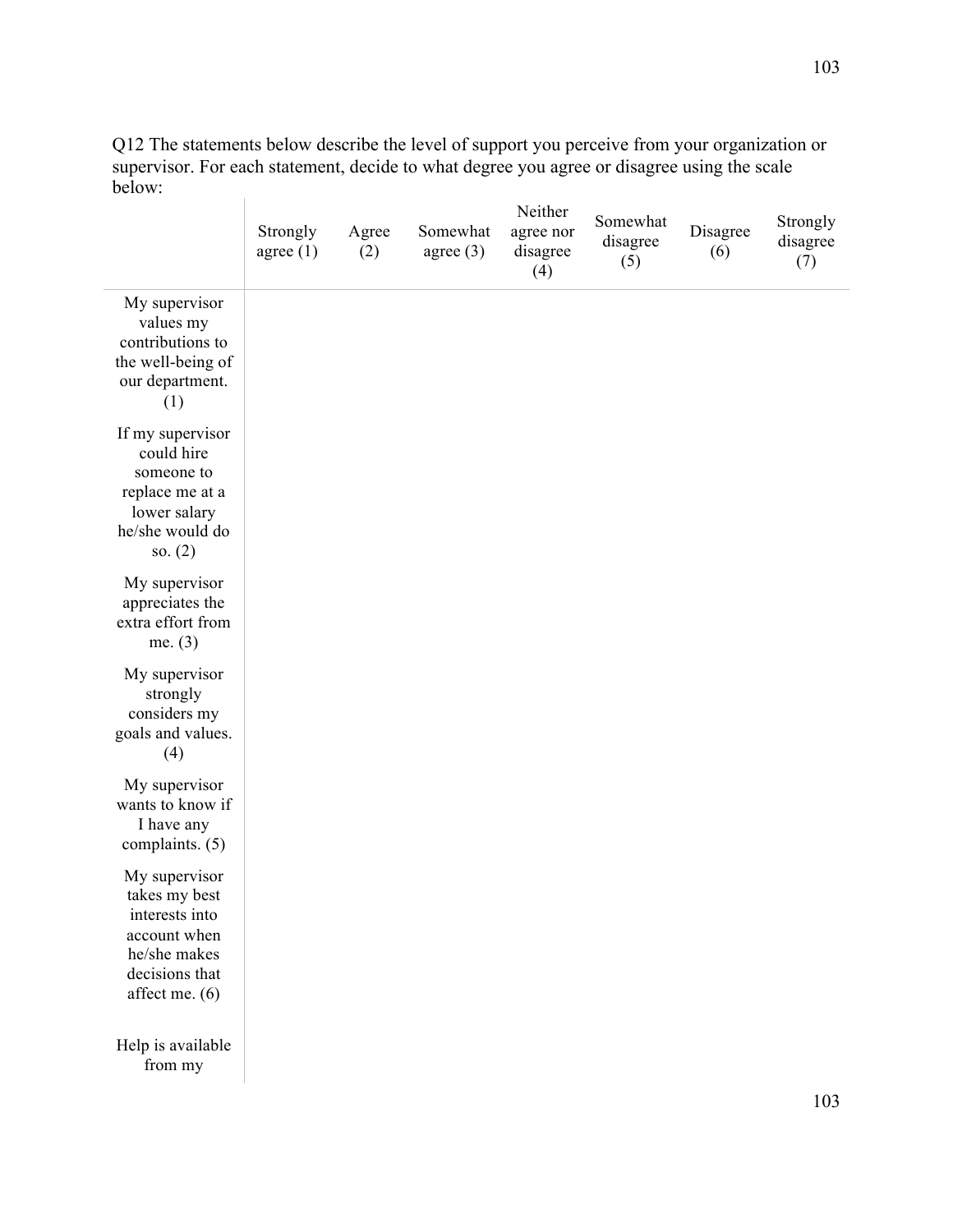supervisor when I have a problem. (7) My supervisor really cares about my well -being. (8) If I did the best job possible, my supervisor would be sure to notice. (9) My supervisor is willing to help me when I need a special favor. (10) My supervisor cares about my general satisfaction at work. (11) If given the opportunity my supervisor would take advantage of me. (12) My supervisor shows a lot of concern for me. (13) My supervisor cares about my opinions. (14) My supervisor takes pride in my accomplishments. (15) My supervisor tries to make my job as interesting